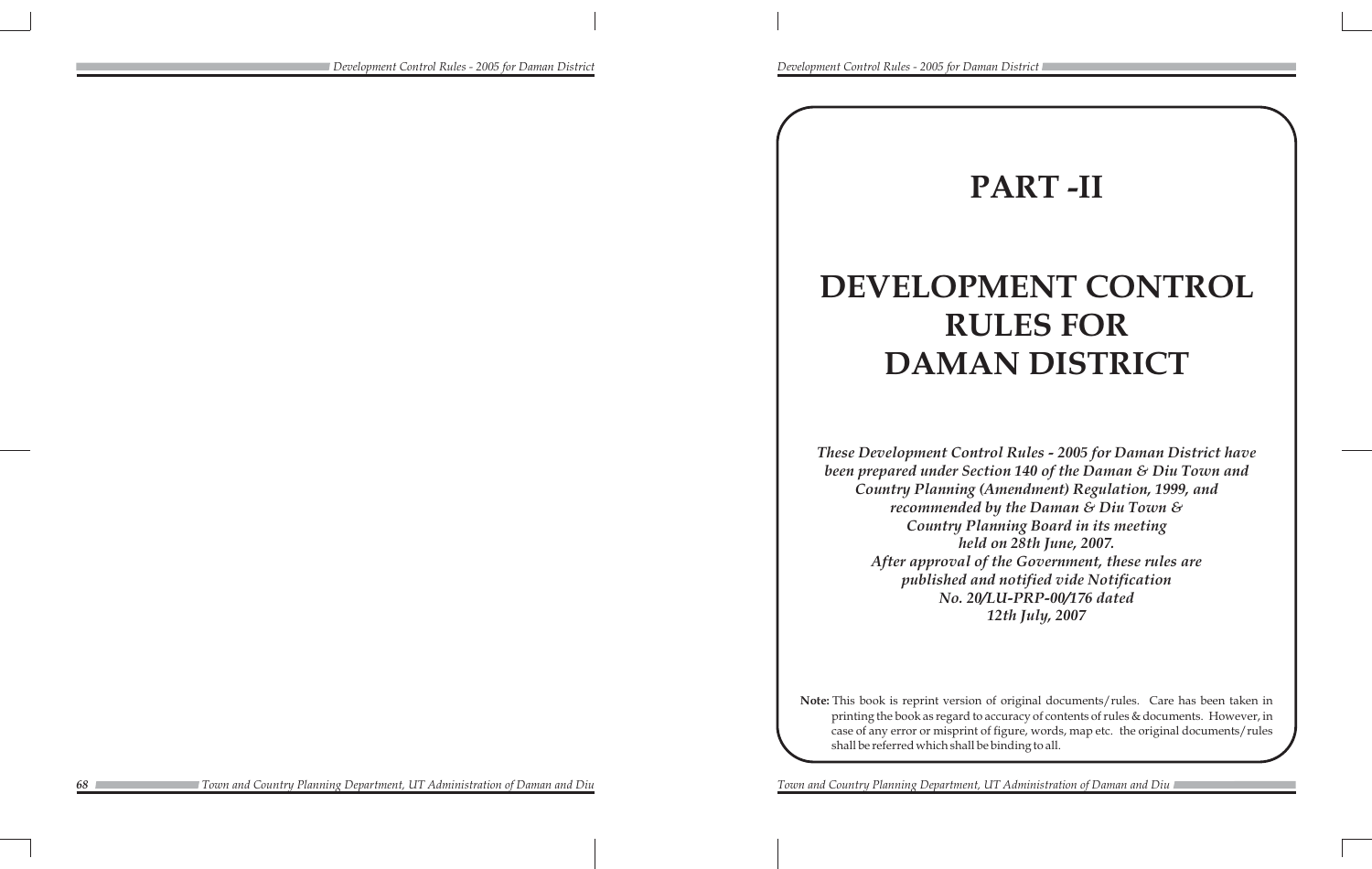# **DEVELOPMENT CONTROL RULES FOR DAMAN DISTRICT**

**[Framed under Section 140 of the Daman and Diu Town and Country Planning (Amendment) Regulation, 1999]**

**Town and Country Planning Department UT Administration of Daman & Diu Daman**

*Development Control Rules - 2005 for Daman District Development Control Rules - 2005 for Daman District*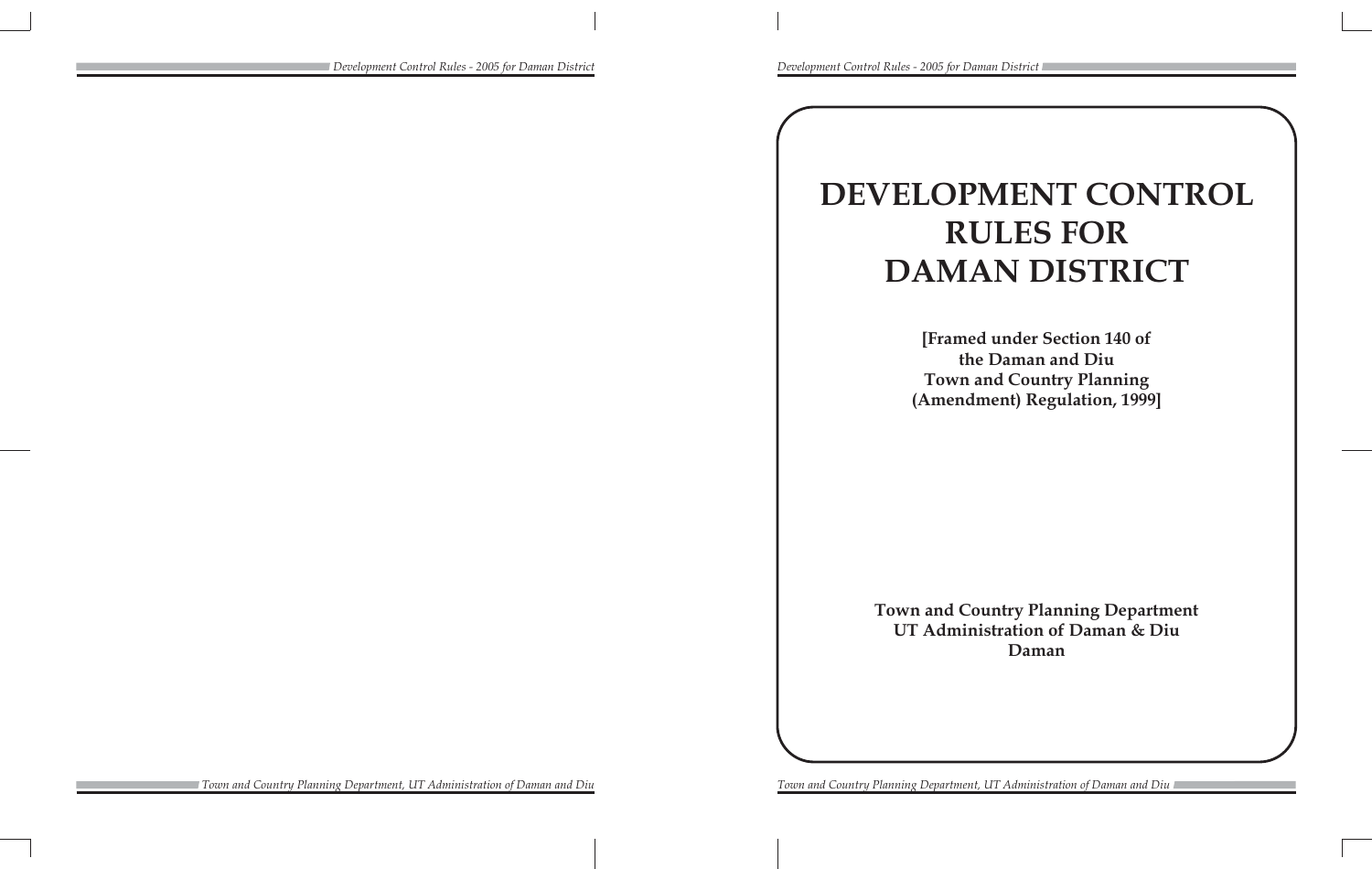# **DEVELOPMENT CONTROL RULES FOR DAMAN DISTRICT**

*{Framed under Section 140 of the Daman and Diu Town and Country Planning (Amendment) Regulation, 1999 (Read with Principal Act, 1974 )}*

In exercise of powers conferred by sub-section (1) of Section 140 of the Daman and Diu Town and Country Planning (Amendment) Regulation, 1999 (Read with the Principal Act - Goa, Daman and Diu Town & Country Planning Act, 1974) and all other powers enabling him in this behalf, the Administrator of Daman and Diu & Dadra & Nagar Haveli hereby makes the following rules in consonance with the Revised Regional Plan - 2005 -2021 of Daman District;

# **1.0 SHORT TITLE AND COMMENCEMENT**

1.1 These rules shall be called the Development Control Rules 2005 for Daman

1.2 These rules shall apply to the building activities and development works in village Panchayat area of Daman District of U.T. of Daman and Diu as per the Zoning provisions in the Revised Regional Plan 2005-2021 of Daman District. If there is conflict between the requirements of these rules and those of any other rules or bye-laws of any local authority, these rules shall prevail.

- District of U.T. of Daman & Diu.
	-
- Control Rules under any Act.

1.3 These rules shall come in to force from the date of publication in the Official Gazette and shall replace all other existing Building Regulations/Development

# **2.0 DEFINITIONS OF TERMS AND EXPRESSIONS**

2.1 In these Rules, unless the context otherwise requires, the terms and expressions shall have the meaning indicated against each of them.

2.2 The terms and expressions not defined in these rules shall have the same meaning as in the Daman and Diu Town and Country Planning (Amendment)

- 
- Regulation, 1999.

*69*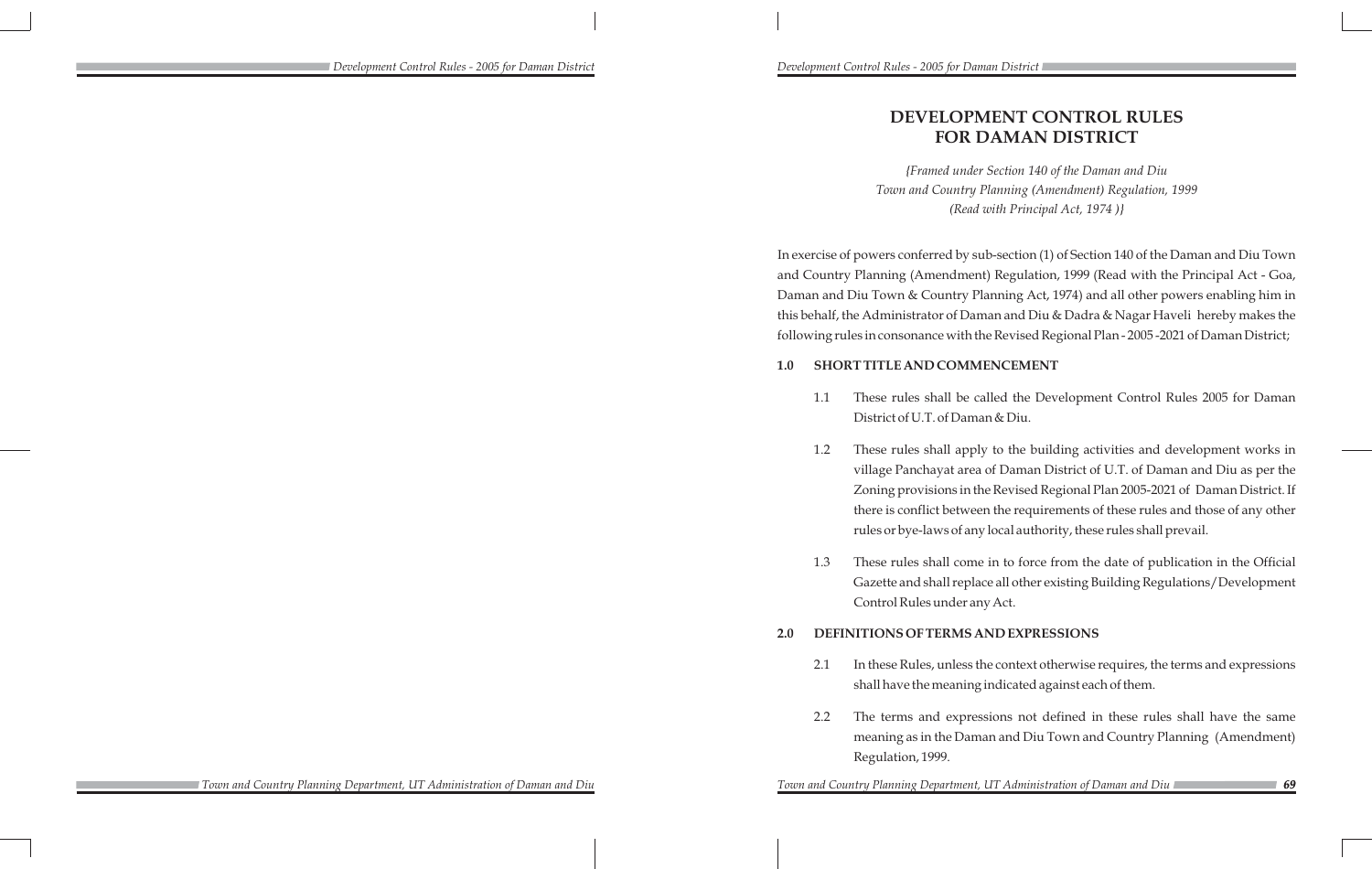### **3.0 MEANING AND DEFINITIONS**

- 3.1 *Accessory Building :* means a building separated from the main building on a plot, and to put to use one or more accessory uses.
- *3.2 Accessory Use :* means use of the building subordinate and customarily incidental to the principal use.
- 3.3 *Addition and/or alteration :* means change from one occupancy to another, or a structural change, such as addition to the area or height, or the removal of part of a building or a change to the structure, such as the construction or cutting into or removal of any wall or part of a wall, partition, column, beam, joist, floor including a mezzanine floor or other support, or a change to or closing of any required means of ingress or egress, or a change to mixtures or equipment, as provided in these Regulations.
- 3.4 *Advertising Plan:* means any surface or structure with characters, letter or illustrations applied thereto and displayed in any manner whatsoever out of doors for the purpose of advertising or giving information regarding or to attract the public to any place, person, public performance, article or merchandise, and which surface or structure is attached to, forms part of or is connected, with any building, or is fixed to a tree or to the ground or to any pole, screen, fence or hoarding or displayed in space; or in or over any water body in Panchayat area of Daman District.
- 3.5 *Air-conditioning :* means the process of treating air to control simultaneously its temperature, humidity, cleanliness and distribution to meet the requirement of an enclosed space.
- 3.6 *Amenity :* means roads, streets, open spaces, parks recreational grounds, play grounds, sports complex, parade ground, gardens, markets, primary schools, secondary schools, colleges, Polytechnics, Clinics, dispensaries, hospitals, parking lots, water supply, electric supply, street lighting, sewerage, drainage, public works and includes other utilities, services and conveniences.

3.7 *Architect :* means an architect who is an associate or corporate member of the Indian Institute of Architects or who holds a degree or diploma which makes him eligible for such membership for such qualifications listed in Schedule XIV of the Architects Act. 1972 and being duly registered with the Council of

3.8 *Architect Planner :* means Architect Planner of the Government of Daman and

3.9 *Automatic sprinkler system :* means an arrangement of pipes and sprinklers, automatically operated by heat and discharging water on fire, simultaneously

- Architecture under that Act.
- Diu.
- setting an audible alarm.
- 
- level.
	-
- 

*Town and Country Planning Department, UT Administration of Daman and Diu* 

3.10 *Balcony :* means a horizontal projection, including a parapet, hand-rail balustrade, to serve as a passage or sitting out place.

3.11 *Basement or cellar :* means the lower storey of a building below the ground

3.12 *Building :* means a structure, constructed with any materials whatsoever for any purpose, whether used for human habitation or not, and includes excavation except for the purpose of digging for bore well and or compound wall, foundation, plinth, wall, floors, roofs, chimneys, plumbing, and building services, fixed platforms, verandahs, balconies, cornices, projections; part of a building or anything affixed thereto; any wall enclosing or intended to enclose land or space, signs and outdoor display structures; tanks constructed for storage of chemicals or chemicals in liquid form; and all types of buildings defined below, except tents, shamianas and tarpaulin shelters erected for temporary purposes for ceremonial occasions, with the permission of the Competent Authority or any other officer empowered in this behalf.

3.12.1 *Assembly buildings :* means a building or part thereof where groups of people congregate or gather for amusement, recreation, social, religious, patriotic, civil, travel and similar purposes, and include buildings of drama and cinema theatres, drive-in-theatres, assembly halls, city halls, town halls, auditoria,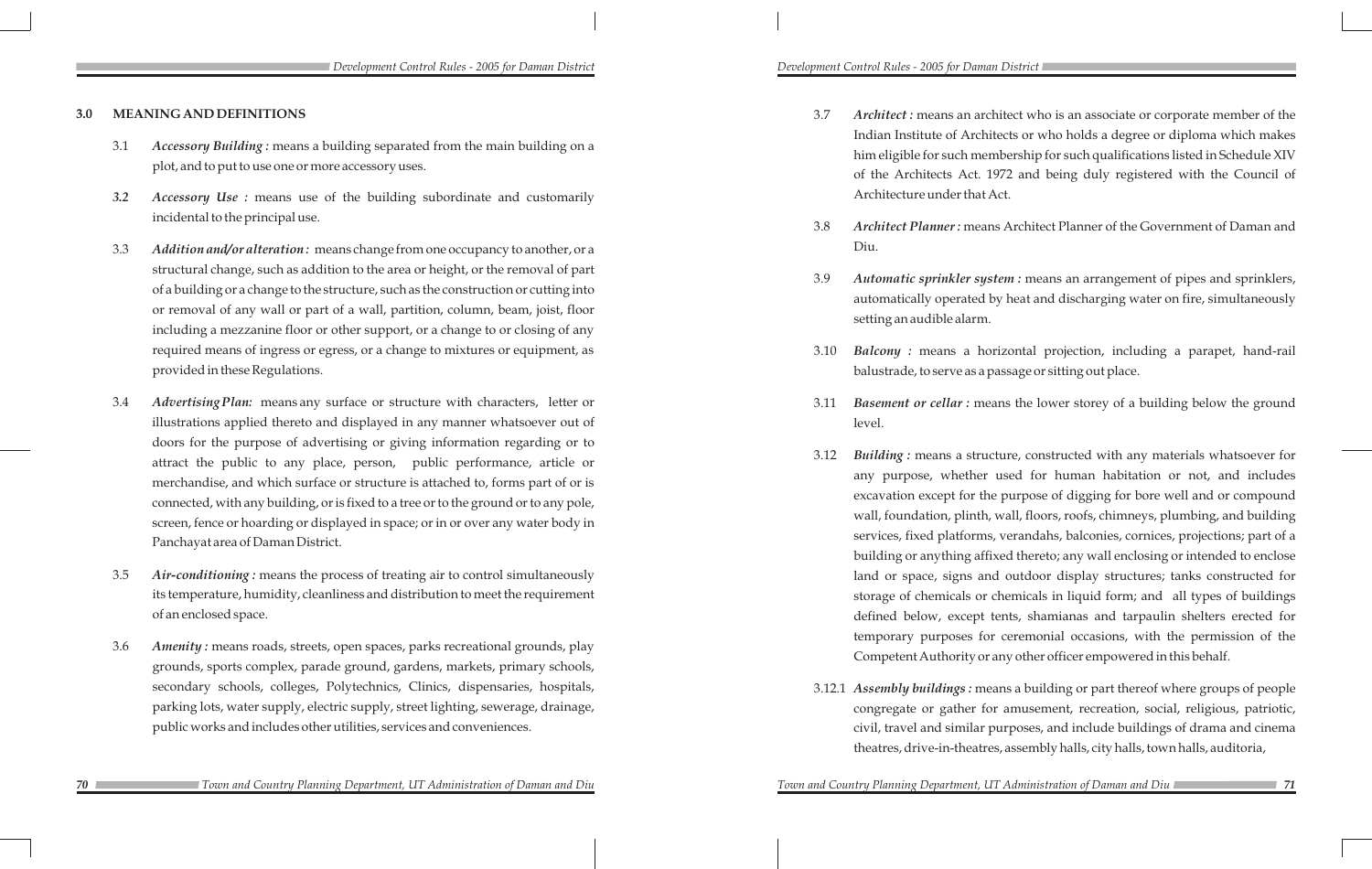3.12.6 *Hazardous building :* means a building or part thereof used for storage, handling, manufacture or processing of radioactive substances or highly combustible or explosive materials or products which are liable to burn with extreme rapidity and/or producing poisonous fumes or explosive emanations; and a building or part thereof used for storage, handling, manufacture or processing of which involves highly corrosive, toxic or noxious alkalis, acids, or other liquids, gases or chemicals producing flame, fumes and explosive mixtures or which result in division of matter into fine particles capable of spontaneous ignition.

3.12.7 *Industrial building :* means a building or part thereof wherein products or material are manufactured and/or fabricated, assembled or processed, such as assembly plants, laboratories, power plants, refineries, gas plants, mills,

3.12.8 *Institutional building :'* means a building constructed by Government, Semi-Government organisations or registered Trusts and used for medical or other treatment, a hostel for working women or for an auditorium or complex for cultural and allied activities or for an hospice, care of persons suffering from physical or mental illness, handicap, disease or infirmity care of orphans, abandoned women, children and infants, convalescents, destitutes or aged persons and for penal or correctional detention with restricted liberty of the inmates ordinarily providing sleeping accommodation, and includes dharmashalas, hospitals, sanatoria, custodial and penal institutions such as jails, prison, mental hospitals, houses of correction, detention and reformatories.

- 
- dairies and factories.
- 
- the same building.
- 

*Town and Country Planning Department, UT Administration of Daman and Diu* 

3.12.9 *Mercantile building :* means a building or part thereof used as shops, stores or markets for display and sale of wholesale or retail goods or merchandies; including office, storage and service facilities incidental thereto located in

3.12.10 *Multi-storied building :* means a building or "High-rise building" means a building of a height of 15 metres or more above the average surrounding

### *Development Control Rules - 2005 for Daman District Development Control Rules - 2005 for Daman District*

exhibition halls, museums, "mangal karyalayas", skating rinks, gymnasia, stadia, restaurants, eating or boarding houses, places of worship, dance halls, clubs, gymkhanas, road, air, sea or other public transportation stations, and recreation areas.

- 3.12.2 *Business building :* means any building or part thereof used for transaction of business and/or keeping of accounts and record therefore; offices, banks, professional establishments, court houses being classified as business buildings if their principal function is transaction of business and/or keeping of books and records.
- 3.12.3 *Detached building :* means a building with walls and roofs independent of any other building and with open spaces on all sides.
- 3.12.4 *Educational building :* means a building exclusively used for a school or college or educational institution recognised by the appropriate Board or University, or any other Competent Authority involving assembly for instruction, education or recreation includental to educational use. and including a building for such other users incidental thereto such as a library or a research institution. It shall also include quarters for essential staff required to reside in the premises, and a building used as a hostel captive to an educational institution whether situated in its campus or not.
- 3.12.5 *Farm building :* means a structure erected on land assessed or held for the purpose of agriculture for all or any of the following purposes connected with such land or any other and belonging to or cultivated by the holder thereof, namely:
	- for the storage of agricultural implements, manure or fodder;
	- For the storage of agricultural produce.
	- For sheltering cattle.
	- For the residence of members of the family, servants or tenants of the holder, or
	- For any other purpose which is an integral part of his cultivating arrangement;
		- *Town and Country Planning Department, UT Administration of Daman and Diu Town and Country Planning Department, UT Administration of Daman and Diu*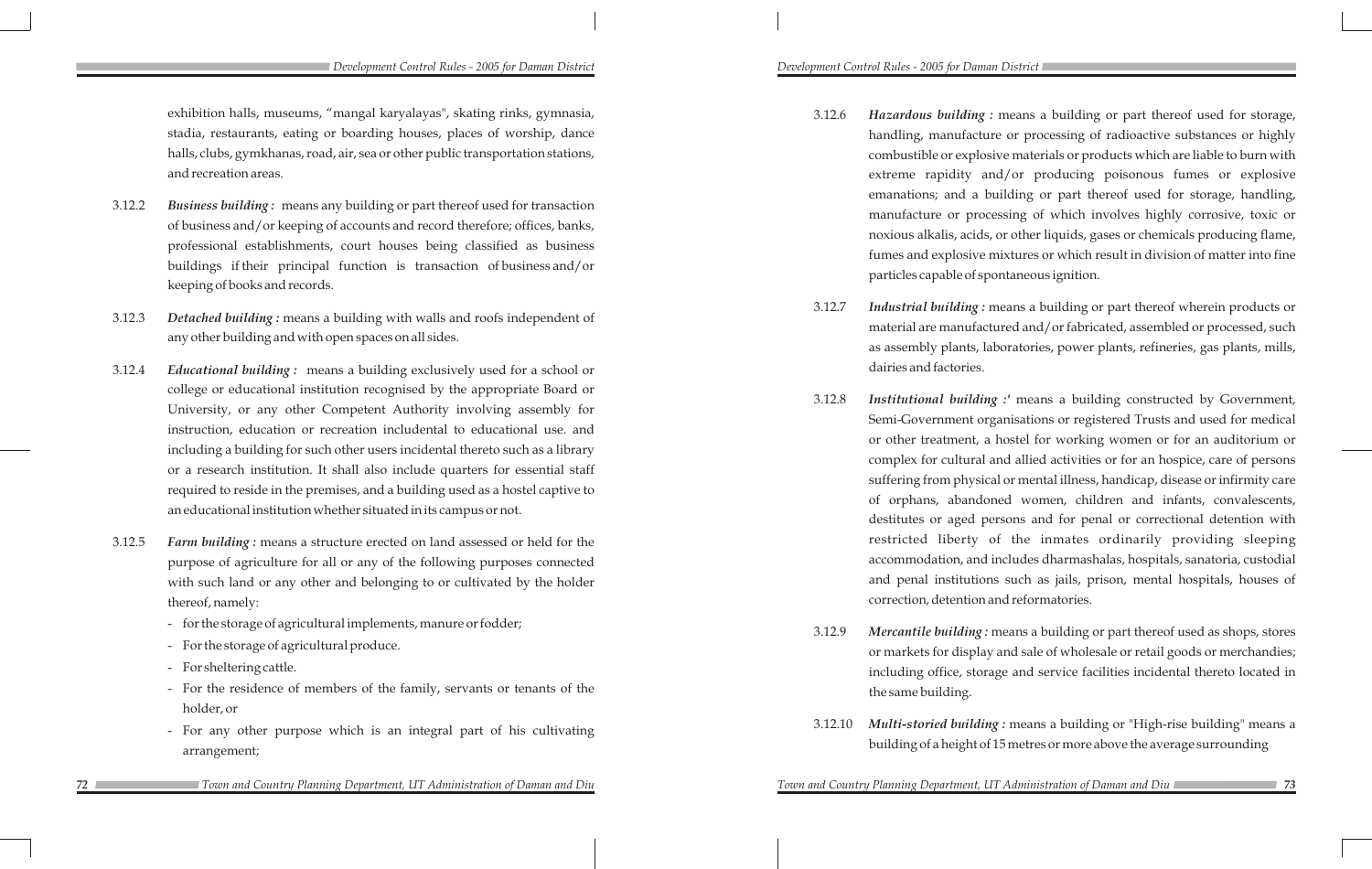ground level.

- 3.12.11 *Office building :* (premises), means a building or premises or part thereof whose or principal use is for an office or for office purposes or clerical work. "Office purposes" includes the purpose of administration, clerical work, handling money, telephone, telegraph and computer operation; and "clerical work" includes writing, bookkeeping, sorting papers, typing, filing, duplicating, punching cards or tapes machines calculations, drawing of matter for publication and editorial preparation of matter for publication.
- 3.12.12 *Residential building :* means a building in which sleeping accommodation is provided for normal residential purposes, with or without cooking or dining facilities, and includes one or more family dwellings, lodging or rooming houses, hostels, dormitories apartment houses, flats, & private garages of such buildings.
- 3.12.13 *Semi-de1ached building :* means a building detached on three sides with open spaces as per specified in these rules.
- 3.12.14 *Special building :* means a building solely used for the purpose of a drama or cinema theatre, a drive-in-theatre, an assembly hall or auditorium, an Exhibition hall, theatre museum, a stadium, a "mangal karyalaya" or where the built-up area of such a user exceeds 600 sq. mts. in the case of mixed occupants; or an industrial building; a hazardous building; a building of a wholesale establishment; residential hotel building or centrally airconditioned building which exceeds 15 m. in height and/or a total built-up area of 600 sq. mt.
- 3.12.15 *Storage building :* means a building or part thereof used primarily for storage or shelter or goods, wares, merchandise and includes a building used as a warehouse, cold storage, freight depot, transit shed, store house, public garage, hangar, truck terminal, grain elevator, barn and stable.
- 3.12.16 *Unsafe building :* means a building which is structurally unsafe, is insanitary, is not provided with adequate means of egress, constitutes a fire

 hazard, is dangerous to human life in relation to its existing use constitutes a hazard to safety or half or by reasons of inadequate maintenance, dilapidation or abandonment.

3.12.17 *Wholesale establishment :* means an establishment wholly or partly engaged in wholesale trade and manufacturer, wholesale outlets, including related storage facilities, warehouses and establishments engaged in truck transport, including truck transport booking agencies.

3.13 *Building line :* means the line upon which the plinth of building adjoining a street or an extension of a street or on a future street may lawfully extent and

- 
- includes the lines prescribed, if any,
	- 3m."

3.14 *Building Height :* means the vertical distance measured in the case of the flat roof from the average level of the centre line of the adjoining street to the highest point of the building adjacent to the street and in the case of a pitched roof upto the point where the external surface of the outer wall intersects the finished surface of the sloping roof and in the case of gables facing the road, the mid point between the eaves level and the ridge. Architectural features serving on other functions except that of the decorations shall be excluded for the purpose of taking heights. If the building does not abut a street, the height shall be measured above the average level of the ground around and contiguous to the building. Provided that for the safety against collapse of the building, the height shall be so controlled that the open space from the road side face of the building to the middle of the road be at least two-third of the height of the building plus

### **Explanation :**

Height in the above regulation, shall be measured from the road level/plot level whichever is higher, to the highest point in the building, excluding the parapet height not exceeding 1.5 m.

3.15 *Built-up area :* means the area covered by a building on all floors including cantilevered portion, if any, but excepting the areas excluded specifically under

these Regulations.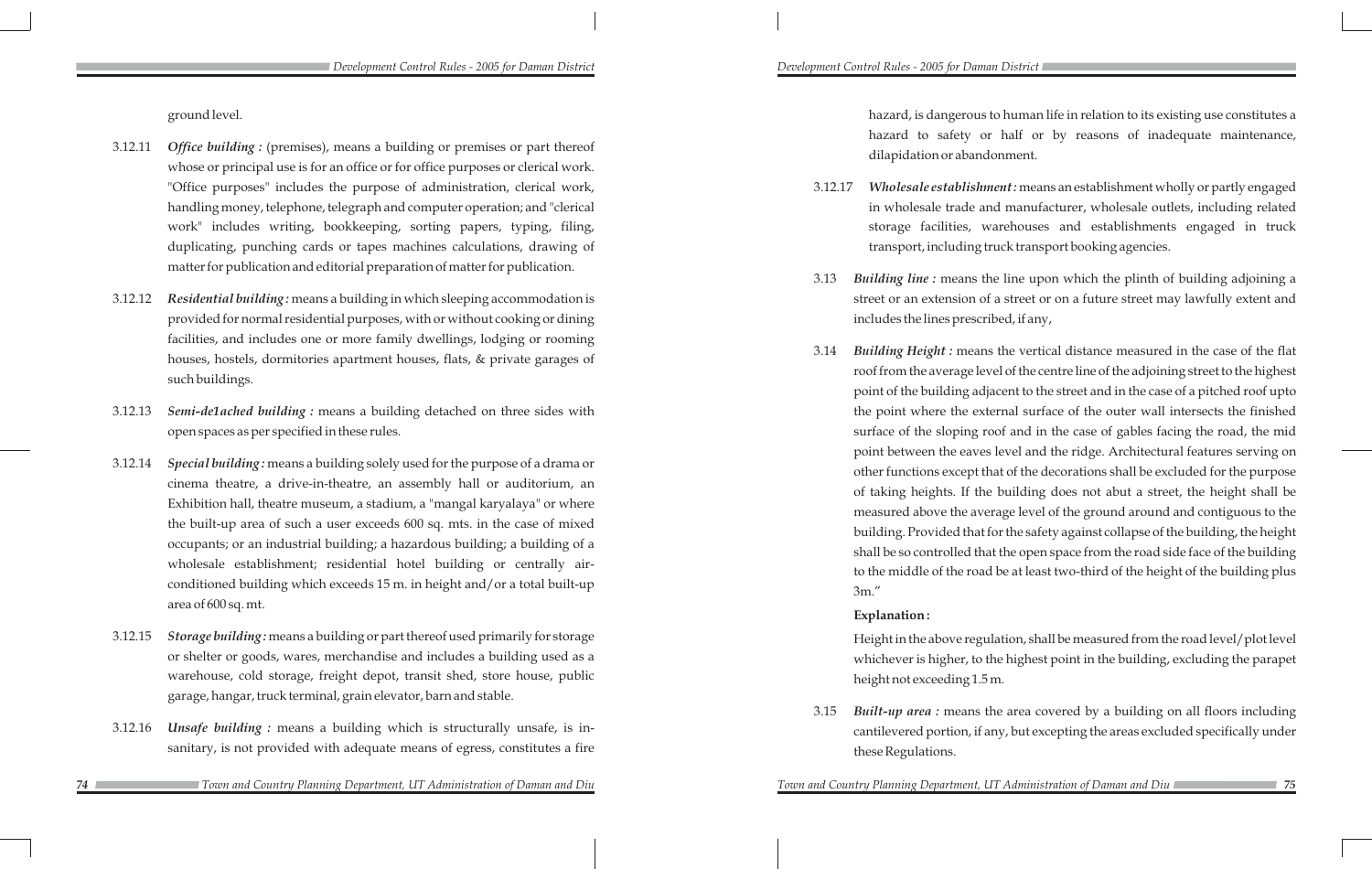day to day requirements.

3.27 *Corridor :* means a common passage or circulation space including a common

3.28 *Courtyard :* means a space permanently open to the sky within the site around a

3.29 *Damp proof course :* means course consisting of some appropriate water proofing material provided to prevent penetration of dampness or moisture.

3.30 *Developers :* person(s) who develops agriculture land for the purpose of establishing a Industrial/Residential/Commercial complex.

3.31 *Dharmashala :* means a building used as a space or religious assembly, a rest house, a place in which charity is exercised with religious or social motive, or a place wherein a certain section of people have a right or are granted, residence without payment or on nominal payment.

- entrance hall.
- structure.
- 
- 
- 
- for the removal of any liquid.
- from the rest of the building.
- open air at ground level can be reached.
- 
- the commencement of these rules.
- 

3.32 *Drain :* means a system or a line of pipes, with their fittings and accessories as manholes, inspection chambers, traps, gullies, floor traps used for drainage of buildings or yards appurtenant to the buildings within the same curtilage. A drain includes an open channel or conveying surface water or a system

3.33 *Enclosed staircase:* means a staircase separated by fire resistant walls and doors

3.34 *Escape route:* means any well ventilated corridor, staircase or other circulation space, or any combination of the same, by means of which a safe place in the

3.35 *Existing building:* means use of a building or a structure existing authorisedly before the commencement of these Regulations.

3.36 *Existing use:* means use of a building or structure existing authorisedly before

3.37 *Exit:* means a passage, channel or means of egress from any building, storey of

- 3.16 *Cabin :* means a non-residential enclosure constructed on load bearing partitions.
- 3.17 *Canopy :* means Cantilevered projection at Lintel level over any entrance.
- 3.18 *Carpet area :* means the net usable floor area within a building excluding that covered by the walls or any other areas specifically exempted from floor space index computation in these Regulations.
- 3.19 *Chimney :* means a construction by means of which a flue is formed for the purpose of carrying products of combustion to the open air and includes a chimney stack and the flue pipe.
- 3.20 *Chhajja :* means a structural overhang provided over opening on external walls for protection from the weather.
- 3.21 *Chowk :* means a fully or partially enclosed space permanently open to the sky within a building at any level; an "inner chowk" being enclosed on all sides and an "outer chowk" having one unclosed side.
- 3.22 *Collector :* means the Collector appointed by the Government for the District of Daman and shall include any official or officers to whom the duties and functions of the Collector are assigned.
- 3.23 *Combustible shopping :* means that material which when burnt adds heat to a fire when tested for combustibility in accordance with the IS : 3808-1966 Method of Test for Combustibility of Building Materials. National Building Code.
- 3.24 *Competent Authority :* means any person or authority authorised by the Local Authority or the Government to perform such functions as may be specified by the Local Authority or the Government.
- 3.25 *Contiguous holding :* means a continuous piece of land in one ownership irrespective of separate property register cards / possession receipts of plots.
- 3.26 *Convenient shopping :* means shops, each with a carpet area not exceeding 20 sq.mt. except where otherwise indicated and comprising those dealing with
- *76 77 Town and Country Planning Department, UT Administration of Daman and Diu Town and Country Planning Department, UT Administration of Daman and Diu*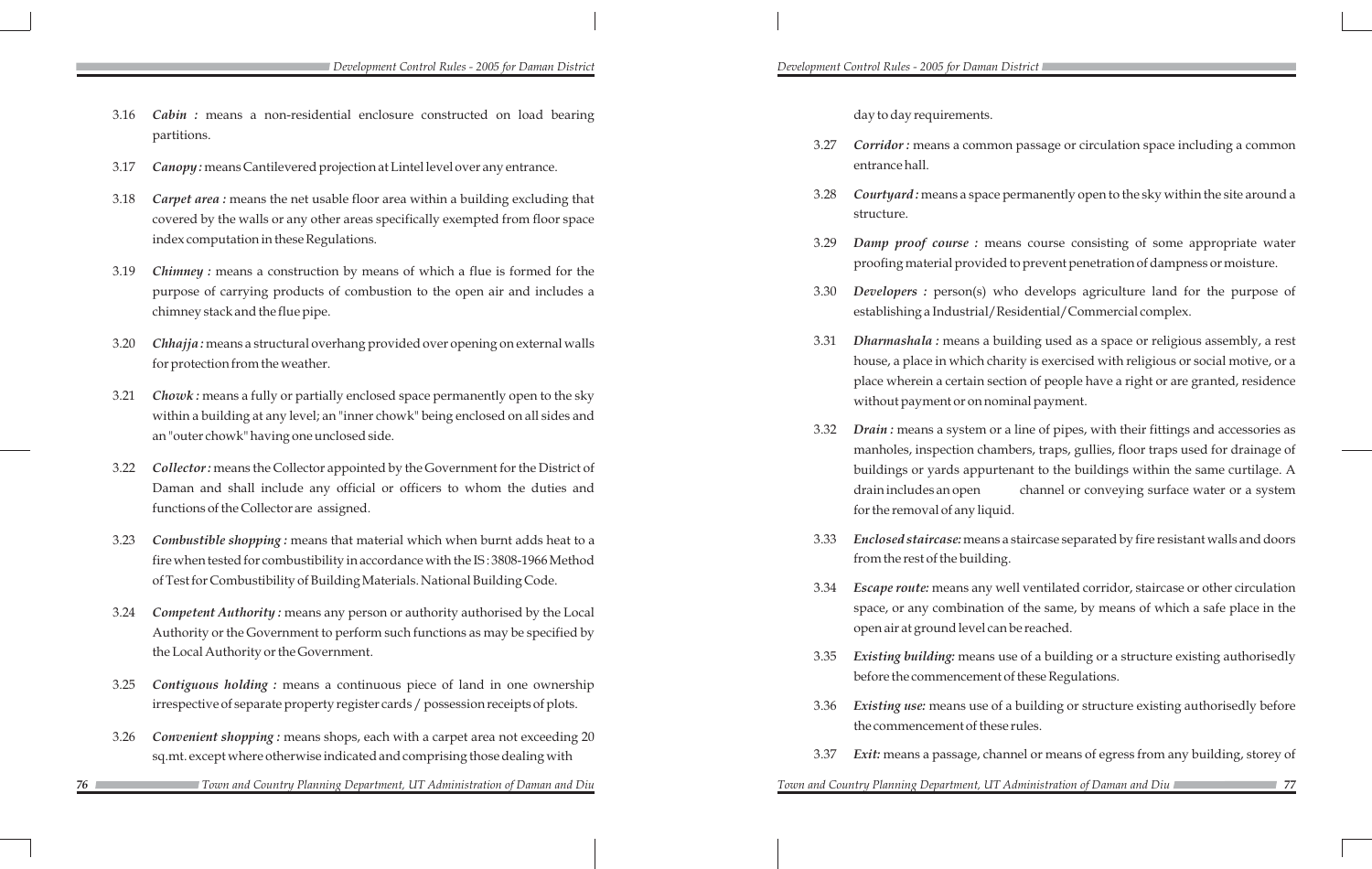floor area to a street or other open space of safety; horizontal out side exist and vertical exist having meanings at (i), (ii) and (iii) respectively as under:

- *Horizontal exit:* means an exit which is a protected opening through or around a fire wall or a bridge connecting two or more buildings,
- (ii) *Outside exit:* means an exit from a building to a public way, to an open area leading to a public way or to an enclosed fire resistant passage leading to a public way.
- (iii) *Vertical exit:* means an exit used for ascending or descending between two or more levels, including stairways. smoke-proof lowers, ramps, escalators and fire escapes.
- 3.38 *External wall:* means an outer wall of a building not being a partition wall, even though adjoining a wall of another building and also means a wall abution on an interior open space of any building.
- 3.39 *Fire and/or emergency alarm system:* means an arrangement of call points or detectors, sounders and other equipment for the transmission and indication of alarm signals. Working automatically or manually in the case of fire or other emergency.
- 3.40 *Fire lift:* means a special lift designed for the use of fire service personnel in the event of fire or other emergency.
- 3.41 *Fire proof door:* means a door or shutter fitted to a wall opening, and constructed and erected will the requirement to check the transmission of heat and fire for a specified period.
- 3.42 *Fire Pump:* means a machine, driven by external power for transmitting energy to fluids by coupling the pump to a suitable engine or motor, which may have varying outputs/capacity but shall be capable of having a pressure of 3.2 kg/cm $^{\rm 2}$  at the topmost level of a multi-storied or high rise building.
- 3.43 F*ire booster pump:* means a mechanical/electrical device which boosts up the

water pressure at the top level of a multistoried/high rise building and which is capable of a pressure of 3.2 kg/cm<sup>2</sup> at the nearest point.

3.44 *Fire resistance:* means the time during which a fire resistant material i.e. material having a certain degree of fire resistance, fulfills its function of contributing to the fire safety of a building when subjected to prescribed conditions of heat and loan or restraint. The fire resistance test of structures shall be done in accordance with IS:3809-I966 Fire Resistance Test of Structure.

3.45 *Fire Separation:* means the distance in metre measured from any other building on the site from another site, or from the opposite side of a street or other public

3.46 *Fire service inlet:* means a connection provided at the base of a building for pumping up water through-in-built fire-fighting arrangements by fire service pumps in accordance with the recommendations of the Chief Fire Officer.

3.47 *Fire tower:* means an enclosed staircase which can only be approached from the various floors through landings or lobbies separated from both the floor area and the staircase by fire-resistant doors and open to the outer air.

3.48 *Floor:* means the lower surface in a storey on which one normally walks in a building and does not includes mezzanine floor. The floor at ground level with a direct access to a street or open space shall be called the ground floor; the floor above it shall be termed as floor 1, with the next higher floor being as floor 2, and

- 
- space to the building.
- 
- 
- so on upwards.
- 
- the load over a large area.

3.49 *Floor Space Index (FSI) or Floor Area Ratio (FAR) :* means the quotient of the ratio of the combined gross covered area (plinth area) on all floors, excepting areas specifically exempted under these Regulations, to the total area of the plot viz.: **Total Built area on all floors / Total Plot area.**

3.50 *Footing:* means a foundation unit constructed in brick work or stone masonry or concrete under the base of a wall or column for the purpose of distributing

### *Development Control Rules - 2005 for Daman District Development Control Rules - 2005 for Daman District*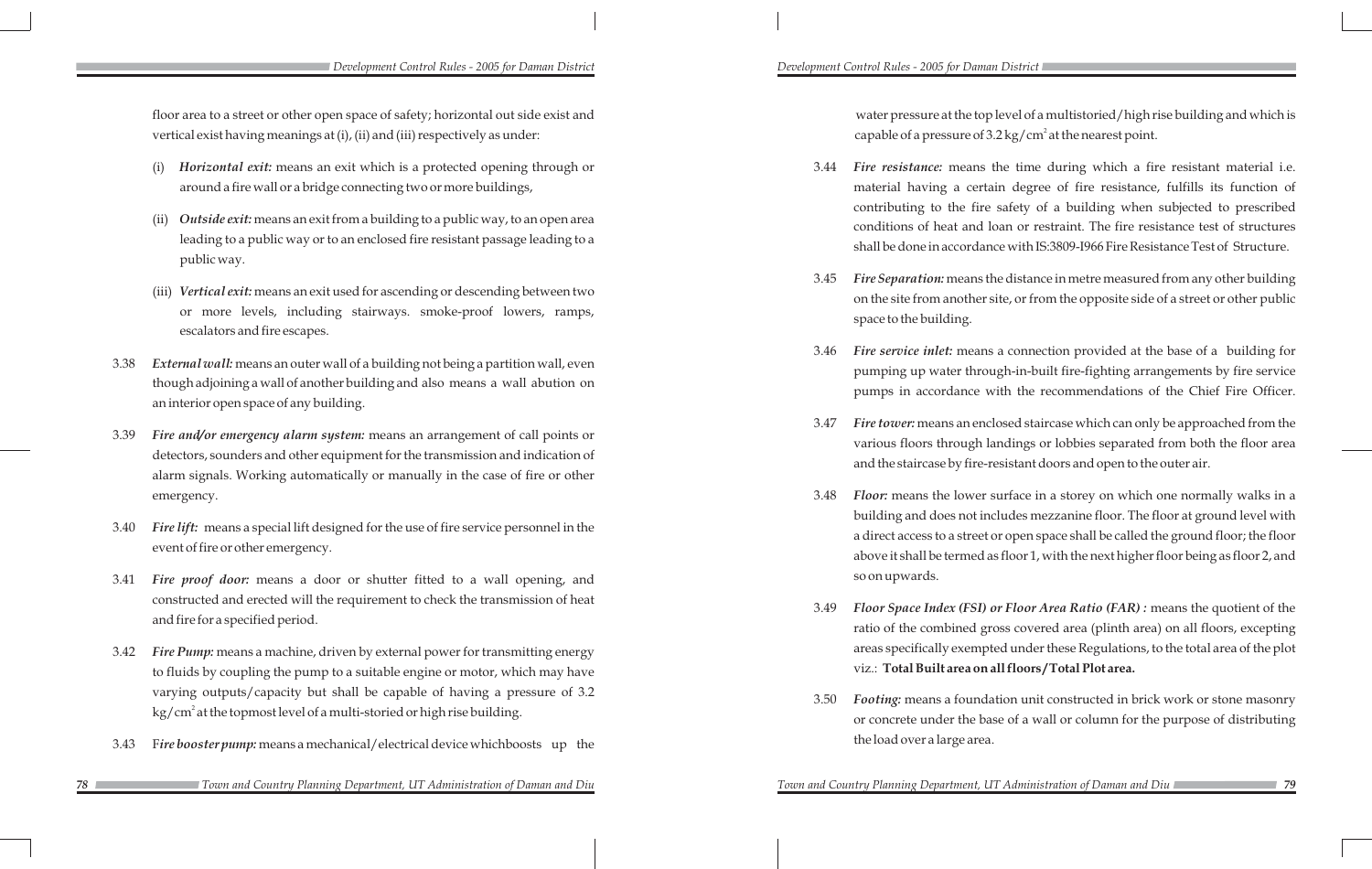frequently used.

## 3.60 *Hazardous material:* means:

is highly combustible or explosive and/or which may produce fume or explosive emanations or storage, handling, processing or manufacturing of which may involve highly corrosive, toxic or noxious alkalis or acids or

- (i) radio active substances:
- other liquids;
- 
- 
- 
- 

*Fown and Country Planning Department, UT Administration of Daman and Diu* 

(iii) other liquids or chemicals producing flame, fumes, explosive, poisonous, irritant or corrosive gases or which may produce explosive mixtures of dust or fine particles capable of spontaneous ignition.

3.61 *Height of a room:* means the vertical distance measured from the finished floor surface to the finished ceiling/slab surface. The height of a room with a pitched roof means the average height between the finished floor surface and the bottom of the eaves and the bottom of the ridge.

3.62 *Home occupation:* means customary home occupation other than the conduct of an eating or a drinking place offering services to the general public, customarily carried out by a member of the family residing on the premises without employing hired labour, and for which there is no display to indicate from the exterior of the building that it is being utilised in whole or in part for any purpose other than a residential or dwelling use and in connection with no article or service is sold or exhibited for sale except that which is produced therein, which shall be non-hazardous and not affecting the safely of the inhabitants of the building and the neighbourhood, and provided that no mechanical equipment is used except that as is customarily used for purely domestic or household purposes and/or employing licensable goods. If motive power is used, the total electricity load should not exceed 0.75 KW. "Home Occupation" may also include such similar occupations as may be specified by the Collector and subject to such terms and conditions as may be prescribed.

3.63 *Ledge" or "Tand:* means a shelf-like projection supported in a manner, except

*Development Control Rules - 2005 for Daman District Development Control Rules - 2005 for Daman District* 

- 3.51 *Foundation:* means that part of the structure which is in direct contact with and transmitting loads to the ground.
- 3.52 *Front:* means the space between the boundary line of a plot abutting the means of access/road/street and the building line. Plots facing two or more means of accesses/road/streets shall be deemed to front on all such means of access/roads/street.
- 3.53 *Gallery:* means an intermediate floor or platform projecting from all wall of an auditorium or a hall, providing extra floor area, and/or additional seating accommodations. It also includes the structures provided for seating in stadium.
- 3.54 *Garage-Private:* means a building or a portion thereof designed and used for the parking of vehicles.
- 3.55 *Garage-Public:* means a building or a portion thereof, designed other than as a private garage, operated for gain, designed and/or used for repairing, servicing, hiring, selling or storing or parking motor-driven or other vehicles.
- 3.56 *Gaunthan or Village Site:* means the lands included within the site of a village at the commencement of the Daman & Diu Land Revenue Regulation in accordance with any survey, custom or usage or which may be declared as included within the site of village in accordance with the provisions of the said Regulation;
- 3.57 *Government :* The Administrator of Daman and Diu and DNH appointed by the President of India under Article 239 of Constitution of India.
- 3.58 *Grantor:* In respect of "Industrial Area" means where Administration of Daman and Diu has executed the Agreement to Lease or Licence in favour of its allottee.
- 3.59 *Habitable room:* means a room occupied or designed for occupancy for human habitation and uses incidental thereto, including a kitchen if used as a living room, but excluding a bath-room, water closet compartment, laundry, serving and storing pantry, corridor, cellar, attic, store-room, pooja-room and space not
	- *Town and Country Planning Department, UT Administration of Daman and Diu Town and Country Planning Department, UT Administration of Daman and Diu*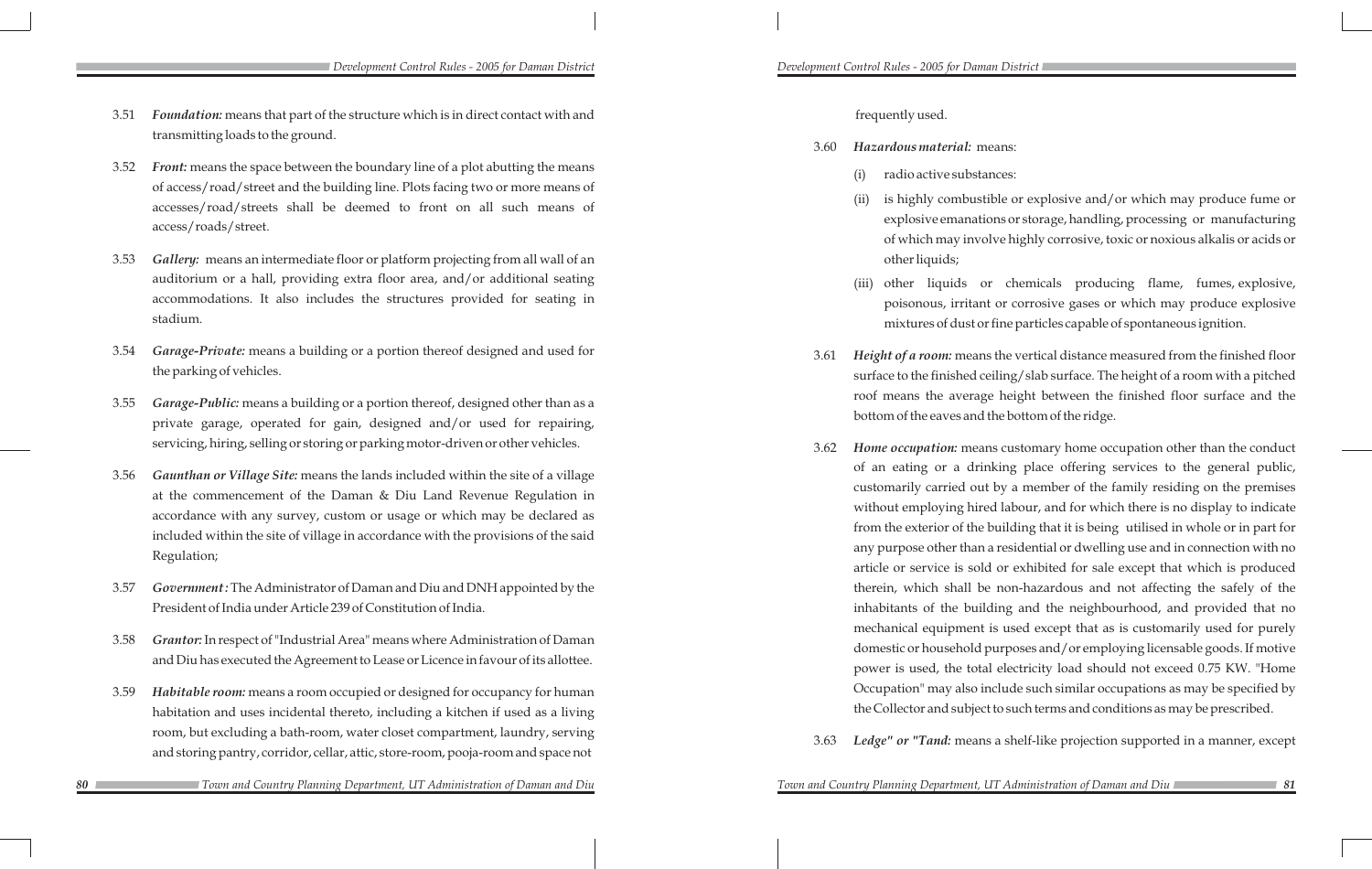by vertical supports, within a room itself but with a projection of more than half a metre.

- 3.64 *Lessee:* In respect of Area means the allottee in favour of whom lease has been granted by Administration of Daman and Diu or by any other local authority.
- 3.65 *Lesser:* In respect of "industrial area", means area where Administration of Daman and Diu has executed the Lease in favour of its allottee.
- 3.66 *Licensed Architect / Engineer / Structural Engineer / Supervisor:* means a qualified architect or engineer, or supervisor, licensed by any planning authority or any State Government or by Local Authority of the Administration of Daman and Diu.
- 3.67 *Licensee:* In respect of "Industrial Area" means the allottee in favour of whom Administration of Daman and Diu has executed Agreement to Lease.
- 3.68 *Lift:* means a mechanically guided car platform or transport for persons and materials between two or more levels in a vertical or substantially vertical direction.
- 3.69 *Loft:* means an intermediate floor between two floors or a residual space in a pitched roof above normal level constructed for storage.
- 3.70 *Masonry:* means an assemblage of masonry units properly bound together by mortar.
- 3.71 *Masonry unit:* means an unit whose net cross-sectional areas in a plane parallel to the bearing surface is 75 per cent or more of its gross cross-sectional area measured in the same plane. It may be either clay, brick, stone, concrete block or sand-lime brick.
- 3.72 *Mezzanine floor:* means an intermediate floor not being a loft, between the floor and ceiling of any storey.
- 3.73 *N.A. Permission:* means a permission granted under Land Revenue Regulation by the Collector to use any agricultural land for non-agricultural purpose.

3.74 *Natural Hazard:* The probability of occurrence, within a specific period of time in a given area, of a potentially damaging natural phenomenon.

3.75 *Natural Hazard Prone Areas:* Areas likely to have moderate to high intensity of earthquake, or cyclonic storm, or significant flood flow or inundation, or land slides/mud flows/avalanches, or one or more of these hazards.

**Note:** Moderate to very high damage risk zones of earthquakes are as shown in Seismic Zones III, IV and V specified in IS: 1893; moderate to very high damage risk zones of cyclones are those areas along the sea coast of India prone to having wind velocities of 39 m/s or more as specified in IS:875 (Part 3) and flood prone areas in river plains (unprotected and protected) are indicated in the Flood Atlas of India prepared by the Central Water Commission.

3.76 *Non-combustible:* means not liable to burn or add heat to a fire when tested for combustibility in accordance with the IS : 3808-1966 Method of Test

3.77 *Occupancy or Use:* means the principal occupancy or use for which a building or a part of it is used or intended to be used, including contingent subsidiary occupancies; mixed occupancy buildings being those in which more than one occupancy are present-in-different portions of the buildings.

- Combustibility of Building Materials.
- 
- open to the sky.
- 
- 

3.78 *Open Space:* means an area forming an integral part of a land left permanently

3.79 *Organised Development:* means development of land admeasuring 2.5 Ha. or more carried out by, or under the overall control of a single agency in accordance with a proper sub-division plan or layout of buildings with adequate provision of infrastructural facilities, such as, roads, storm water drainage, sewerage, water supply, power supply, etc. as specified by these Rules, and may involve consolidation of adjoining land parcel into a large plot.

3.80 *Outline Development Proposal :* means a document consisting of a statement and maps giving particulars of the Proposed Organised Development.

- 
-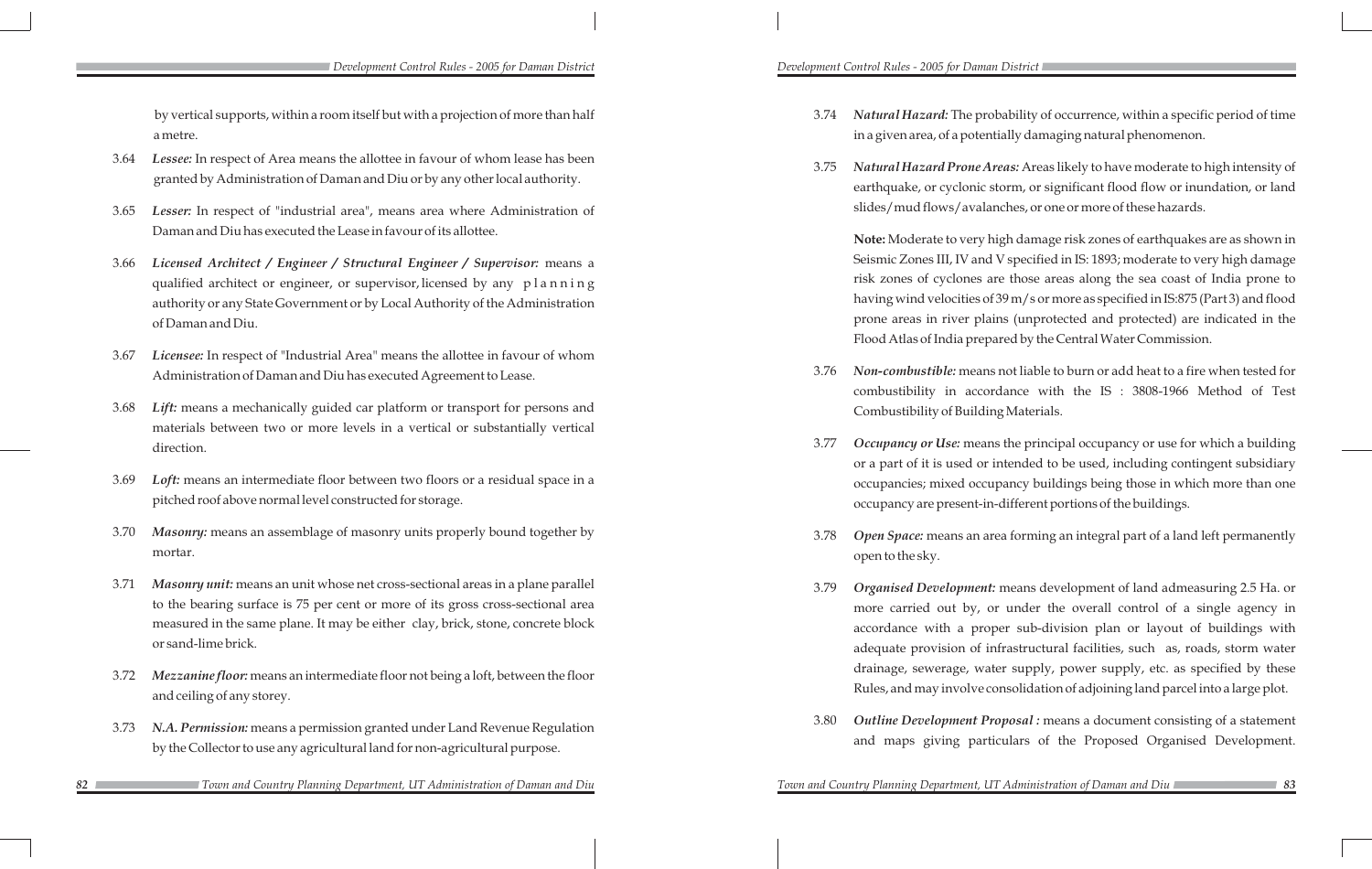mandatory and optional planning requirements relating to the land for which Organised Development is proposed.

3.89 *Plot:* means a contiguous parcel or piece of land enclosed by definite

3.90 *Plot Corner:* means a plot at the junction of and fronting on two or more roads or

3.91 *Plot Depth:* means the mean horizontal distance between the front and rear plot

3.92 *Plot with double frontage:* means a plot having a frontage on two streets other

3.93 *Porch:* means a covered surface supported on pillars or otherwise for the purpose of a pedestrian or vehicular approach to a building.

3.94 *Road/Street:* means any highway, street, lane, pathway, stairway, passage way, carriageway, footway, square, place or bride, over which the public have a right of passage, whether existing or proposed and includes all bunds channels, ditches, storm water drains, service corridors for Sewage lines, electric lines, culverts, sidewalks, traffic islands, road-side trees and hedges, retaining walls,

- boundaries.
- streets.
- boundaries.
- than a corner plot.
- - fences, barriers and railings.
- 
- 
- course of direction of such road.
- spaces.

*Fown and Country Planning Department, UT Administration of Daman and Diu* 

3.95 *Road/Street - level or grade:* means the officially established elevation or grade of the centre line of the street upon which a plot fronts, and if there is no officially established grade, the existing grade of the street at its midpoint.

3.96 *Road/Street line:* means the line defining the side limits of a road/street.

3.97 *'Road width ' or "Width of road/street":* means the whole extent of space within the boundaries of a road measured at right angles to the course or intended

3.98 *Row housing:* means a row of houses with only front, rear and interior open

*Development Control Rules - 2005 for Daman District Development Control Rules - 2005 for Daman District* 

- 3.81 *Owner:* means a person who receives rent for the use of the land or building or would be entitled to do so if it were let, and includes :-
	- (i) an authorised agent or trustee who receives such rent on behalf of the owner;
	- a receiver, executor or administrator, or a manager appointed by any court of competent jurisdiction to have the charge of or to exercise the rights of the owner;
	- (iii) an agent or trustee who receives the rent or is entrusted with or is concerned with any building devoted to religious or charitable purposes; and
	- (iv) a mortgage in possession.
- 3.82 *Parapet:* means a low wall or railing built along with edge of roof or a floor.
- 3.83 *Parking space:* means an enclosed or unenclosed covered or open area sufficient in size to park vehicles. Parking spaces shall be served by a driveway connecting them with a street or alley and permitting ingress or egress of vehicles.
- 3.84 *Partition:* means an interior non-load bearing divider one storey of part storey in height.
- 3.85 *Permission:* means a valid permission or authorization in writing by the competent authority to carry out development or a work regulated by the Regulations.
- 3.86 *Plinth:* means the portion of a structure between the surface of the surrounding ground and surface of the floor immediately above the ground.
- 3.87 *Plinth area:* means the built-up covered area measured at the floor level of the basement or of any storey whichever is larger.
- 3.88 *Planning Brief:* means a statement by the Planning Authority specifying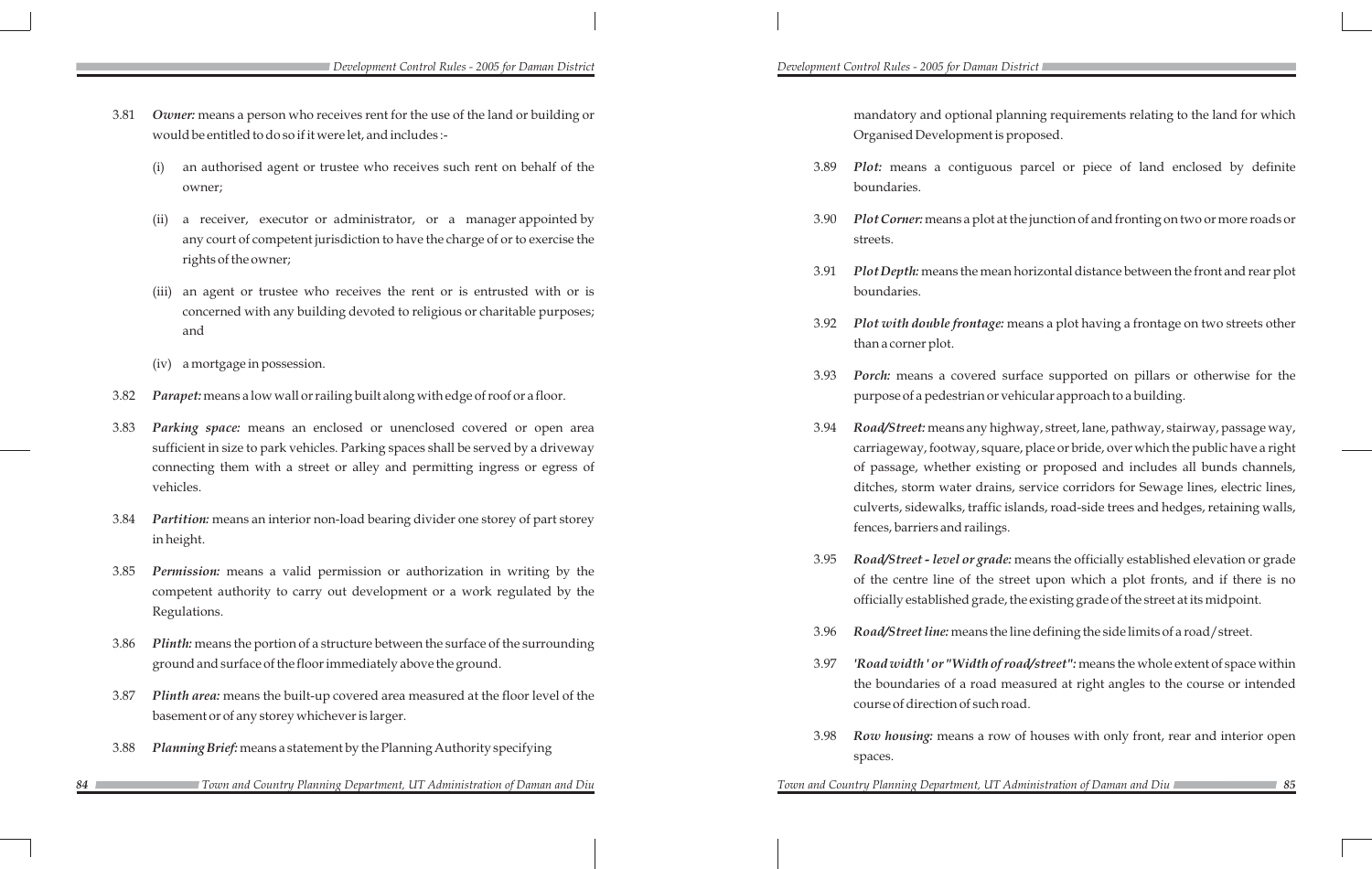exit measured along the line or travel.

- 3.99 *Service road:* means a road/lane provided at the front, rear or side of a plot for service purpose.
- 3.100 *Smoke-stop door:* means a door for preventing or checking the spread of smoke from one area to another.
- 3.101 *Stair-cover:* means a structure with a covering roof over a staircase and its landing built to enclose only the stairs for the purpose of providing protection from the weather, and not used for human habitants.
- 3.102 *Storey:* means the portions of a building included between the surface of any floor and the surface of the floor next above it, or if there is no floor above it then the space between any floor and the ceiling next above it.
- 3.103 *Superintending Engineer, Architect Planner, Executive Engineer, Assistant*  **Engineer :** means respectively the Superintending Engineer, Architect Planner, Executive Engineer and Assistant Engineer, appointed by the Administration and shall include any other officer or officers to whom the duties or functions of the Superintending Engineer. Architect Planner, the Executive Engineer or the Assistant Engineer, may, for the time being be assigned.
- 3.104 *Technical Officer:* means any officer appointed by the Government for the purpose of these Rules.
- 3.105 *Tenement:* means an independent dwelling unit with a kitchen or a cooking alcove.
- 3.106 *Theatre:* means a place of public entertainment for the purpose of exhibition of motion pictures and/or dramas and other social or cultural programmes.
- 3.107 *Tower-like-structure:* means a structure in which the height of the tower-likeport ion is at least twice that of the broader base.
- 3.108 *Travel distance:* means the distance from the remotest points on a floor of a building to a place of safety be it a vertical exit or an horizontal exit or an outside
- *86 87 Town and Country Planning Department, UT Administration of Daman and Diu Town and Country Planning Department, UT Administration of Daman and Diu*

3.109 *Water closet (W.C.):* means a privy with an arrangement for flushing the pan with water, but does not include a bathroom.

3.110 *Water course:* means a nature channel or an artificial channel formed by training or diversion of a natural channel meant for carrying storm and waste

3.111 *Water course, Major:* means a water course which carries storm water discharging from a contributing area of not less than 100 hectares, the decision of the Competent Authority on the extent of the contributing area being final. A minor water course is one which is not a major one.

- 
- water.
- 
- interior space.

3.112 *Window:* means an opening, other than a door, to the outside of a building, which provides all or part of the required natural light, ventilation or both to an

**Note:** Wherever there is conflict between definitions given in these Rules above and the definition given in the National Building Code shall prevail.

### **4.0 APPLICABILITY**

4.1 *Development and Construction:* Except and as hereinafter otherwise provided, these rules shall apply to all development, redevelopment, erection and/or reerection, structural changes of a building, change of user etc., as well as to the design, construction or reconstruction of, and additions and alterations to a

4.2 *Part construction:* Where the occupancy of a building is changed, except where otherwise specifically stipulated, these rules apply to all parts of the building

- building.
- affected the change.
- building affected the change.

4.3 *Change of Occupancy:* Where the occupancy of the building is changed except where otherwise specifically stipulated, these rules shall apply to all parts of the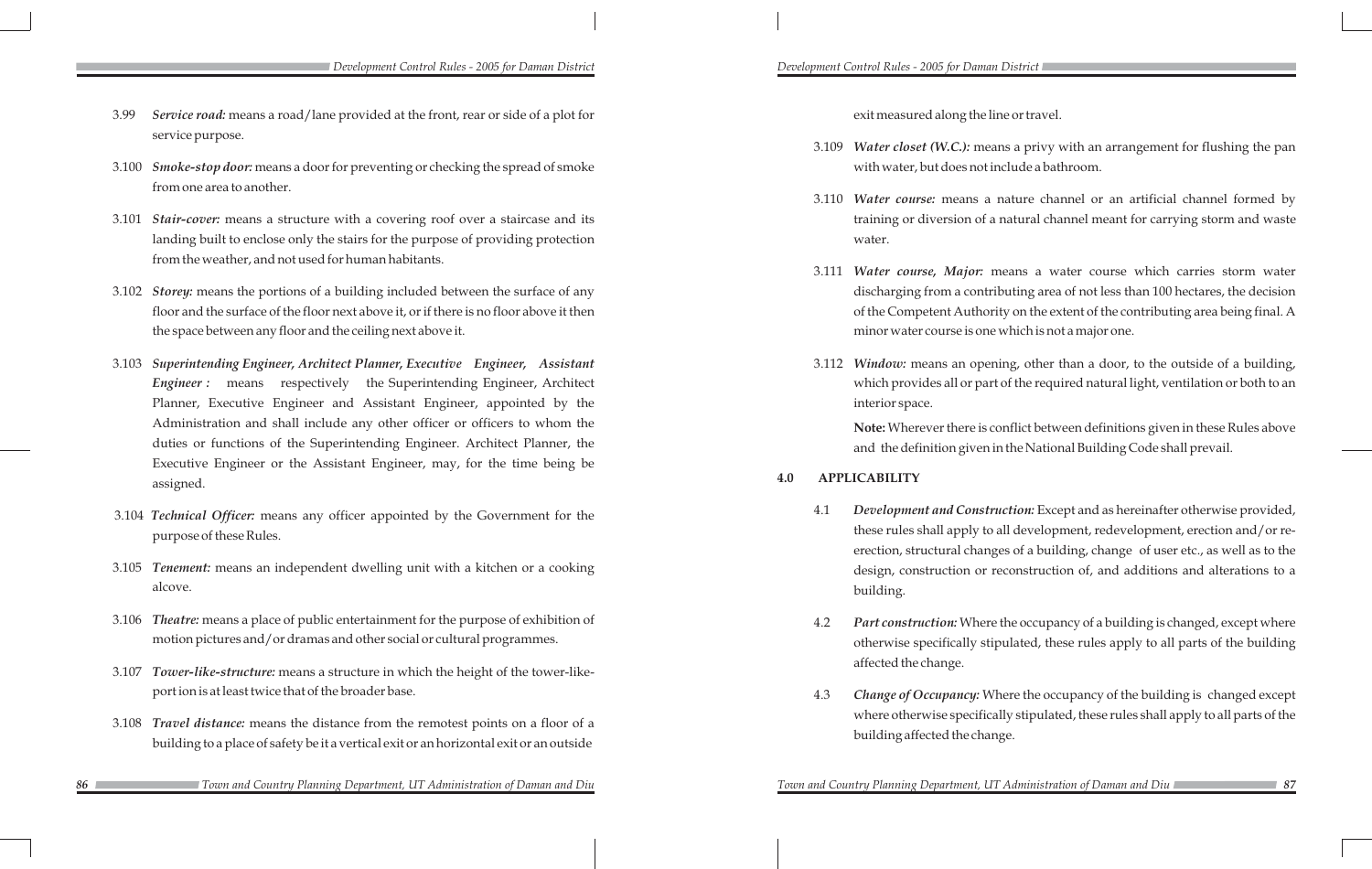5.5 No development which is not in conformity with these rules shall be permitted in spite of the fact that, on or prior to coming into force of these Rules, the land was converted (in Revenue records) as non-agricultural land, but in respect of which no valid development changed except where otherwise specifically stipulated, these rules permission existed or where no development specified in

5.6 All existing authorised developments which are not in conformity with the use provisions of the Revised Regional Plan - 2005-2021 of Daman District shall be allowed to continue as if they are in conforming zone and shall also be allowed reasonable expansion within the existing land area and within the FAR limits

5.7 However, no permission shall be necessary for the following works:-

- the N.A. permission was carried out.
- prescribed by these rules.
- - a) The carrying out of works in compliance with any order or direction made by any authority under any law for the time being in force;
	- b) The carrying out of works by any authority in exercise of its powers under any law for the time being in force.
	- c) The following operation of government whether temporary or permanent which is necessary for the operation, maintenance, development or execution of any of the following services may be exempted from the purview of the these Rules:-
		- Railways;
		- National Highways; iii) National Waterways; iv) Major ports: v) Airways and aerodromes; vi) Posts and telegraphs, telephones, Wireless, broadcasting etc, vii) Regional grid for electricity;
		-
		-
	-
	-
	-
	- viii) Any other service which the administration may, if it is of opinion that
		- the operation, maintenance, development or execution of such

*Town and Country Planning Department, UT Administration of Daman and Diu* 

- 4.4 *Reconstruction:* The reconstruction in whole or part of a building which has ceased to exist due to an accidental fire, earth quake, natural collapse or demolition, having been declared unsafe, or which is likely to be demolished.
- 4.5 *Exclusion:* Nothing in these rules shall require the removal, alteration or abandonment or prevent the continuance of the lawfully established use or occupancy of an existing building or its use unless, in the opinion of the Competent Authority, such a building is unsafe or constitutes a hazard to the safety of adjacent property.

### **5.0 DEVELOPMENT PERMISSION AND COMMENCEMENT CERTIFICATE**

- 5.1 No person shall, on or after these Rules come into force, carry out any development of any land without obtaining permission under these rules. Such permission will not absolve the applicant of his obligation to obtain permissions for development under other applicable laws.
- 5.2 No authority shall grant a permission or No Objection Certificate (NOC) for any development otherwise than in conformity with these Rules and the Revised Regional Plan for Daman District 2005-2021.
- 5.3 No development of any land shall be permitted unless the owner undertakes to provide at his own cost infrastructure facilities, such as, roads, water supply, sewage disposal system, solid waste collection and disposal system, electricity, recreational open space, playground, etc. as, in the opinion of Government, may be reasonably required for the development proposed, and also provide for land required for educational, health and other civic facilities as may be specified by Government.
- 5.4 Where the Administration decides to provide and/or maintain any of the aforesaid infrastructure facilities and/or for the purpose of widening of roads, laying of sewer lines, drainage lines etc, the owner shall surrender to the Government or any other agency nominated by it, free-of-cost the land required for such facilities as per the procedure laid in Annexure 1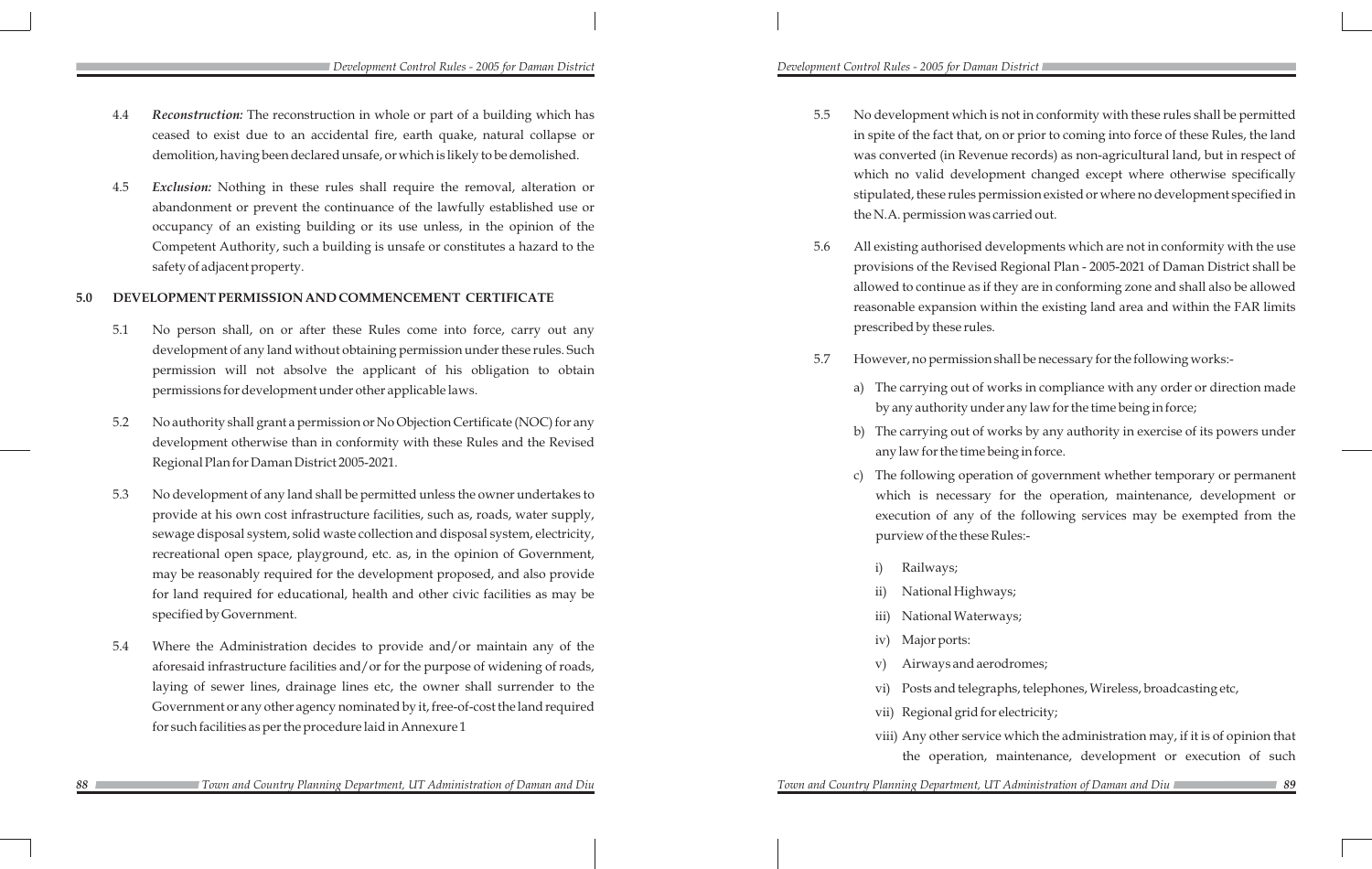work is essential to the life of the community, by notification declare to be a service for the purpose of this clause.

one year from the date of issue of such permit and completed within the period of one year from the date of such permit after getting the Commencement certificate or Building permit duly re validated after every year, the said permission shall be deemed to have lapsed and fresh permit shall be necessary to proceed further with the work in accordance with the provisions of these rules. In respect of half completed works, the provisions of these rules may not strictly be made applicable for granting new permissions in case of genuine bonafide hardship, as may be decided by the Competent Authority or any authorised officer for the purpose.

- d) Following alterations provided they do not violate any of the provisions regarding general building requirements, structural stability and fire safety requirements specified in these regulations.
	- providing or closing of a window, door or ventilator not opening towards other's property;
	- construction of parapet walls between 1.05m. to 1.2m. height; and boundary walls in accordance with these regulations.
	- whitewashing and painting; replacing fallen bricks, stones, pillars and beams etc.
	- re-tiling and re-terracing; plastering and patch work; flooring;
	- construction of chhajjas;
	- renewal of roof at the same height:
	- re-construction of portions of buildings damaged by any natural calamity to the same extent as previously approved; and
	- erection and re-erection of internal partitions.
- 5.8 *Necessity of obtaining permission:* No person shall erect or re-erect a building or alter any building or carry out any development or redevelopment, on any plot or land or cause the same to be done without first obtaining separate development permission and a commencement certificate from the Competent Authority or any authorised officer for the said purpose.
- 5.9 *Permission for temporary construction:* No temporary construction shall be permitted, without obtaining prior approval of the Competent Authority or any authorised officer for the said purpose who may grant such permissions subject to such conditions as may be deemed necessary.
- 5.10 *Pre-Code Building Permit:*If any building permit which had been issued before the date of enforcement of these rules, and is not commenced within a period of
	- *Town and Country Planning Department, UT Administration of Daman and Diu Town and Country Planning Department, UT Administration of Daman and Diu*

5.11 *Applicability to partially completed works:* In case of partially completed works, which were started with due permission before the date of enforcement of these rules, the Competent Authority may not necessarily insist on compliance with the provisions of these rules for extending the period of the development permissions, which shall not exceed one year.

# **6.0 DOCUMENTS FOR OBTAINING DEVELOPMENT PERMISSION.**

6.1 *Notice:* Every person who intends to carry out any development work, erect, reerect, or make material alteration in any place in a building shall give notice in writing to the Competent Authority of said intention in the prescribed form given in Annexure 2 and such notice shall be accompanied by plans and statements as per the checklist along with Form of Supervision as per the format at Annexure 3 along with Undertaking from the Architect and Structural Engineer in the prescribed format at Annexure 4 and 5.

The plans may be ordinary' prints on ferro paper or any other type. One set of such plans shall be retained in the office of the authority granting such permission, for record after the issue of permit or refusal and other documents as listed below.

6.2 *Copies Plans and Statements:* Normally, five copies of plans and estimates shall be submitted with the notice. In case of building/schemes, where the clearance is required from agencies like Fire Service etc, additional number of

### *Development Control Rules - 2005 for Daman District Development Control Rules - 2005 for Daman District*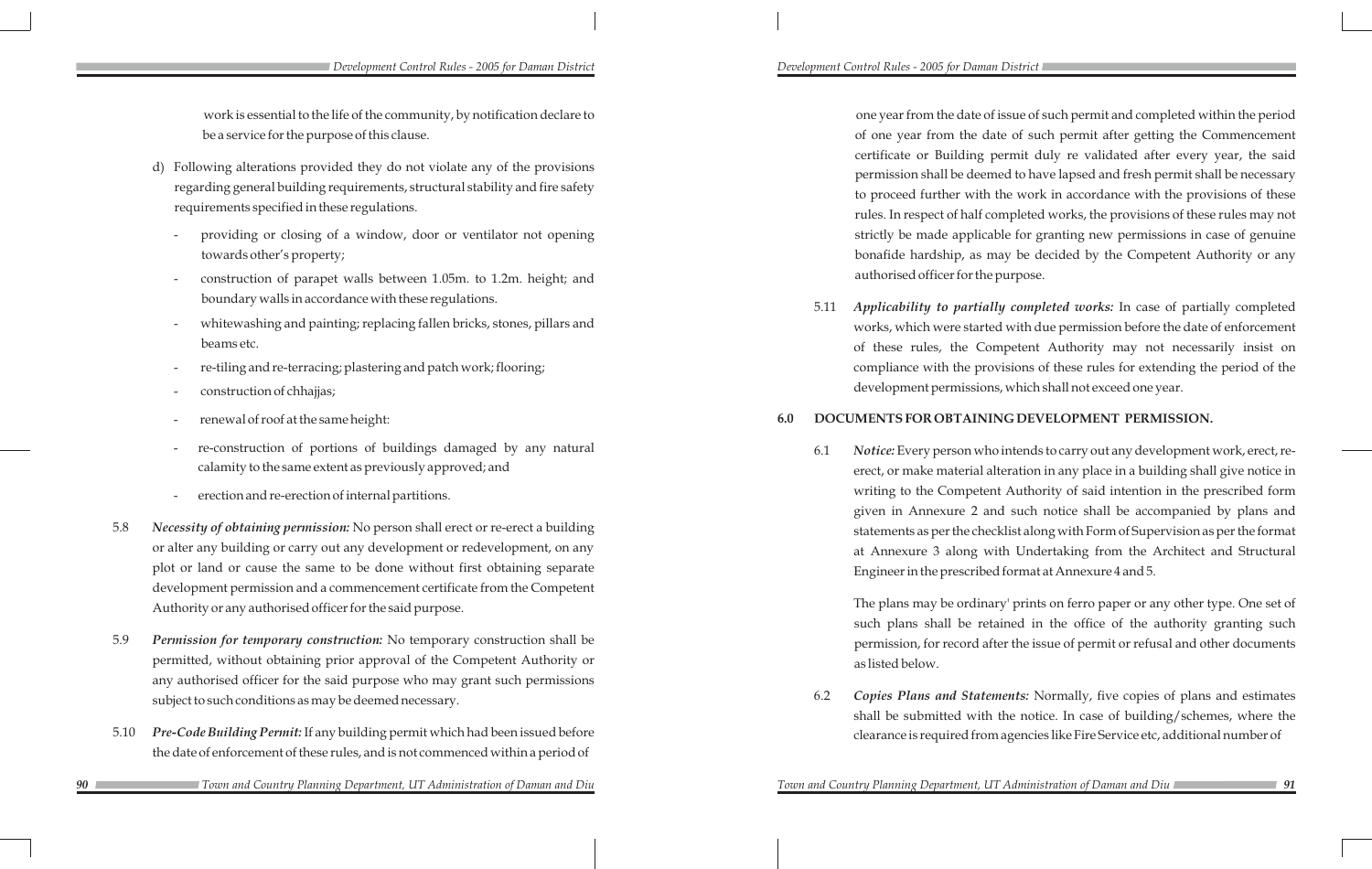b. The position of the site in relation to neighboring street;

### **Table : 2 Coloring of Plans.**

| SI.            | Item                            |                                | Site Plan                      |                                |                                | <b>Building Plan</b>           |                                |
|----------------|---------------------------------|--------------------------------|--------------------------------|--------------------------------|--------------------------------|--------------------------------|--------------------------------|
| N <sub>o</sub> |                                 | White<br>Plan                  | Blue<br>Print                  | Ammonia<br>Print               | White<br>Plan                  | Blue<br>Print                  | Ammonia<br>Print               |
| 1.             | Plot lines                      | Thick<br><b>Black</b>          | Thick<br><b>Black</b>          | Thick<br><b>Black</b>          | Thick<br><b>Black</b>          | Thick<br><b>Black</b>          | Thick<br><b>Black</b>          |
| 2.             | <b>Existing Street</b>          | Green                          | Green                          | Green                          | $\overline{\phantom{a}}$       | $\overline{\phantom{a}}$       | $\overline{\phantom{0}}$       |
| 3.             | <b>Future Street</b><br>if any  | Green<br>Dotted                | Green<br>Dotted                | Green<br>Dotted                |                                |                                |                                |
| 4.             | Permissible<br><b>Bldg Line</b> | Thick<br>Dotted<br>black       | Thick<br>Dotted<br>black       | Thick<br>Dotted<br>black       |                                |                                |                                |
| 5.             | Open Spaces                     | No<br>color                    | No<br>color                    | No<br>color                    | No<br>color                    | No<br>color                    | No<br>color                    |
| 6.             | Existing Work                   | <b>Black</b><br>outline        | White                          | Blue                           | <b>Black</b>                   | White                          | Blue                           |
| 7.             | Work proposed<br>to demolished  | Yellow<br>hatched              | Yellow<br>hatched              | Yellow<br>hatched              | Yellow<br>hatched              | Yellow<br>hatched              | Yellow<br>hatched              |
| 8.             | Proposed work<br>(See Nl)       | Red<br>filled in               | Red                            | Red                            | Red                            | Red                            | Red                            |
| 9.             | Drainage &<br>Sewerage          | Red<br>dotted                  | Red<br>dotted                  | Red<br>dotted                  | Red<br>dotted                  | Red<br>dotted                  | Red<br>dotted                  |
| 10.            | Water Supply<br>work            | <b>Black</b><br>dotted<br>thin | <b>Black</b><br>dotted<br>thin | <b>Black</b><br>dotted<br>thin | <b>Black</b><br>dotted<br>thin | <b>Black</b><br>dotted<br>thin | <b>Black</b><br>dotted<br>thin |

**Note 1:** For entirely new construction this need not be done; for extension of an existing work this will apply.

c. The name of the streets(s) in which the building is proposed to be situated, if

- any;
- 
- 

d. All existing buildings standing on, over on under the site;

e. The position of the buildings, and of all other buildings (if any) which the

copies of plans as may be required shall be decided by the Competent Authority.

- 6.3 *Information Accompanying Notice:* The notice shall be accompanied by "the documents" as maybe prescribed by the Competent Authority in form of a check list [Refer Annexure 6].
- 6.4 *Sizes of Drawing Sheets and Coloring of Plans:* The size of drawing sheets shall be any of those specified in Table 1 hereunder:-

**Table :1 Drawing Sheet Sizes.** 

| Serial No.    | Designation    | Trimmed Size (mm) |  |
|---------------|----------------|-------------------|--|
|               | A <sub>0</sub> | 841 - 1189        |  |
| $\mathcal{D}$ | Al             | 594 - 841         |  |
| 3             | A2             | 420 - 594         |  |
|               | A <sub>3</sub> | 297 - 420         |  |
| 5             | A4             | $210 - 297$       |  |
| h             | A5             | 148 - 210         |  |

- 6.5 *Coloring notations for plans:* The plans shall be colored as specified in Table 2, and further, the prints of the plans shall be on one side of the paper only.
- 6.6 *Dimensions:* All dimensions shall be indicated in metric units.
- 6.7 *Key plan (or Location Plan]:* A key plan drawn to scale of not less than 1:4000 shall be submitted along with the applications for a Building Permit and Commencement Certificate showing the boundary locations of the site with respect to neighborhood landmarks.
- 6.8 *Site Plan:* The site plan sent with an applications for permit shall be drawn to a scale of not less than 1:1000 and shall show:
	- a. The boundaries, giving the dimensions of the site and of any contiguous land;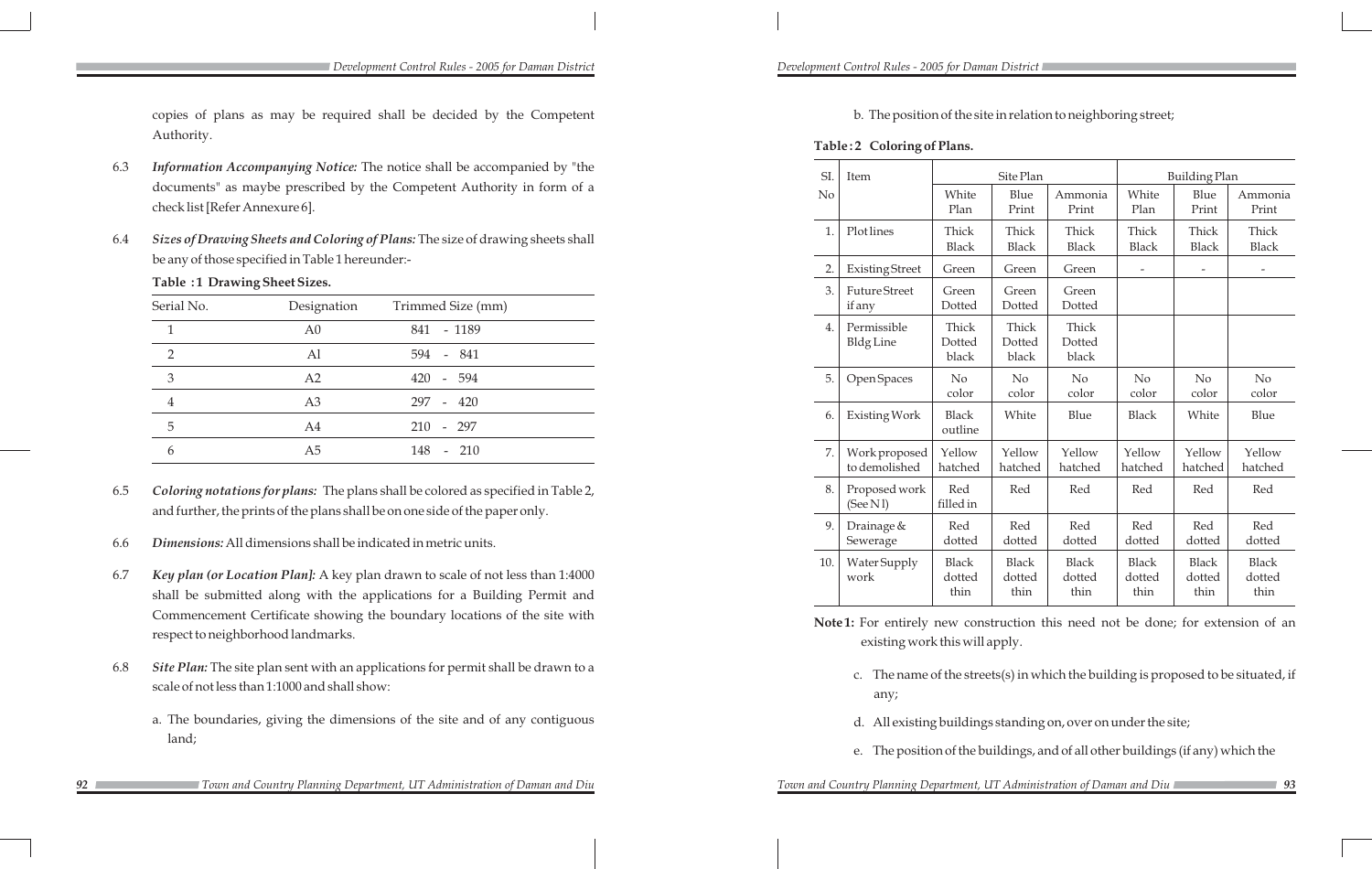applicant intends to erect upon his contiguous land referred to in (a) in relation to the boundaries of the site and (b) in changed except where otherwise specifically stipulated, these rules case where the site has been partitioned the boundaries of the portion in possession of the applicant and also of the portions in possession of others, all adjacent street/s building (with number of storeys and height) and premises within a distance of 30 M. of the site and of the contiguous land (if any) referred to in (a);

- f. The means of access from the street to the building and to all other buildings (if any) which the applicant intends to erect upon his contiguous land referred to in (a);
- g. Space to be left about the building to secure a free circulation of air, admission of light and access for scavenging purposes:
- h. The width of the street (if any) in front of the street (if any) at the side of near of the building.
- i. The direction of north point relative to the plan of the building(s):
- Any existing physical features, such as wells, drains, trees etc.
- k. The ground area of the whole property and the break-up of covered area on each floor with the calculations for percentage covered in each floor in terms of the total area of the plot as required under Bye-laws governing the coverage of the area;
- l. Overhead electric supply line, drainage and water supply line:
- m. Such other particulars as may be prescribed by the Collector.
- 6.9 *Building Plan:* The plans of the buildings and elevations and elevations and sections accompanying the notice shall be drawn to a scale of not less than 1.100. The building plan shall:
	- a. include floor plans of all floors together with the covered area clearly
		-

 indicating the sizes of rooms and the position and width of staircases, ramps and other exit ways, lift wells lift machine room and lift pit details. It shall also include ground floor plan as well as basement plans and shall indicate the details of parking space provided around and/or within building as also the access ways and the appurtenant open spaces with projections in dotted lines, distance from any building existing on the plot in figured dimensions along with accessory building.

b. show the use or occupancy of all parts of the building,

c. Show exact location of essential services, for example, WC, sink, bath and

d. Include sectional drawings showing clearly the sizes of the footings, thickness basement wall, wall construction, size and spacing of framing members, floor slabs and roof slabs and roof slabs with their materials. The section shall indicate the heights of buildings and rooms and also the height of the parapet; and the drainage and the slope of the roof. At least one section should be taken through the staircase provided further that the structural plan giving details of all structural elements and materials used alongwith structural calculations could be submitted, separately but in any circumstances before the issue of the building permit/commencement

- 
- the like;
	- certificate.
- 
- f. Show all street elevations;
- lines, if any.
- 
- 
- 

e. Give dimensions of all doors, windows and ventilators; and calculation at percentage ventilation on each floor,

g. Give dimensions of the projected portions beyond the permissible building

h. Include terrace plan indicating the drainage and the slope of the roof.

i. Give indications of the north point relative to the plan and

Such other particulars as may be prescribed by the Collector.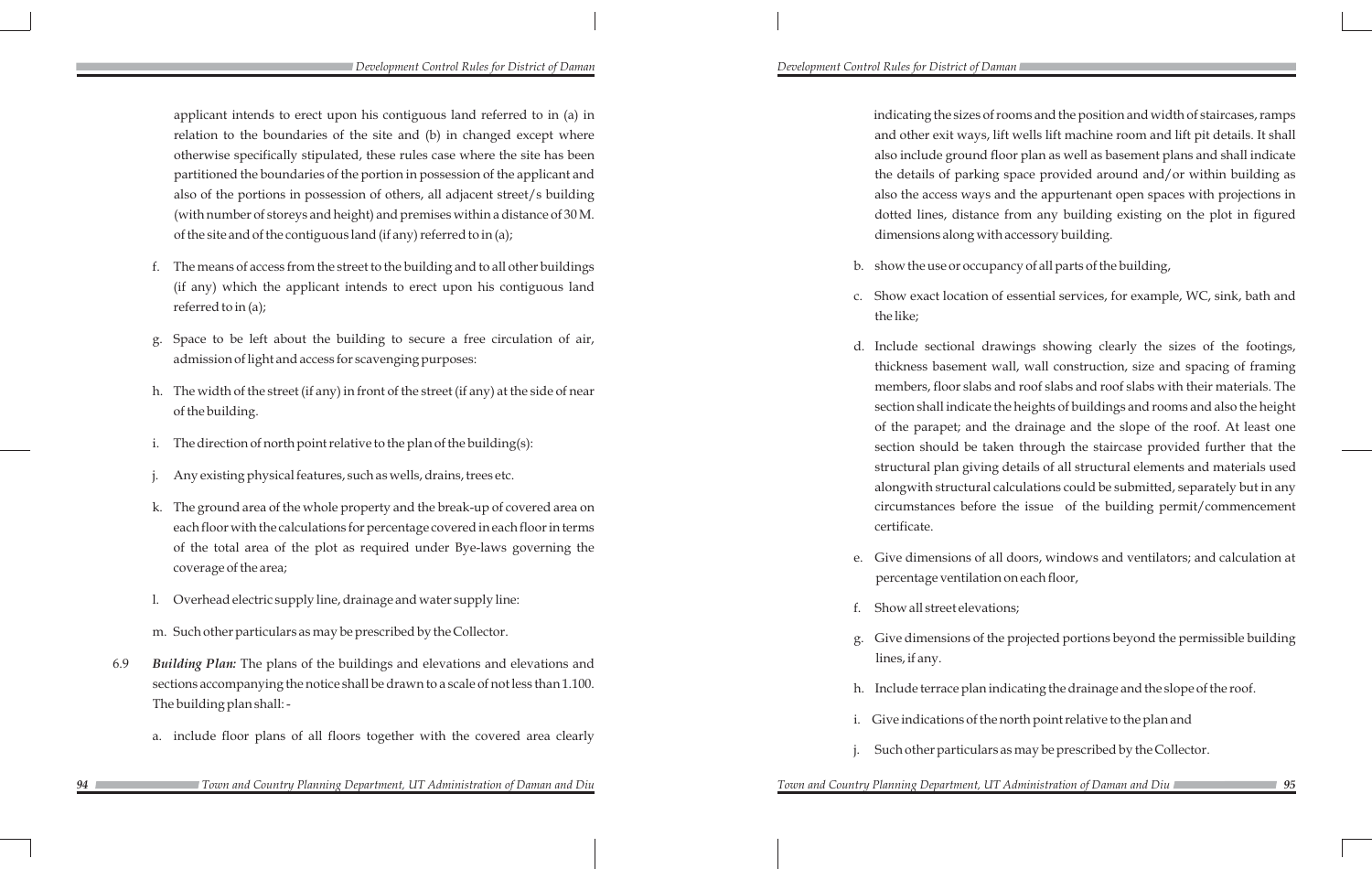p. Location and details of fixed fire protection installations such as sprinklers, wet-risers, hose reels, drenchers. Carbon-dioxide (CO $_2$ ) installation etc. and

q. Location and details of first aid fire fighting equipments / installations.

6.11 *Service Plan:* Plans, elevations and sections of water supplv sewage and effluent disposal system and details of building services, where required by the Competent Authority, shall be made available on a scale not less than 1:100.

6.12 *Signing the Plans:* All the plans and statements regarding the proposed work shall be prepared by licensed Architect/ Engineer / Structural Engineer / Supervisor as the case may be and shall be signed by the owner/applicant and licensed technical personnel who shall indicate the name, address and license number allotted by the Authority with whom he is registered and the

- 
- 
- 
- applicant/owners of the buildings.
- 

6.13 *Charges for Stacking of Building Materials on Public Roads:* The stacking of building materials, sand debris on public roads, highways shall be prohibited except with special permission of the Competent Authority. Where such permission has been granted, the license fee for depositing building materials and debris on public roads, highways etc. shall be as follows.

**Table : 3 Charges for stacking building materials on public roads**

| a)           | For construction of residential                                                                                                                                                                                                                                                                                                                                                                                                                              | Rs. 5/- per Sq. M. of plot size    |
|--------------|--------------------------------------------------------------------------------------------------------------------------------------------------------------------------------------------------------------------------------------------------------------------------------------------------------------------------------------------------------------------------------------------------------------------------------------------------------------|------------------------------------|
|              | Detached building                                                                                                                                                                                                                                                                                                                                                                                                                                            | per Week.                          |
| $\mathbf{b}$ | For construction of                                                                                                                                                                                                                                                                                                                                                                                                                                          | $Rs. 10/-$ per Sq. M. of plot size |
|              | Housing complex.                                                                                                                                                                                                                                                                                                                                                                                                                                             | Per week.                          |
| $\mathbf{C}$ | For construction of                                                                                                                                                                                                                                                                                                                                                                                                                                          | Rs. 10/- per Sq. M of plot non-    |
|              | residential building.                                                                                                                                                                                                                                                                                                                                                                                                                                        | size/Week.                         |
| d)           | For Government/Semi-govt.<br>/Public Sector undertakings.                                                                                                                                                                                                                                                                                                                                                                                                    | Exempted                           |
|              | <b>Note:</b> The stacking of materials would be permitted till the completion of the                                                                                                                                                                                                                                                                                                                                                                         |                                    |
|              | $\mathcal{L} = \mathcal{L} = \mathcal{L} = \mathcal{L} = \mathcal{L} = \mathcal{L} = \mathcal{L} = \mathcal{L} = \mathcal{L} = \mathcal{L} = \mathcal{L} = \mathcal{L} = \mathcal{L} = \mathcal{L} = \mathcal{L} = \mathcal{L} = \mathcal{L} = \mathcal{L} = \mathcal{L} = \mathcal{L} = \mathcal{L} = \mathcal{L} = \mathcal{L} = \mathcal{L} = \mathcal{L} = \mathcal{L} = \mathcal{L} = \mathcal{L} = \mathcal{L} = \mathcal{L} = \mathcal{L} = \mathcal$ |                                    |

**Note :** The stacking of materials would be permitted till the completion of the building. If after completion of the building, in the opinion of the Competent Authority, certain material have not been cleared or left in stage causing

*Town and Country Planning Department, UT Administration of Daman and Diu* 

*Development Control Rules - 2005 for Daman District Development Control Rules - 2005 for Daman District* 

- **6.10** Building plans for multi-storied/special buildings: For multi-storied buildings which are more than 15 M. height and for special buildings like assembly, institutional industrial, storage and hazardous and mixed occupancies with any one of the aforesaid occupancies having area more than 500 Sq. mt. in the following additional information shall be furnished indicated in the Building Plan in addition to the items (a) to (j) of regulation 6.9.
	- a. access to fire appliances/vehicles with details of vehicular turning circle and clear motorable access way around the building;
	- b. size/width of main and alternative staircases along with balcony approach, corridor ventilated lobby approach.
	- c. Location and details of lift enclosures;
	- d. Location and size of fire lift:
	- c. Smoke stop lobby/door, where provided:
	- Refuse cutes. refuse chamber, serve ice duct etc.
	- Vehicular parking spaces:
	- h. Refuse area, if any:
	- i. Details of Building Services such as Air conditioning system with position of fire dampers mechanical ventilation system, electrical services, boilers, gas pipes etc.
	- Details of exits including provisions of ramps etc. for hospitals and special risks;
	- k. Location of generator, transformer and switch gear room;
	- l. Smoke exhauster system, if any;
	- m. Details of fire alarm system net work;
	- n. Location of centralized control, connecting all fire alarm system built in fire protection arrangements and public address system etc;
	- o. Location and dimensions of static water storage tank and pump room along with fire service inlet or wet-riser and water storage tank.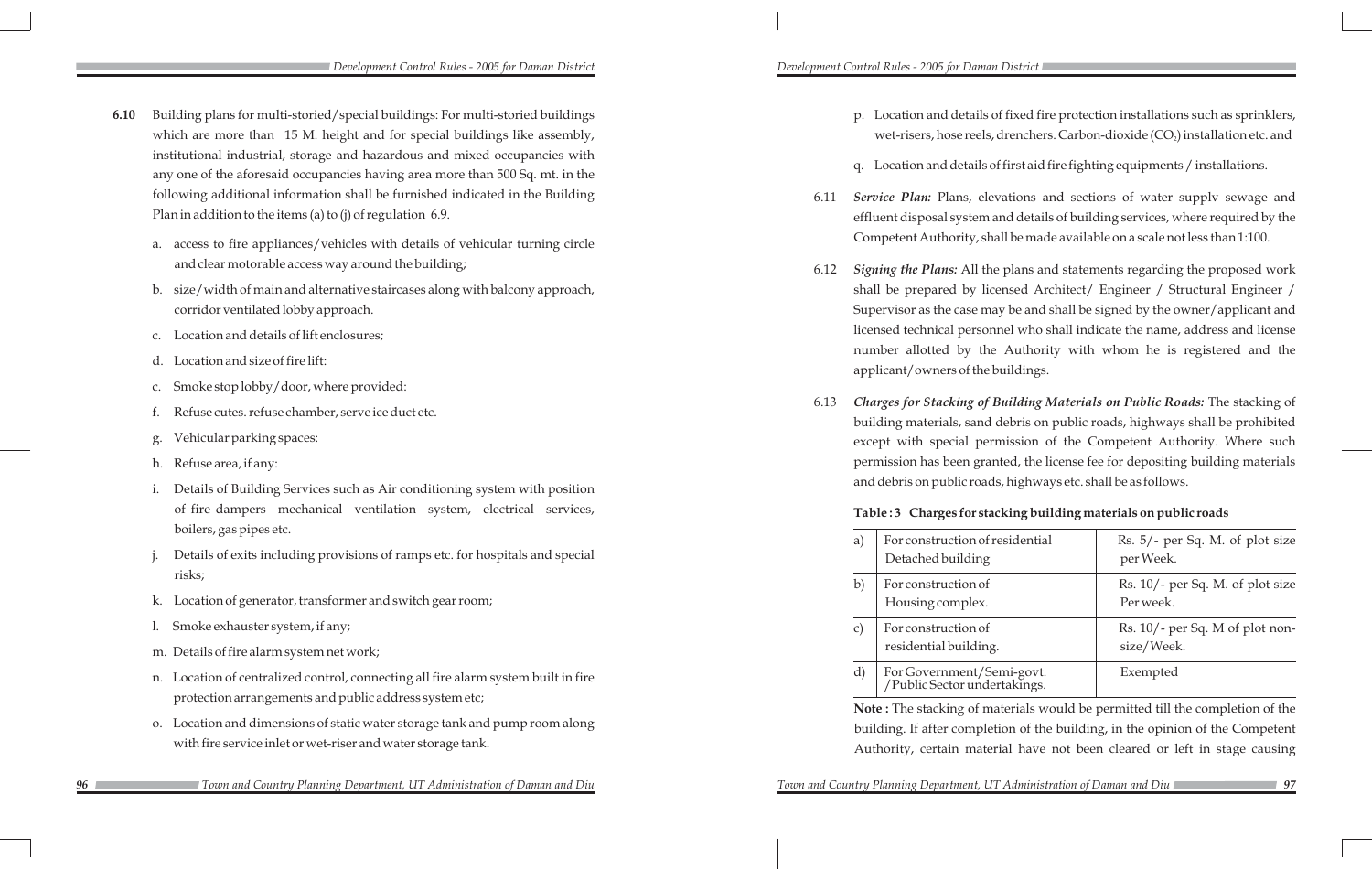annoyance or inconvenience, the Competent Authority shall take necessary actions against the owner/applicant and any cost incurred in the removal of such material, which has been carried out by the Competent Authority, shall be recovered from the owner/applicant.

6.14 Charges for stacking of building materials within the site: The stacking of building material within the plot/on the site create additional pressure on the public amenities. Hence following licence fee for depositing building material and debris within the plot/on the sites shall be as follows :

### **Table : 4 Charges for stacking building materials within site.**

| (a) | For construction of residential<br>Detached building.       | Rs. 1/-per Sq. M. of 'plot size<br>per month. |
|-----|-------------------------------------------------------------|-----------------------------------------------|
| (b) | For construction of Housing<br>Complex.                     | Rs. 2/-per Sq. M. of plot size<br>per month.  |
| (c) | For construction of non-<br>residential building.           | Rs. 3/-perSq. M of plot size<br>per month.    |
| (d) | For work of Government/Semi<br>-Govt./Public under takings. | Exempted                                      |

# **7.0 PROCEDURE FOR SUBMISSION OF APPLICATIONS FOR THE DEVELOPMENT PERMISSION**

b) After enquiry as may be necessary, send the application along with its enclosures and inquiry Report there on, within a period of one week to the

c. The Technical Officer shall submit application along with its enclosure to the Architect Planner within a period of 15 (fifteen days) from receipt of

d. The Architect Planner may either sanction or refuse to sanction the plans and specification or may sanction them with such modifications or directions as he may deem necessary and there upon, he shall communicate his decision to the concerned Panchayat within a period of one month of receipt of such application by him.

- Technical Officer.
- application.
- 
- may be.
- 

e) On receipt of the decision of the Architect Planner the Panchayat shall communicate the same to the applicant within a period of one week from the date of such decision in the form as per the Annexure 7or 8 as the case

- 7.1 From the date of coming into force of these Rules, no change in the use of land or its development or sub-division of plot or lay-out of private street shall be made except with return permission of the Competent Authority for any land falling within the area of Panchayat.
- 7.2 On receipt of an application for permission under sub-rule 7.1 above, the Panchayat shall;
	- a) Furnish to the applicant a written acknowledgement within a period of one week from its receipt.
		- *Town and Country Planning Department, UT Administration of Daman and Diu Town and Country Planning Department, UT Administration of Daman and Diu*

7.3 If within ninety days of the receipt of the notice, fron the applicant, the Competent Authority fails to intimate in writing to the person who has given the notice his refusal or sanction with or without modifications or direction, the notice with its plans and statements shall be deemed to have been sanctioned, subject to condition that the proposal is complete in all respect as per the norms of these Rules and documents including CRZ clearance of concerned authority enclosed as per the check list of Annexure-6.

 Provided that this shall not be construed to authorise any person to do anything on the site of the work in contravention of or against the terms of lease or titles of the land, or against these or any other rules, bye-laws or ordinance or ordinance operating on the site of the work.

*Town and Country Planning Department, UT Administration of Daman and Diu* 

7.4 Once the plans have been scrutinised and objections have been pointed out, the applicant giving notice shall modify the plans to comply with the objections raised and resubmit it. No new objections shall generally be raised when they are resubmitted after compliance of earlier objections.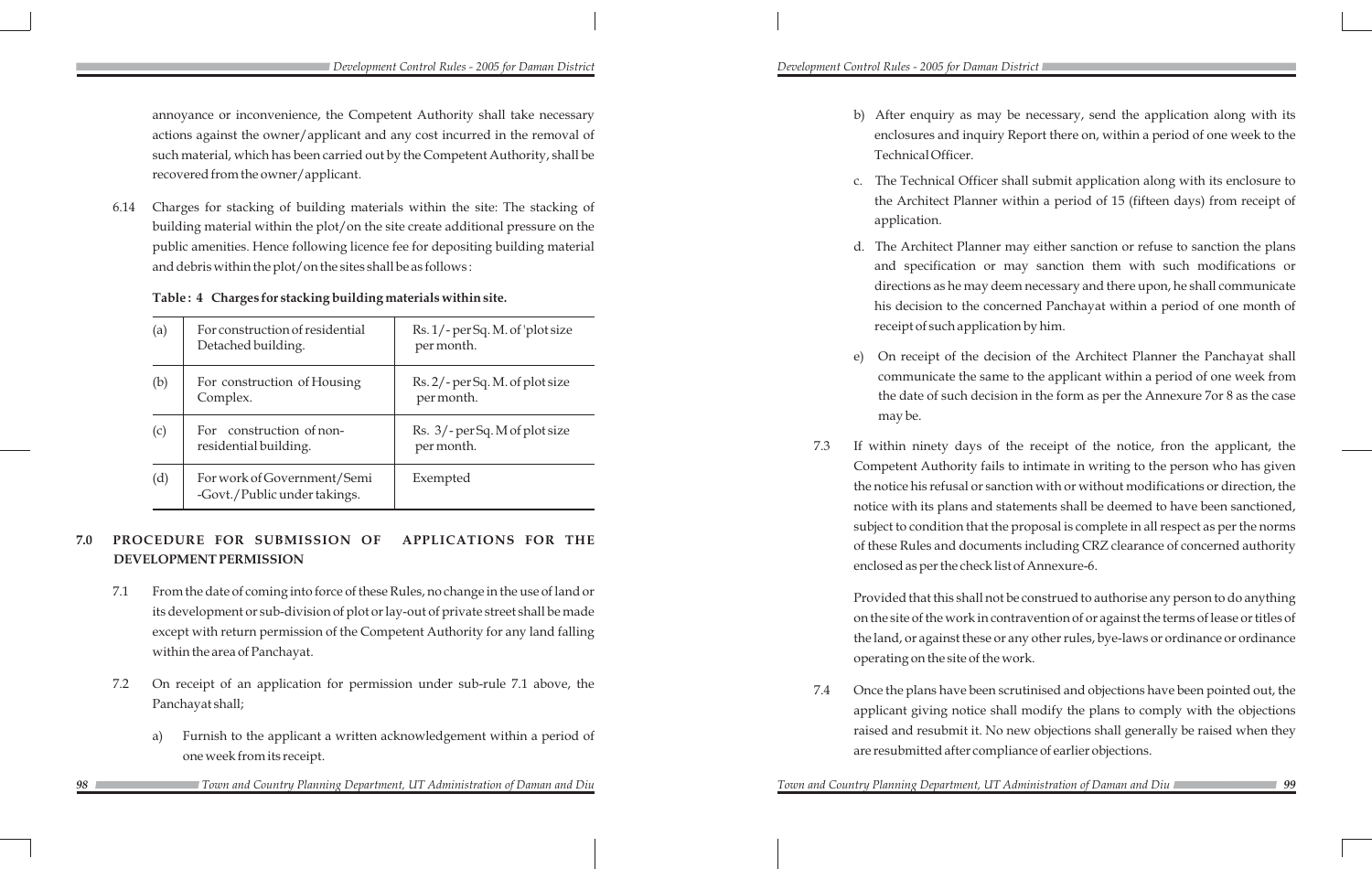inform the authority the date for commencement of work.

### **10.0 DOCUMENTS AT SITE**

10.1 Where tests of any material are made to ensure conformity with the requirements of these rules, record of the test data shall be kept available for inspection during the construction of the building and for such period thereafter as required by the Competent Authority.

10.2 The person to whom a development permission is issued shall during construction keep at site a certified copy of approved drawings and

- 
- specifications.

# **11.0 INTIMATION REGARDING FOUNDATION**

11.1 The owner/Applicant shall intimate in prescribed format given in Annexure 10 duly certified by the Registered Architect and the Structural Engineer to the Authority regarding the depth and level of foundation and the capacity to which the foundation can take the building load. This will be applicable only for

High rise and Special buildings.

# **12.0 CHECKING OF PLINTH COLUMNS UP TO PLINTH LEVEL.**

12.1 The owner/applicant shall give notice in prescribed format given in Annexure 11 to the Competent Authority after the completion of work upto plinth level with a view to enable the Competent Authority to ensure that the work is carried out in accordance with the sanctioned plan. The Competent Authority or any officer authorised shall carry out inspection if required within seven days from the receipt of such notice and give permission for carrying out further construction work as per sanctioned plan in prescribed format given in

- Annexure 12.
- 

*Town and Country Planning Department, UT Administration of Daman and Diu* 

12.2 In case the building is constructed on stilt, it shall have enough shear walls of required dimensions and strength in the stilted storey so as to ensure almost equal (with variation between + or  $\text{\_}10\%$ ) lateral stiffness along both axes to that of the upper floor (including the stiffness contributed by in-fill walls).

*Development Control Rules - 2005 for Daman District Development Control Rules - 2005 for Daman District* 

7.5 Validity of Permission: The construction permission at the initial stage will be valid for three years from the date of granting the same. The Competent Authority may grant further extension if in his/her opinion it is required. The same extension can be given imposing a fine as prescribed from time to time. The Competent Authority may also revoke any building permit issued under the provisions of the rules, wherever there has been any false statement or any misrepresentation of material fact in the application on which the building permit was based. In the case of revocation of permit based on false statements, misrepresentation of material fact in the application, no compensation would be paid.

### **8.0 PROCEDURE DURING CONSTRUCTION WORK.**

- 8.1 Neither the grant of permission nor approval of the drawing and specifications nor inspection by the Competent Authority or Officers authorised by him during erection of the building, shall in any way relieve the applicants of such binding from full responsibility for carrying out the work in accordance with the requirements of these rules.
- 8.2 The Competent Authority/authorised officers shall have the power to carry out inspection of the work at various stages to ascertain whether the work is proceeding as per the provision of sanctioned plan/s.

### **9.0 NOTICE FOR COMMENCEMENT OF WORK**

- 9.1 Within one year from the date of sanction for building permit, the applicant/owner shall commence the work for which the building permit has been awarded. The owner/applicant shall give notice to the Competent Authority of the intention to start work on the building site in the Proforma given in Annexure 9. The applicant/owner shall commence the work within seven days from the date of receipt of such notice by the Competent Authority.
- 9.2 One copy of the detailed working drawing including structural details based on the approved building plan shall be submitted before 7 days of commencement of the construction work at site for information and record. The applicant will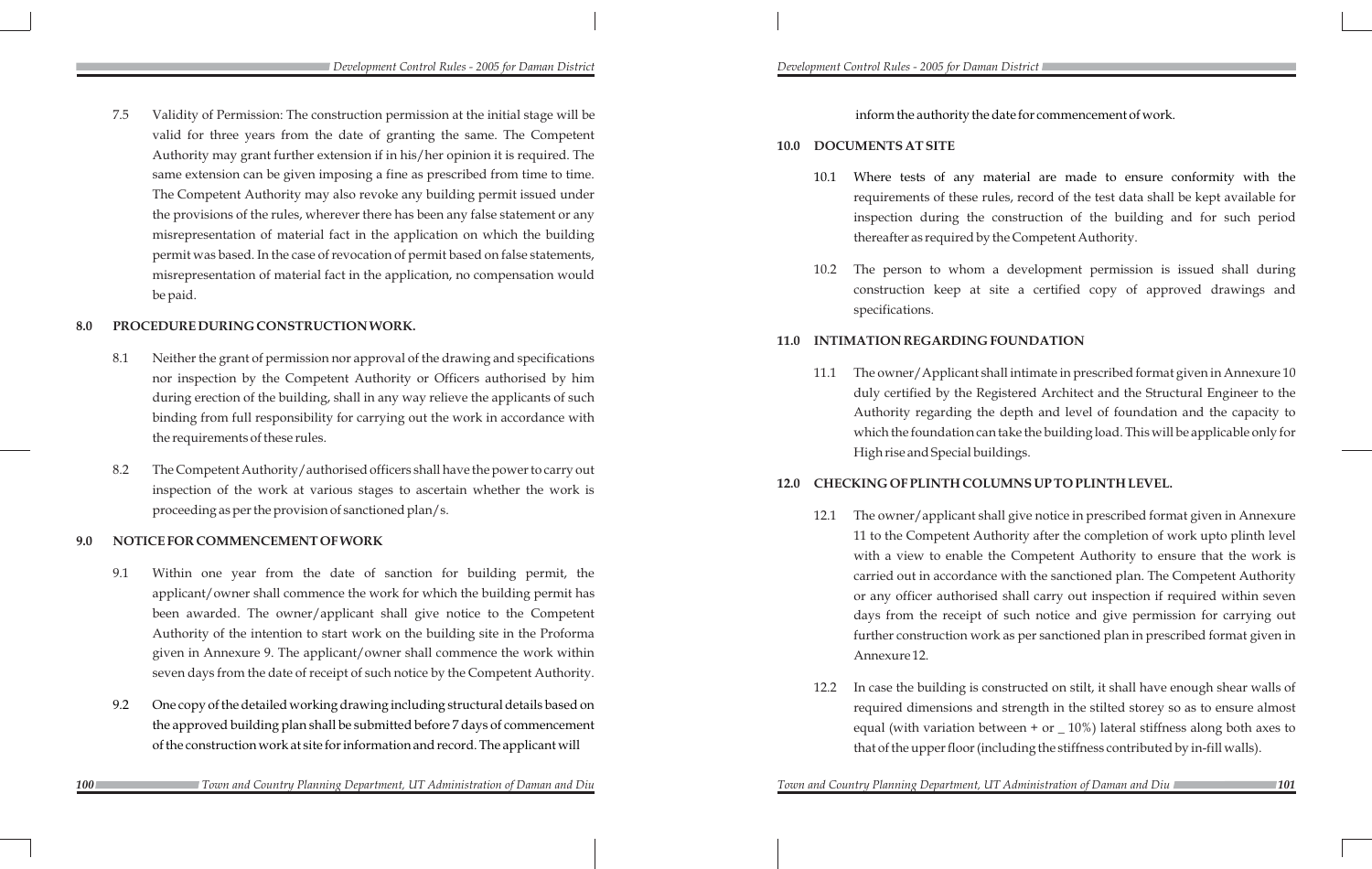### **13.0 DEVIATION DURING CONSTRUCTION**

13.1 If during the construction of building, any departure of substantial nature from the sanctioned plans is intended by way of internal or external additions, which violate any provisions regarding general building requirements, structural stability and fire safety requirements of the bye-laws, revised sanction of the Competent Authority shall be obtained. A revised plan showing the deviations shall be submitted and the procedure laid down for the original plans hereto before shall apply to all such amended plans.

### **14.0 COMPLETION CERTIFICATE**

14.1 The owner/applicant, through his licensed architect, engineer, as the case may be who has supervised the construction, shall give notice to the Competent Authority, regarding completion of work described in the building permit. The completion certificate shall be submitted in the Format given in Annexure 13 along with the documents required as per the checklist mentioned in Annexure 6. The application should also be accompanied by a Structural Stability certificate from the licensed Structural Engineer as per the format at Annexure 14.

### **15.0 OCCUPANCY CERTIFICATE**

- 15.1 On receipt of the acceptance of the Architect's Completion certificate, the Competent Authority or his authorised officer shall inspect the work and sanction or refuse the occupancy certificate, in the proforma given in Annexure 15, within thirty (30) days from the date of receipt of completion certificate after which period it shall be deemed to have been granted by the Competent Authority for occupation, provided the building has been constructed as per sanctioned plans and it is ensured that temporary structures erected during construction stages are removed. Where the occupancy certificate is refused, the various reasons shall be quoted for rejecting at the first instance itself. The Occupancy will be granted only if the applicant satisfies the following criteria.
	- i) All temporary structures erected at the time of construction has been

There should not be any deviation from the approved Plan on the other buildings that are under construction;

removed;

- 
- 

ii) The debris such as sand, stones, bricks, other materials etc., are work up to plinth level with a view to enable the Competent Authority to ensure that the work is carried out in accordance with the sanctioned plans. The Competent Authority or any officer authorised by him shall carry out inspection if required within seven days from the receipt of such notice and give them permission, for earning out further construction work as per sanctioned plans in removed completely and there is a free movement space particularly on the marginal open spaces;

iii) A box culvert at the entry is provided adequately, thereby there is no obstruction to the road side drainage;

The above criteria are over and above those conditions imposed in the NA order and the Construction Permission order which also has to be complied before

OC is granted.

### **16.0 PART OCCUPANCY CERTIFICATE**

16.1 Upon the request of the owner/applicant of the building permit, the Competent Authority may issue a part-occupancy certificate for a building or part thereof, before completion of the entire work as per building permit provided sufficient precautionary measures are taken by the owner/applicant of the building permit to ensure public safety and health safety. Further the part of the building for which part occupancy certificate is applied for shall be complete and conform to all requirements of the Regulations provided the following

- conditions are fulfilled:
	-
	- building.

ii) The portion where Part OC is being obtained must be free from any obstructions etc which may be an hindrance to the use of the said part building and would also pose a danger to the occupants of the part

# *Development Control Rules - 2005 for Daman District Development Control Rules - 2005 for Daman District*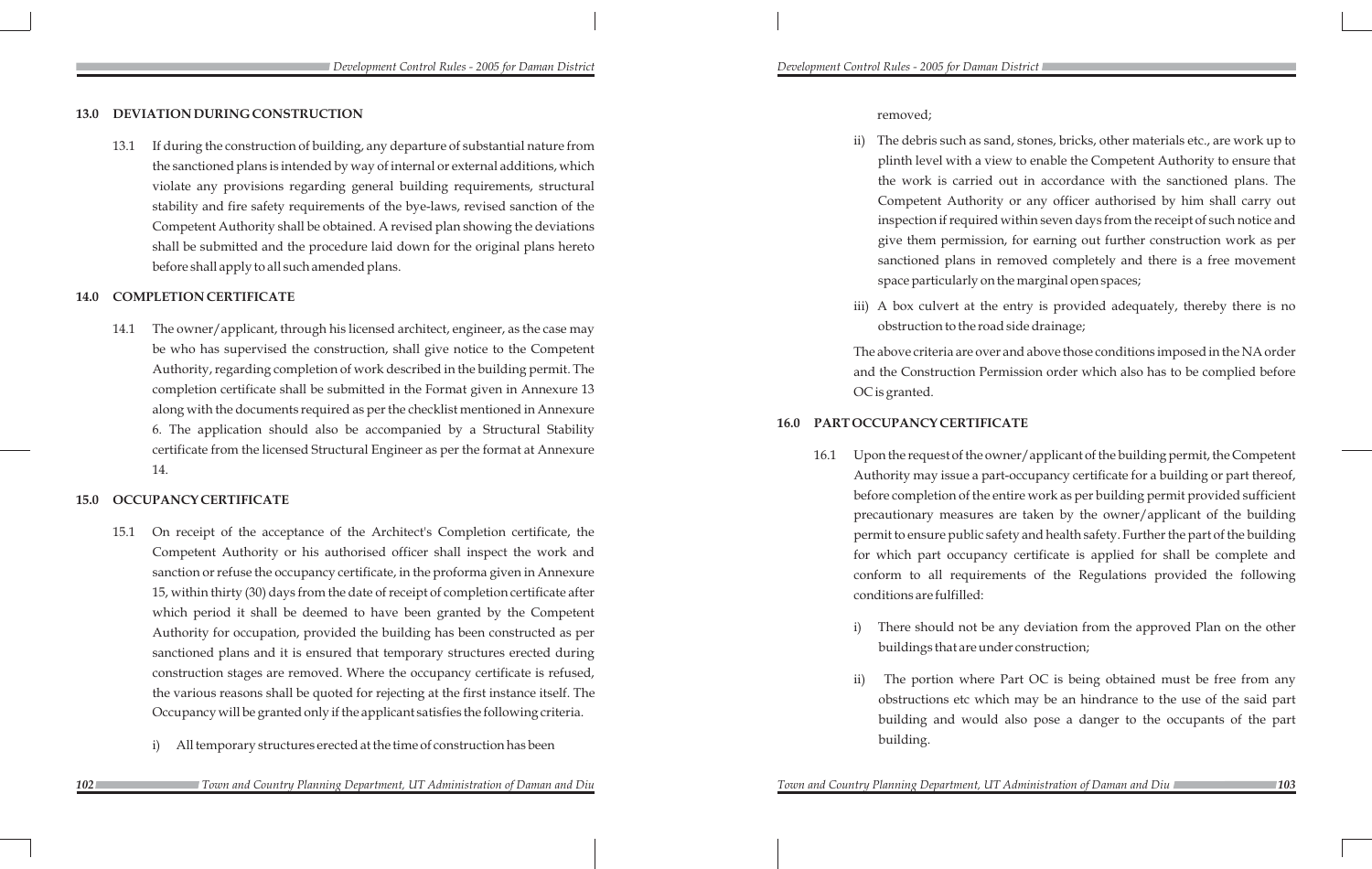A Master's degree in Structural Engineering from a recognised institute and at least two years experience in structural design work. OR A Doctor's Degree in structural engineering from a recognised institute and at least one years experience in structural design work. 17.2 The initial license fee for registration as licensed Architect, Engineer, Structural Engineer and renewal fee shall be as prescribed by the local authority or Government. The fee shall be payable in advance and shall not be refundable. 17.3 Renewal of License - a license shall be valid for the financial year or part there of, and it shall be renewed from year to year on the payment of annual license etc. **18.0 AMENDMENTS/MODIFICATIONS** 18.1 Except where same are prescribed in these Rules, the Competent Authority may from time to time add to alter or amend appendices with the approval of the Government. **19.0 INSPECTION AND INSPECTION OF FIRE OFFICER**  19.1 Inspection at various stage - The Competent Authority or the officer authorised

by him may at any time during erection of building or execution of any work or development, make an inspection there of without giving previous notice of his

19.2 For all high rise buildings, work shall be subjected to inspection by the Fire Officer and Competent Authority shall issue an occupancy certificate only after

- intention to do so.
- clearance by the said Fire Officer.
- **20.0 UNSAFE BUILDINGS**
	-

20.1 All unsafe buildings shall be considered to constitute a danger to public safety, hygiene and sanitation and shall be restored by repairs or demolished or dealt

*Development Control Rules - 2005 for Daman District Development Control Rules - 2005 for Daman District* 

16.2 The part occupancy certificate shall be given by Competent Authority subject to the owner/applicant indemnifying the Authority on stamp paper of such value as decided by the Competent Authority as per the proforma given in Annexure 16. The Competent Authority can at any time withdraw the Occupancy/Part Occupancy if any deviation is found and / or any unauthorised construction has been carried out without a valid permission to do so.

# **17.0 REGISTRATION OF ARCHITECTS, ENGINEERS AND STRUCTURAL ENGINEERS**

### 17.1 **Qualification and Experience for Registration :**

### **Architect :**

A person registered under the provision of Architect Act, 1972 as an Architect or Bachelor's Degree in Architecture or Diploma in Architecture equivalent to B. Arch. with 2 years experience in the field.

### **Engineer :**

A Degree in Civil Engineering or Associate membership (Civil Engg.) of the Institute of Engineers, India (AMIE) or a Diploma in Civil Engineering Recognised by State Board of Technical Examination of any State of India. In addition to the qualification stated above, the applicant should have at least five years experience in professional work if he/she is a holder of a Diploma in Civil Engineering and two years experience if he/she is a holder of degree in Civil Engineering or AMIE.

### **Structural Engineer :**

A Degree in Civil Engineering or its equivalent qualification recognised by All India Council of Technical Education or Associate Member (Civil Engineer) of the Institute of Engineers. In addition to above qualification, the applicant should have at least five years experience in structural design, two years of which must be in a responsible capacity in form of structural designer.

OR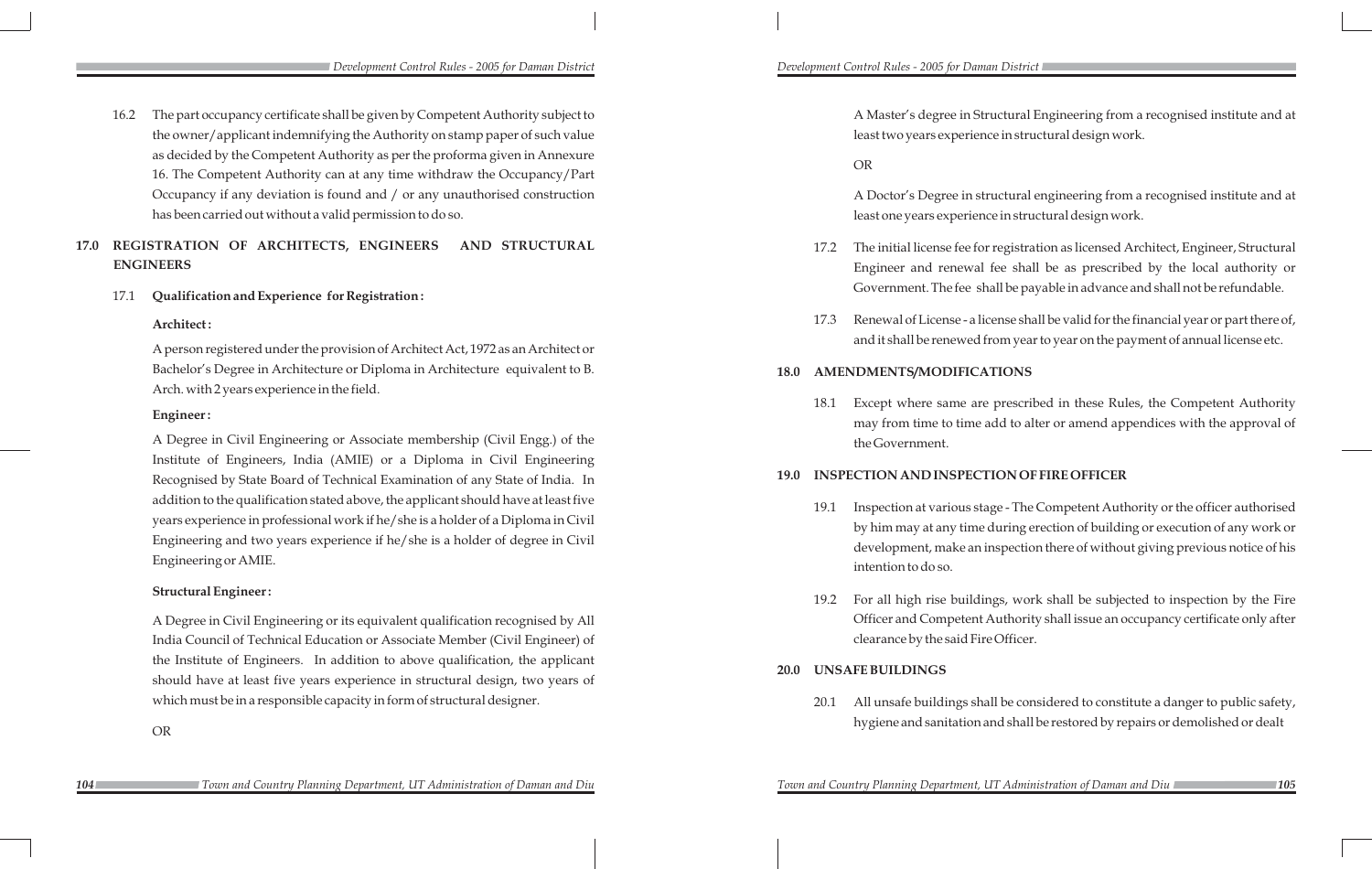with as otherwise directed by the Competent Authority.

20.2 *Dangerous Structures:* If it shall at any time appear to the Competent Authority that any structure (including under this expression any building, wall or other structure and anything affixed to or projecting from any building, wall or other structure) is it a ruinous condition, or likely to fall, or in any way dangerous to any person occupying, resorting to or passing by such structure or nay other structure or place in the neighbourhood thereof, the Competent Authority may by written notice, require the owner or occupier of such structure to pull down, secure or repair such structure, and to prevent all cause of danger there from. The Competent Authority may also if he thinks fit, require the said owner or occupier, by the said notice, either forthwith or before proceeding to pull down, secure or repair the said structure, to set up a proper and sufficient hoard or fence for the protection of passers-by and other persons, with a convenient platform and hand-rail, if there be room enough for the same and the Competent Authority shall think the same desirable, to serve as a footway for passengers outside of such hoard or fence.

### **21.0 UNAUTHORISED DEVELOPMENT**

- 21.1 In case of works unlawfully carried out and the Competent Authority is fully satisfied that the erection of any building or the execution of any such work is unlawful and/or unauthorised without a valid permission from the competent authority may by written notice require the person erecting such building or executing such work to stop such erection or work within the period specified in the notice.
- 21.2 If the erection of the building or execution of work is not stopped within the period specified in the notice given under section 21.1. the Competent Authority may direct that any person directing or carrying on such erection or work shall be removed by any police officer from that place where the work is being done.
- 21.3 After the notice under the section 21.1 is issued for unauthorised construction, the Competent Authority may take suitable action which- may include the

 demolition of unauthorised works or suitably fined as prescribed in Annexure 17 and/or as per the provisions of Section 51 to Section 54 of the Town and Country Planning Act of Daman and Diu or take suitable action against Licensed Technical person or the architect concerned. The penalty rates can be revised at appropriate intervals.

### **22.0 ARCHITECTURAL CONTROL**

22.1 For the buildings coming up in the important areas or fronting on major roads more than 25 M. in width or streets or in the case of important monumental buildings or in the proximity of buildings of historical importance; the building schemes may be cleared from the architectural aesthetic point of view. The Competent Authority shall have powers to frame suitable rules for ensuring the above with the approval of the Government. For this the Competent Authority may seek the following information through detailed drawings or models showing the exterior of the building indicating the details on the following:-

i. projections, architraves on windows, doors and other openings, weather frames, sun-breakers; galleries, balconies, porches;

ii. Exterior material/finishes used with texture;

Stair rooms and such other constructions on the top of the building which

- -
	-
	- affect the sky line; and
- 

ii. Details of gates and boundary walls.

# **23.0 ADDITION TO EXISTING STRUCTURES:**

The addition to any existing structure shall satisfy the following provisions in addition that it conforms to the seismic force resistance requirement for new structures unless the following three conditions are complied with:

- 
- 

**106** *106 108 108 108 108 108 108 <i>108 108 <i>108 108 <i>107 107 108 108 <i>107 107 107 107 107 107 107 107 107 107 107 107 107 107 107 107 107 107 107 107 107 107* 

1. The addition shall comply with the requirements for new structures;

2. The addition shall not increase the seismic forces in any structural element of the existing structure by more than 5% unless the capacity of the element subject to the increased force is still in compliance with IS: 1893, and;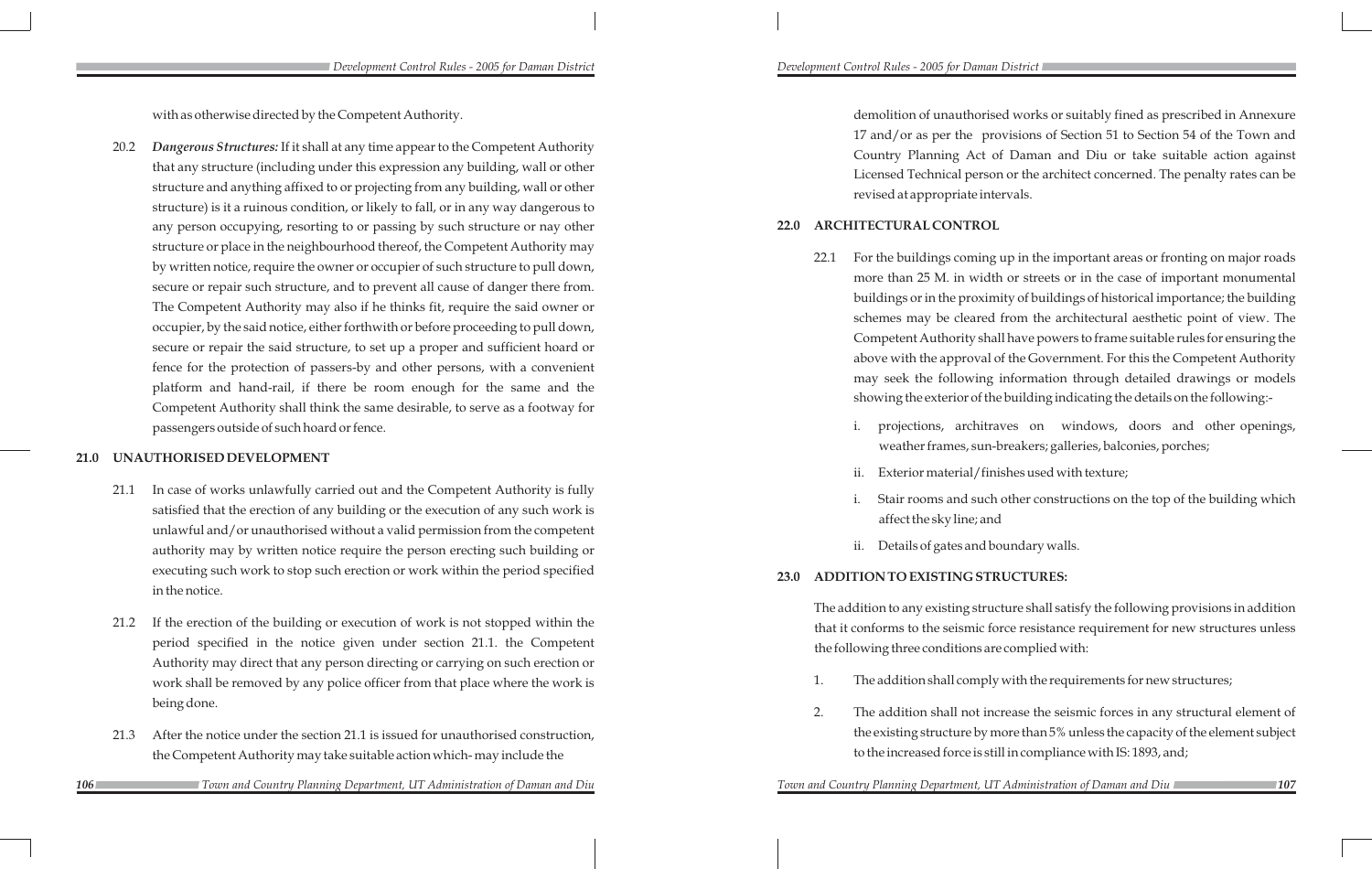State, the development shall be regulated to ensure special protection from hazards for any type of development irrespective of use zone. Whereas the hazard prone areas identified as per the Vulnerability Atlas of India-1997 prepared by Govt. of India or as may be prepared by State Government from time to time shall be used for such regulations.

25.1 The lands in U 1 Zone may be developed for residential, commercial, service sing or other urban uses. Such development shall be in he Comprehensive Development Plan, Town Planning lated Development Control Regulations as may be enforced anning Authorities for their respective areas.

> f Land in U1 and U2 Zones for which no Comprehensive is prepared shall be regulated in accordance with the ander until Comprehensive Development Plan or Outline s enforced for the area

# **25.0 URBANISABLE ZONE - U 1 & U2**

### 26.0 URBANISABLE ZONE-U1

26.1.1 Lands in the U 1 may be used for any of the following purposes, namely.

b) Retail shops, Restaurants, Hotel and Banks;

26.1 **Use Provisions** a) Residences; similar services;

**108 108 108 109 109 109 109 109 109 109 109 109 109 109 109 109 109 109 109 109 109 109 109 109 109 109 109 109 109 109 109 109 109 109 109 109 109**

c) Offices of local authorities, local offices of the Government and public utility concerns, and offices of the professionals and others providing

Personal service establishments and repair services;

e) Hospitals, Maternity homes. Nursing homes etc;

*Development Control Rules - 2005 for Daman District Development Control Rules - 2005 for Daman District* 

3. The addition shall not decrease the seismic resistance of any structural element of the existing structure unless reduced resistance is equal to or greater than that required for new structure.

### **LAND USE ZONES AND PLANNING REQUIREMENTS**

The District of Daman has been divided in to the following land use zones as defined in the revised Regional Plan of Daman District 2005-2021.

| Urbanisablc Zone         |                      |      | industry, warehous                      |
|--------------------------|----------------------|------|-----------------------------------------|
| Urban area and expansion | Ul                   |      | conformity with th                      |
| Gaunthan and expansion   | U <sub>2</sub>       |      | Schemes and the rela                    |
| <b>Industrial Zone</b>   |                      |      | by the concerned Pla                    |
| <b>Recreational Zone</b> | <b>RC</b>            | 25.2 | The development of                      |
| <b>Green Zone</b>        | Gland G <sub>2</sub> |      | Development Plan<br>provisions herein u |
| Forest                   | F                    |      | Development Plan is                     |
| Defence Area             | D                    |      |                                         |

The land use provisions stipulated herein under for above land use categories are subject to all other Laws , Rules, Regulations in vogue or that may become effective from a future date and to that extent, this land use plan does not give absolute freedom in respect of the land use. As such the freedom would subject to the restrictions imposed by various laws to protect the ecology and environment, flora and fauna of the Territory besides other restrictions on development that are covered under various acts and rules dealt by various other departments. As such the Land use provisions shall further be subjected to all prevailing Laws and Rules of the Central Government and UT Administration and shall be binding to all.

### **24.0 LAND USE ZONING IN HAZARD PRONE AREAS**

In Natural Hazard prone areas namely the earthquake prone zones as per IS: 1893, the cyclone prone areas as per IS: 875 Part-3 and flood prone areas as per the Flood Atlas prepared by the Central Water Commission and/or the flood departments of the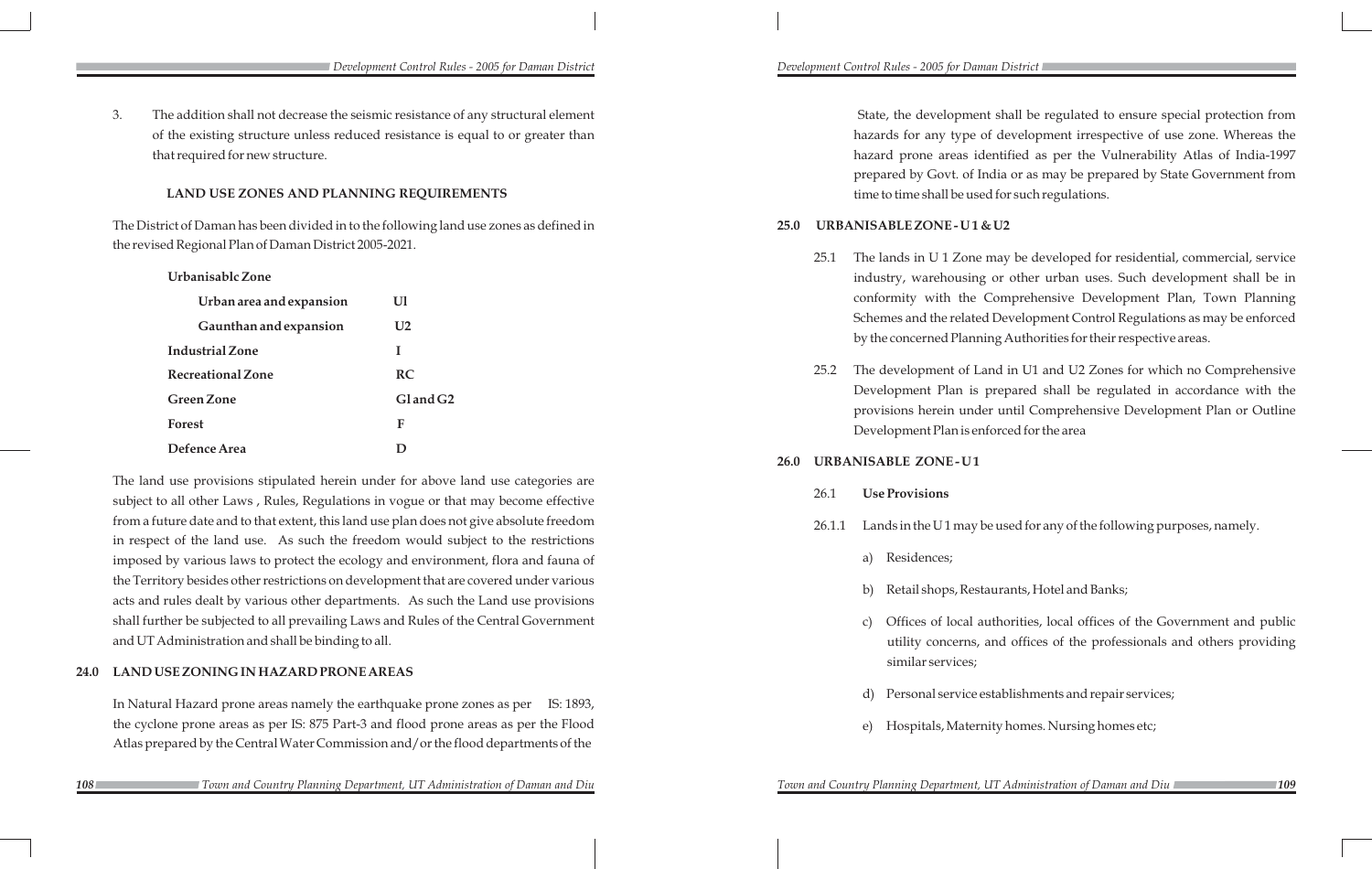■ Development Control Rules - 2005 for Daman District **Development Control Rules - 2005 for Daman District** ■

|                                                                                                                                                      |                                                                                                                                                                                                                                                                                                                                                                                                                                                                                                                              | Community centr<br>d)                              |
|------------------------------------------------------------------------------------------------------------------------------------------------------|------------------------------------------------------------------------------------------------------------------------------------------------------------------------------------------------------------------------------------------------------------------------------------------------------------------------------------------------------------------------------------------------------------------------------------------------------------------------------------------------------------------------------|----------------------------------------------------|
| museums;                                                                                                                                             |                                                                                                                                                                                                                                                                                                                                                                                                                                                                                                                              | Religious places ar<br>e)                          |
| Research and development institutes, scientific institutes and                                                                                       |                                                                                                                                                                                                                                                                                                                                                                                                                                                                                                                              | f<br>Clinics, dispensar                            |
| laboratories and training institutes;                                                                                                                |                                                                                                                                                                                                                                                                                                                                                                                                                                                                                                                              | Essential public se<br>g)                          |
| Vehicle parking areas, garages, petrol pumps, weigh-bridges, service<br>stations and automobile repair workshops;                                    |                                                                                                                                                                                                                                                                                                                                                                                                                                                                                                                              | Stables for domest<br>h)                           |
|                                                                                                                                                      |                                                                                                                                                                                                                                                                                                                                                                                                                                                                                                                              | Traditional house<br>i)                            |
| Exhibition Centres and Convention Centres;                                                                                                           |                                                                                                                                                                                                                                                                                                                                                                                                                                                                                                                              | $\mathbf{j}$<br>Storage of crop,<br>similar needs; |
| Parks, gardens, play-fields, swimming pools, and stadium;                                                                                            |                                                                                                                                                                                                                                                                                                                                                                                                                                                                                                                              |                                                    |
| Religious places and allied activities;                                                                                                              |                                                                                                                                                                                                                                                                                                                                                                                                                                                                                                                              | Parks and playgro<br>$\bf k$                       |
| Service/Light industries as defined in Annexure 18.                                                                                                  |                                                                                                                                                                                                                                                                                                                                                                                                                                                                                                                              | Fishing, fish and<br>1)<br>storage of fuel;        |
| Roads. Bridges, dams, railway lines and related facilities such as bus<br>shelters, bus stations, Taxi stands, railway stations, heliports, jetties, |                                                                                                                                                                                                                                                                                                                                                                                                                                                                                                                              | m) Public convenienc                               |
| pipelines, electricity transmission lines, Communication towers, and                                                                                 | 26.2                                                                                                                                                                                                                                                                                                                                                                                                                                                                                                                         | <b>Organised Developm</b>                          |
|                                                                                                                                                      | 26.2.1                                                                                                                                                                                                                                                                                                                                                                                                                                                                                                                       | The Organised Develo<br>land owners, a land ow     |
|                                                                                                                                                      |                                                                                                                                                                                                                                                                                                                                                                                                                                                                                                                              | agency who shall sub<br>(ODP) for approval in      |
|                                                                                                                                                      |                                                                                                                                                                                                                                                                                                                                                                                                                                                                                                                              | sketch plan and desc<br>Development, such as.      |
| Residences;                                                                                                                                          |                                                                                                                                                                                                                                                                                                                                                                                                                                                                                                                              | Location and area<br>a)                            |
| Retail shops, restaurants, hotels and banks, personal service                                                                                        |                                                                                                                                                                                                                                                                                                                                                                                                                                                                                                                              | Existing and prop<br>b)                            |
|                                                                                                                                                      |                                                                                                                                                                                                                                                                                                                                                                                                                                                                                                                              | Land uses or activ.<br>$\mathcal{C}$               |
| Schools;                                                                                                                                             |                                                                                                                                                                                                                                                                                                                                                                                                                                                                                                                              | Proposal for prov<br>d)<br>waste disposal fac      |
|                                                                                                                                                      | Educational, medical, social or religious institutions, libraries and<br>f)<br>g)<br>h)<br>Television and broadcasting Studios, Film Studios, Cinema, Art Galleries,<br>$\rm i)$<br>j)<br>$\bf k)$<br>1)<br>m)<br>such other public utilities.<br><b>URBANISABLE ZONE U-2</b><br><b>Use Provisions</b><br>Lands in the Urbanisable Zone - U2 may be used as stated above for U1 Zone<br>and may also be used for the following purposes,<br>a)<br>b)<br>establishments and repair service establishments;<br>$\mathcal{C}$ ) |                                                    |

*110 111 Town and Country Planning Department, UT Administration of Daman and Diu Town and Country Planning Department, UT Administration of Daman and Diu*

tres, Cinema and other social institutions;

and allied activities;

aries, health centres;

services and utilities including local Government offices.

estic animals subject to limit of 5 animals each;

sehold industries;

fodder, manure, agricultural implements and other

rounds;

d net-drying, boat storage, boat repairs and servicing,

nces.

### ment

lopment may be undertaken by a co-operative society of land owner, developer or builder, local authority or any public abmit to Government an Outline Development Proposal in principle. Such ODP shall indicate (through index map. scription) brief particulars of the proposed Organised

ea of the land:

posed access to sites:

vities:

ovision of basic infrastructure, such as, water supply, acilities, power supply, etc.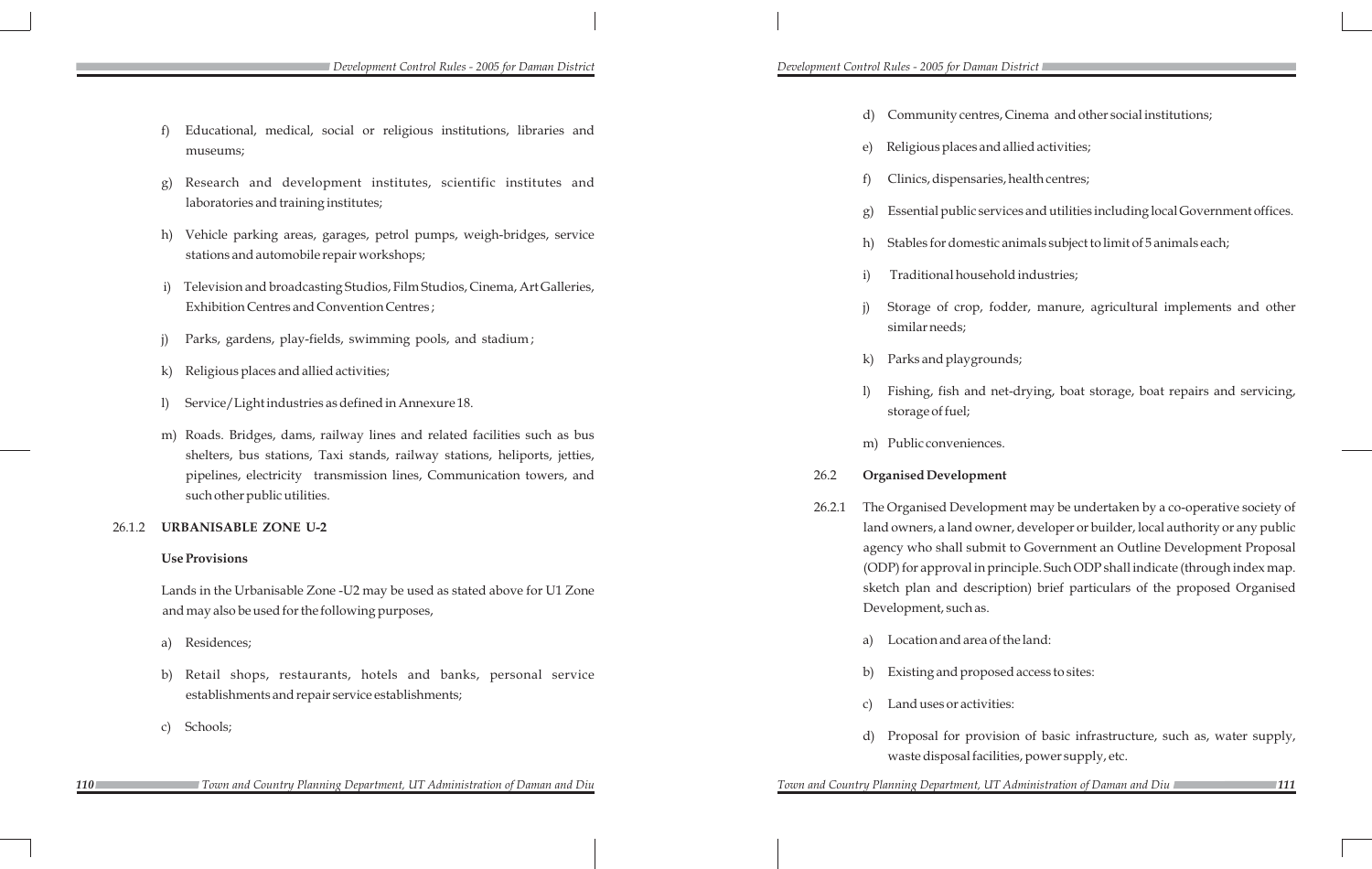26.3.1 Where the land is proposed to be used for land use or activities stated in item (a) to (k) in Rule 26.1.1 a sub-division plan or layout of buildings shall be

- submitted ;
	-
	-
	-

a) if the land is proposed to be sub-divided into plots;

b) if more than one building is proposed on the plot; or

c) if the area of the plot is 0.4 ha. or more.

Such sub-division plan or layout shall be in accordance with the relevant provisions specified in Rule 26.3.2 to 26.5.2. The sub-division plan or layout of land shall also incorporate the proposals of the Comprehensive Development Plan, Town Planning schemes etc. in respect of main roads, social facilities, amenities, public utilities, services as specified by the Government.

26.3.2\* The minimum width of access pathways and access roads shall be as stated in

Table 5.

# **Table : 5 Width of access pathways and roads for sub-division or layout for residential purpose.**

| Type of Access | Length in metres | Width of access in metres |
|----------------|------------------|---------------------------|
| Pathway        | up to 50         | 3.0                       |
| Road           | up to 75         | 6.0                       |
| Road           | 75 to 150        | 9.0                       |
| Road           | 151 to 300       | 10.0                      |
| Road           | above 300        | 12.0                      |

26.3.3 The minimum size of the plot in the Organised Development shall be as stated

in Table-6

*Development Control Rules - 2005 for Daman District Development Control Rules - 2005 for Daman District* 

### *112 113 Town and Country Planning Department, UT Administration of Daman and Diu Town and Country Planning Department, UT Administration of Daman and Diu*

- 26.2.2 Government shall consider the ODPs in accordance with the provisions of the Revised Regional Plan 2005-2021 and/or in the light of the ODPs approved, and Development Permission granted earlier for the development of adjoining lands and other lands in the vicinity. Government shall either approve the ODP in principle, reject it. or return it for modification in accordance with the specific Planning Brief.
- 26.2.3 Based on the approved ODP, or the Planning Brief referred to in Rule 26.2.2 above, an application for Development Permission for organised development shall be made. Such application shall include the following:
	- a) Sub-division of land into plots or layout of building and proposed use of plots or buildings:
	- b) Existing or proposed roads shown in the Revised Regional Plan, 2005- 2021, Outline Development Plan, Comprehensive Development Plan or Town Planning Schemes, access road to individual plots and building and parking arrangements;
	- c) Recreational open spaces, spaces reserved for social facilities and amenities, such as, shopping centres, schools, community centres, health centres, etc., Utility services, such as, electric sub-station, water tank and pump house, sewage treatment plant, etc.
	- d) Landscape plan of the area;
	- e) Details of the arrangements for provision of water supply including source, treatment and distribution arrangements;
	- f) Details of the arrangements for collection, treatment and disposal of liquid and solid waste;
	- Details of the arrangements for electricity supply and distribution including provision of street lights.
- 26.3 **Sub-Division or Layout**

**\*** Amended vide Notification No. ATP/DCR/AMD/490/2007/434, dated 16/11/2007.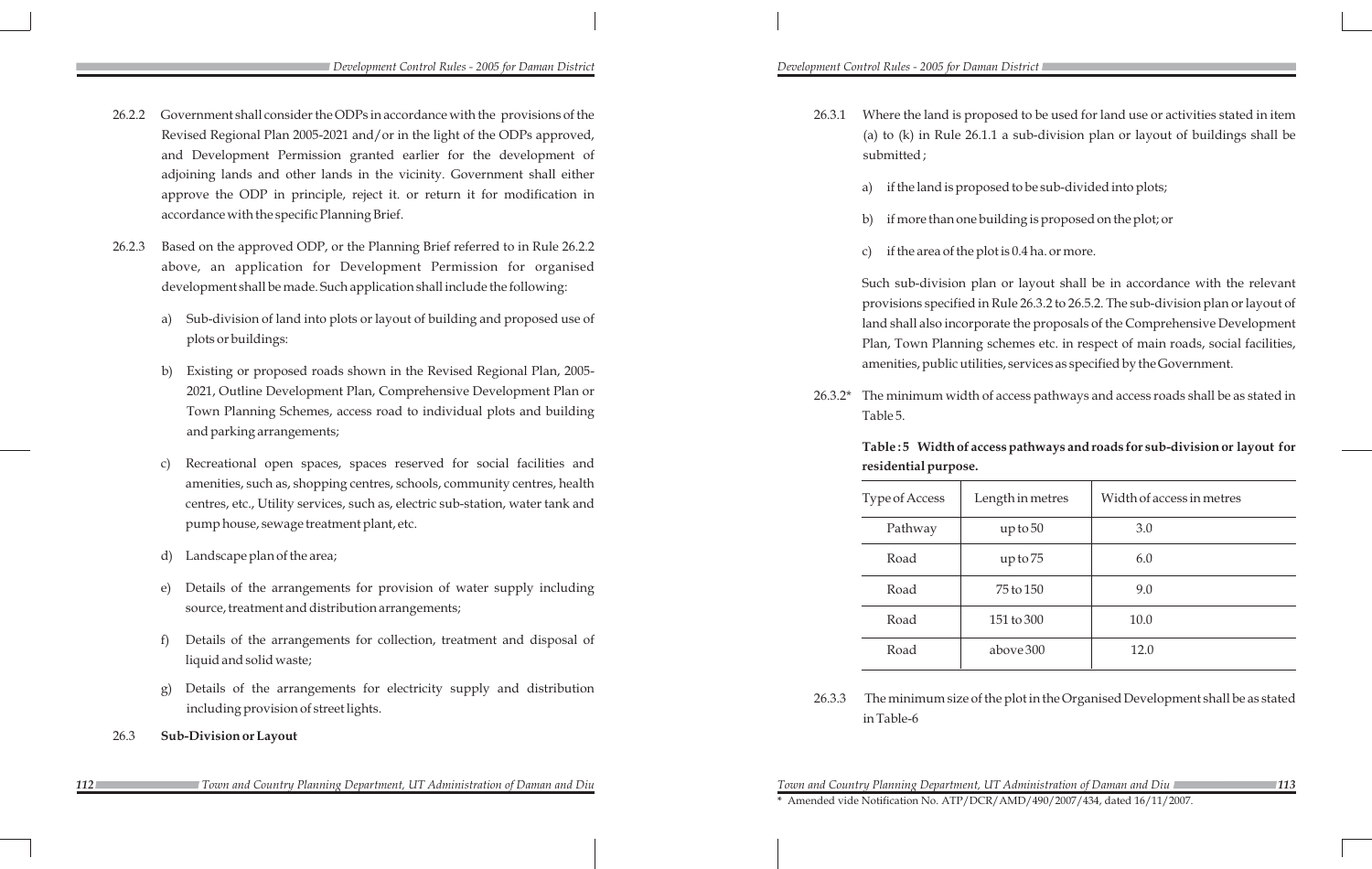| Table: 8 | Minimum Front, Rear         | Building Height.       |                                              |       |                                                                                          |                          |                                     |                                            |            |                            |                                                     |
|----------|-----------------------------|------------------------|----------------------------------------------|-------|------------------------------------------------------------------------------------------|--------------------------|-------------------------------------|--------------------------------------------|------------|----------------------------|-----------------------------------------------------|
|          | use<br>Zone<br>Land         | use<br>Land            | Plot<br>$\frac{\rm (Sq.}{\rm Mit.})$<br>area |       | Min Set Back (in Metres)                                                                 |                          | Height <br>$\Xi$<br>Max.<br>(Mtrs.) | age(in<br>%age)<br>Cover<br>Ground<br>Max. | <b>FSI</b> | No. of<br>Storeys<br>Maxi. | Plot<br>Frontage<br>Width of<br>(in Mtrs.)<br>Mini. |
|          | Urbanisable                 | Residential            |                                              | Front | Rear                                                                                     | Side                     |                                     |                                            |            |                            |                                                     |
|          | U <sub>2</sub>              | <b>Retail</b>          | ${\rm up}$ to $100$                          | 3.00  | 1.50                                                                                     | $1.50*$                  | 9.00                                | $\overline{50}$                            | 1.25       | $G+2$                      | 3.0                                                 |
|          |                             | <b>Shops</b>           | 101 to 200                                   | 3.00  | 2.00                                                                                     | $1.50*$                  | 9.00                                |                                            | 65 1.25    | $G+2$                      | 5.0                                                 |
|          |                             | and                    |                                              |       | $*$ Note: No set back is mandatory for plots having width less than 7 metres             |                          |                                     |                                            |            |                            |                                                     |
|          |                             | Restaurants 201 to 400 |                                              | 3.00  | 3.00                                                                                     | 1.50                     | 9.00                                |                                            | 60 1.25    | $G+2$                      | $7.0\,$                                             |
|          | In U1 Zone                  |                        | 401 to 600                                   | 4.00  | 3.00                                                                                     | 3.00                     | 10.00                               | $50\vert$                                  | 1.15       | $G+2$                      | $10.0\,$                                            |
|          | <b>Building</b><br>bye-laws |                        | Above 601                                    | 6.00  | 3.00                                                                                     | 4.00                     | 13.50                               | $\overline{40}$                            | 1.15       | $G+3$                      | 12.0                                                |
|          |                             | of DMC Commercial      | 200-500                                      | 4.00  | 3.00                                                                                     | 2.25                     | $10.00$                             | 50 <sub>1</sub>                            | 1.25       | $G+2$                      | 9.0                                                 |
|          | shall be                    | only                   | 501-800                                      | 4.00  | 3.00 or 0.5 of                                                                           | $G = 3.00$               | 13.50                               | 45                                         | 1.15       | $G+3$                      | 15.0                                                |
|          | applicable.                 |                        |                                              |       | the Building $G+1=3.30$<br>HT. which $G+2=4.00$<br>ever is more $G+3=4.70$               |                          |                                     |                                            |            |                            |                                                     |
|          |                             |                        | Above 801                                    |       | Ht. which $G+2=5.00$<br>ever is more $G+3=5.50$<br>the Building<br>$6.00 4.00$ or 0.5 of | $G = 4.00$<br>$G+1=4.50$ | 13.50                               | $\overline{40}$                            | 1.15       | $G+3$                      | 18.0                                                |
|          |                             |                        |                                              |       |                                                                                          |                          |                                     |                                            |            |                            |                                                     |

**114 114 129 Town and Country Planning Department, UT Administration of Daman and Diu** *115**115**115**115**115* 

*Development Control Rules - 2005 for Daman District Development Control Rules - 2005 for Daman District* 

| Land Use                          | Type of<br>development | Minimum<br>plot area in<br>metres | Minimum width<br>of frontage<br>in metres |
|-----------------------------------|------------------------|-----------------------------------|-------------------------------------------|
| Residential                       | Row houses             | 50.0                              | 3.0                                       |
| Retail shopping<br>and Restaurant | <b>Detached</b>        | 200.0                             | 10.0                                      |
|                                   | Semi detached          | 200.0                             | 9.0                                       |
| Service Light<br>industries       |                        | 500.0                             | 20.0                                      |

26.3.4 In the sub-division or layout of land admeasuring 0.4 ha. or more for residential, retail shopping, banks, hotels and offices, personnel services or repair establishments i.e uses stated in (a) to (g) in Rule 26.1.1 an area not less than percentage stated in Table : 7 shall be provided as recreational open space.

# **Table 7: Minimum Recreational Open Space to be provided in the subdivision or in the Layouts.**

| Sr.No          | Sub-Division or Layout<br>area in sq. mtrs | Minimum %age of<br>Recreation Open Space. |
|----------------|--------------------------------------------|-------------------------------------------|
| 1.             | Less than $10,000$                         | 10                                        |
| $\mathbf{2}$ . | 10,001 to 25,000                           | 12.5                                      |
| 3.             | 25,001 and above                           | 15                                        |

For multi-storeyed group of residential blocks in a single plot, the minimum distance between each block should not be less than 4.5 mtrs . In the case of sub-division or layout area exceeding 10 hectares or more the Government will be entitled to take over 50% of the open space free of cost for catering to public purpose.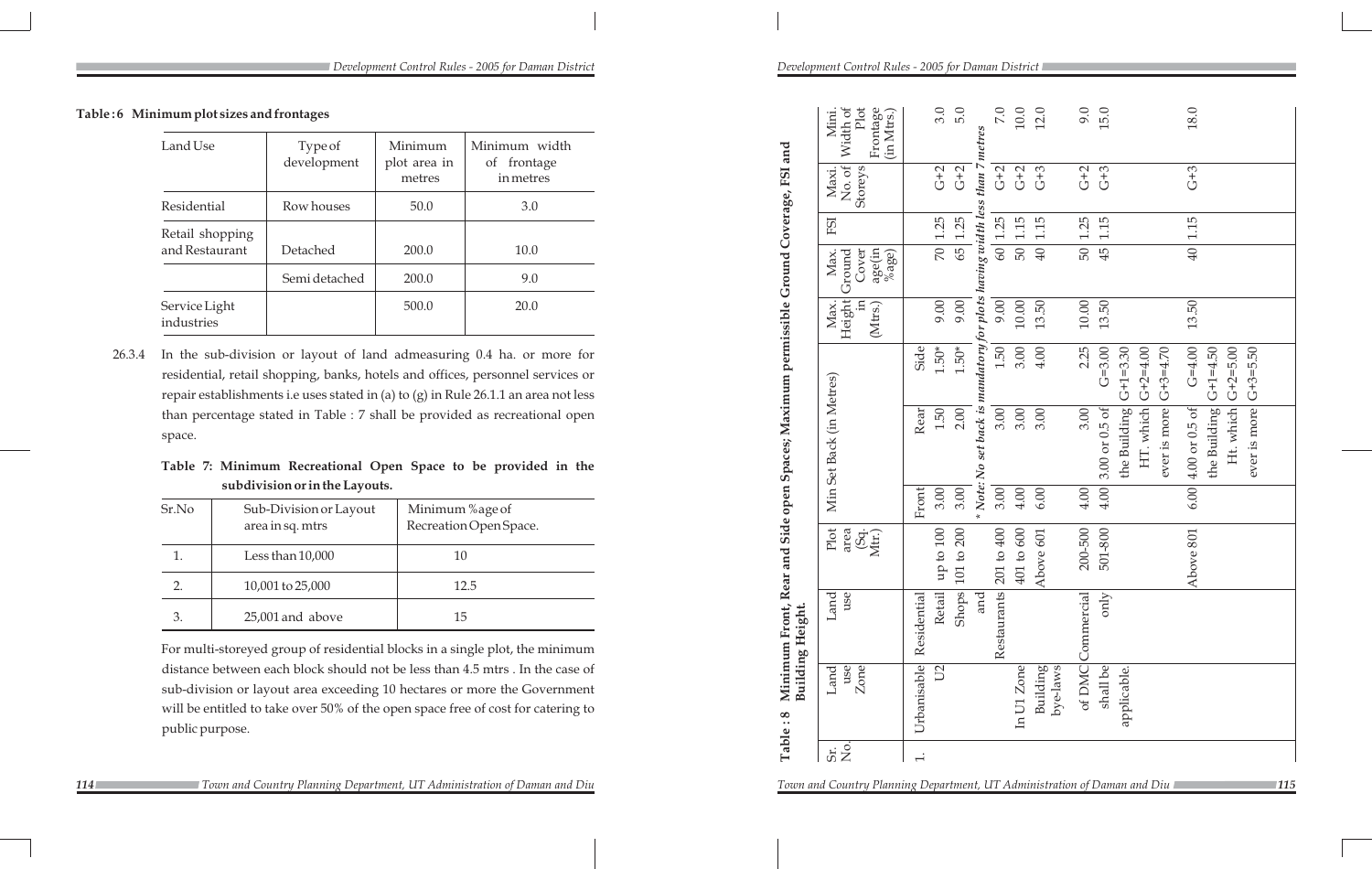subject to the condition, that it does not affect the main purpose for which open space is used viz. Tree plantation/play ground,

(b) Water retaining structures like tanks for water supply to the tree plantation, underground structures like septic tank, sump well, open transformer, telephone junction boxes, which are part of the services.

Following areas, however, shall not be counted toward the "Open Spaces" having regard to the fact, that such areas cannot be used as "Lung Spaces" since tree-plantation is not possible on such areas.

b) land under cart tracts/pathways and easement passages.

c) Land under transmission lines, telephone lines and the corridors left for

26.3.5 In the sub-division or layout of land for industrial purpose (i.e. uses as stated in (I) of Rule 26.1.1) admeasuring 0.8 ha. or more, an area of 10% shall be provided as recreational open space. In addition, where such land adjoins any existing or proposed residential development permitted by the Government, a belt of open land not less than 10 m. in width shall be provided within the plot along its boundary to segregate the industrial development from residential development. Trees at a rate of 50 trees per 1000 sq.m. of land

- a) land under nalas;
- 
- such services.
- area shall be planted in this belt.
- in area.

26.3.6 In the sub-division or layout of land admeasuring 2.5 ha. or more for residential purposes, certain proportion as specified in Table-9 of the grossplot area shall be provided for public facilities. The actual use, location and plot sizes of public facility areas shall be as specified by Government in the Outline Development Permission or in the Planning Brief. The land so reserved shall be handed over to Government or any agency specified by it free of cost. Where the area of land under the sub-division or layout exceeds 10 ha. 10% of the land shall be reserved for plots admeasuring upto 40 sq. m.

- (i) **\*** For plot having area between 2001 to 5000 sq. mt. and facing the road having width 15 mts. or above, permitted no. of Storey shall be Ground plus Four with maximum Permissible height 16.50 mts.
- (ii) For plot having area between 5001 to 10000 sq. mt. and facing the road having width above 20 mts., permitted no. of Storey shall be Ground plus Five with maximum Permissible height 18.0 mts.
- (iii) For plot having area between 10001 sq. mt. and facing the road having width 20 mts., permitted no. of Storey shall be Ground plus Six with maximum Permissible height 21.0 mts.
- **Note:** Norms regarding Set backs, Ground Coverage, Frontage of the Plot, FSI, for the above shall be applicable as that of plot above 601 sq. mt. and 801 sq. mt. respectively prescribed in Table - 8.

The open space/spaces to be provided may be kept in more than one parcel, at least one of which shall have an area not less than 500 sq. mt. with regular size and shape and least dimension of not less than 15 mt. and having a means of access as through. It shall be independent and accessible to all users without any obstruction. The open space shall be duly maintain by the owner/ owners. Such open spaces, earmarked in the layout as "Open Spaces" shall be permitted to be used for

- a. Tree plantation;
- b. Play ground/Sports ground;
- c. Truck/Car parking spaces as a common public purpose: and
- d. Common Effluent Treatment Plant.

In such open spaces the following structures may also be permitted:

(a) Erection telephone line, electric line, if required may be permitted

**\*** Amended vide Notification No. ATP/DCR/AMD/490/2007/434, dated 16/11/2007.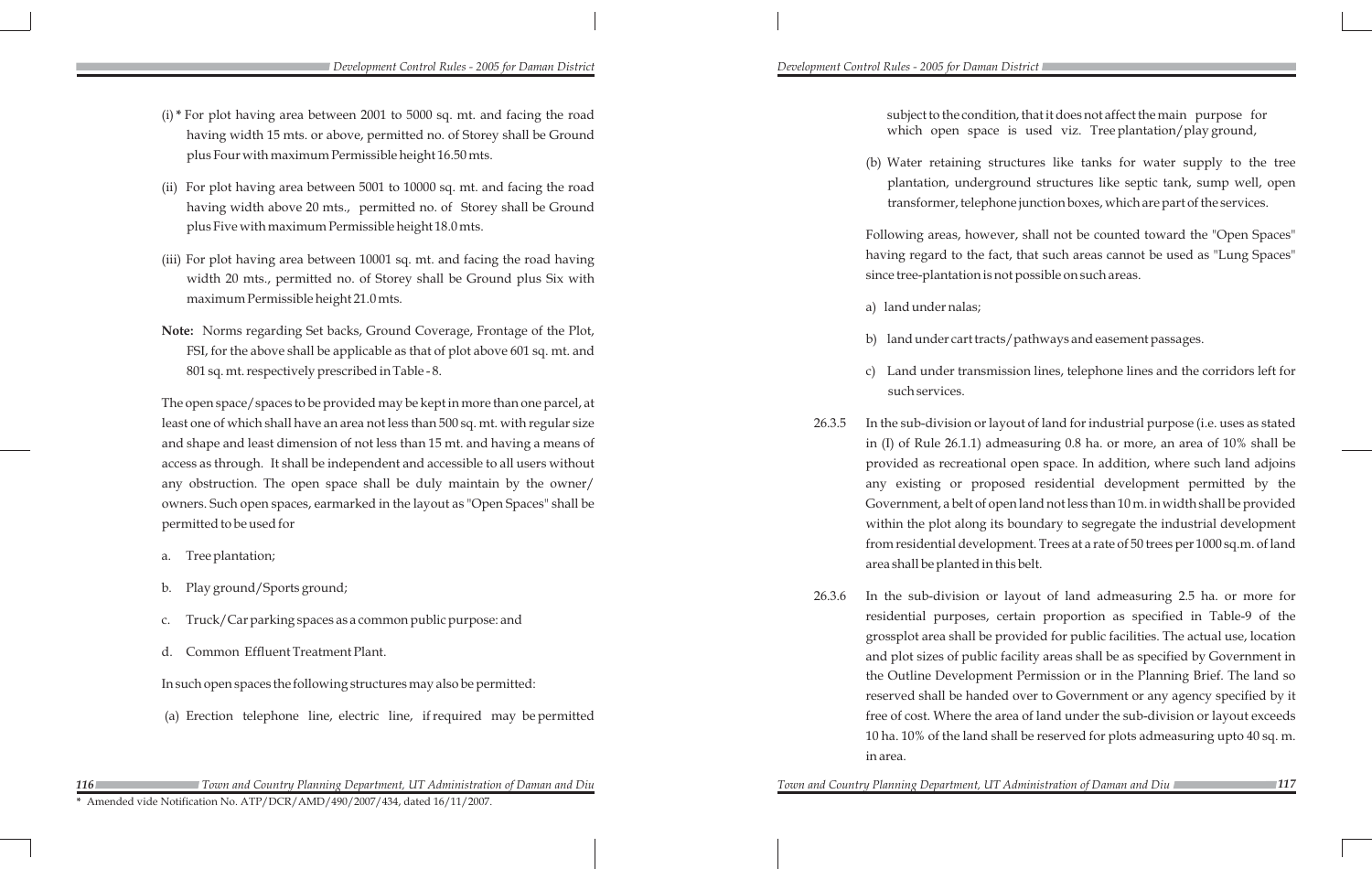|                 | Table: 9 Minimum area to be provided for Public Facilities |                                      |                                                                                  |      | 26.4.2 | Parking standards                                     |  |
|-----------------|------------------------------------------------------------|--------------------------------------|----------------------------------------------------------------------------------|------|--------|-------------------------------------------------------|--|
| Sr.<br>No.      | Area of Sub-division/Layout<br>in sq. $m$                  |                                      | Minimum %age of<br>area for Public Facility                                      |      |        | One car parking space for                             |  |
| $\mathbf{1}$    | 25,000 and more but less than 50,000                       |                                      | 5.00                                                                             |      |        | 4 tenements having of<br>$\mathbf{i}$                 |  |
| $\overline{2}$  | 50,000 and more but less than 100,000                      |                                      | 7.50                                                                             |      |        | each;                                                 |  |
| $\mathfrak{Z}$  | 100,000 and more                                           |                                      | 10.00                                                                            |      |        | 2 tenements with car<br>$\mathbf{ii}$                 |  |
| 26.3.7<br>(i)   |                                                            |                                      | Every person who erect a building shall provide as means of access to            |      |        | 125 Sq. m each;                                       |  |
|                 |                                                            |                                      | such building a clear pathway not less than 3.0 metres in width from             |      |        | iii) 1 tenement with carpe                            |  |
|                 |                                                            |                                      | street to the door of such building. Such pathway shall always be kept           |      |        |                                                       |  |
|                 |                                                            |                                      | open to sky and no projection or overhang shall be permitted over such           |      |        | In addition to the parki<br>visitors should he provid |  |
|                 | pathway.                                                   |                                      |                                                                                  |      |        | subject to minimum of 1.                              |  |
| (ii)            |                                                            |                                      | A person who undertakes construction work on a building shall not                |      |        |                                                       |  |
|                 |                                                            |                                      | reduce the access to any building previously existing below the                  |      | 26.5   | <b>Other Features</b>                                 |  |
|                 | minimum requirement.                                       |                                      |                                                                                  |      | 26.5.1 | No development or activ                               |  |
| 26.4<br>Parking |                                                            |                                      |                                                                                  |      |        | 26.1.1 shall involve const                            |  |
| 26.4.1          |                                                            |                                      | The standard area required for parking of different types of vehicle shall be as |      |        | Table 8.                                              |  |
|                 | stated below in Table-10.                                  |                                      |                                                                                  | 27.0 |        | <b>COMMERCIAL DEVELOPMEN</b>                          |  |
|                 |                                                            |                                      | Table: 10 Minimum parking area required for various types of vehicles            |      | 27.1   | The development of land                               |  |
| Sr. No.         | Type of the vehicle                                        |                                      | Minimum Parking area required                                                    |      |        | or Development Contro                                 |  |
| 1               | Motor vehicle                                              | $2.5 \text{ m} \times 3.5 \text{ m}$ |                                                                                  |      |        | accordance with the p<br>Comprehensive Develo         |  |
| $\overline{2}$  | Scooter, Motor cycle                                       | $3$ Sq. m                            |                                                                                  |      |        | Regulations are enforced                              |  |
| $\mathfrak{Z}$  | Bicycle                                                    | 1.4 Sq. m                            |                                                                                  |      | 27.2   | <b>Use Provisions</b>                                 |  |
| $\overline{4}$  | <b>Transport Vehicle</b>                                   |                                      | $3.75 \text{ m} \times 7.5 \text{ m}$                                            |      |        | Lands in Urbanisable Zo                               |  |
| 5               | Trucks with trailers                                       | $5m \times 20m$                      |                                                                                  |      |        | of the following purposes                             |  |
| Note:           |                                                            |                                      | In case of parking excess for motor vehicles, upto 50 per cent of the            |      |        | Wholesale and retail<br>a)                            |  |
|                 | prescribed space may be of the size of 2.3m X 4.5m.        |                                      |                                                                                  |      |        | Service uses like Sale<br>b)                          |  |
|                 |                                                            |                                      |                                                                                  |      |        |                                                       |  |

*Development Control Rules - 2005 for Daman District Development Control Rules - 2005 for Daman District* 

 *Town and Country Planning Department, UT Administration of Daman and Diu Town and Country Planning Department, UT Administration of Daman and Diu*

**118 118 129 129 129** Town and Country Planning Department, UT Administration of Daman and Diu **119** Town and Country Planning Department, UT Administration of Daman and Diu

one for every:

ig carpet area more than 50 Sq. m but less than 75 sq. m

carpet area exceeding 75 Sq. m each but not exceeding

rpet area exceeding 125 Sq. m each.

rking spaces specified above parking spaces for the vided to the extent of 10% of number stipulated above

ctivity of the type stated under Items (a) to (g) in Rule nstruction of" buildings more than mentioned height in

## $2$ **ENT**

ands for which no Comprehensive Development Plan trol Regulations are prepared, shall be regulated in provisions of Rule 27.2 stated hereinafter until elopment Plan and separated Development Control ed for the area.

Zone-U1 and U-2 for Commercial may be used for any oses namely:

tail shops including Department Stores:

Saloons, beauty parlors, tailoring shops;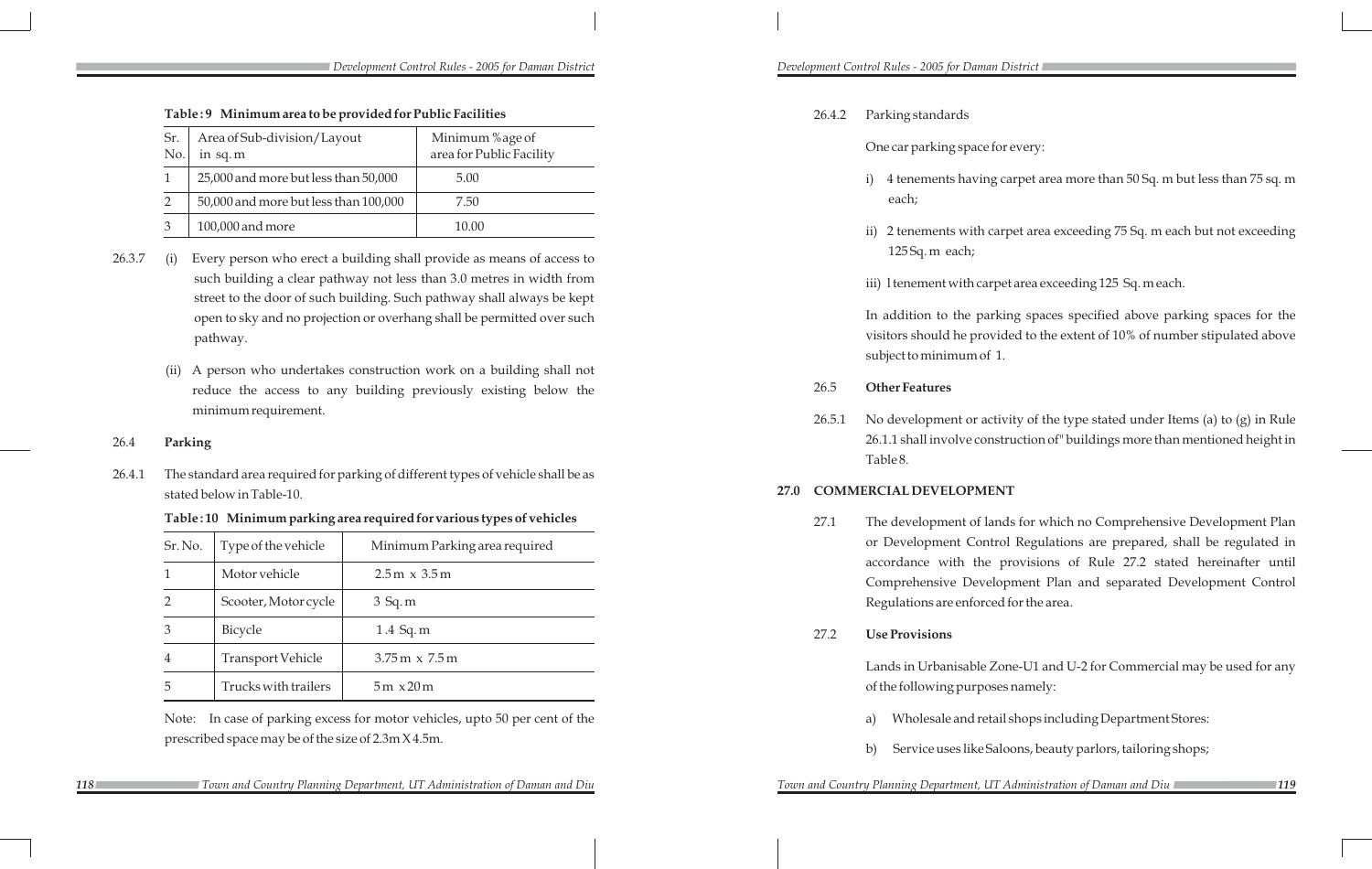*Development Control Rules - 2005 for Daman District Development Control Rules - 2005 for Daman District* 

|        |              | Personal service establishments;                                                                                                                                                       |        | Table: 11 Minimum plot sizes and frontages                                                                                                                                                                                                                                                                                                                                               |                                                    |                                                                             |  |  |  |
|--------|--------------|----------------------------------------------------------------------------------------------------------------------------------------------------------------------------------------|--------|------------------------------------------------------------------------------------------------------------------------------------------------------------------------------------------------------------------------------------------------------------------------------------------------------------------------------------------------------------------------------------------|----------------------------------------------------|-----------------------------------------------------------------------------|--|--|--|
|        | d)           | Professional offices;                                                                                                                                                                  |        | Use                                                                                                                                                                                                                                                                                                                                                                                      | Minimum<br>plot<br>area in sq. metres              | Minimum width of<br>frontage in metres                                      |  |  |  |
|        | e)<br>g)     | Restaurants, eateries;<br>Clinics;<br>Meat, fish and vegetable & fruit markets:                                                                                                        |        | Cinema Theatres and<br>Assembly halls<br>per seat.                                                                                                                                                                                                                                                                                                                                       | At the rate<br>of $3$ sq. mt.<br>a minimum road    | 20 mtr.                                                                     |  |  |  |
|        | $\hbar)$     | Public utilities and buildings:                                                                                                                                                        |        |                                                                                                                                                                                                                                                                                                                                                                                          | width of 20 mt.                                    |                                                                             |  |  |  |
|        |              | Petrol pumps, Service garages and parking area requirements for all<br>uses;                                                                                                           |        | Petrol Filling Station<br>without service bay                                                                                                                                                                                                                                                                                                                                            | 600.0                                              | 30mt. width and<br>20mt. depth                                              |  |  |  |
|        | $\mathbf{j}$ | Colleges, Technical and Research Institutions, Libraries, Offices, Banks,<br>Financial Institutions;                                                                                   |        | Petrol filling station<br>with service bay                                                                                                                                                                                                                                                                                                                                               | 1200.0                                             | 40mt. width and<br>30mt. depth                                              |  |  |  |
|        | $\mathbf{k}$ | Parks, Playgrounds, Religious Buildings;                                                                                                                                               |        | Weigh Bridge                                                                                                                                                                                                                                                                                                                                                                             | 1200.0                                             | 40mt. width and<br>30mt. depth                                              |  |  |  |
|        |              | Entertainment places like Cinemas, Theaters, Clubs etc.                                                                                                                                |        |                                                                                                                                                                                                                                                                                                                                                                                          |                                                    |                                                                             |  |  |  |
|        | m)           | Cultural centers, Social and Welfare institutions;                                                                                                                                     | 27.4   | Sub-Division or Layout                                                                                                                                                                                                                                                                                                                                                                   |                                                    |                                                                             |  |  |  |
|        | n)           | Hotels; and                                                                                                                                                                            | 27.4.1 | Where the land is proposed to be used for land use or activities stated in Rule                                                                                                                                                                                                                                                                                                          |                                                    |                                                                             |  |  |  |
|        | $\circ$ )    | Inter city and local bus terminus.                                                                                                                                                     |        | 27.2 a subdivision plan or layout of building shall be submitted                                                                                                                                                                                                                                                                                                                         |                                                    |                                                                             |  |  |  |
| 27.3   |              | <b>Organised Development</b>                                                                                                                                                           |        | If the land is proposed to be subdivided into plots;<br>$\mathbf{i})$                                                                                                                                                                                                                                                                                                                    |                                                    |                                                                             |  |  |  |
| 27.3.1 |              | The Organised Development may be undertaken by a co-operative society of                                                                                                               |        | $\rm ii)$                                                                                                                                                                                                                                                                                                                                                                                | If more than one building is proposed on the plot; |                                                                             |  |  |  |
|        |              | land owners, a land owner, developer or builder, local authority or any public                                                                                                         |        | If the area of the plot is $0.4$ ha or more.<br>iii)<br>Such Subdivision Plan or layout shall be in accordance with relevant<br>provision specified 26.3.2 to 26.5. and sub division plan/Layout shall also<br>incorporate the proposals of the development plan, Planning proposals,<br>layouts etc. with respect to main roads, social facilities, amenities, public<br>utilities etc. |                                                    |                                                                             |  |  |  |
|        |              | agency who shall submit to Government an Outline Development Proposal<br>(ODP) for approval in principle. The procedure for this is same as stated in<br>rules 26.2.1, 26.2.2, 26.2.3. |        |                                                                                                                                                                                                                                                                                                                                                                                          |                                                    |                                                                             |  |  |  |
| 27.3.2 |              | The minimum size of the plot for various uses shall be as stated in Table-11                                                                                                           |        |                                                                                                                                                                                                                                                                                                                                                                                          |                                                    |                                                                             |  |  |  |
|        |              |                                                                                                                                                                                        | 27.4.2 | Table-12.                                                                                                                                                                                                                                                                                                                                                                                |                                                    | The minimum width of access pathways and access roads shall be as stated in |  |  |  |

**120** *120 120 120 120 121 121 121 121 121 121 121 121 121 121 121 121 121 121 121 121 121 121 121 121 121 121 121 121 121 121 121 121 121 121 121 121 Town and Country Planning Department, UT Administration of Daman and Diu Town and Country Planning Department, UT Administration of Daman and Diu*

- 
- 
-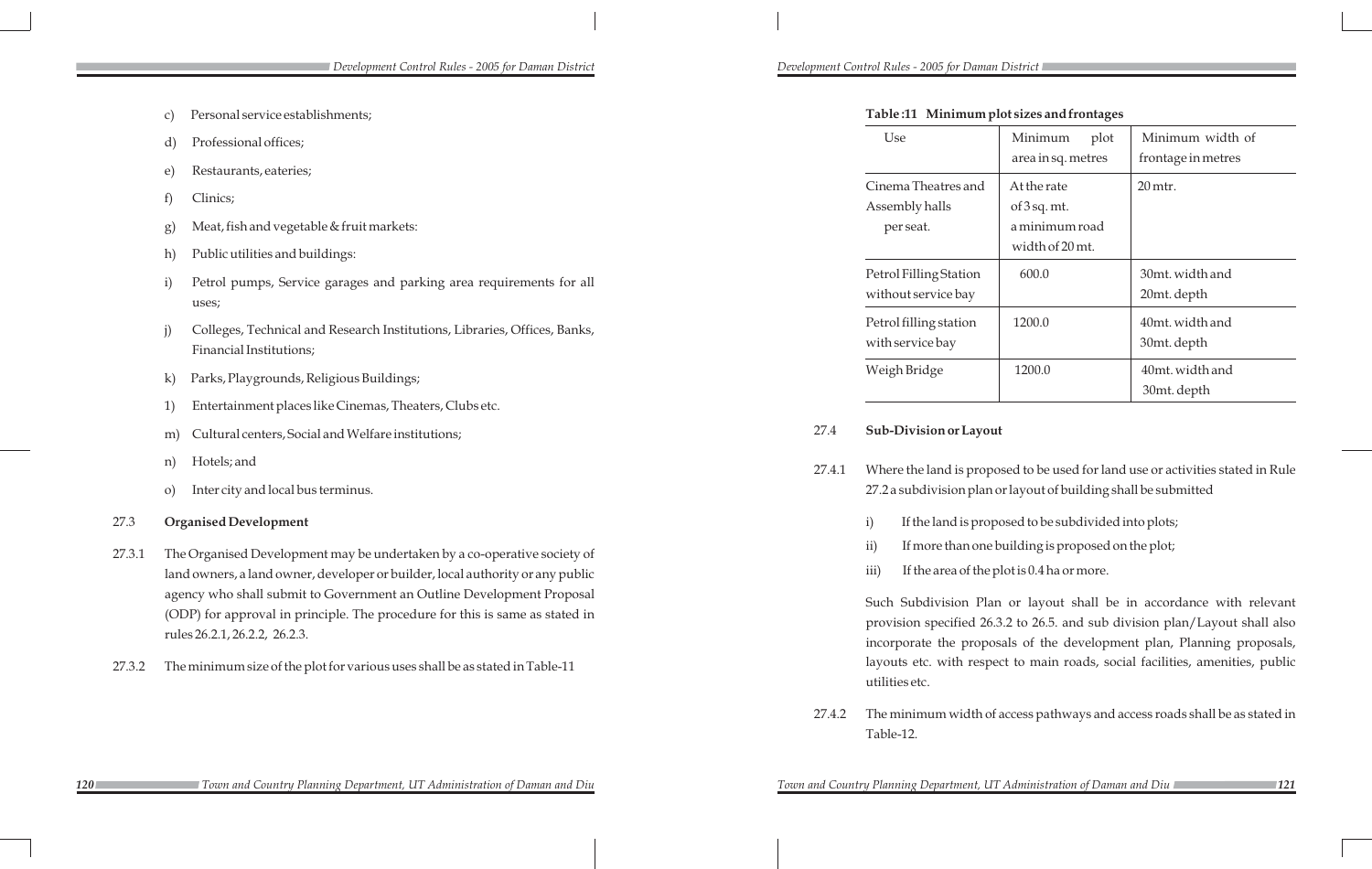|        |                                                                                                  | Table: 12 Width of access pathways and roads for sub-division or layout                                                                                        |      | 27.5.4              | Other Requirements              |                                                                               |  |
|--------|--------------------------------------------------------------------------------------------------|----------------------------------------------------------------------------------------------------------------------------------------------------------------|------|---------------------|---------------------------------|-------------------------------------------------------------------------------|--|
|        | for any other purpose                                                                            |                                                                                                                                                                |      |                     |                                 | 27.5.4.1 For educational Buildi                                               |  |
|        | Length of Road in metre                                                                          | Width in metre                                                                                                                                                 |      |                     |                                 | m. from the plot for cin                                                      |  |
|        | upto <sub>50</sub>                                                                               | 6.0                                                                                                                                                            |      |                     |                                 | 27.5.4.2 For Institutional Build                                              |  |
|        | 50 to 100                                                                                        | 7.5                                                                                                                                                            |      |                     |                                 | same shall not be loo<br>assembly hall.                                       |  |
|        | $100$ to $300\,$                                                                                 | 9.0                                                                                                                                                            |      |                     |                                 |                                                                               |  |
|        | above 300                                                                                        | 12.0 & above as per projected traffic                                                                                                                          |      |                     |                                 | 27.5.4.3 For Petrol filling statio                                            |  |
| 27.4.3 |                                                                                                  | The minimum size of the plot and minimum frontage in the organised<br>development shall be as stated in Table-6 of Rule 26.3.3.                                |      |                     |                                 | within a distance of 91<br>sited on the convex si<br>shall not be sited withi |  |
| 27.4.4 | be as stated in Table-8.                                                                         | The minimum width of the front, rear and side open spaces and FAR etc shall                                                                                    |      |                     |                                 | hospital, theatre, cinen                                                      |  |
| 27.4.5 |                                                                                                  | In the sub division or layout admeasuring 0.4 ha or more for Commercial use<br>provision for an area not less than the percentage as stated in Table-7 of Rule |      |                     |                                 | 27.5.4.4 In the case of kiosks an<br>within the plot for petr                 |  |
|        | 26.3.5 shall be provided as recreational open space.                                             |                                                                                                                                                                |      |                     |                                 | shall be 6 m. Further, t<br>Petroleum Rules, 1937.                            |  |
| 27.4.6 |                                                                                                  | In the sub division or layout of land ad measuring 2.5 ha. or more certain<br>proportions (As specified in Table-9 of Rule 26.3.7) of gross plot area shall be | 28.0 | <b>DEFENCE AREA</b> |                                 |                                                                               |  |
|        |                                                                                                  | provided for public facilities. The actual use location and plot sizes of public                                                                               |      |                     |                                 | The developments in Defence A                                                 |  |
|        |                                                                                                  | facility shall be as specified by the Government in the ODP permission or                                                                                      |      |                     | concerned authority from time t |                                                                               |  |
|        |                                                                                                  | Planning brief. The land so reserved shall be handed over to the Government                                                                                    | 29.0 |                     | <b>INDUSTRIAL ZONE (I-Zone)</b> |                                                                               |  |
|        | or any other agency specified by it at free of cost.                                             | 29.1                                                                                                                                                           |      | Use provisions      |                                 |                                                                               |  |
| 27.5   | Parking                                                                                          |                                                                                                                                                                |      |                     |                                 | The following uses ma                                                         |  |
| 27.5.1 |                                                                                                  | Parking area standards shall be as defined in Rule 26.4.1                                                                                                      |      |                     |                                 | Zone (I-Zone):                                                                |  |
| 27.5.2 | Parking standards                                                                                |                                                                                                                                                                |      |                     | a)                              | All types of light                                                            |  |
|        |                                                                                                  | 1 parking area for every 80 Sq.m of floor area upto 800 Sq.m and one parking                                                                                   |      |                     |                                 |                                                                               |  |
|        |                                                                                                  | space for every 160 Sq.m of space for areas exceeding 800 Sq.m.                                                                                                |      |                     | b)                              | News paper office                                                             |  |
| 27.5.3 | Loading and unloading spaces,                                                                    |                                                                                                                                                                |      |                     | $\mathbf{C}$                    | Cold storage plan                                                             |  |
|        | In addition to the parking spaces provided above, one loading and unloading                      |                                                                                                                                                                | d)   | Nurseries and gre   |                                 |                                                                               |  |
|        | space of 3.5 x 7.5m for each 1000 sq.m. of floor area or fraction thereof, shall be<br>provided. |                                                                                                                                                                | e)   | All industries exc  |                                 |                                                                               |  |

*122 123 Town and Country Planning Department, UT Administration of Daman and Diu Town and Country Planning Department, UT Administration of Daman and Diu*

ildings the plots shall not be located within a distance of 60 cinema theatre or assembly hall.

uildings, Hospital, Maternity Homes, Health Centres the located within 60 m. of the plot of cinema theatre or

ations with or without service bays, shall not be permitted of 91.5 m from any junction of roads and neither would be x side of a road curve and further, petrol filling stations ithin a distance of 91.5 m. from the nearest gate of a school, nema hall, place of assembly or stadium.

s and such other structures, for sales office, snacks bars etc., petrol filling station, the set backs from the boundaries

er, the other clearances for installations shall be as per the 937.

ce Area shall be in conformity with the Requirement of the me to time

may he permitted in the lands designated as Industrial

ght industries, clean industries and service industries:

- ffices with printing presses;
- blants;
- l green houses;
- except obnoxious and hazardous industries;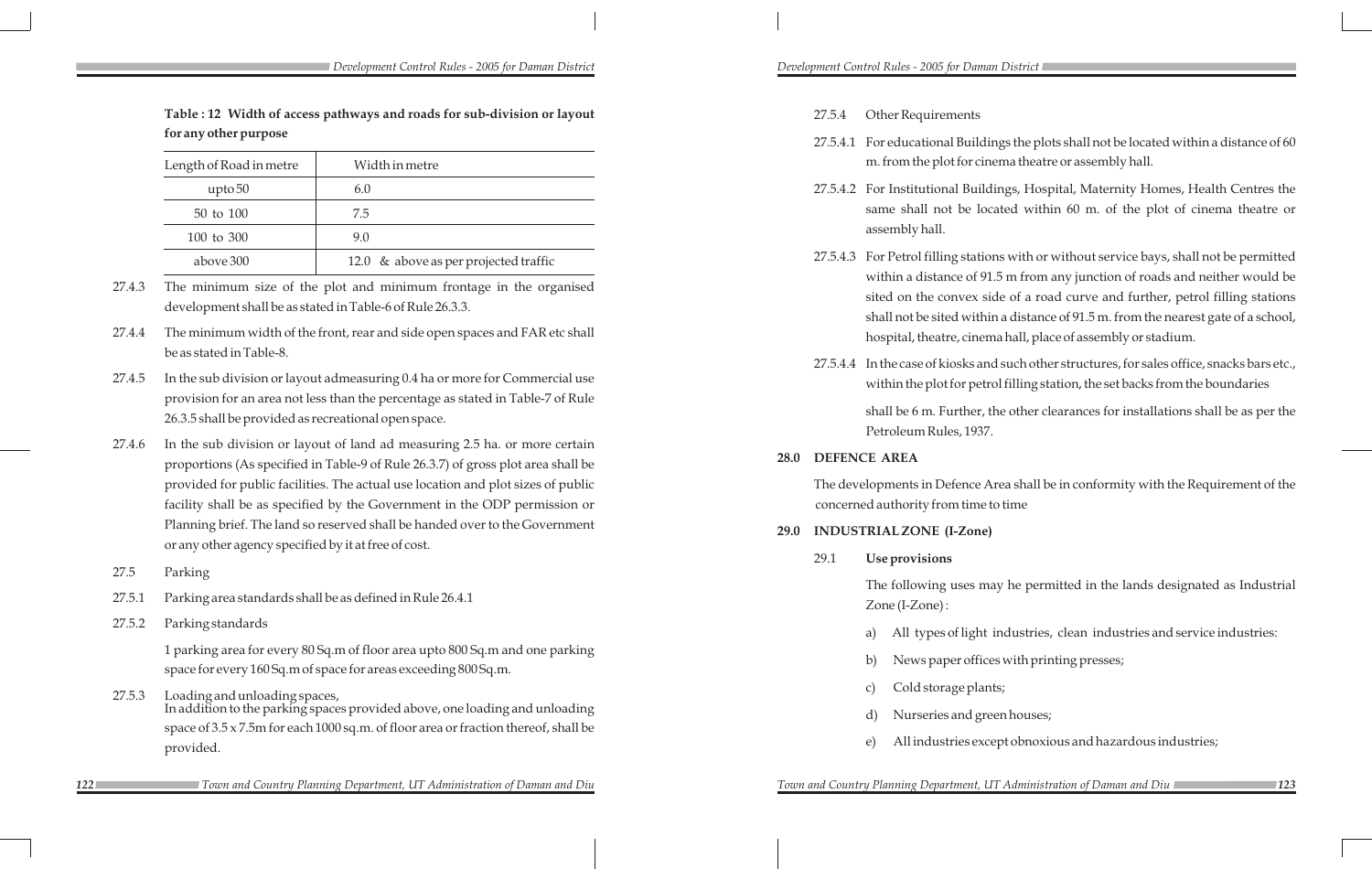*Development Control Rules - 2005 for Daman District Development Control Rules - 2005 for Daman District* 

# 30.2 **Subdivision and Layout of plots**

layout of plots shall be as defined in Rules 27.4.1, 27.4.2,

shall be as defined in rule 27.5

# **32.0 RC-Zone)**

Zone shall be regulated in accordance with the following

hese rules, the Recreational Zone shall consist of

ally marked in the Regional Plan as RC Zone.

ational and tourism value such as:

logical and historical monuments:

ligious places;

features, structures and places of architectural, natural ntific interest, and educational value;

|        | f)               | Essential public services and utilities, such as, public toilets, drinking        |                           |                             | 29.3                          | Parking           |                        |                            |
|--------|------------------|-----------------------------------------------------------------------------------|---------------------------|-----------------------------|-------------------------------|-------------------|------------------------|----------------------------|
|        |                  | water fountains etc.                                                              |                           |                             | 29.3.1                        |                   |                        | Parking area standa        |
|        |                  | The following uses shall also be permitted in the I-zone as part of providing     |                           |                             | 29.3.2                        |                   |                        | Three parking space        |
|        |                  | infrastructure to the Industrial areas.                                           |                           |                             | 29.3.3                        |                   |                        | Loading unloading          |
|        | a)               | All retail and wholesale business and their accessory uses;                       |                           | 30.0                        |                               |                   |                        | <b>WAREHOUSING AND TR.</b> |
|        | b)               | Professional business establishments, offices, banks, financial                   |                           |                             | 30.1                          |                   |                        | <b>Use Provisions</b>      |
|        |                  | institutions;                                                                     |                           |                             |                               |                   |                        | In addition to all the     |
|        | $\mathcal{C}$    | Service industries;                                                               |                           |                             |                               |                   |                        | permitted in Urb           |
|        | d)               | Petrol filling stations with garages and service stations;                        |                           |                             |                               |                   | development:           |                            |
|        | e)               | Public utility buildings;                                                         |                           |                             |                               | a) Warehouses and |                        |                            |
|        | f)               | Storage of permissible inflammable goods with adequate safety                     |                           |                             |                               |                   |                        | b) Transport termin        |
|        |                  | measures;                                                                         |                           |                             |                               |                   |                        | c) Taxi and scooter        |
|        | $\left(g\right)$ | Sports stadia, swimming pool and other recreational uses;                         |                           | 30.2                        |                               |                   | Subdivision and La     |                            |
|        | h)               | Parks and Play grounds;                                                           |                           | 30.2.1                      |                               |                   | Sub division and la    |                            |
|        | $\mathbf{i}$     | Hotels, restaurants, cafetarias etc;                                              |                           |                             | 27.4.3.                       |                   |                        |                            |
|        | j)               | Housing for industrial workers                                                    |                           |                             | 30.3                          | Parking           |                        |                            |
| 29.2   |                  | Sub-Division and Layout of Plots                                                  |                           | 31.0                        | 30.3.1<br>Parking standards s |                   |                        |                            |
| 29.2.1 |                  | Where sub-division plan or layout of land for industrial purpose covers an        |                           | <b>RECREATIONAL ZONE (R</b> |                               |                   |                        |                            |
|        |                  | area of 0.8 ha. or more, an area equivalent to 5% of the gross area of land shall | 31.1                      | The Recreational Z<br>rules |                               |                   |                        |                            |
|        |                  | be provided for common parking, banks, shops, offices, welfare centres,           |                           |                             |                               |                   |                        |                            |
|        |                  | creches and other common facilities as specified by Government.                   |                           | 31.1.1                      |                               |                   | For the purpose of the |                            |
| 29.2.2 |                  | Plots for industrial use shall be laid out based on the following criteria        |                           |                             |                               | a)                |                        | Areas specifica            |
|        | a)               | Individual shops for industrial                                                   | Min. plot area 200 Sq. m  |                             | b)                            |                   | Places of recrea       |                            |
|        |                  | goods and services                                                                |                           |                             |                               |                   | i)                     | Forts:                     |
|        | b)               | For manufacturing industrial units                                                | Min. plot area 800 Sq. m  |                             |                               |                   | ii)                    | Archaeol                   |
|        | $\mathcal{C}$    | Heavy Industries                                                                  | Min. plot area 1000 Sq. m |                             |                               |                   | iii)                   | Major rel                  |
| 29.2.3 |                  | The Setbacks, FSI and other planning requirements shall be as specified in        |                           |                             |                               |                   | iv)                    | Objects,                   |

**124 124 126 126 126 126 126 126 126 126 126 126 126 126 126 126 126 126 126 126 126 126 126 126 126 126 126 126 126 126 126 126 126 126 126 126 126**

ards shall be according to Rule 26.4.1. Table 10. e for every 800 Sq. m and one every 300 Sq m thereof. 3 spaces shall be as defined in 27.5.3 **3** ANSPORT DEVELOPMENT

In a uses permitted in I-Zone the following uses may also be banisable Zone-U1 for warehousing and transport

d Cold storages;

inals for goods and passengers;

cstands.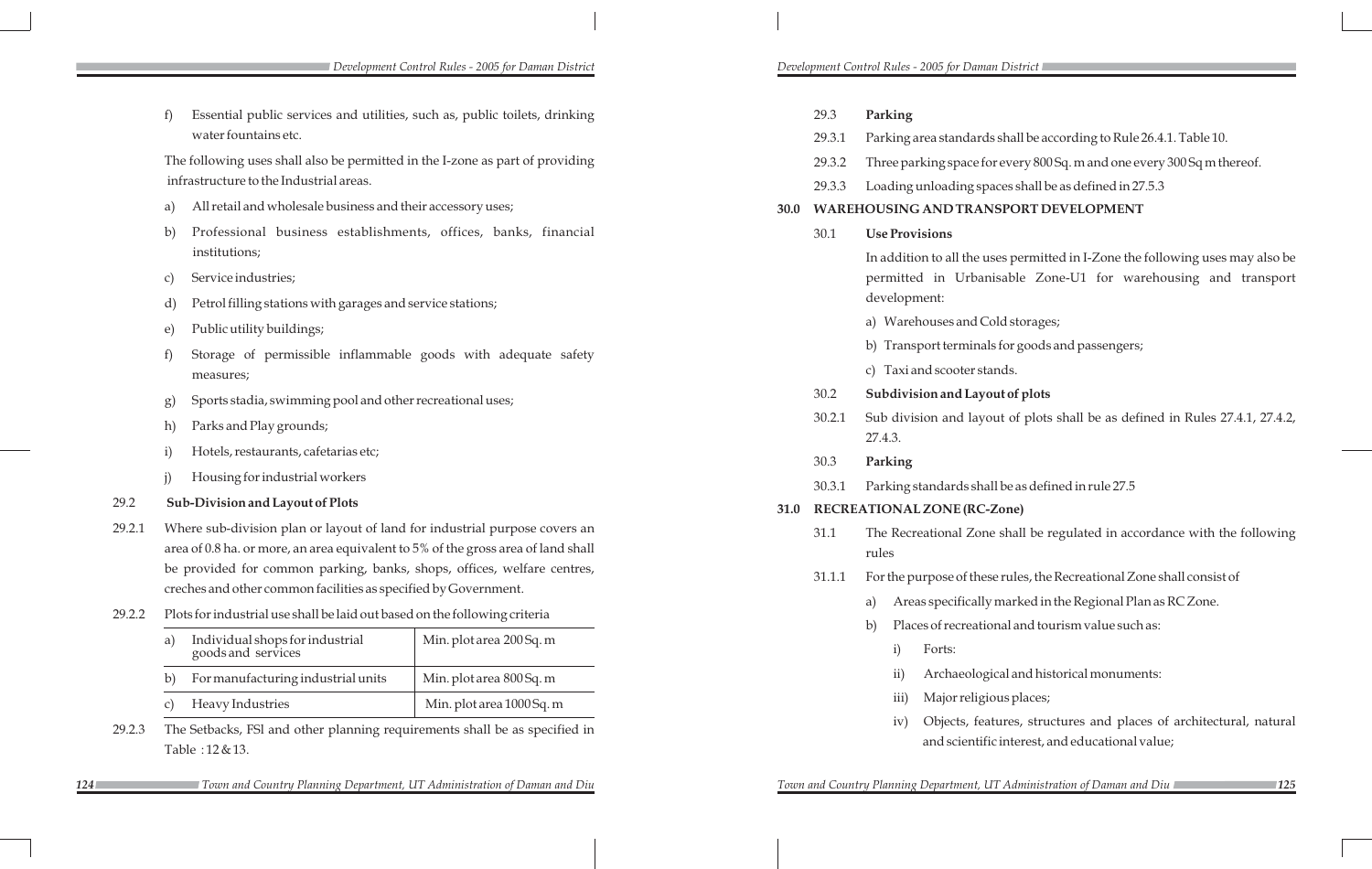- v) Reserved and protected forests:
- vi) Wild life sanctuaries. National parks;
- vii) Rivers and lakes.
- c) A belt of 500 metres around the places mentioned in b) above, but excluding existing gaunthan.
- d) Hilly areas, plantation areas, forest areas, areas of natural scenery or other areas having recreational or tourism value
- The following developments shall be permitted in the lands situated in RC-
- a) Holiday resorts, holiday homes, club houses; (Subject to guide lines in Annexure-19;
- b) Religious places; and allied activities;
- c) Parks, gardens, play fields, golf courses, camping grounds, and swimming pools, facilities related to water sports, racecourses, amusement parks, and theme parks;
- d) Botanical and zoological gardens
- e) Temporary constructions for limited period, such as, during fairs, ceremonies, etc.
- f) Essential public services and utilities, such as, public toilets, water and sewage treatment facilities, electricity sub-station, and bus-shelters;
- g) Access roads, bridges, vehicle parking areas, jetties, ropeways;
- 31.3 **Floor Space Index (FSI)**
- 31.3.1**\*** The maximum permissible FSI in RC-Zone shall be 0.50 and the FSI shall be calculated on the gross area of the plot.

**126 128 128 128 128 127 128 128 128 128 128 127 127 127 127 127 127 127 127 127 127 127 128 127 127 127 127 127 127 127 127 127 127 127 127 127 127 \*** Amended vide Notification No. ATP/DCR/AMD/490/2007/434, dated 16/11/2007.

| ð<br>Mini.<br>Width                                           |                          |            |                    |           |             |              |        |                     |                                            | Reserved and protected forests:<br>$\rm{V})$                                                                                            |
|---------------------------------------------------------------|--------------------------|------------|--------------------|-----------|-------------|--------------|--------|---------------------|--------------------------------------------|-----------------------------------------------------------------------------------------------------------------------------------------|
| Frontage<br>(in Mtrs.<br>Plot                                 | 9.0                      | 12.0       | 15.0               | 25.0      | 35.0        | 35.0         |        | 50.0                |                                            | Wild life sanctuaries. National parks;<br>$\rm{vi})$                                                                                    |
| Maxi.<br>No. of<br>Storeys                                    | $G+2$                    | $G+2$      | $G+2$              | $G+2$     | $G+2$       | $G+2$        |        | $G+2$               |                                            | Rivers and lakes.<br>vii)                                                                                                               |
|                                                               | 0.1                      | 0.1        | 0.1                | 0.1       | 1.0         | 1.0          |        | 0.8                 |                                            | A belt of 500 metres around the places mention<br>$\mathcal{C}$<br>excluding existing gaunthan.                                         |
| age(in<br>%age)                                               | 33                       | 33         | $\overline{40}$    | 50        | 50          | 50           |        | 40                  |                                            | Hilly areas, plantation areas, forest areas, areas<br>d<br>other areas having recreational or tourism value                             |
| Max.<br>Ground<br>Cover<br>Max.<br>Height<br>(Mtrs.)<br>$\Xi$ |                          |            |                    |           |             |              |        |                     | 31.2                                       | Use provisions                                                                                                                          |
|                                                               | $10.00\,$                | $10.00\,$  | 13.50              | 13.50     | 13.50       | 13.50        |        | 13.50               |                                            | The following developments shall be permitted in the<br>Zone                                                                            |
|                                                               | 3.00<br>Side             | 3.00       | 3.00               | 3.00      | 4.00        | 4.00         |        | 4.00                |                                            | Holiday resorts, holiday homes, club houses; (St<br>a)<br>Annexure-19;                                                                  |
|                                                               | Rear<br>3.00             | 3.00       | 3.00               | 4.00      | 4.00        | 4.00         |        | 4.00                |                                            | Religious places; and allied activities;<br>b)                                                                                          |
|                                                               | Front<br>3.00            | 3.00       | 4.00               | 4.00      | 5.00        | 6.00         |        | 6.00                | ATP/DCR/AMD/490/2007/434, dated 16/11/2007 | Parks, gardens, play fields, golf courses, ca<br>C)<br>swimming pools, facilities related to water<br>amusement parks, and theme parks; |
|                                                               |                          |            |                    |           |             |              |        |                     |                                            | Botanical and zoological gardens<br>d)                                                                                                  |
| Plot<br>area<br>(Sq.<br>Mtr.)                                 | 200-400                  | 401-600    | 601-800            | 801-2,000 | 2,001-5,000 | 5,001-10,000 | Above  | 10,001              |                                            | Temporary constructions for limited period, a<br>e)<br>ceremonies, etc.                                                                 |
| ${\rm Land}$ use                                              | Industrial<br>shops for  | Industrial | $_{\rm goods}$ and | services  | Manufactu   | ring Indu    | Units, | Industries<br>Heavy | Notification No.                           | Essential public services and utilities, such as, pu<br>f<br>sewage treatment facilities, electricity sub-station                       |
|                                                               |                          |            |                    |           |             |              |        |                     |                                            | Access roads, bridges, vehicle parking areas, jettie<br>$\left(g\right)$                                                                |
|                                                               | Zone                     | Zone       |                    |           |             |              |        |                     | 31.3<br>vide :                             | <b>Floor Space Index (FSI)</b>                                                                                                          |
| Zone<br>use                                                   | Industrial               |            |                    |           |             |              |        |                     | Amended<br>$31.3.1*$                       | The maximum permissible FSI in RC-Zone shall be 0.<br>calculated on the gross area of the plot.                                         |
| $\overline{\tilde{\sigma}}$ $\frac{1}{2}$                     | $\overline{\phantom{a}}$ |            |                    |           |             |              |        |                     |                                            |                                                                                                                                         |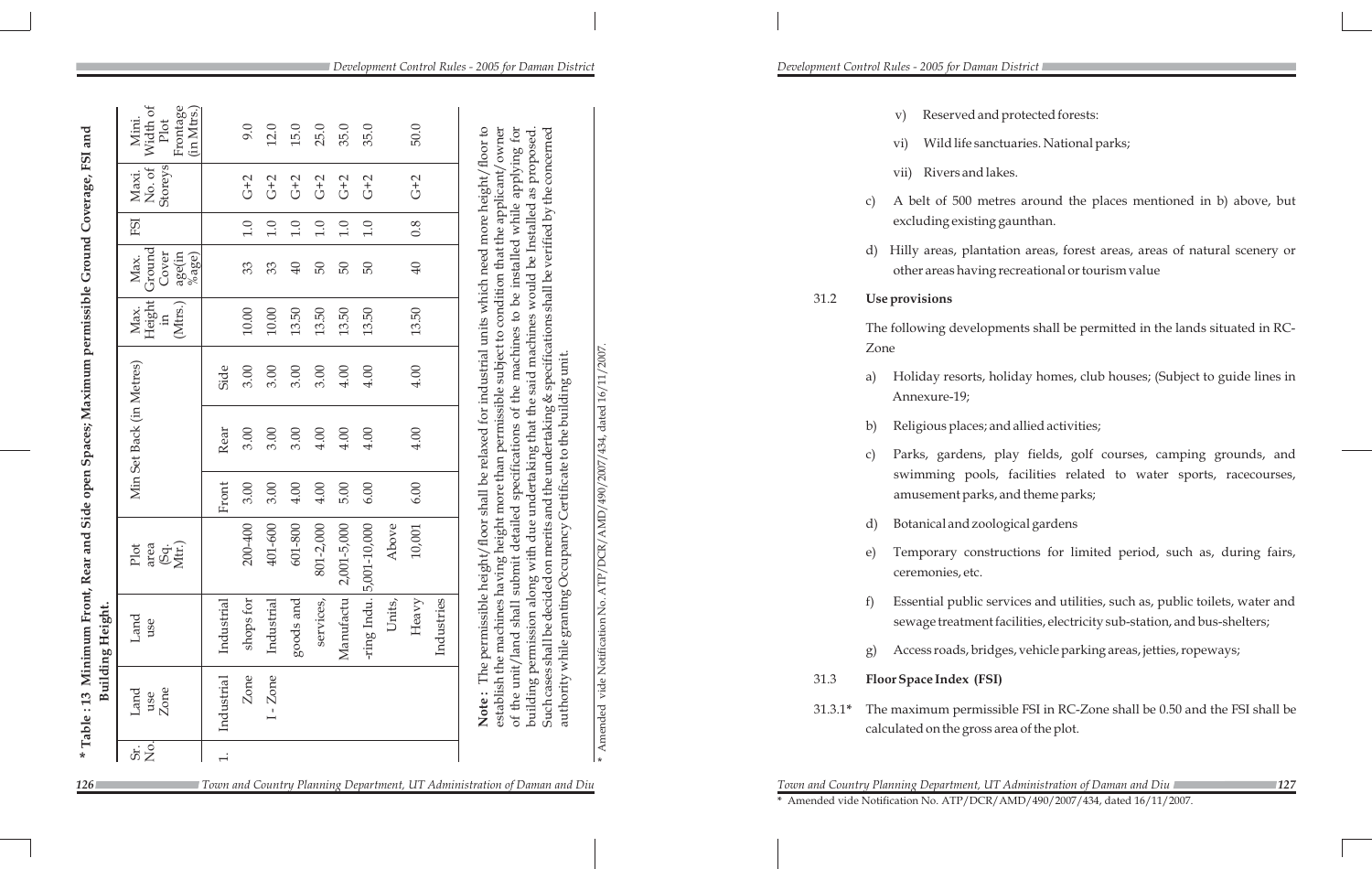34.1 No development involving building operations will be permitted in Forest area. Other developments listed in Rule 32.1 may be permitted subject to the Forest Department's permission. In addition to those the following rules will

|        | Development Control Rules - 2005 for Daman District                                                                                                                           |      |               | Development Control Rules - 2005 for Daman District                            |
|--------|-------------------------------------------------------------------------------------------------------------------------------------------------------------------------------|------|---------------|--------------------------------------------------------------------------------|
| 31.4   | Other features                                                                                                                                                                |      |               | (iii) The structure should have                                                |
| 31.4.1 | No development or activity listed in Rule 31.1 shall involve construction of<br>buildings more than 2-storeys with height not exceeding 9 mt.<br><b>GREEN ZONE-G1</b>         |      | $32.3*$       | (iv) Only one farm house shall<br><b>Floor Space Index (FSI)</b>               |
| 32.1   | Use provisions                                                                                                                                                                |      |               | The maximum permissible FSI<br>the gross area of the plot.                     |
|        | In the lands designated as G1-zone, the following uses may be permitted                                                                                                       |      | 32.4          | Other features                                                                 |
|        | All the uses permissible in RC - Zone<br>a)<br>Agriculture and allied activities such as poultry farms, dairies:<br>b)                                                        |      |               | No development or activity lis<br>buildings more than 2-storeys w              |
|        | Farm Building or Houses as defined in Section 3.12.5 for bonafide use<br>$\mathcal{C}$<br>as per the details in Rules 32.2.                                                   | 33.0 | 33.1          | <b>GREENZONE - G2</b><br><b>Use Provisions</b>                                 |
|        | Slaughter houses and facilities for processing and disposal of dead<br>d)<br>bodies;                                                                                          |      |               | If at any time the Government f<br>areas may have to be developed              |
|        | Fish farms, fish drying, storage of boats, servicing and repair of boats;<br>f)                                                                                               |      |               | tourism value provided such po<br>obtained for such kind of land               |
|        | Educational, recreational, research institutions and specialised medical<br>g)<br>facilities including those for senior citizens subject to the guidelines in<br>Annexure 19. |      |               | Thus the following uses may be<br>Parks, gardens, play fields<br>a)<br>sports. |
| 32.2   | Parameters for construction of Farm Buildings                                                                                                                                 | 34.0 | <b>FOREST</b> |                                                                                |

be applicable specifically.

34.1.1 No development abutting highways except those stated in Rule 34.1.2, shall be permitted to have a direct access from the highways.

**32.0** 

ould have minimum set back of 5 mt. on all sides.

ouse shall be permitted.

ssible FSI shall be 0.50 and the FSI shall be calculated on lot.

no development or activity listed in Rule 32.1 shall involve construction of 2-storeys with ht exceeding 9m.

If are and/or the Salt Pany ternment feels that the Marshy area and/or the Salt Pan developed, it can be developed only for the uses having led such permission from other competent authorities is nd of land as may be necessary under other such Act. ses may be permissible in G2 zone.

play fields, swimming pools, facilities related to water

| <b>Holding</b> size | Built up area in $%$                        | No of Storeys |  |  |  |
|---------------------|---------------------------------------------|---------------|--|--|--|
| 4400 to 10,000      | 2.5                                         | $G+1$         |  |  |  |
| >10,000             | 5 subject to a maximum of<br>$660$ sq. mtrs | $G+1$         |  |  |  |

- (i) The built up area at no time should reduce the economic holding size.
- (ii) Minimum holding size should be 4400 sq. mts.
	-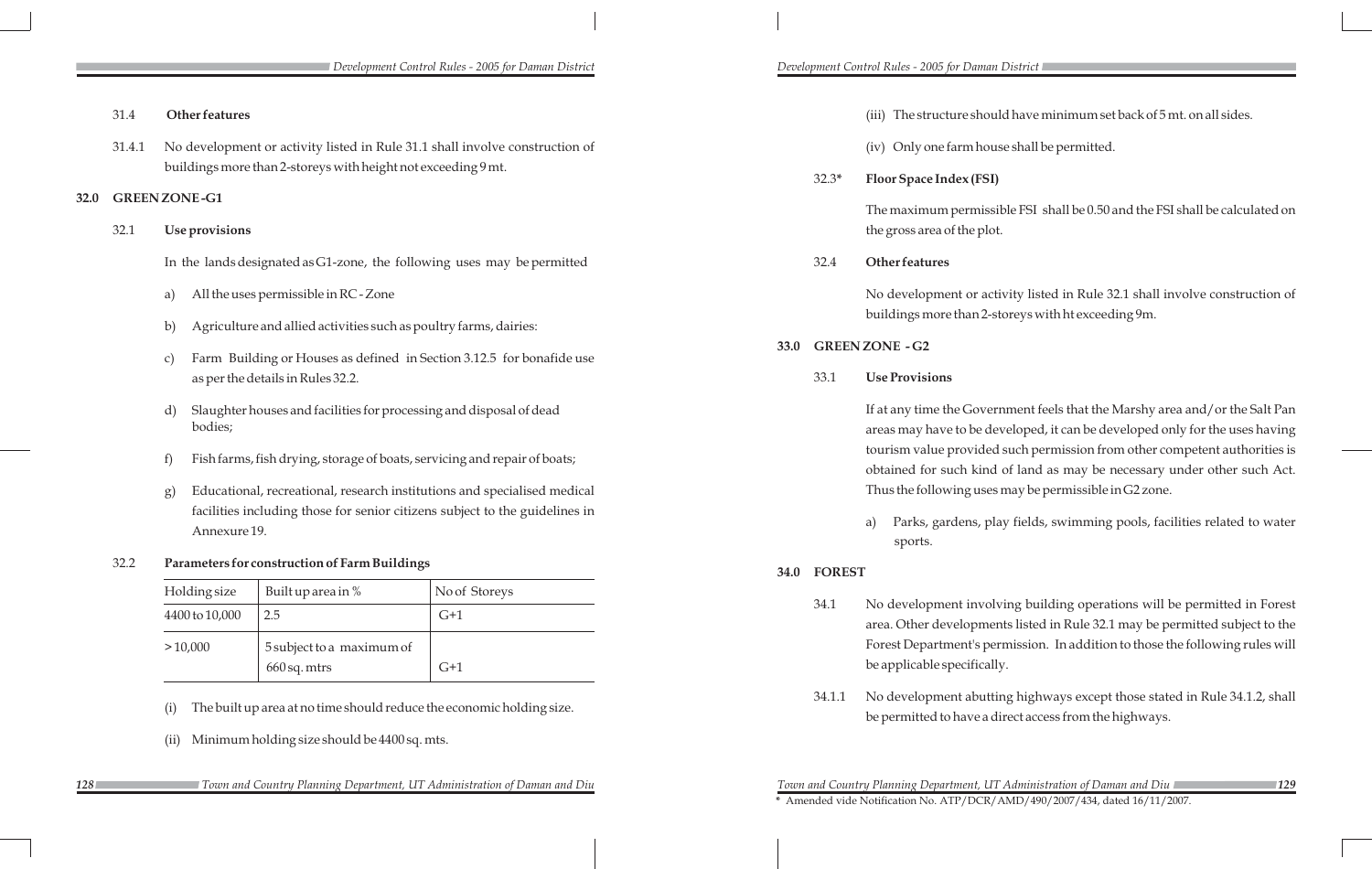*Development Control Rules - 2005 for Daman District Development Control Rules - 2005 for Daman District* 

34.1.2 Essential highway amenities and services, namely petrol pump, service station including emergency repair services, restaurants, parking lots, police check post, toll station, octroi post shall be permitted direct access from the highway. Such access shall be provided with proper lay-by as per the guidelines specified by the Indian Road Congress.

### **36.0 DEVELOPMENT ALONG WATER COURSES**

No development whatsoever, whether by filling of otherwise shall be carried out within 15 mtr on either side of the bank of river tributary/distributory or as prescribed by any other order/notification of any authority /board/government under this jurisdiction, whichever is higher. Where there is no river/distributory/and tributary, a distance of minimum 6.0 mtrs /board/government under this jurisdiction, whichever is higher. Where there is no river/distributory/and tributary, a distance of minimum 6.0 mtrs or as prescribed in the marginal open space and/ or any other order/notification of any authority /board/government under this jurisdiction, whichever is higher has to be maintained from the bank of canals, rivulet natural course of water, kotar (Perennial or Non-perennial), nalahs, etc.

Provided that where a water course passes through a low lying land without any well defined bank, the applicant may be permitted by the Authority to restrict or direct the water courses to a alignment and cross section determined by the Authority.

Watchman's booth/Time office with maximum carpet area not exceeding 18 sq. m. with one linear dimension of the cabin not exceeding

# **GENERAL BUILDING REQUIREMENTS**

Electric Meter Room/Electric sub-station with or without open transformer yard as specified by Electricity Dept. subject to the maximum of 5 sq. m carpet area with one linear dimension not

Cycle/Scooter shelters within the boundary of the plot, with the

# **37.0 Structures permissible in the marginal open spaces:**

37.1 A canopy or canopies, each not exceeding 5.0 m length and 2.5 m in width, in the form of cantilever of supported and unenclosed, over the main entrance, providing a minimum clear height of 2.1 m below the canopy shall be permitted. In one-storied residential buildings, only one such canopy shall be permitted for each individual detached building. In more than one-storied residential buildings, two canopies shall be permitted over ground floor

 37.2**\*** The balconies not in excess of 0.9 metre width with maximum length of l/3rd the perimetre of the building at that floor and provided further that area of the projected balcony does not exceed 10% of the floor from which the balcony projects, only such balcony shall be eligible for exemption from the FSI calculation. This facility will also be extended to the hotels in addition to the residential buildings. Excess area of balcony over that as prescribed above shall be calculated as part of FSI. The balcony width up to 1.2 mts. shall be allowed free of FSI for plot facing the road with above 12 mts.

- higher floor entrance.
- 
- - 6 m.
	- exceeding 3 m.
	-

37.3 In respect of plots allotted for industrial & commercial users, the following structures shall be permissible in the marginal open space.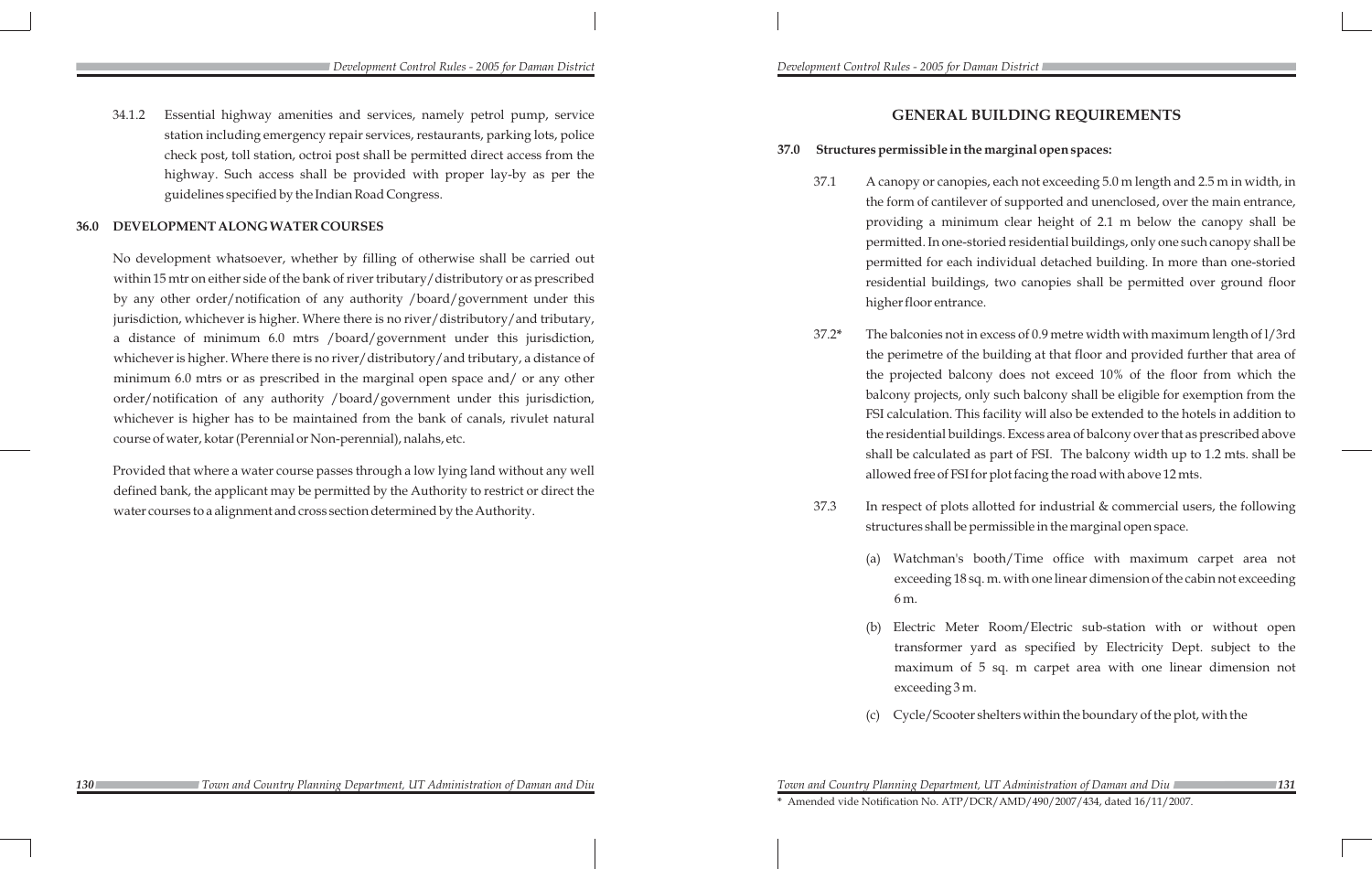*132 133*

### *Development Control Rules - 2005 for Daman District Development Control Rules - 2005 for Daman District*

projection of roof not exceeding 1.5 m subject to the provision, that thetotal length of such shelters shall not exceed half the perimeter of the plot, subject to maximum of 200 m.

- **38.0 Structures which shall not be included in the computation of permissible ground coverage or towards that F.A.R. / F.S.I / built up area calculations.**
	- a. Mamty (stair cover) over staircase on top floor,
	- b. Machine room for lift on top floor as required for the lift machine room installations.
	- c. Rockery, well and well structures, plant, nursery, sater-proof, swimming pool (if uncovered), platform round a tree, water tank, fountain, bench, Chabutra with open top and unenclosed sides by walls, ramps, compound wall, gate, slide, steps outside building domestic washing place, swing, fire escape staircase, overhead water tank on top of buildings.
	- d. Drainage culvert, conduit, catch-pit, gully pit, chamber, gutter, culvert on drains.
	- e. Stilts in residential and commercial complexes with a maximum height not exceeding 2.4 m.
	- f. Area of the fire escape stairways and cantilever fire escape passages according to the Chief Fire Officer's requirements,
	- g. Refuge area.
	- h. Area of structures for an Effluent Treatment Plant as required to be provided by Industries as per the requirements of the Daman and Diu & Dadra and Nagar Haveli Pollution Control Committee or other relevant authorities.
	- i. Areas covered by service ducts, pump rooms, electric substations, &niches upto 1m depth below window sill, passages.
	- j. Area of one room for installation of telephone concentrators as per requirements of Telecommunication Department, but not exceeding 20 sq. m

per building.

k. Area of a separate letter box on the ground floor of residential and

l. Areas covered with 1.5 m projections in the marginal open space in the form

- commercial buildings.
- of shelter for bicycles/scooters.

Provided further that where the permissible FSI has not been exhausted in the case of existing buildings and cases decided by the earlier planning authority, prior to coming into force of these Rules, the exclusion from FSI computation as in those rules will be available for construction of the balance potential. The Competent Authority shall permit additional FSI exceeding 1.0 as the case may be if such part of land is required from the land area for purpose of road widening and any other public use without claiming compensation thereof. Provided, further that such area of the land required for road widening, laying services, is restricted to 40% of the area of plot remaining after release of the land required for laying such services/road widening.

- **39.0 Distances from Electric Lines**
	- -

39.1 No verandah, balcony or the like shall be allowed to be erected or no any additions or alterations made to a building on site shall be allowed within the distance quoted below in accordance with the current Indian Electricity Rules and its amendments from time to time.

39.2 The minimum clearance specified in the Indian Electrical Rules shall be measured from maximum sag for vertical clearance and from maximum deflection due to wind pressure for horizontal clearance.

|     |                                                       | <b>Vertical</b>                                                                                    | Horizontal                                                                            |
|-----|-------------------------------------------------------|----------------------------------------------------------------------------------------------------|---------------------------------------------------------------------------------------|
| (a) | Low and medium voltage<br>line and service lines.     | 2.5m                                                                                               | 2.5 <sub>m</sub>                                                                      |
| (b) | High voltage lines upto $\&$<br>including $33,000$ V. | 3.7 <sub>m</sub>                                                                                   | 13.0 m                                                                                |
| (c) | Extra high voltage<br>lines beyond $33,000$ V.        | 3.7 <sub>m</sub><br>(plus $0.3$ m for every<br>additional $33,000\,\mathrm{V}$<br>or part thereof) | 3.5 <sub>m</sub><br>(plus $0.5m$ for every<br>additional 33,000 V<br>or part thereof) |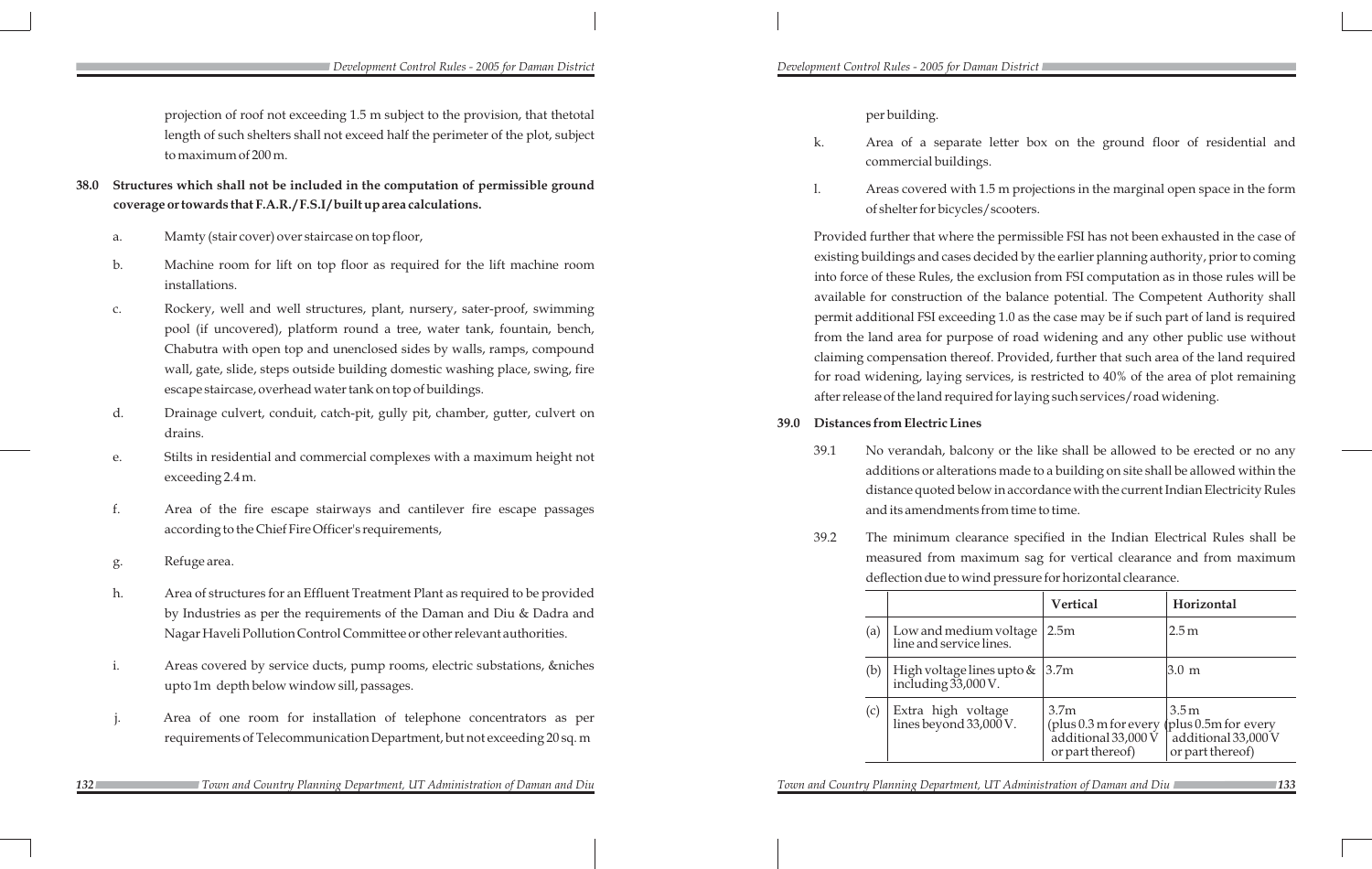height of a building except while considering the requirement of Civil Aviation Authorities and other statutory communications requirements. Roof tanks and their supports, ventilation/air conditioning shafts, lift-rooms and similar service equipment, stair covers, chimneys and parapet walls, architectural features not exceeding 1.5 m in height, television antenna, booster antenna and wireless transmitting and receiving towers.

### **41.0 Structures violating the rules.**

(b) Pandals for ceremonies, religious functions etc., subject to the condition that for such temporary construction fees should be recovered at the rate of  $\bar{\zeta}$  50/- per sq.m of such covered area of temporary construction. Equal amounts of fees shall be payable as deposit, which will be refundable provided by end of the stipulated period, such temporary structures are removed without fail by the owner/applicant. Failure to remove such temporary sheds will be liable for forfeiture of the deposit and any such failure continuing beyond the said period shall be liable for imposition of penalty which will, be three times the rate of  $\bar{\tau}$  50/-per

41.1 If any structure found to be violating the rules prescribed herein by means of marginal encroachment etc, it can be regularised by the Competent Authority as specifically mentioned in Annexure 17.

41.2 For any temporary construction, the Competent Authority may grant permission for a period not exceeding 6 months at a time in aggregate, for the

(a) structures for protection from the rain or covering of the terraces during the monsoon only i.e. between 15th May to 15th September.

- 
- type of construction as indicated below:
	- - sq.m.

# **42.0 Space requirements of various parts of Building.**

42.1 The standard space and service requirements of various parts of a building like light and ventilation, fire safety etc. firstly depends on the number of persons who would normally occupy the building. The occupant load therefore for any

**134 134 139 139 139 139 139 139 139 139 139 139 139 139 139 139 139 139 139 139 139 139 139 139 139 139 139 139 139 139 128 139 128 128 128 128 128**  *Town and Country Planning Department, UT Administration of Daman and Diu Town and Country Planning Department, UT Administration of Daman and Diu*

### **40.0 RESTRICTIONS IN THE VICINITY OF AERODROMES**

- 40.1 For buildings in the vicinity of aerodromes, the maximum height of structures, installations of buildings etc. shall be as mentioned in Appendix A Clause 9.5.1 Civil Aviation Requirements for construction in the vicinity of an Aerodrome in National Building Code of India 1983, or height as maybe permitted by the Civil Aviation and/or Defence Authorities.
- 40.2 This will apply specially to new constructions, overhead HT/LT lines, telephone/telegraph line, factories, chimneys wire/TV antennas.
- 40.3 No new chimneys or smoke producing factories shall be constructed within a radius of 8 Km from the aerodrome reference point (ARP).
- 40.4 Overhead HT/LT lines or telephone/telegraph lines shall not be permitted in the approach/take-off climb areas within 3000m of the inner edge of these areas.
- 40.5 A 3m margin shall be allowed in the new constructions for wireless/TV antennas, cooling towers and mamties.
- 40.6 Butcheries, tanneries and solid waste disposal sites shall not be permitted within 10 km from the aerodrome reference point (ARP)
- 40.7 For the purpose of operational requirements of buildings structures or installations or for the purpose of telecommunications or other forms of communications of the departments of the India or the State Government or Public Sector Undertakings, the Authority may for reasons to be recorded in writing restrict the height of any building in the vicinity of such buildings, structures or installation, and may also permit the prescribed heights to be exceeded for such buildings, structures or installation themselves or for any other statutory communications requirement with approval of the Administrator.
- 40.8 Structures not relevant to height.

The following appurtenant structures shall not be included in reckoning the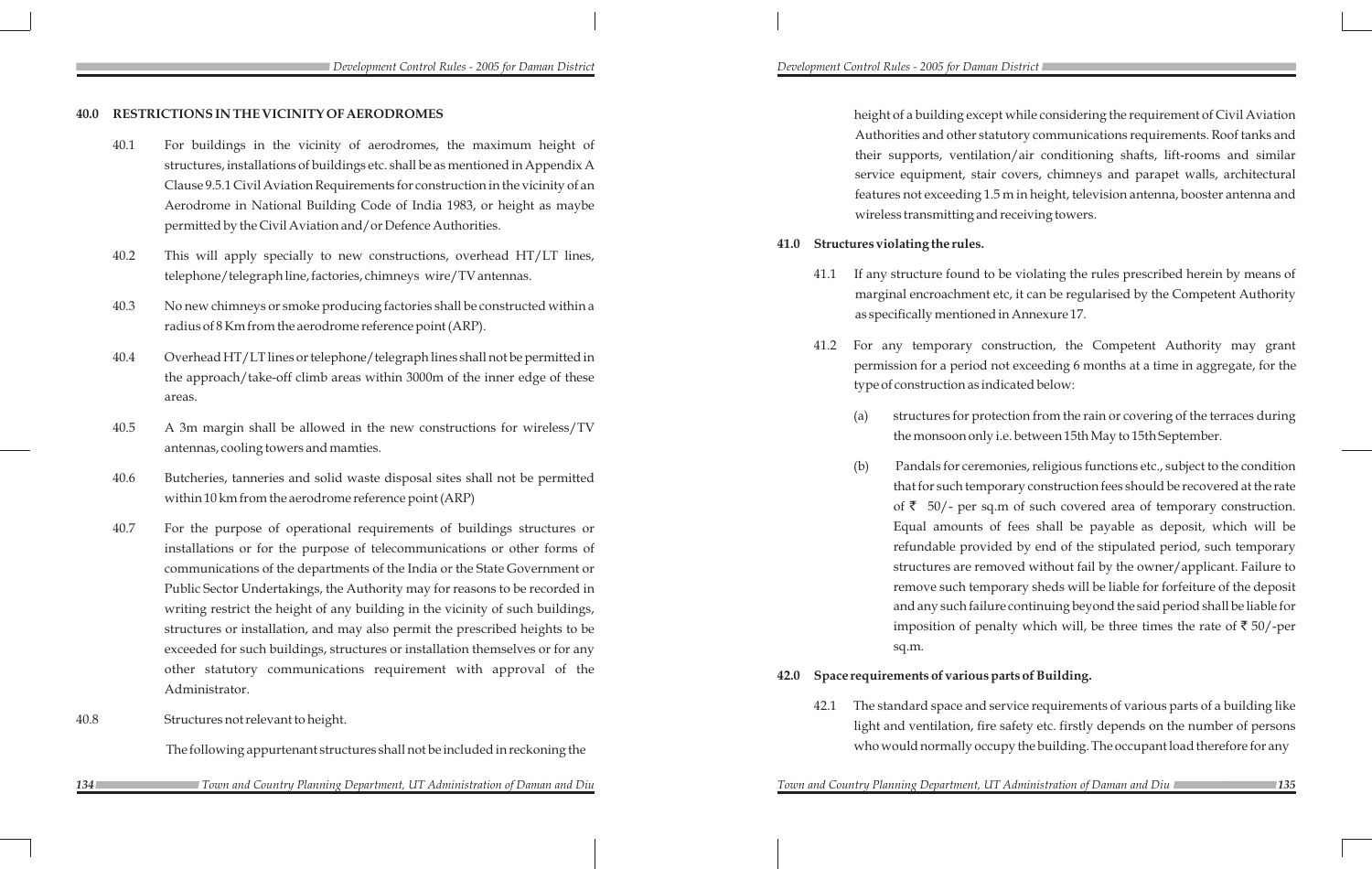building should be worked out from Table 14.

## **Table : 14 Occupant Load**

| SI.<br>No. | Type of Occupancy                 | Occupant load persons<br>per 100 sq.m. of plinth<br>or covered area. |
|------------|-----------------------------------|----------------------------------------------------------------------|
| 1.         | Residential                       | 8.0                                                                  |
| 2.         | Educational                       | 2.5                                                                  |
| 3.         | Institutional                     | 6.6                                                                  |
| 4.         | Assembly:                         |                                                                      |
|            | With fixed or loose<br>(a)        |                                                                      |
|            | seats and dance floor,            | 166.6                                                                |
|            | Without seating facilities<br>(b) |                                                                      |
|            | including dining rooms.           | 66.6                                                                 |
| 5.         | Merchantile:                      |                                                                      |
|            | (a) Street floor and sales        |                                                                      |
|            | basement                          | 33.3                                                                 |
|            | (b) Upper sale floors.            | 16.6                                                                 |
| 6.         | Business and industrial.          | 10.0                                                                 |
| 7.         | Storage.                          | 3.3                                                                  |
| 8.         | Hazardous.                        | 10.0                                                                 |

- 42.2 The occupant load in dormitory portions of homes for the aged, orphanages or mental hospitals etc. where sleeping accommodation is provided, shall be calculated at not less than 13.3 persons per 100 sq.m.
- 42.3 Plinth : The plinth or any part of a building or outhouse shall be so located with respect to the surrounding ground level that adequate drainage of the site is assured.
	- (i) Main Building : The height of the plinth shall not be less than 30 cm above the surroundings ground level in areas subject to flooding, the height of the plinth shall be at least 60 cm above the high flood level.
	- (ii) Interior court-yards, covered parking spaces and garages shall be raised

 at least 1.5 cm above the surrounding ground level and shall be satisfactorily drained.

42.4 Habitable Rooms

(i) Size & Width: The minimum size and width shall be as given in the Table 15

**Table :15 Minimum Size and Width of Habitable Rooms**

| Sr.<br>No.     | Occupancy                                             | Minimum size<br>in Sq. Mtrs. | Minimum length<br>of one side in<br>Metres.  |
|----------------|-------------------------------------------------------|------------------------------|----------------------------------------------|
| $\mathbf{1}$   | Any Habitable rooms                                   | 9.5                          | 2.4                                          |
| $\overline{2}$ | In a two-room tenement                                |                              |                                              |
|                | (a) One of the room,                                  | 9.5                          | 2.4                                          |
|                | (b) Other room.                                       | 7.5                          | 2.4                                          |
| 3.             | In a two room tenement<br>of site & services project, |                              |                                              |
|                | (a) One of the rooms,                                 | 9.3                          | 2.4                                          |
|                | (b) Other room                                        | 5.6                          | 2.3                                          |
| 4.             | Single-bedded room in<br>a Hostel of a recognized     |                              |                                              |
|                | <b>Educational institution</b>                        | 7.5                          | 2.4                                          |
| 5.             | Shop.                                                 | 6.0                          | 2.4                                          |
| 6.             | Class Room                                            | 38.0                         | 5.5 or area @0.8<br>sq. mts. per<br>student. |
| 7.             | Hospital/Clinicbuilding                               |                              |                                              |
|                | (a) Special room                                      | 9.5                          | 2.5                                          |
|                | (b) General ward.                                     | 40.0                         | 5.0                                          |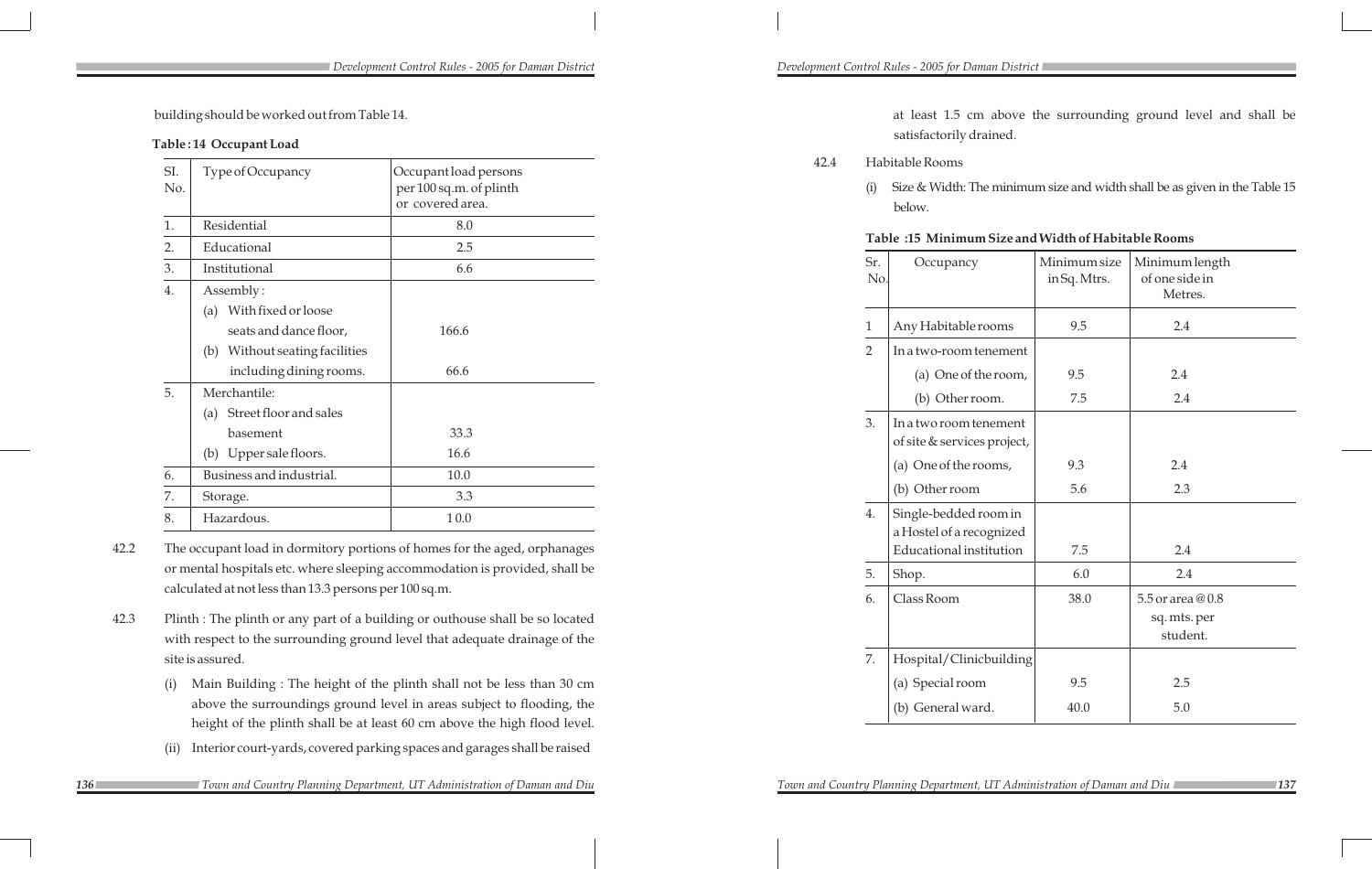consumed an additional FS1 of 25 per cent of the relevant floor area. The height in excess of 6.00 Metres shall deemed to have consumed additional FS1 of 50 per cent of relevant floor area. This condition is those industries where the machinery height requirement 4.3 mtr only in those areas where it is installed, provided mit the machinery detail plan showing the height etc along vant machinery brochures during the time of obtaining permission.

> en shall not be less than 5.5 sq.m with a minimum width of toom tenement the minimum area of the room to be used as 7.5 sq.m. with minimum width of 2.1m. The height of a same as that of a habitable room as stipulated in Table 16.

1ts : Every room to be used as a Kitchen shall have :-

ately provided in a pantry, means for the washing of sils which shall lead directly or through a sink to a grated connection to the waste pipe.

loor, an impermeable floor;

dow not less than 1 sq.m. in area, opening directly on to an interior or exterior open space, but not into a shaft.

42.6 Bathroom and Water closets:

42.6.1 A sanitary block consisting of a bathroom and water closet for each wing of each floor at each staircase level of the building for the use of domestic servants engaged on the premises may be permitted by the Competent

Authority.

|            |                                                                                                                                                                                                                                                              |                                 |                                                                                                                                                                  |                  | exempted for                                                                                                                                             |  |
|------------|--------------------------------------------------------------------------------------------------------------------------------------------------------------------------------------------------------------------------------------------------------------|---------------------------------|------------------------------------------------------------------------------------------------------------------------------------------------------------------|------------------|----------------------------------------------------------------------------------------------------------------------------------------------------------|--|
| Sr.<br>No. | Occupancy                                                                                                                                                                                                                                                    | Minimum<br>height (in<br>Mtrs.) | Maximum height<br>(in Mtrs.)                                                                                                                                     |                  | is more than 4<br>that they subr                                                                                                                         |  |
| 1.         | Flatroof                                                                                                                                                                                                                                                     |                                 |                                                                                                                                                                  |                  | with the reley                                                                                                                                           |  |
|            | (a)* Any habitable room                                                                                                                                                                                                                                      | 2.75                            | 4.3                                                                                                                                                              |                  | construction p                                                                                                                                           |  |
|            | (b) Air-conditioned<br>habitable room.                                                                                                                                                                                                                       | 2.4                             | 4.3                                                                                                                                                              | 42.5             | Kitchen:                                                                                                                                                 |  |
|            | Assembly halls, residential<br>(c)<br>hotels of 3 Star category and<br>above rooms in institutional,<br>educational, Industrial,<br>hazardous or storage.<br>department stores entrance<br>halls and lobbies to<br>departmental stores and<br>assembly hall. | 3.5                             | 4.3<br>Subject to<br>the<br>written permission<br>of the Competent<br>Authority, greater<br>height can be<br>permitted after<br>recording reasons<br>as thereof. | 42.5.1<br>42.5.2 | The area of a Kitch<br>$1.8$ m but in a two r<br>a Kitchen shall be<br>kitchen shall be the<br>Other Requiremen<br>Unless separa<br>(a)<br>Kitchen utens |  |
| 2.         | Pitched roof-                                                                                                                                                                                                                                                | 2.7                             | 4.3                                                                                                                                                              |                  | and trapped c                                                                                                                                            |  |
|            | An habitable room.<br>(a)                                                                                                                                                                                                                                    | (Average with<br>$2.1$ m at the | (average with 3.2)<br>m. at the lowest                                                                                                                           |                  | on an upper fl<br>(b)                                                                                                                                    |  |
|            |                                                                                                                                                                                                                                                              | lowest point)                   | point)                                                                                                                                                           |                  | at least a wind<br>(c)                                                                                                                                   |  |

42.6.2 The area and floor dimension of a bathroom or water closet shall not be less than the values given in Table 17.

(ii) Height; The minimum and maximum height of a habitable room shall be as specified in Table 16:

### **Table : 16 Minimum and Maximum Height of Habitable rooms**

(iii) In sites and services projects, a room of 5.6 sq.m. with a toilet arrangement may be allowed in the first phase, and in the second phase another room of 9.3 sq.m may be added, provided further that an additional bedroom for occupancy of a single person with a size of 5.5 sq.m with a minimum width of 1.8 m may be permitted.

- (iv) Provided that in Pitch roof the minimum clear head-way under any beam shall be 2.4 m.
- (v) In all occupancies, except those included in Sr. No. l(c) in Table No 16,any height in excess of 4.3 m. upto 6.00 shall be deemed to have

 *Town and Country Planning Department, UT Administration of Daman and Diu Town and Country Planning Department, UT Administration of Daman and Diu*

*Town and Country Planning Department, UT Administration of Daman and Diu* 

**\*** Amended vide Notification No. ATP/DCR/AMD/490/2007/434, dated 16/11/2007.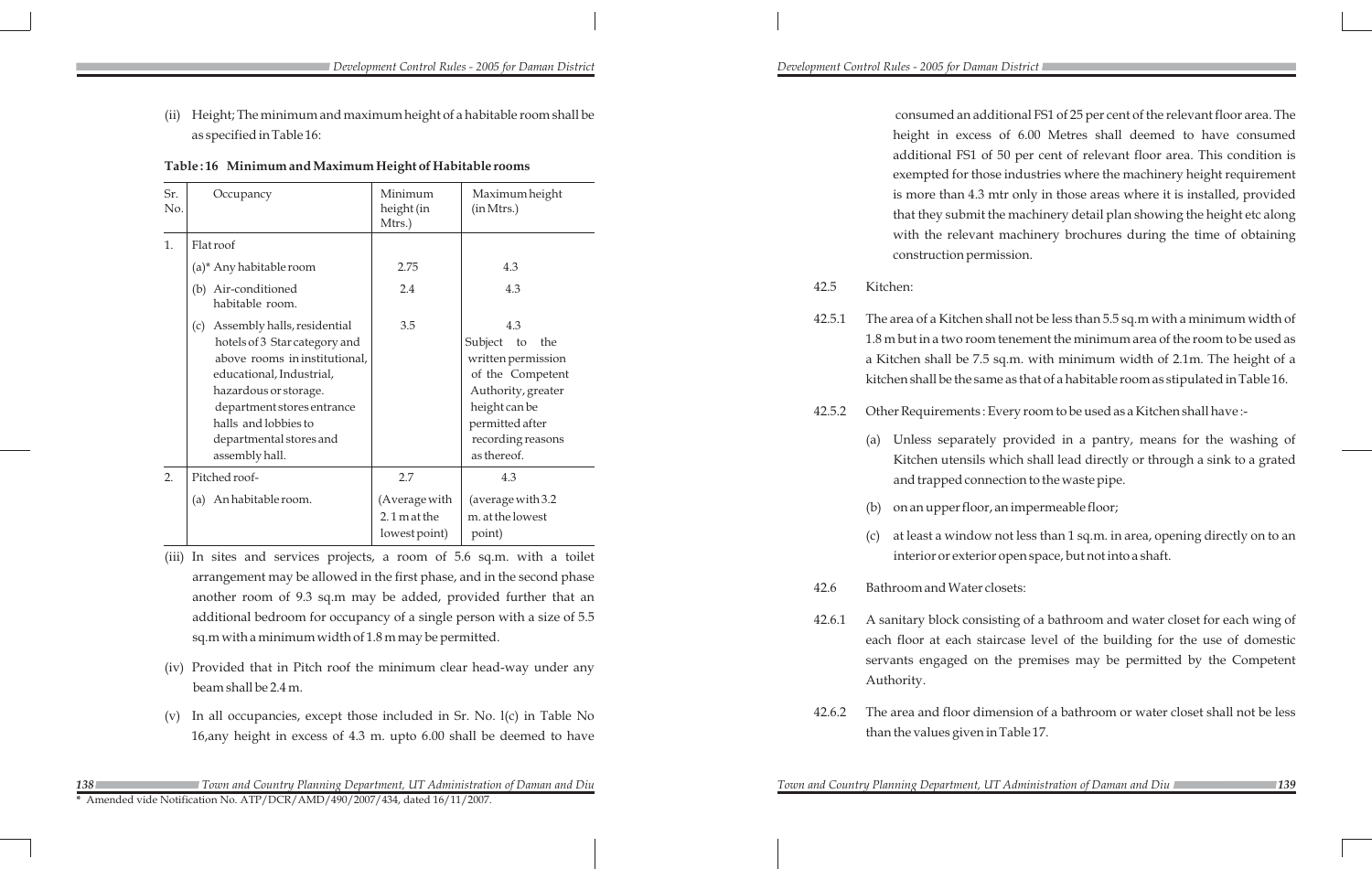**Table : 17 Area and Floor Dimension of Bathroom and Water Closet**

| Type                                | Area (in sq.m.) | Minimum length of one Side |
|-------------------------------------|-----------------|----------------------------|
|                                     |                 | (in Metres)                |
| Bathroom                            | 1.5             | 1.1                        |
| Water closet (WC)                   | 1.1             | (1.9                       |
| Combined bathroom<br>& water closet | 2.2             | 1.1                        |

- 42.6.3 The minimum dimensions of an independent bathroom shall be 1.1 m and for combined bathroom and water closet (WC) the size shall be 2.2 sq.m. with minimum width of 1.1 m.
- 42.6.4 The height of a bathroom or a water closet measured from the surface of the floor to the lowest point of the ceiling (bottom of slab) shall be not less than 2.2m.
- 42.6.5 Every bathroom or water closet shall be so situated that at least one of its walls shall abute to an exterior open space or an interior/exterior chowk with opening area not less than 0.3 sq.m in area or 0.3 m in width.
- 42.6.6 No bathroom or water closet shall be situated directly over any room other than another water closet, washing place, bathroom or terrace unless the said floor is made impervious with adequate water-proofing, treatment. However, in no case shall a water closet or bathroom be provided over a kitchen.
- 42.6.7 Every bathroom or water closet shall have the platform or seat or flooring made of water tight non-absorbent material.
- 42.6.8 It shall be enclosed by walls or partitions and the surface of every such wall or partition shall be finished with a smooth impervious material to a height of not less than 1 m. above the floor of such a room.
- 42.6.9 It shall be provided with an impervious floor covering, slopping towards the

 drain with a suitable grade and not towards a verandah or any other room. 42.6. l0 No room containing water closets shall be used for any purpose except as a lavatory.

42.6.11 Every water closet and/or a set of urinals shall have a flushing cistern of adequate capacity attached to it. In High Density Housing, however no such flashing cistern need be provided.

42.6.12 In High Density Housing, pour flush water seal latrines (NEERI type) may be permitted when the sewerage system is not available and the water table in

the area is not high.

42.6.13 All the sewerage outlets shall be connected to the common sewerage system where no such system exists, a septic tank shall be provided within the plot.

42.7 Loft.

42.7.1 Lofts may be provided over kitchens, habitable rooms, bathrooms. water closets, and corridors within a tenement in residential buildings. over shops, and in industrial buildings, subject to the restrictions imposed in Table 18.

### **Table : 18 Permissible area of Loft**

| Sr.<br>No.                                                                      | Rooms over which permitted.      | Coverage.<br>$%$ age to area<br>of room below) |  |  |  |
|---------------------------------------------------------------------------------|----------------------------------|------------------------------------------------|--|--|--|
| 1.                                                                              | Kitchen/Habitable room           | 25.0                                           |  |  |  |
| 2.                                                                              | Bathroom, water closet, corridor | 100.0                                          |  |  |  |
| 3.                                                                              | Shops with width upto $3m$       | 33.3                                           |  |  |  |
| 4.                                                                              | Shops with width exceeding 3 m   | 50.0                                           |  |  |  |
| 5.                                                                              | Industrial.                      | 33.3                                           |  |  |  |
| Lofts in commercial or industrial buildings shall be located at least 3 m, away |                                  |                                                |  |  |  |

 42.7.2\* Lofts in commercial or industrial buildings shall be located at least 3 m. away from the entrance, and the area shall not be counted towards FS1 subject to

 *Town and Country Planning Department, UT Administration of Daman and Diu Town and Country Planning Department, UT Administration of Daman and Diu*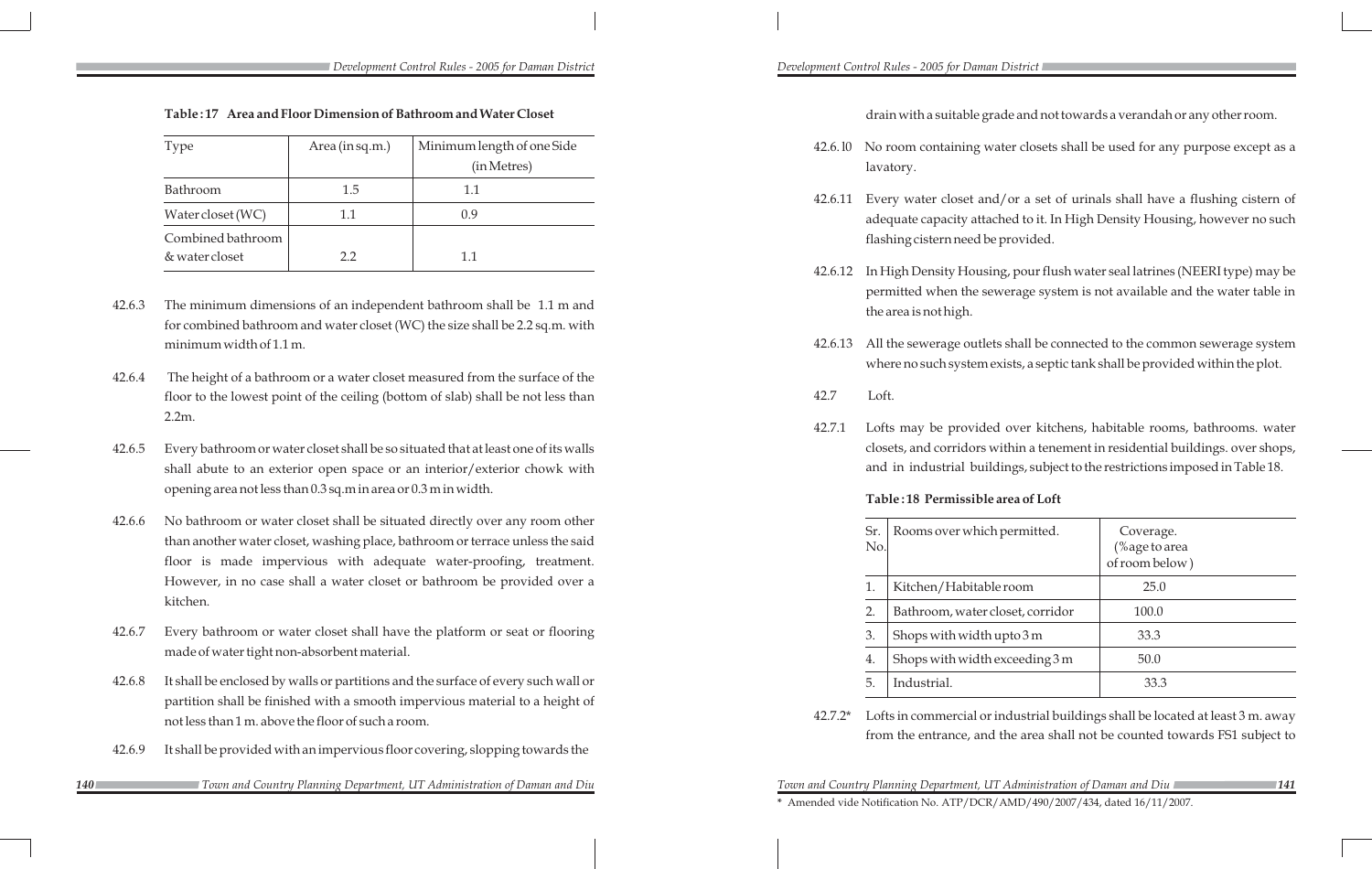*Development Control Rules - 2005 for Daman District Development Control Rules - 2005 for Daman District* 

*142 143 Town and Country Planning Department, UT Administration of Daman and Diu Town and Country Planning Department, UT Administration of Daman and Diu* **\*** Amended vide Notification No. ATP/DCR/AMD/490/2007/434, dated 16/11/2007.

be located if not within the building either at its side or rear, away from any access road. Any lock-up garages within the of such construction as will give fire resistance of minimum

any basement shall not exceed twice the plinth area of the one level or two.

basement from the floor to the underside of the roof-slab or ide of a beam when the basement has a beam shall not be less

ntilation shall be the same as required by the particular hich the basement is used. Any deficiency must be made to a mechanical system, viz. blowers, exhaust fans, airtem, according to the standards in Chapter VIII. Building -1 Lighting and ventilation, National building Code.

- be put to the following uses only :-
- ousehold or other non-hazardous goods;
- , bank lockers or safe-deposit vaults:
- hing equipment and other machines used for services and utilding.

ht proposed for parking purpose shall be exempted from FSI

station (which will conform to required safety requirement at user strictly ancillary to the principal user may also be a basement.

hall meet the following specifications :-

f an upper basement shall be at least 0.9m & not more than

|         | the condition that the clear head-room under a loft shall not be less than 2.2m                                                                                                                                    | 42.10.2 | The garage may b                         |
|---------|--------------------------------------------------------------------------------------------------------------------------------------------------------------------------------------------------------------------|---------|------------------------------------------|
|         | and that above it shall not be more than 2.1m and if exceeded, it shall be                                                                                                                                         |         | but at least 7.5 m a                     |
|         | counted towards FSI.                                                                                                                                                                                               |         | building shall be c                      |
| 42.8    | Mezzanine Floor.                                                                                                                                                                                                   |         | two hours.                               |
|         |                                                                                                                                                                                                                    | 42.11   | Basement.                                |
| 42.8.1  | The aggregate area of a mezzanine floor in any room shall not exceed 50 per                                                                                                                                        |         |                                          |
|         | cent of the built up area of that room. The size of a mezzanine floor shall not be                                                                                                                                 | 42.11.1 | The total area of a                      |
|         | less than 9.5 sq. mtr if it is used as a living room. The area of the mezzanine                                                                                                                                    |         | plot. It may be in o                     |
|         | floor shall be counted towards F.S.I.                                                                                                                                                                              | 42.11.2 | The height of the b                      |
| 42.8.2  | The minimum height/head-room above a mezzanine floor shall be 2.2 m and                                                                                                                                            |         | ceiling or under sid                     |
|         | the Head-room under a mezzanine floor shall not be less than 2.2m.                                                                                                                                                 |         | than 2.4m.                               |
| 42.8.3  | A mezzanine floor may be permitted over a room or a compartment, if                                                                                                                                                | 42.11.3 | The extent of ver<br>occupancy for wh    |
|         | it conforms to the standards of living rooms in regard to lighting and<br>a.<br>ventilation in case its size is 9.5 m, or more:<br>it is so constructed as not to interfere under any circumstances with the<br>b. |         | good by resort to<br>conditioning syste  |
|         | ventilation of the space over and under it;<br>no part of it is put to use as a kitchen;<br>C.                                                                                                                     |         | Services-Section-                        |
|         | it is not closed, so that it could be converted into an un-ventilated<br>d.                                                                                                                                        | 42.11.4 | A basement may b                         |
|         | compartment;<br>it is at least 1.8 m away from the front wall of such room;<br>e.                                                                                                                                  |         | Storage of ho<br>(a)                     |
|         | f.<br>access to the mezzanine floor is from within the respective room below                                                                                                                                       |         | Store rooms,<br>(b)                      |
|         | only.                                                                                                                                                                                                              |         | air-condition<br>(c)<br>utilities of the |
| 42.9    | Store Room.                                                                                                                                                                                                        |         | $(d)^*$ The basemen                      |
| 42.9.1  | The area of a store room where provided in residential buildings shall not be                                                                                                                                      |         | calculation.                             |
|         | more than 3 sq.m.                                                                                                                                                                                                  |         | Electric sub-s<br>(e)                    |
| 42.9.2  | The store room shall not be less than 2.2m. high.                                                                                                                                                                  |         | Provided tha<br>permitted in             |
| 42.10   | Garage.                                                                                                                                                                                                            |         |                                          |
| 42.10.1 | The size of a private garage shall not be less than 2.5m x 5.5 m or 2.3m x 4.5m.                                                                                                                                   | 42.11.5 | Every basement sh                        |
|         |                                                                                                                                                                                                                    |         | The ceiling of<br>(a)                    |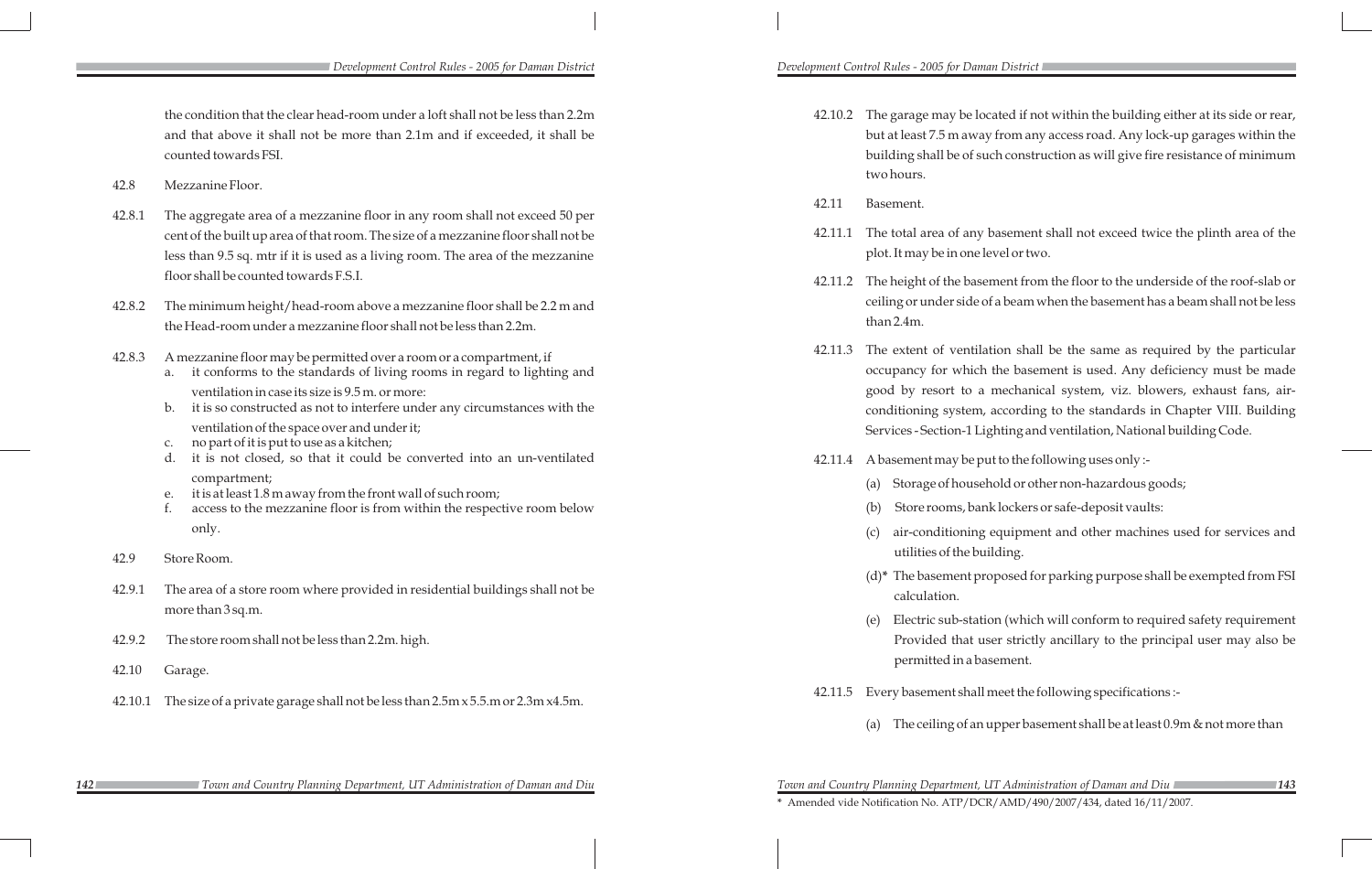1.2m. above the average surrounding ground level.

- (b) Adequate arrangements shall be made to ensure that surface drainage does not enter the basement.
- (c) The walls and floors of the basement shall be watertight and the effect of the surrounding soil and moisture, if any, should be taken into account in design and adequate damp proofing treatment shall be given.
- (d) Any access to the basement through a staircase on pedestrian ramp shall meet the normal requirements for such access. Open ramps may be permitted in the open spaces except in the front open space subject to (b) above and the fire protection requirements.
- (e) Any access to the basement through vehicular ramps shall meet the normal requirements of such access.
- 42.12 *Cabin:-* Where cabins are provided, a clear passage not less than 0.9m. wide will be maintained. The size of a cabin shall not be less than 3 sq.m and the distance from the farthest space of a cabin to the nearest exit shall not he more than 18.5 m. If the cabin does not derive direct light and ventilation from any open spaces / mechanical means, its maximum height shall be 2.2m.
- 42.l3 *Office room :-* In every residential building, constructed or proposed to be constructed for the use of a co-operative housing society or an apartment owners: association, an office room will be permitted on the ground floor or first floor . In an already developed property, it may be on an upper floor. The area of the room shall be limited to 12 sq.m if the number of tenements in the building does not exceed 20.
- 42.14 *Letter Box:-* A letter box of appropriate dimensions shall be provided on the ground floor of residence and commercial buildings to the satisfaction of the Competent Authority.
- 42.15 *Meter Room:-* An independent and ventilated meter(service) room directly accessible from the outside shall be provided on ground floor and/or on upper floors, according to the requirements of the electric department. The

door to the room shall have fire resistance of not less than two hours.

| Refuse Chute:- In all multi-storied residential and / or commercial buildings<br>42.16<br>of more than Ground plus two floors, a refuse chute shall be provided with<br>openings on each floor. |                                                                                                                                                                                                                                                                                                                                                                                                             |                                             |                                                                 |  |  |
|-------------------------------------------------------------------------------------------------------------------------------------------------------------------------------------------------|-------------------------------------------------------------------------------------------------------------------------------------------------------------------------------------------------------------------------------------------------------------------------------------------------------------------------------------------------------------------------------------------------------------|---------------------------------------------|-----------------------------------------------------------------|--|--|
| 42.17                                                                                                                                                                                           | <b>Corridor:-</b> The minimum width of a common corridor shall be as shown in<br>Table 19, provided that any corridor identified as an exit shall also conform to<br>the requirements therein.<br><b>Doors:-</b> Doors shall conform to the following provisions, in addition to<br>satisfy the fire-fighting requirements, any doorway identified as an exit shall<br>conform to the requirements therein. |                                             |                                                                 |  |  |
| 42.18                                                                                                                                                                                           |                                                                                                                                                                                                                                                                                                                                                                                                             |                                             |                                                                 |  |  |
| 42.19                                                                                                                                                                                           | Width:- The minimum width of a staircase other than a fire escape shall be as<br>given in Table 19.                                                                                                                                                                                                                                                                                                         |                                             |                                                                 |  |  |
|                                                                                                                                                                                                 | Table :19 Minimum width of Common Stairways/ Corridors for various<br>Occupancies                                                                                                                                                                                                                                                                                                                           |                                             |                                                                 |  |  |
|                                                                                                                                                                                                 | Sr.<br>No.                                                                                                                                                                                                                                                                                                                                                                                                  | Type of occupancy                           | Minimum width of<br>staircase/stairway/<br>corridor (in metres) |  |  |
|                                                                                                                                                                                                 | 1.                                                                                                                                                                                                                                                                                                                                                                                                          | Residential Buildings,                      |                                                                 |  |  |
|                                                                                                                                                                                                 |                                                                                                                                                                                                                                                                                                                                                                                                             | General<br>(a)                              | 1.2                                                             |  |  |
|                                                                                                                                                                                                 |                                                                                                                                                                                                                                                                                                                                                                                                             | Row Housing (2 stories),<br>(b)             | 0.9                                                             |  |  |
|                                                                                                                                                                                                 |                                                                                                                                                                                                                                                                                                                                                                                                             | Hotels.<br>(c)                              | 1.5                                                             |  |  |
|                                                                                                                                                                                                 | 2.                                                                                                                                                                                                                                                                                                                                                                                                          | <b>Educational Buildings-</b>               |                                                                 |  |  |
|                                                                                                                                                                                                 |                                                                                                                                                                                                                                                                                                                                                                                                             | Upto 24 m high,<br>(a)                      | 1.5                                                             |  |  |
|                                                                                                                                                                                                 |                                                                                                                                                                                                                                                                                                                                                                                                             | Over 24 m high.<br>(b)                      | 2.0                                                             |  |  |
|                                                                                                                                                                                                 | 3.                                                                                                                                                                                                                                                                                                                                                                                                          | Institutional buildings<br>(i.e. hospitals) |                                                                 |  |  |
|                                                                                                                                                                                                 |                                                                                                                                                                                                                                                                                                                                                                                                             | Upto 10 beds,<br>(a)                        | 1.5                                                             |  |  |
|                                                                                                                                                                                                 |                                                                                                                                                                                                                                                                                                                                                                                                             | Over 10 beds.<br>(b)                        | 2.0                                                             |  |  |

**144 145 146 146 126 126 126 146 146 146 146 146 146 146 146 146 146 146 146 146 146 146 146 146 146 146 146 146 146 146 146 146 146 146 146 146 146**

*Development Control Rules - 2005 for Daman District Development Control Rules - 2005 for Daman District*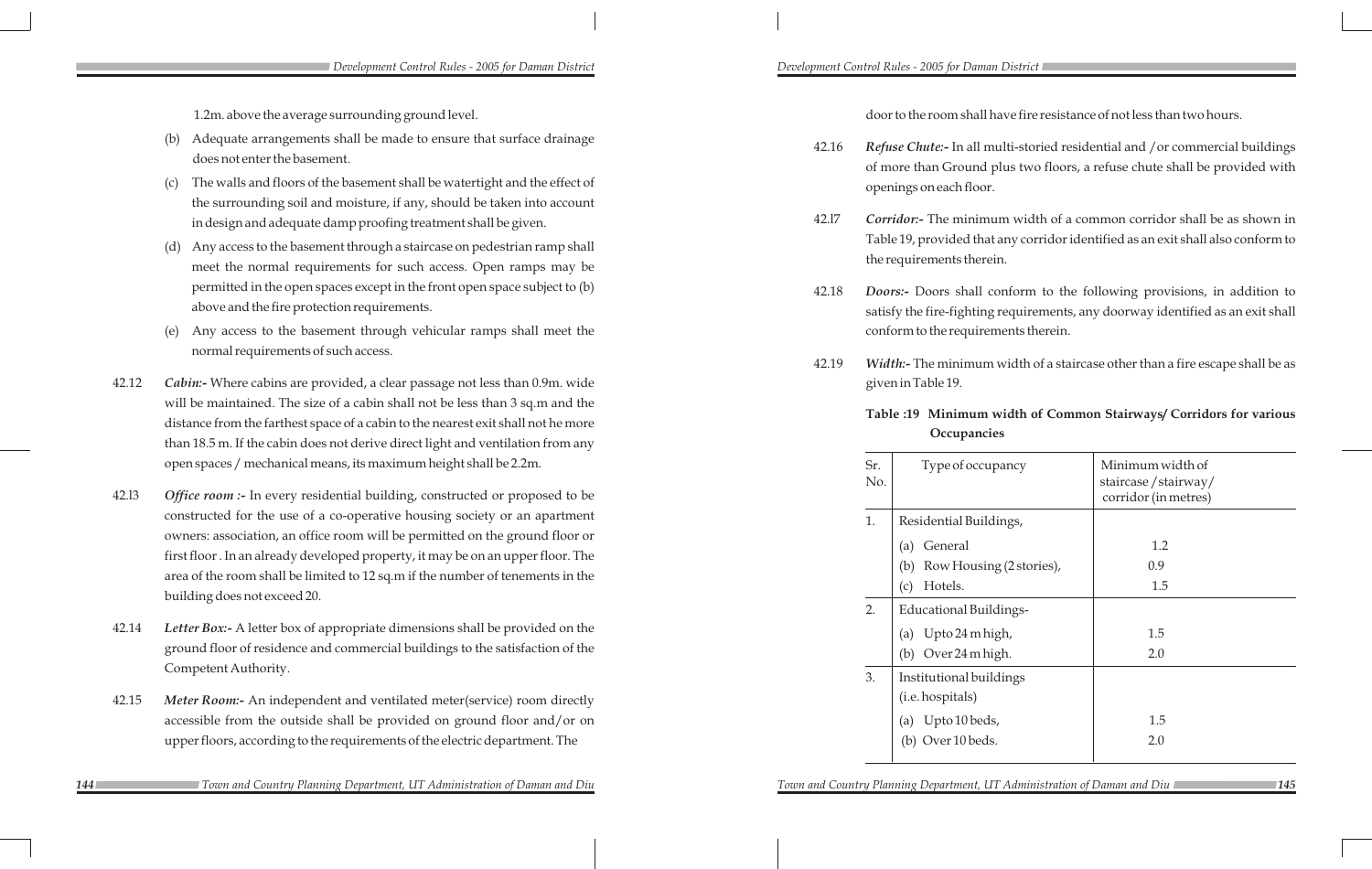to ramps. A ramp in a hospital shall not be less than 2.25 m. wide, in addition to satisfy the fire fighting requirements, a ramp shall conform to the stipulations related to fire safety rules.

(b) *Slope:* A ramp shall have a slope of not more than 1 in 10. It shall be of non-slippery material.

(c) *Handrail:* A handrail shall be provided on both the sides of the ramp.

Ramps for basement of storied parking- For parking spaces in a basement and upper floors, at least two ramps of adequate width and slope shall be provided preferably at the opposite ends. Such ramps may be permitted in the side and rear marginal open spaces after leaving sufficient space for movement of fire-fighting vehicles.

42.27 *Lifts:* At least one lift shall be provided in every building more than 16 m. in height. Wherever, it is not possible to provide ramps in public buildings, a lift is compulsory, irrespective of the height of the building.

42 27.1 The number, type and capacity of lifts shall satisfy the requirements of Sec. 5- Installation of Lifts and Escalators. National Building Code of India.

42.27.2 At ground floor level, a grounding switch shall be provided to enable grounding the lift cars in an emergency.

42.27.3 The lift machine room shall be separated and no other machinery shall be

42.27.4 The number of each floor shall be conspicuously painted in figures at least 15 cm. large on the wall opposite the lift/lifts opening or on other suitable surface so as to be distinctly visible from the lift cage.

- 
- 
- installed therein.
- 
- hotel and public buildings.

*Town and Country Planning Department, UT Administration of Daman and Diu* 

42.28 *Porch:* A porch, if any, shall be at least 1.5 m. clear of the plot boundary: the area of a porch upto 5.5 m. in length (parallel to the main building) shall not be counted towards FS1. A parapet wall 0.23 m. in height is permissible over a porch. The Competent Authority may permit larger porches for mercantile,

| Table: 19 Minimum width of Common Stairways/ Corridors for various |
|--------------------------------------------------------------------|
| Occupancies                                                        |

|            | _ _ _ _ _ _ _ _ _ _ _ _ _                                             |                                                                 |  |
|------------|-----------------------------------------------------------------------|-----------------------------------------------------------------|--|
| Sr.<br>No. | Type of occupancy                                                     | Minimum width of<br>staircase/stairway/<br>corridor (in metres) |  |
| 4.         | Assembly buildings                                                    | 2.0                                                             |  |
| 5.         | Mercantile, business, industrial,<br>storage and Hazardous buildings. | L.5                                                             |  |

- 42.20 *Flight:* No flight shall contain more than 12 risers, but in residential buildings in narrow plots and in High density Housing a single flight staircase may be permitted.
- 42.21 *Risers:*The maximum height of a riser shall be 19 cm. in a residential building, and 16 cm in any other occupancy. However, on an internal stairway within a dwelling unit, a riser may be 25 cm. high.
- 42.22 *Treads:* The minimum width of the tread without nosing shall be 25 cm for staircase of a residential building, other than fire escapes. In other occupancies, the minimum width of the trade shall be 30 cm. It shall have a non-slippery finish and shall be maintained in that fashion.
- 42.23 *Head Room:* The minimum head room in a passage under the landing of a staircase and under the staircase shall be 2.2m.
- 42.24 *Floor Indicator:* The number of each floor shall be conspicuously painted in figures at least 15 cm. large on the wall facing the flights of a stairway or at such suitable place as is distinctly visible from the flights.
- 42.25 *Hand Rail:* Handrails with a minimum height of 0.9 m from the centre of the treads shall be provided.
- 42.26 *Ramps:-*
	- (i) Ramps for pedestrians-
		- (a) *General:*The provision applicable to stairways shall generally apply
		- *Town and Country Planning Department, UT Administration of Daman and Diu Town and Country Planning Department, UT Administration of Daman and Diu*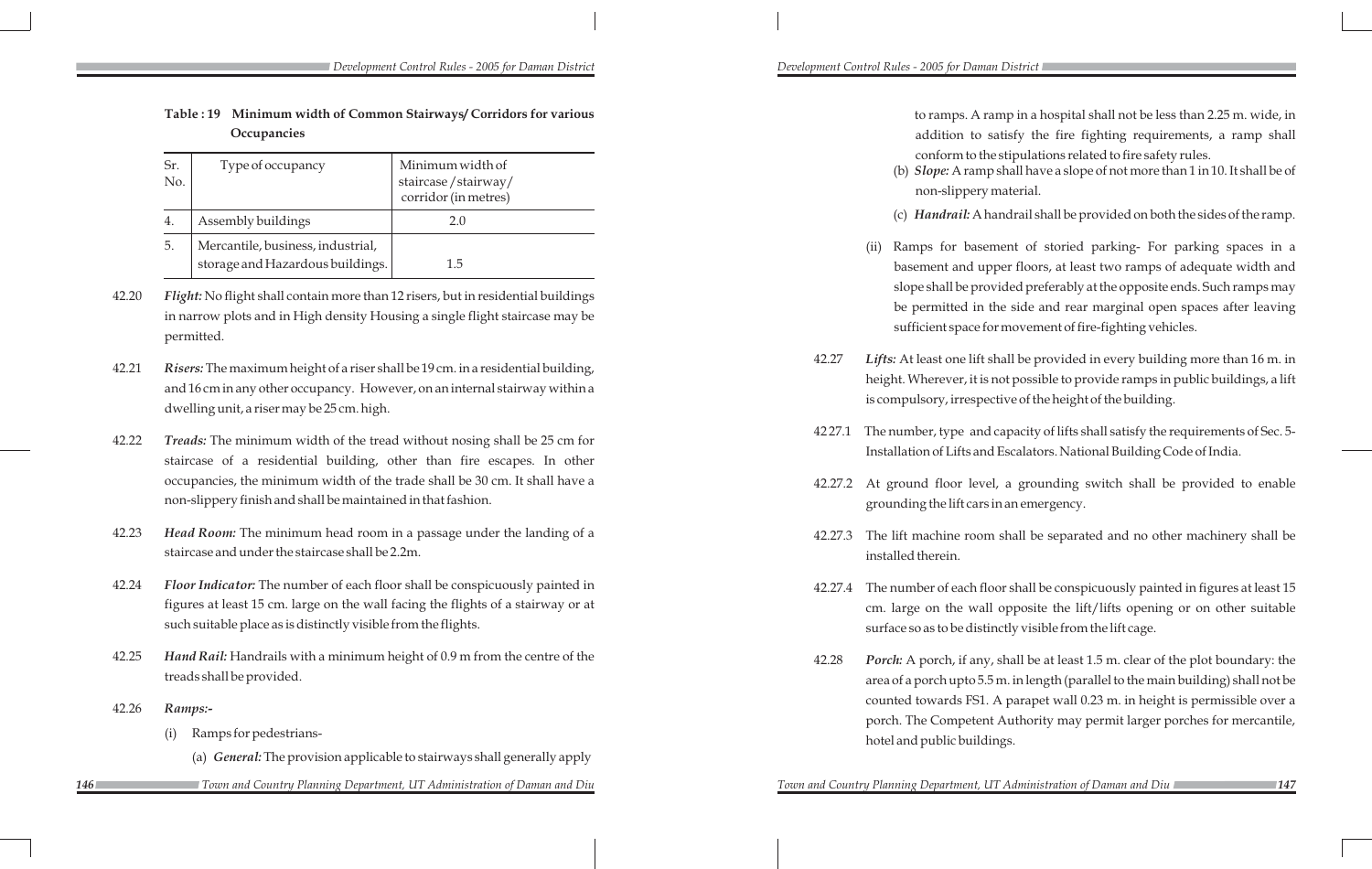42.29 *Balcony:* No balcony shall reduce the minimum marginal open space to less than what is prescribed in the relevant rules except otherwise mentioned in Rule 37.2. The width of the balcony will be measured perpendicular to the building line and reckoned from that line to the balcony's outermost edge. Balconies may also be allowed to be enclosed with written permission of the Competent Authority. When balconies are enclosed, one-third of the area of their faces shall have lower glass shutters or grills on the top and the rest of the area except the parapet shall have glazed shutters.

### 42.30 **Revas Projection :**

- 42.30.1 A revas projection 1.20 m in width may be permitted in the front open space when it faces a street 12m or more in width. To facilitate the construction of staircase, such revas projection may be permitted in the side or rear open space provided that such open space is at least 4.5 m and the revas projection is limited to a width of 0.75 m No revas projection shall be at a height less than 2.1 m. above the ground level.
- 42.30.2 A revas projection shall not be permissible in the side or rear open spaces of a tower-like structure.
- 42.30.3 The areas of all revas projections shall be taken into account for the computation of FSI.
- 42.31 *Roofs:* The roof of a building shall be so constructed or framed as to permit effectual drainage of the rain water therefrom by means of rain water pipes of the scale of at least one pipe of 10 cm diameter for every 40 Sq.m of room area. Such pipes shall be so arranged, jointed and fixed as to ensure that the rain water is carried away from the building without causing dampness in any part of the walls or foundations of the building or those of an adjacent building. Rain water pipes shall be affixed to the outside of the walls of the building or in recesses or chutes or formed in such walls or in such other manner as may be approved by the Competent Authority.
- 42.32 *Terrace:* Terraces shall not be sub-divided and shall be accessible by a

common staircases.

42.33 *Parapet:* Parapet walls and hand-rails provided on the edges of the roof terrace, balcony, etc shall not be less than 1.15 m. from the finished floor level and not more than 1.30 m. in height above the unfinished floor level.

## 42.34 **Boundary wall, Main Entrance and Access**

42.34.1 Boundary wall; Except with the permission of the Competent Authority, the maximum height of a boundary wall shall be 2.0 m. above the level of the centre line of the front street. A boundary wall upto 2.4 m. height may be permitted if the top 0.9 m. is of open type construction, to facilitate through

42.34.2 At a corner plot, the height of the boundary wall shall be restricted to 0.75 m. for a length of 10 m. on the front and side of the inter-section and the balance height of 0.75 m. if required in accordance with (I) above may be made up of open type construction (through railings).

- 
- vision
- 
- height upto 2.4 m. can be permitted.
- 
- 

*Town and Country Planning Department, UT Administration of Daman and Diu* 

42.34.3 ln electric sub-stations, transformer stations, institutional buildings like sanitariums, hospitals, educational buildings like schools, colleges, including hostels, industrial buildings and other uses of public utility undertakings, a

42.34.4 The main entrance to a plot accommodating a multi-storied high rise or a special building shall be at least 4.5 M. wide and shall be so designed as not to obstruct easy movement of a fire-engine or truck. The entrance gate to it shall open inside and fold back against the compound wall.

42.34.5 For residential use, the width of approach from the street to plot shall not be less than 3 m in case of length of such approach is equal to or less than 15 m, 4.5 m in case of length is equal to or less than 50 m and in case of approaches exceeding 50 m in length regular width of the road prescribed in rules 26.3.2

> shall be provided. For other than residential use, the width of the approach from the street to the plot shall not be less than 4.5 m in case of length of such approach is equal to less than 15 m in length and in case of approaches

 *Town and Country Planning Department, UT Administration of Daman and Diu Town and Country Planning Department, UT Administration of Daman and Diu*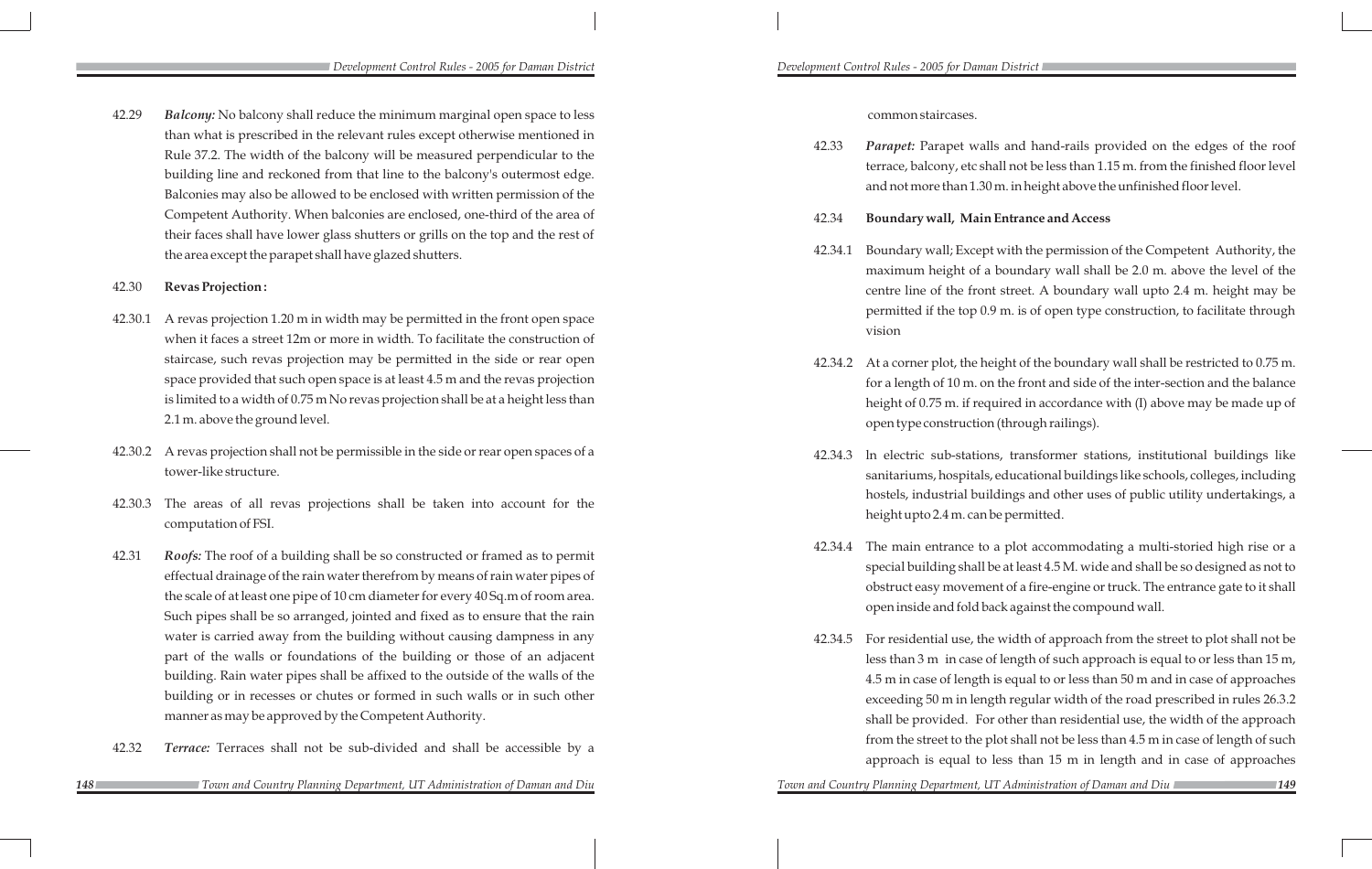habitable building as economically feasible but not closer than 2mtr to avoid damage to the structure.

42.37.2 The dimensions shall have a minimum inner width of 75cms. a minimum depth of 1 mtr. below the water level and a per capita minimum liquid capacity of 85 litres. The length of the tanks shall be at least twice the width.

42.37.3 The septic tanks may be constructed of brick work, stone masonry, concrete or other suitable material as defined in the National Building Code.

42.37.4 Under no circumstances, should the effluent from the septic tank be allowed in to an open channel drain or a body of water without adequate treatment.

42.37.5 The minimum diameter of the pipe shall be 100 mm. Further, at junctions of pipes in man holes, the direction of flow from a branch, connection should not make an angle exceeding 45 degrees with the direction of flow in the main

- 
- 
- 
- pipe.
- 
- 
- 

42.37.6 The gradient of land drains, under drainage as well as the bottom of dispersion trenches and soak ways should be between 1:300 and 1:400.

42.37.7 Every septic tank shall be provided with a ventilating pipe of at least 50mm diameter. The top of the pipe shall be provided with a suitable cage of mosquito proof wire mesh. The ventilating pipe shall be extended to a height which would cause no smell or nuisance to any building in the area. Generally, the ventilating pipe should extend to a height 2mtr when the septic tank is atleast 15 mtr away from the nearest building and to a height of 2 mtr above the top of the building when it is located closer than 15 mtr.

42.37.8 When the disposal of a septic tank is effluent is to a seepage/soak pit, the seepage pit may be of sectional dimension of 90 cm and not less than 100 cm, in depth below the inner level of the inlet pipe. The pit may be lined with stone, brick and concrete blocks with dry open joint which should be backed with atleast 7.5 cm of clean coarse aggregate. The lining above the inlet level should be finished with mortar. In the case of pits of large dimensions, the top

*150 151 Town and Country Planning Department, UT Administration of Daman and Diu Town and Country Planning Department, UT Administration of Daman and Diu*

 exceeding 15 m in length, regular width of road prescribed in rule 27.4.2 shall be provided.

### 42.35 **Wells:**

- 42.35.1 No wells shall be located less than 12 m. from any soak pit, refuse pit. subsoil dispersion (soak pit) earth closet or privy, or on a site lower than the said earth closet or privy: or under a tree, unless it has a canopy over it so that leave and twigs do not fall into it and rot.
- 42.35.2 Other Requirements: The wells should have a minimum internal diameter of 1 m and should be constructed to height not less than 1 m. above the surrounding ground level, to form a parapet or curb and to prevent surface water from flowing into it and shall be surrounded with paving constructed of impervious material which shall extend for a distance of not less than 1.8 m., in every direction from the parapet or the curb forming the well head and the upper surface of such a paving shall be sloped away from the well; the wells should be of sound and permanent construction (pucca) throughout. A temporary or exposed (kutcha) well shall be permitted only in fields or gardens for purposes of irrigation; the wells should have the interior surface of its lining or walls rendered impervious for a depth of not less than 1.8 m. measured from the level of the ground immediately adjoining the well-head, the wells should be clearly visible, with a routes reaching them clearly market and signs posted to guide any person to the floor concerned ;
- 42.36 *Overhead Tank:* Every overhead water storage tank shall he maintained in a perfectly mosquito proof condition by providing a properly fitted hinged cover and every tank more than 1.5 mtr in height shall be provided with a permanently fixed iron ladder to enable inspection by anti- malaria staff.

42.37 *Septic Tanks:*

- 42.37.1 Location and Sub- Soil dispersion system shall not be closer than 12 mtr to any source of drinking water, such as well to mitigate the possibility of bacterial pollution of water supply. It shall also be as far removed from the nearest
	-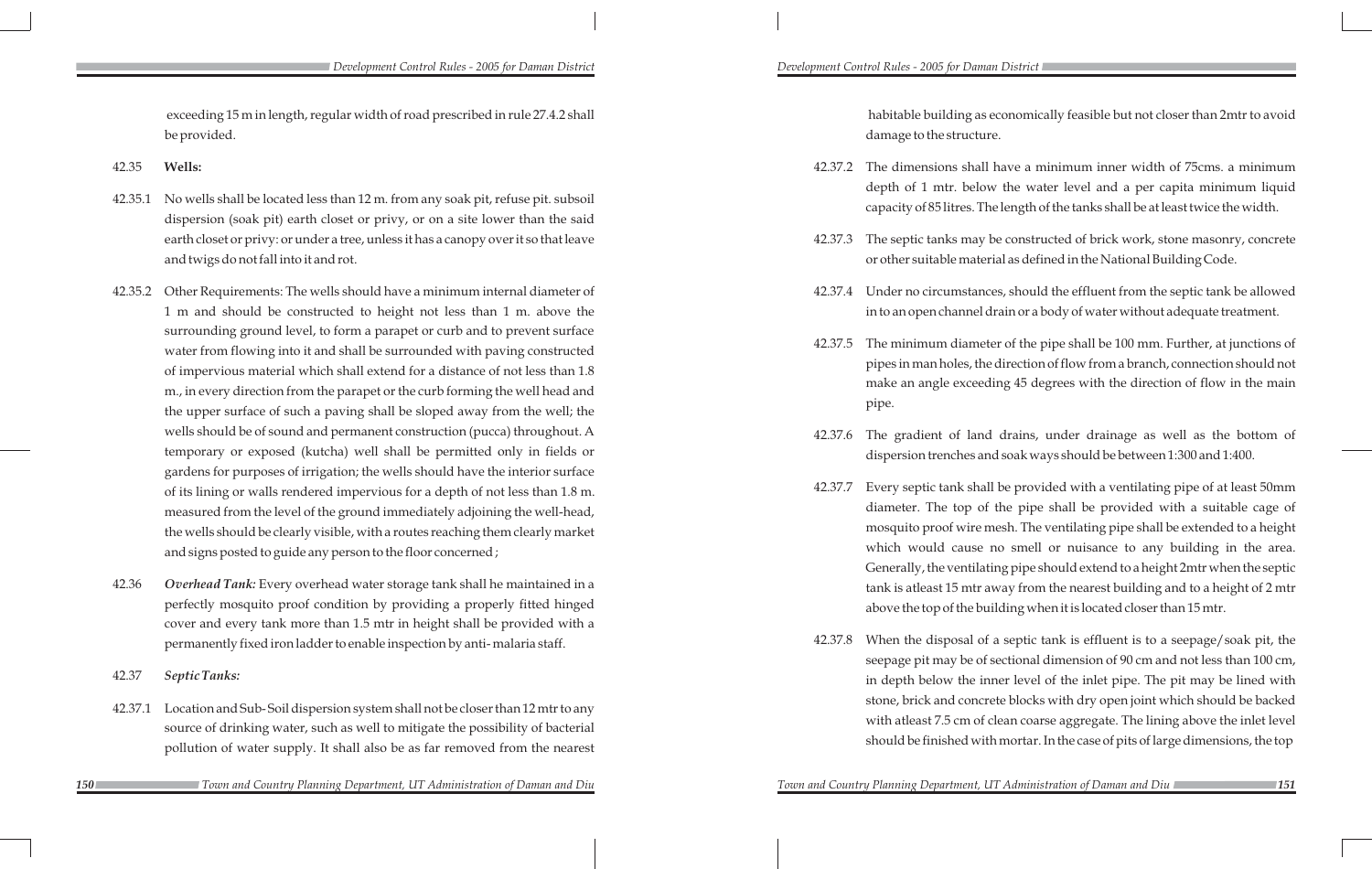portion can be narrowed to reduce the size of the RCC cover slabs. When no lining is used, specially near trees, the entire pit should be filled with loose stones. A masonry ring should be constructed at the top of the pit to prevent damage by flooding of the pit by surface run off. The inlet pipe should be taken down to a depth of 90 cm from the top as an anti-mosquito measure.

- 42.37.9 When the disposal of the septic tank effluent is to a dispersion trench, the dispersion trench shall be 50 to l00 cm wide excavated to a slight gradient and shall he provided with a layer of washed gravel or crushed stones 15 to 25 cm deep. Open jointed pipes placed inside the trench shall he made of unglazed earthen ware clay or concrete and shall have a minimum internal diameter of 75 to 100 mm. Each dispersion trench should not be longer than 30 mtr and trenches should not be placed closer than 1.8 mtr to each other.
- 42.38 **Common Antenna for Television Transmission/Reception:** A common conventional antenna for receipt of television transmission shall be provided for ever, residential building with more than 10 tenements.

### 42.39 **Requirement of Educational Buildings**

Ramped Approach: ramp shall be finished with non slip material to enter the building. Minimum width of ramp will be 1800mm with maximum gradient 1:12, length of ramp shall not exceed 9 mts. Having 800mm, high hand rail on both side extending 300mm. Beyond top and bottom of the ram. Minimum gap from the adjacent wall to the hand rail

(iii) *Stepped Approach* : For stepped approach size of tread shall not be less than 300mm. And maximum raiser shall be 150mm. Provision of 800mm. High hand rail on both sides of the stepped approach similar to

Corridor connecting the Entrance/Exit for the physically challenged. The corridor connecting the entrance/exit for physically challenged leading directly out door to a place where information concerning the overall used of the specified building can be provided as follows:

by proper signage, This entrance shall have an approach ramp together with the stepped entry.

- 42.39.1 In addition to the classrooms and other areas, every educational buildings shall be provided with a tiffin room of minimum area of 18.0 sq. mtr for every 800 students or part thereof.
- 42.39.2 A separate tiffin room for teachers where strength of students exceeds 1000 has to be provided;
- 42.39.3 A room with drinking water facilities for every 300 students or less on each of the floors.
- 42.40 **Special Amenities tor Physically Handicapped persons:** For the buildings specified as a Special Building, the following facilities shall be required for Physically Challenged Persons;
	- (i) Approach to plinth level: Every building should have atleast one entrance accessible to the physically challenged and shall be indicated
- *152 153 Town and Country Planning Department, UT Administration of Daman and Diu Town and Country Planning Department, UT Administration of Daman and Diu*

- shall be 50mm.
- the ramp approach.
- 12mm.

(iv) *Exit/Entrance Door :* Maximum clear opening of the entrance door shall be 900mm. and it shall not be provided with a step than obstructs the passage of a wheel chair user. Threshold shall not be raised more than

*Entrance landing :* Entrance landing shall be provided adjacent ramp with the minimum dimension 1800mm x 2000mm. The entrance landing that adjoin the top end of slop shall be provided with floor materials to attract the attention of visually impaired persons (Limited to colour floor material whose colour and brightness is conspicuously different from that of the surrounding floor material or the material that emit different should to guide visually impaired persons. Finishes shall have a non slip surface with a texture traversable by a wheel chair. Curved where ever provide should blend to a common level.

### *Development Control Rules - 2005 for Daman District Development Control Rules - 2005 for Daman District*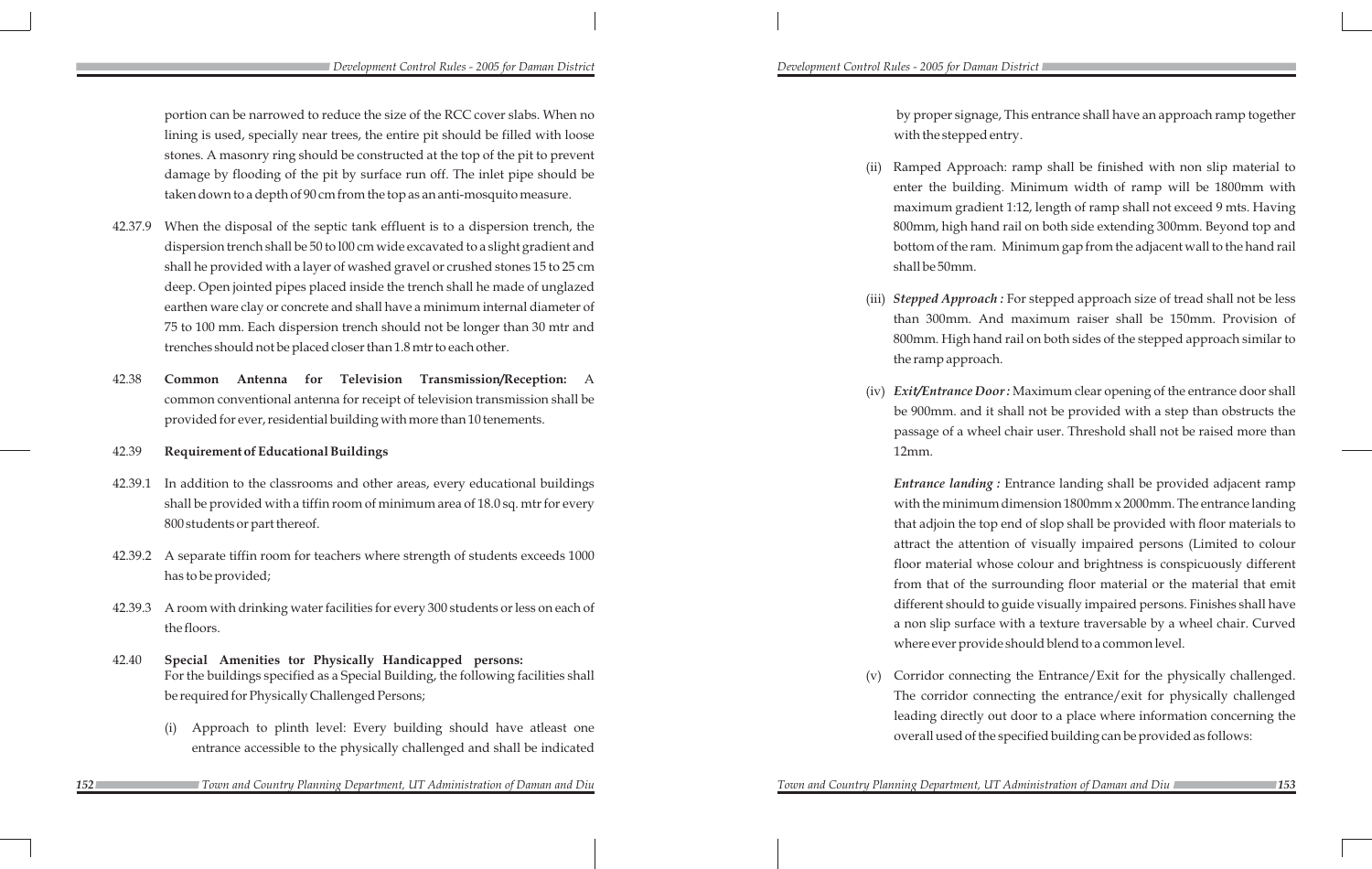(x) *Drinking Water :* Suitable provision of drinking water shall be made for challenged near the special toilet provided for them.

Children: in the buildings meant for the re-dominant use n, it will be necessary to suitably alter the height of the other fittings and fixture etc.

**Buildings means a building solely used for the purposes** cinema theatre, a drive-in-theatre, an assembly hall or exhibition hall, theatres, museum, a stadium a mangal there the built up area of such a user exceeds 600 sq. mts. mixed occupancy a hazardous building, a building of tablishment, residential hotel building or centrally air uilding which exceeds 25 sq. mts. in height and or a total  $f 600$  sq. mts.

of an automatically closing door should be minimum 5 e closing speed not exceed 0.25mts./sec.

rior of the cage shall be provided with a device that indicates the floor, the cage has reach and indicates that of the cage for entrance/exit it either open or closed.

pecial W.C. in a set of toilet shall provide for the use of llenged with essential provision of wash basin near the ephysically challenged.

mum size shall be 150mm x 1750mm.

m clear opening of the door shall be 900mm and the door ng out.

arrangement of vertical/horizontal, hand rails with earance from will shall be made in the toilets.

. Sheet be 500mm from the floor

*Development Control Rules - 2005 for Daman District Development Control Rules - 2005 for Daman District* 

|      | (a) | Guiding floor material shall be provided or devices that emit sound<br>to guide visually impaired persons.                                                                   |      | The time<br>(c)<br>seconds and the               |
|------|-----|------------------------------------------------------------------------------------------------------------------------------------------------------------------------------|------|--------------------------------------------------|
|      | (b) | The minimum width shall be 1500mm.                                                                                                                                           |      | The inter<br>(d)                                 |
|      | (c) | In case there is a difference of a level slop ways shall be provided<br>with a slope of 1:12.                                                                                |      | audibly in<br>the door o                         |
|      | (d) | Hand rails shall be provided for ramps/slop ways.                                                                                                                            | (ix) | Toilets: One Sp<br>physically chal               |
| (vi) |     | Stair ways : One of the stair ways near the entrance/exit for the                                                                                                            |      | entrance for the                                 |
|      |     | physically challenged shall have the following provisions:                                                                                                                   |      | The minir<br>(a)                                 |
|      | (a) | The minimum width shall be 1350mm.                                                                                                                                           |      | Minimun<br>(b)                                   |
|      | (b) | Height of the riser shall not be more than 150mm and width of the                                                                                                            |      | shall swir                                       |
|      |     | tread 300mm. the steps shall not have abrupt (Square) nosing.                                                                                                                |      | Suitable<br>(c)                                  |
|      | (c) | Maximum number of raisers on a flight shall be limited to 12.                                                                                                                |      | 50mm.cl                                          |
|      | (d) | Hand rails shall be provided on both side and shall extend                                                                                                                   |      | The W.C.<br>(d)                                  |
|      |     | 300mm. on the top and bottom of each flight and steps.                                                                                                                       | (x)  | <b>Drinking Wate</b>                             |
|      |     | (viii) Lifts: Where ever lift is required as per rules, provision of atleast 1 lift                                                                                          |      | the physically o                                 |
|      |     | shall be made for the wheel chair user with the following cage<br>dimension of lift recommended for passenger lift of 13 person's<br>capacity by Bureau of Indian Standards. | (xi) | Designing for C<br>of the children               |
|      |     |                                                                                                                                                                              |      | hand rail and o                                  |
|      |     | Clear internal depth<br>$:1100 \,\mathrm{mm}$<br>Clear internal width<br>$: 2000$ mm<br>Entrance door width<br>: 900 mm                                                      |      | NOTE: Special<br>of a drama or<br>auditorium, an |
|      | (a) | A hand rail not less than 600 mm. long at 1000mm above floor                                                                                                                 |      | karyalaya or w                                   |
|      |     | level shall be fixed adjacent to the control panel.                                                                                                                          |      | In the case of                                   |
|      | (b) | The lift lobby shall be of an inside measurement of $1800$ mm. x                                                                                                             |      | whole sale est                                   |
|      |     | 1800mm or more.                                                                                                                                                              |      | conditioned bu<br>built-up area of               |
|      |     |                                                                                                                                                                              |      |                                                  |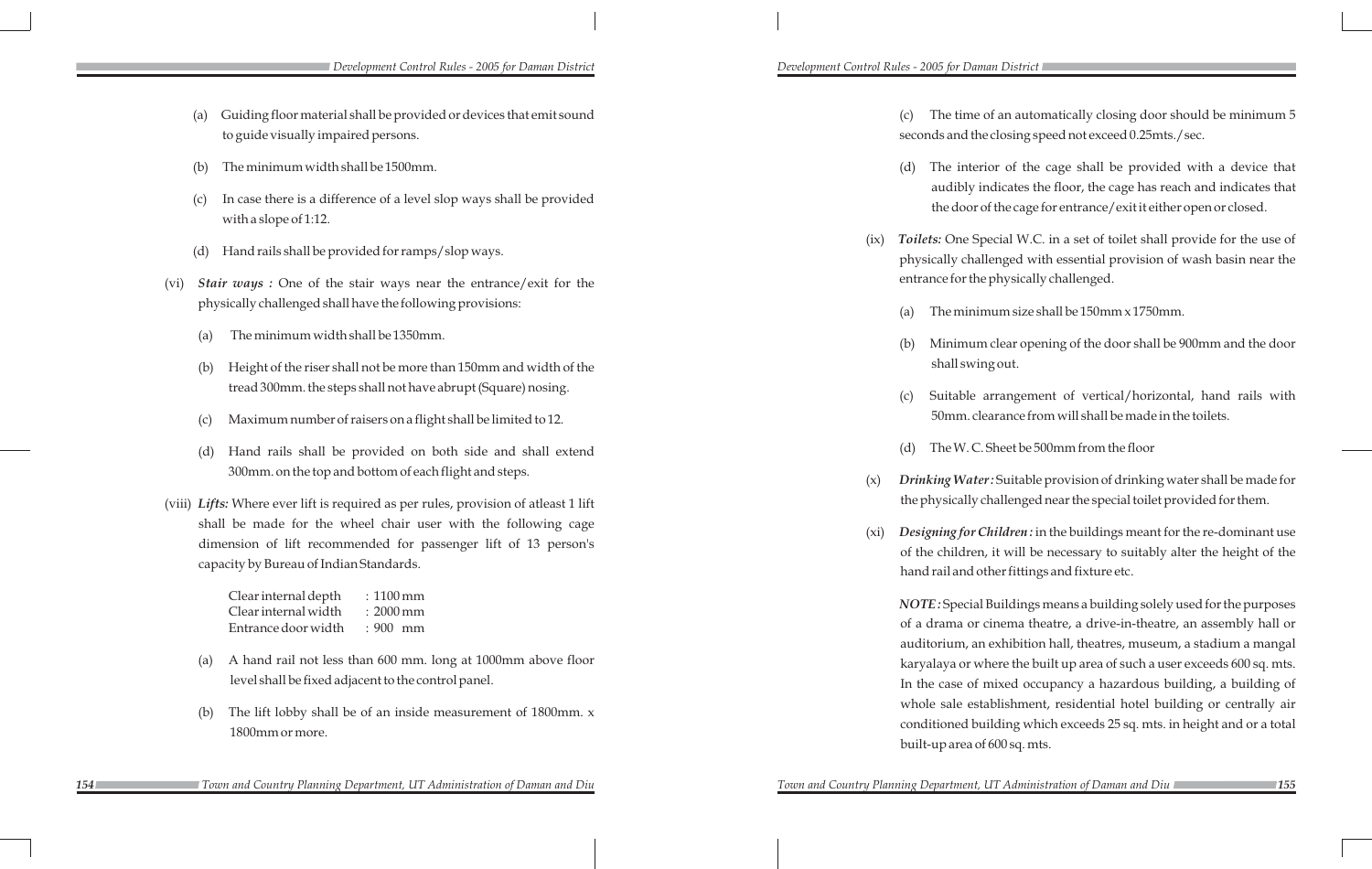- 42.41 90 cm hand-rail and an additional o:ie at a height of 75 cms above the finished level of the steps for staircases and for steps to the ground floor plinth even if they have enclosed on their sides by walls. A ramp with a slope not exceeding 1:12 from the ground level of open spaces or road level to the entrance door or the lift or the staircases. One of the wash basins in the toilet block on each floor fixed at a height of 80 cm with a tap at 10 cm above the finished floor level.
- 42.42 **Lighting and Ventilation:**

less than  $1/6<sup>th</sup>$  of the floor area of the room, with no part of any habitable room being more than 7.5 mtr away from the source of light and ventilation. However a staircase shall be deemed to be adequately lighted and ventilated, if it has one or more openings, their area taken together measuring not less than 1 sq. mtr per landing on the external wall.

- 42.42.2 All rooms will have an opening with a minimum area of 1 sq. mtr in any habitable room including a kitchen, and 0.3 sq. mtr with one dimension of 0.3 meter for any bathroom, water closet or store.
- 42.42.3 All the walls containing the openings for light and ventilations fully exposed to an exterior open space either directly or through a verandah not exceeding 2.4 mtr in width provided that a room meant for non-rcsidcnial user shall be considered as adequately lighted and ventilated if its depth from the side abutting the required open space does not exceed 12 mtrs.
- 42.42.4 A bathroom, water closet, staircase or store may abut on the ventilation shaft, the size of which shall not be less than the values mentioned in Table 20.

**Table : 20 Size of Ventilation Shafts**

| Height of Building (mtrs) | Cross Section of Side of Shaft<br>Ventilation Shaft<br>(sq.Mtrs) | (metres) |
|---------------------------|------------------------------------------------------------------|----------|
| Upto 12 mtrs              | 2.8                                                              | 1.2      |
| Upto 18 mtrs              | 4.0                                                              | 1.5      |
| Upto 24 mtrs              | 5.4                                                              | 1.8      |
| Upto 30 mtrs              | 8.0                                                              | 2.4      |
| Above 30 mtrs             | 9.0                                                              | 3.0      |

 In such ventilation shafts, mechanical ventilation system shall be installed. Further such ventilation shaft shall be adequately accessible for maintenance.

**156** Town and Country Planning Department, UT Administration of Daman and Diu Town and Country Planning Department, UT Administration of Daman and Diu 157  *Town and Country Planning Department, UT Administration of Daman and Diu Town and Country Planning Department, UT Administration of Daman and Diu*

42.42.5 Where lighting and ventilation requirements are not met through day daylighting and natural ventilation, they shall be ensured through artificial lighting and ventilation in accordance with the provisions of Part III. Building Service Section I. Lighting and Ventilation. National Building Code.

The planning. Design and construction of any building shall be such as to ensure safety from the fire. For this purpose, unless otherwise specified in these rules, the provisions of Part IV. Fire Protection Chapter. National

42.43.1 In any building for human occupancy shall be provided with exits sufficient to permit safe escape for its occupants in case of fire or other emergencies for which the exits shall conform to the following.

- 
- 42.43 **Fire Protection requirements:** Building Code shall apply.
- - ramp, but not a lift.
	-

**-** Exits should be horizontal or vertical. The horizontal exit may be a door way, a corridor, a passage way to an internal or external stairway or to an adjoining building, ramp, a verandah or terrace which has access to the street or to the roof of a building. A vertical exit may be a staircase or a

**-** Exit from all the parts from the building except those not accessible for general public use shall provide continuous egress to the exterior of the building or to an exterior open space leading to the street. The exits will be arranged that, except for a residential building, they can be reached without having to cross another occupied unit. The exits should be free from any obstruction and should be adequately illuminated. The exits should be clearly visible with the routes reaching them clearly marked and signs posted to guide any person to the floor concerned.

**-** They be fitted, if necessary, with fire lighting equipment suitably locked hut not as to obstruct the passage. clearly marked and with its location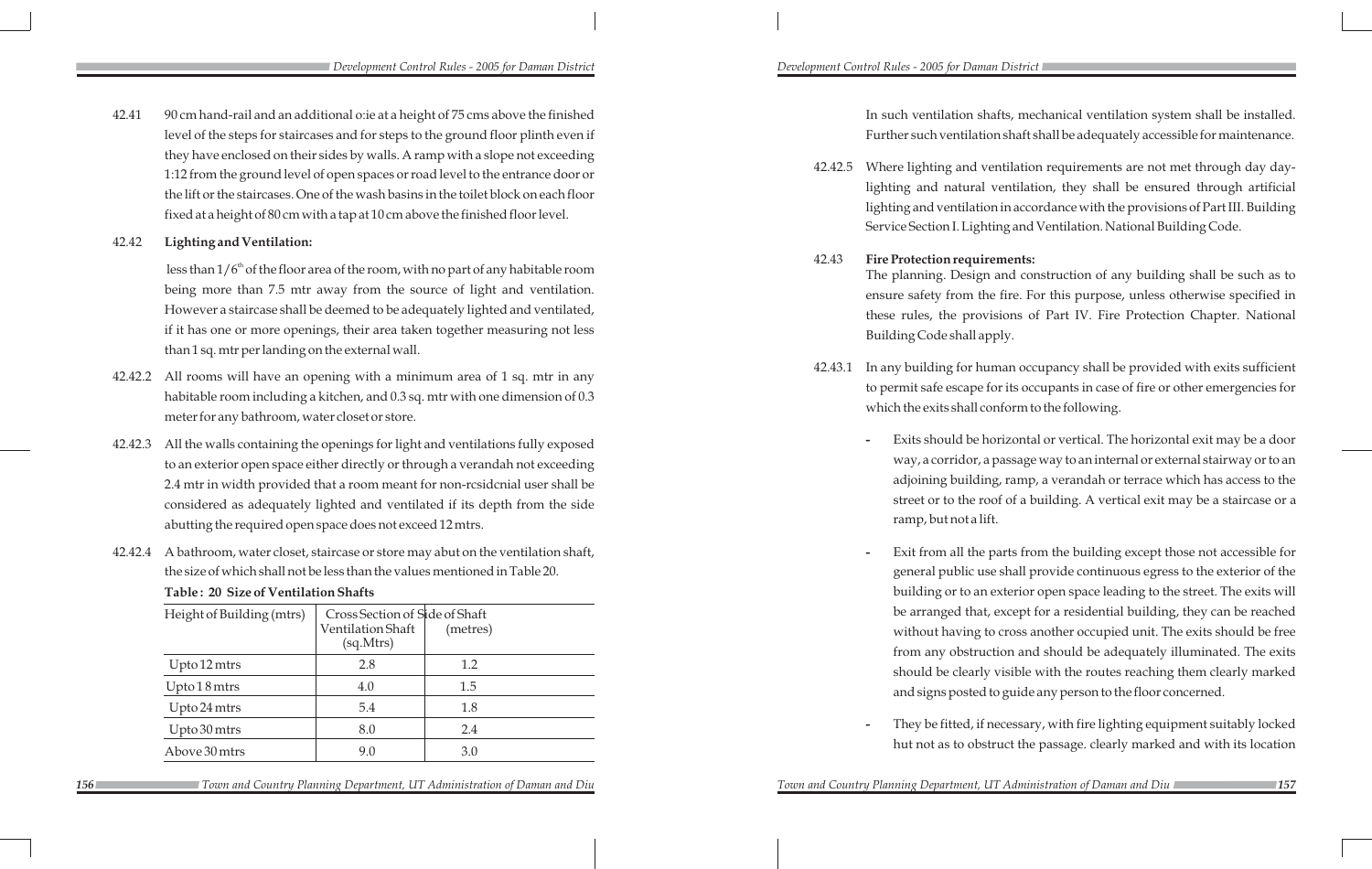**-** Where there is more than one staircase serving a building, there shall be at least one smoke-stop door in the space between the staircases. For the dormitory portions of homes for the aged, orphanages, mental hospitals etc. these multipliers will be doubled.

### 42.43.3 Doorway

**-** Every exit doorway shall open into an enclosed stairway, a horizontal exit or a Corridor or passageway pro\iding continuous and protected

- means of
- 

### Table: 21 Width A

**-** An exit doorway shall open outwards i.e. away from the room, but shall not construct the travel along am exit. No door, when opened, shall reduce the required width of a stairway or landing to less than 90 cm.

| <b>And Number Of Exits For Various Occupancies</b> |  |  |
|----------------------------------------------------|--|--|
|----------------------------------------------------|--|--|

| Sr.<br>No.     | Type of Occupancy                                                      | Stair/Corridor     |                         | Door<br>Min.<br>Width<br>in mtrs. | Exit<br>multiplier |
|----------------|------------------------------------------------------------------------|--------------------|-------------------------|-----------------------------------|--------------------|
|                |                                                                        | Minimum            | Multiplier              |                                   |                    |
| $\mathbf{1}$   | <b>Residential Dwellings</b><br>Row houses upto two storeyed<br>Hotels | 1.2<br>0.75<br>1.5 | 0.145<br>0.213<br>0.107 |                                   | 0.053              |
| $\overline{2}$ | Educational                                                            | 1.5                | 0.333                   |                                   | 0.667              |
| 3              | Institutional i.e Hospitals<br>Upto 10 beds<br>Over 10 beds            | 1.5<br>2.0         | 0.083<br>0.67           |                                   | 0.044              |
| $\overline{4}$ | Assembly Fixed or loose<br>seats and dance floor                       | 2.0                | 0.694                   | 1.0                               | 0.926              |
|                | No sitting facilities<br>and dining room.                              | 2.0                | 0.278                   |                                   | 0.370              |
| 5              | Mercantile Street Floor and<br><b>Basement</b>                         | 1.5                | 0.222                   |                                   | 0.222              |
|                | Upper Sales floor                                                      | 1.5                | 0.111                   |                                   | 0.111              |
| 6              | Business & Industrial                                                  | 1.5                | 0.067                   |                                   | 0.067              |
| 7              | Storage                                                                | 1.5                | 0.022                   |                                   | 0.022              |
| 8              | Hazardous                                                              | 1.5                | 0.133                   |                                   | 0.125              |

- When more than one exit is required on a floor, the exits shall be as remote from each other as possible.
- **-** The width of an exit, stairway/corridor and exit door to be provided at each floor in occupancies of various types shall be as shown in Table 15. Their number shall be calculated by applying every 100 Sq. m. of the plinth or covered area of the occupancy, the relevant multiplier in columns 4 and 6 of the Table 21. fractions being rounded off upward to the nearest whole number.

clear IN indicated on both sides of the exit way.

- **-** They be fitted with a fire alarm device, if it is either a multi- storied, high rise or a special building so as to ensure its prompt evacuations:
- **-** They shall remain unaffected by any alteration of any part of the building so lar as their number, width, capacity and protection thereof is concerned:
- **-** They be so located that the travel distance on the floor does not exceed the following limits :-
	- (a) Residential, educational, institutional and hazardous occupancies : 22.5 m.
	- (b) Assembly, business, mercantile, industrial and storage buildings : 30 m.

**Note :** The travel distance to an exit from the dead end of a corridor shall not exceed half the distance specified above.

### 42.43.2 **Corridors:**

- **-** Exit corridors shall be of a width not less than the total required width of exit doorways leading from them in the direction of travel to the exterior stairway.
- **-** Where stairways discharge through corridors, the height of the corridors shall not be less than2.4 m.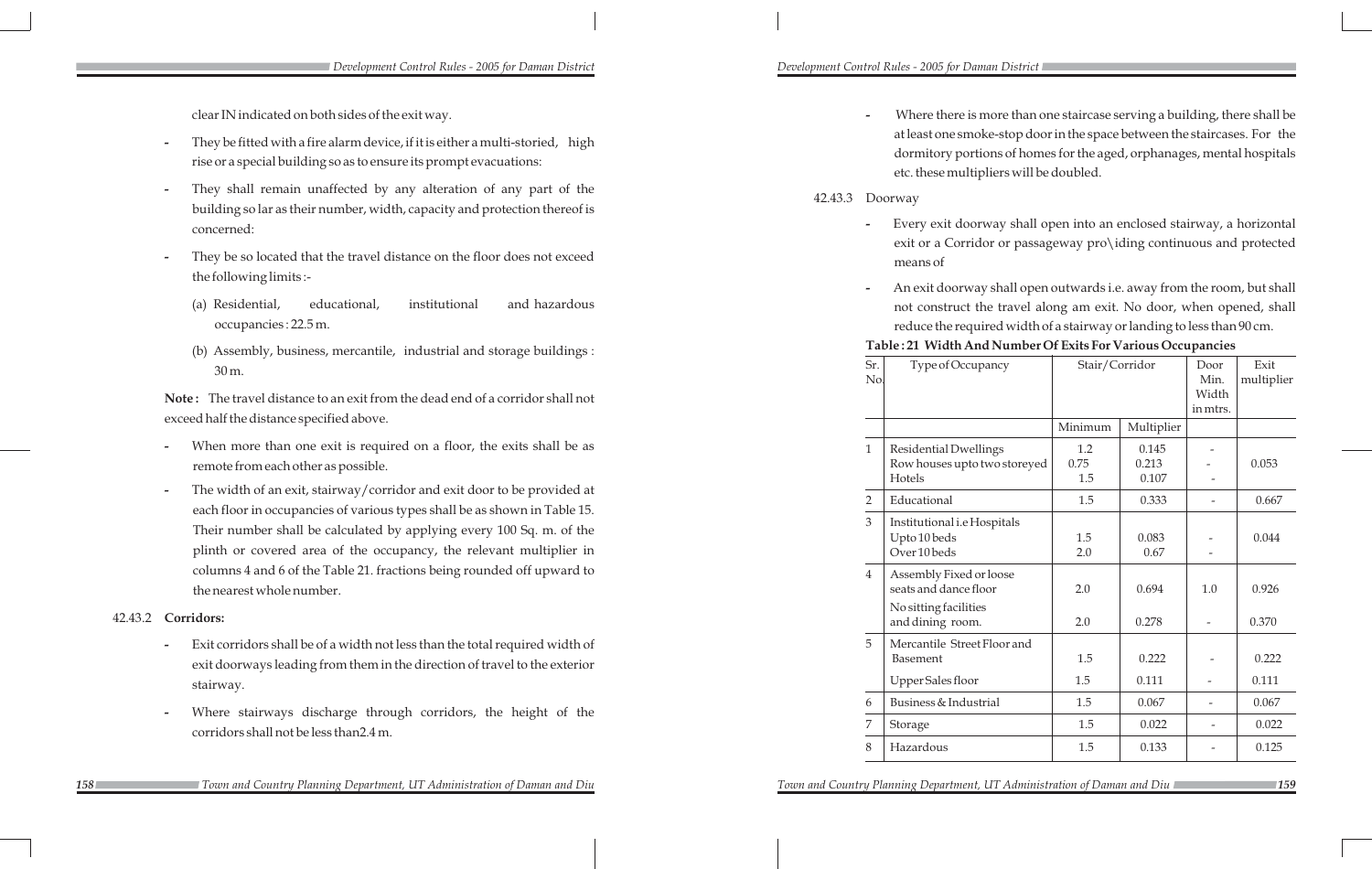- **-** An exit door shall not open immediately upon a flight or stairs: a landing equal to at least the width or the door shall be provided in the stairway at each doorway: the level of the landing shall be the same as that of the floor which it serves:
- **-** Exit doorways shall be openable from the side which they serve, without the use of a key.
- 42.43.4 Revolving doors
	- **-** Revolving doors shall not be used as required exits except in residential, business and mercantile occupancies; they shall not constitute more than half the total required door width.
	- **-** When revolving doors are considered as required exit ways, then the multiplier in Table 21 shall be increased by 33.33 percent, and the revolving doors shall not be located at the foot of stairway. Any stairway served by a revolving door shall discharge through a lobby or foyer.
- 42.43.5 Internal stairways
	- **-** Stairways shall be constructed of non-combustible materials throughout.
	- **-** Any interior staircase shall be constructed as a self-contained unit with atleast one side adjacent to an external wall and shall be completely closed.
	- **-** A stair case shall not be arranged around a lift shaft unless the later is entirely enclosed by a material of fire resistance rating as that for type of construction itself. For multi-storied high rise and special buildings, the staircase location shall be to the satisfaction of the Chief Fire Officer.
	- In multi-storied, high rise and special buildings, access to main staircases shall be gained through at least half-an-hour fire resisting automatic closing doors, placed in the enclosing walls of the staircases. They shall be swing type doors opening in the direction of the escape.

**-** No living space, store or other space, involving fire risk shall open

*160 161 Town and Country Planning Department, UT Administration of Daman and Diu Town and Country Planning Department, UT Administration of Daman and Diu*

**-** The external exist door of a staircase enclosure at ground level shall open directly to the open space or should be accessible without passing through any door other than a door provided to form a draught lobby.

**-** In multi-storied, high rise and special buildings, exit signs with arrows indicating the escape route shall be provided at a height of 1.5 m. from

the floor level on the wall and shall be painted with fluorescent paint. All exit way signs should be flush with the wall and so designed that no mechanical damage to them can result from the moving cf furniture or

- directly into a staircase.
- 
- - other heavy equipment.
- 
- conform to the following:
	- a building.
	-
	- staircase.

**-** Where a building has a single staircase, it shall terminate at the ground floor level, and the access to the basement shall be by a separate staircase. Where the building is served b> more than one staircase, one of the staircases may lead to the basement level, by cither a ventilated lobby or a cut-off screen wall without opening, having a fire resistance of not less than 2 hours with discharge point at two different ends or through enclosures. It shall also be cut-off from the basement area at various basement levels by a protected and ventilated lobby/lobbies.

42.43.6 Fire escape or external stairs: Multi-storied, high and special buildings shall be provided with fire escape stair, which will be free of FSI. and they should

**-** They shall not be taken into account in calculating the evacuation time of

**-** All of them shall be separate and remote from the internal staircase.

**-** Entrance to them shall be separate and remote from the internal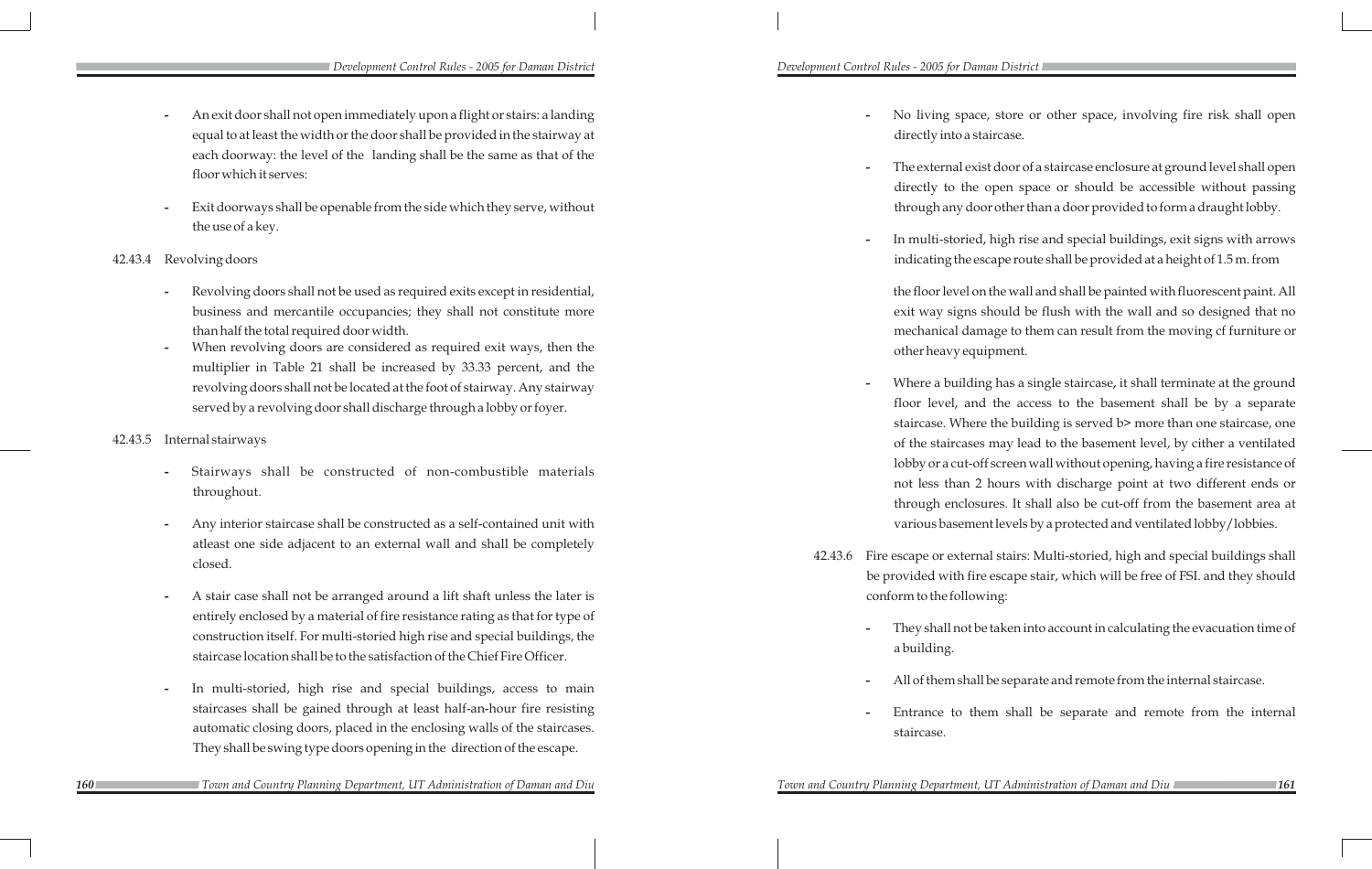for storage of rain water to encourage the Water Harvesting Structures with special emphasis on roof top of the building Water Harvesting arresting soft soil and surface run-off for preservation and recharging of ground water level, details there of to be furnished.

## 42.43.10 **Development of Low Cost Housing**

The following rules shall be applicable to development of schemes for socially and economically backward class of people for economically weaker section of the society and for low cost housing only undertaken by public agencies, co-operative societies, Government or Semi Government bodies, Registered Developers.

A. Planning

The type of development for housing for socially an economically backward class of people and for low cost housing, block development as group housing.

(i) The maximum permissible density in Dwelling shall 225 dwelling

per hector .

(ii) The minimum ,and the maximum plot size shall be between 18

sq.mts. and 40. sq.mts. respectively with built up area not exceeding 70% of the plot area leaving front as well as rear margin of 1.5 mts.

(iii) The minimum frontage of plot shall be 3.0 mts. in width.

(iv) At every 20 such continues plots 2.0 mts wide space open to sky shall be provided.

(v) The maximum numbers of stories in a building construction on the plot shall be ground plus one upper storey only.

(vi) Common plot at the rate of. 10% percent of the area of the plot / land developed shall be provided for open space / community open

*162 163 Town and Country Planning Department, UT Administration of Daman and Diu Town and Country Planning Department, UT Administration of Daman and Diu*

*Development Control Rules - 2005 for Daman District Development Control Rules - 2005 for Daman District* 

- **-** Routes to the fire escape shall be free of obstruction at all times, except for a doorway leading to the fire escape, which shall have the required fire resistance.
- **-** They shall be constructed of non-combustible materials.
- **-** They shall have a straight flight not less than 75 cm. Wide with 15 cm. treads and risers not more than 19 cm. The number of raisers shall be limited to 16 per flight.
- **-** They shall he provided with handrails at a height not less than 90cm. Above the tread.

## 42.43.7 Ramp

- **-** All the requirements of this Regulation shall apply to any ramps which apply to a staircase.
- **-** Ramps shall lead directly to outside open spaces at ground level or courtyards or other safe place.
- **-** In a multi-storied, high rise and special buildings, access to ramps from any floor shall be through a smoke-stop door.

### 42.43.8 Refuge Area

- **-** In multi-storied and high rise buildings, atleast one refuge area shall be provided on the floor immediately above 24 m.
- **-** It shall be on the external walls as a cantilevered projection or line any other manner.
- **-** It shall have a minimum area of 15 Sq.m. and a minimum width of 3.0 m.
- **-** It shall not be counted in F.S.I.

## 42.43.9 **Rain Water Harvesting :**

The applicant shall make provision of sump well (underground water tank)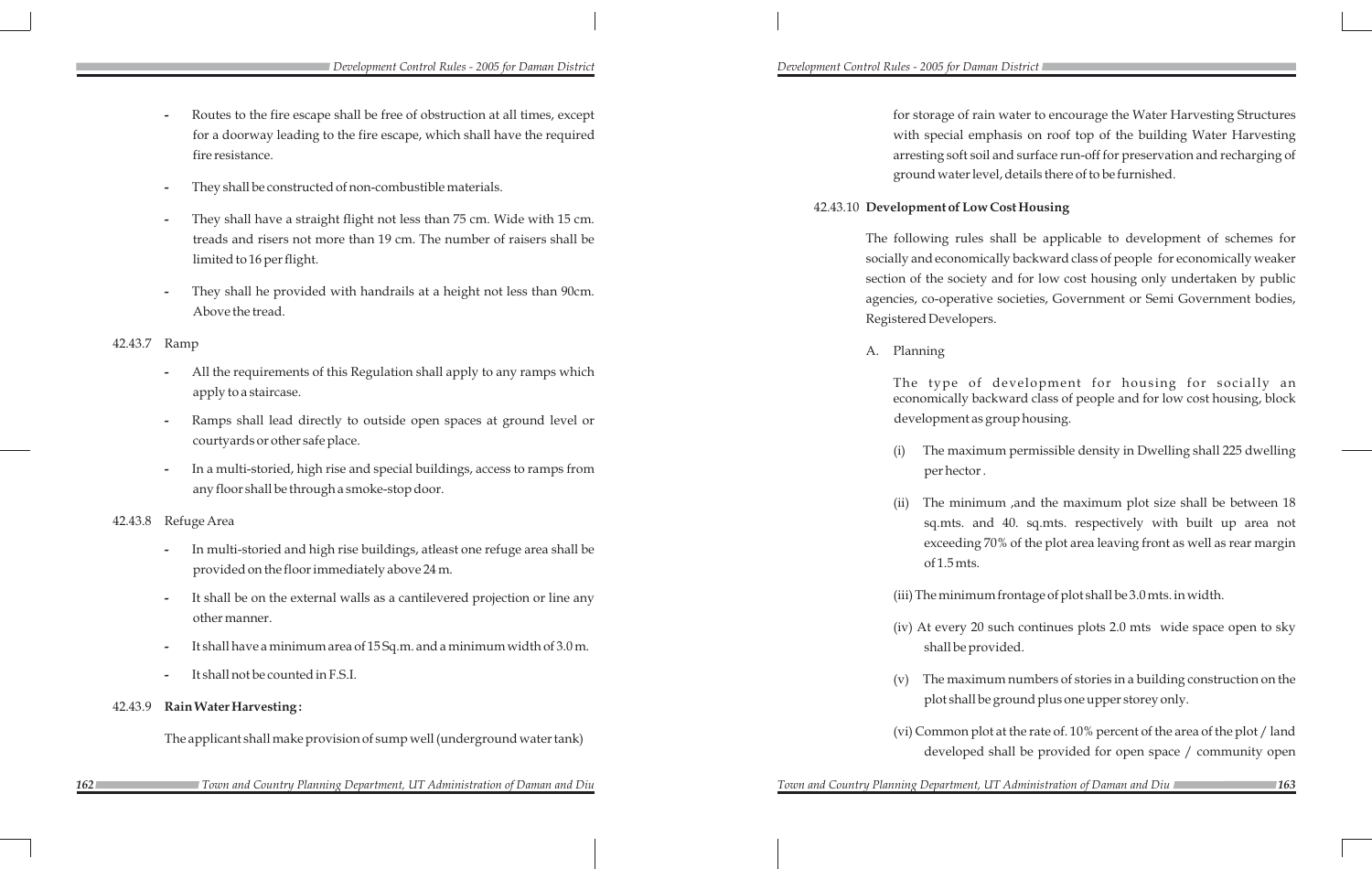| B. |  | General Building Requirements: |
|----|--|--------------------------------|
|----|--|--------------------------------|

- (1) The minimum height of the plinth shall be 30 cms. from the top surface of approach road or path way.
- (2) (a) The size of living room, bed room shall not be less than 8 sq.mts. with minimum width of 2.4 mts.
	- (b) (i) Size of independent Bath-room and WC shall be 0.9 sq. mts. with minimum width of 0.9 mts. each.
		- (ii) Size of combined bath room and WC shall be 1.8 sq.mts. with minimum width of 1 mt.
- (3) (i) The minimum height of room shall be as under :

Living room : 2.4 mts. Kitchen room : 2.4 mts.

Bath/w.c : 2.1 mts.

Corridor : 2.1 mts.

- (ii) In case of the slopping roof the average height of thereof shall be 2.1 mts. and the minimum height of the caves shall be 2.4 mts.
- (iii) The minimum slopes of the slopping roof shall be 30°for G.I sheets, asbestos sheets or tiled roof while for R.C.C slopping roof, the minimum slop shall be 12°.
- (4) The opening through windows, ventilators and other opening for light and ventilation shall
	- (i) One tenth of the room floor area.
	- (ii) For W.C. and bath not less than 0.2 sq.mts. The width of staircase shall be 0.75 mt. minimum', the

maximum height of the riser shall be 20 cms. The minimum width of the tread shall be 22.5 cms. The minimum clear head roof of the stair case shall be 2.10 mts

(iii) There shall be one staircase for every 12 (twelve)dwelling units or part thereof.

C. Roads and Path ways :

(i) The area under the roads and pathways in such housing project shall normally not exceed 20 percent of the total area of the project.

(ii) Access to the dwelling units where motorised vehicles are not normally exported shall be by means of paved foot paths with right of way of 6 mts. and pathways of 2 mts. only . The right of way shall, be adequate to allow for plying of emergency vehicles and also for side drains and plantation.

(iii) Where motorable access ways are not provided and pedestrian path ways are provided the minimum width of such path way shall be 4.0 mts, which shall not exceed 50 mt. in length.

D. Minimum Required Accommodation

(i) The minimum accommodation provided in every dwelling unit shall be one living room and a WC where there is a drainage system, the agency developing the area shall install and maintain the internal drainage system, where there is no drainage system the individual soak-pit shall be provided as per provision of National Building Code.

(ii) The loft if provided in the room shall not cover more than 30 % of the floor area of the room.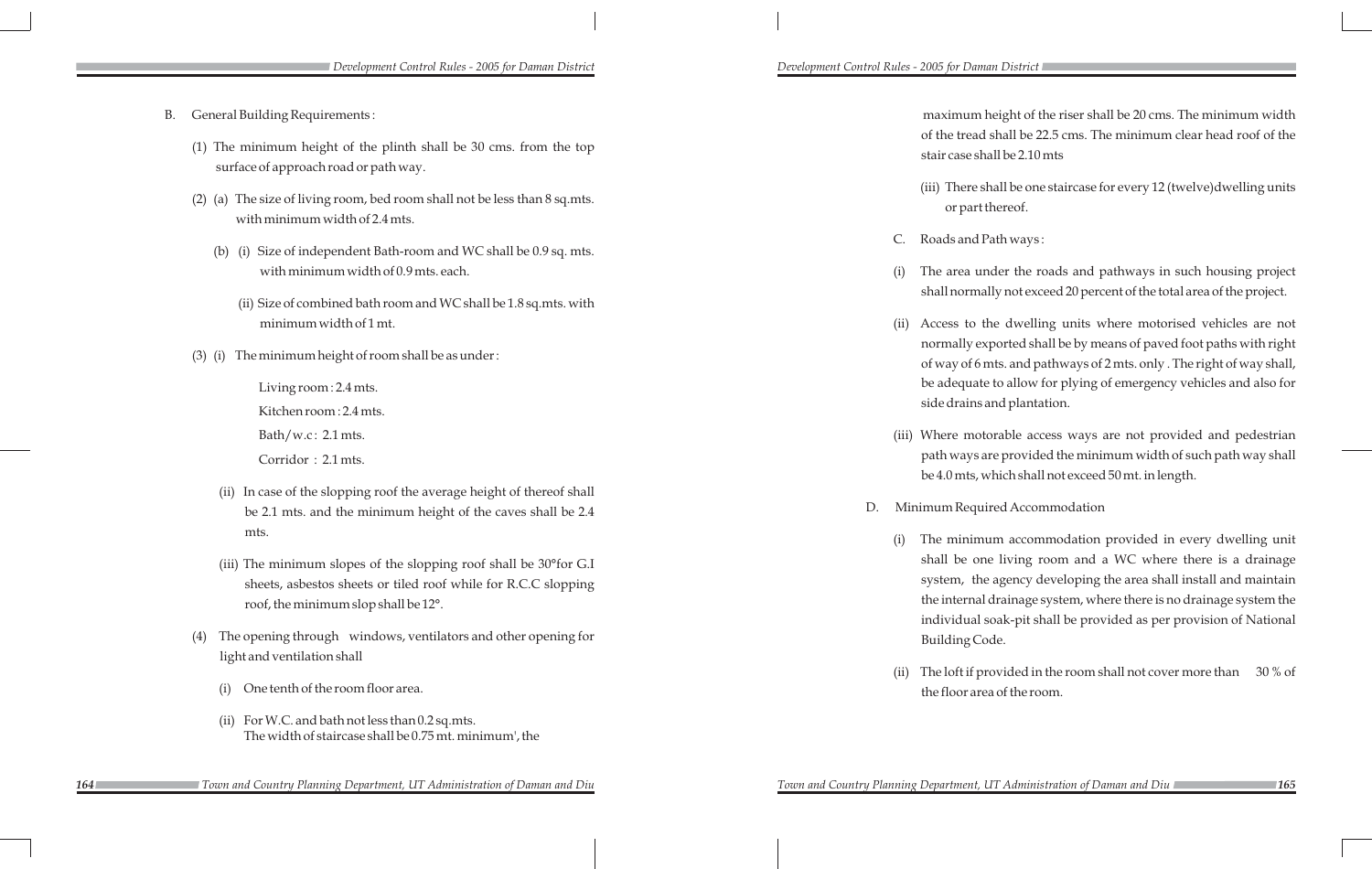## **STRUCTURAL SAFETY AND SERVICES**

## 43.0 **STRUCTURAL DESIGN**

43.1 The structural design of foundations, elements made of masonry, timber, plain concrete, pre-stressed concrete and structural street shall be carried out in accordance with Part IV, structural Design, Section 1- Loads, Section 2 - Foundation, Concrete, Section - 3 Wood, Section 4 - Masonry, Section 5 - Concrete, Section 6 - Steel, of National Building Code of India **taking into consideration the Indian Standards and Guidelines for hazard safety as** 

1. IS:1893-1984, "Criteria for Earthquake Resistant Design of Structures (Fourth Revision)".

2. IS:13920-1993, Ductile Detailing of Reinforced Concrete Structures subjected to Seismic Forces-Code of Practice".

3. IS:4326-1993, "Earthquake Resistant Design and Construction of Buildings-Code of Practice (Second Revision).

- **given below:**
- a) For Earthquake Protection
	-
	-
	-
	-
	-
	- Guidelines".
	-

4. IS:13828-1993, "Improving Earthquake Resistance of Low Strength Masonry Buildings-Guidelines".

5. IS:13827-1993, "Improving Earthquake Resistance of Earthen Buildings-Guidelines".

6. IS:13935-1993, "Repair and Seismic Strengthening of Buildings-

7. "Improving Earthquake Resistance of Building-Guidelines", by Expert Group, Government of India, Ministry of Urban Affairs & Employment, published by Building Material and Technology Promotion Council, 1998

- E. Structural Requirements :
	- (i) Load bearing walls of the building shall be of Brick stone or pre-cast block in any mortar, in the case of R.C.C framed structure or wooden framed structure filler walls may be of suitable local materials.
	- (ii) Roof of the building shall be of galvanized iron sheets, asbestos sheet, tiles roof or R.C.C. roof .in the case of upper storied buildings middle floor shall be of wooden or R.C.C. and rest as per choice.
	- (iii) Doors and windows of building shall be of any material.
	- (iv) Rest of the work of building shall be as per locally available resources and as per choice.
	- (v) For structural safety and services Regulations 43.1 and 43.2 shall be applicable.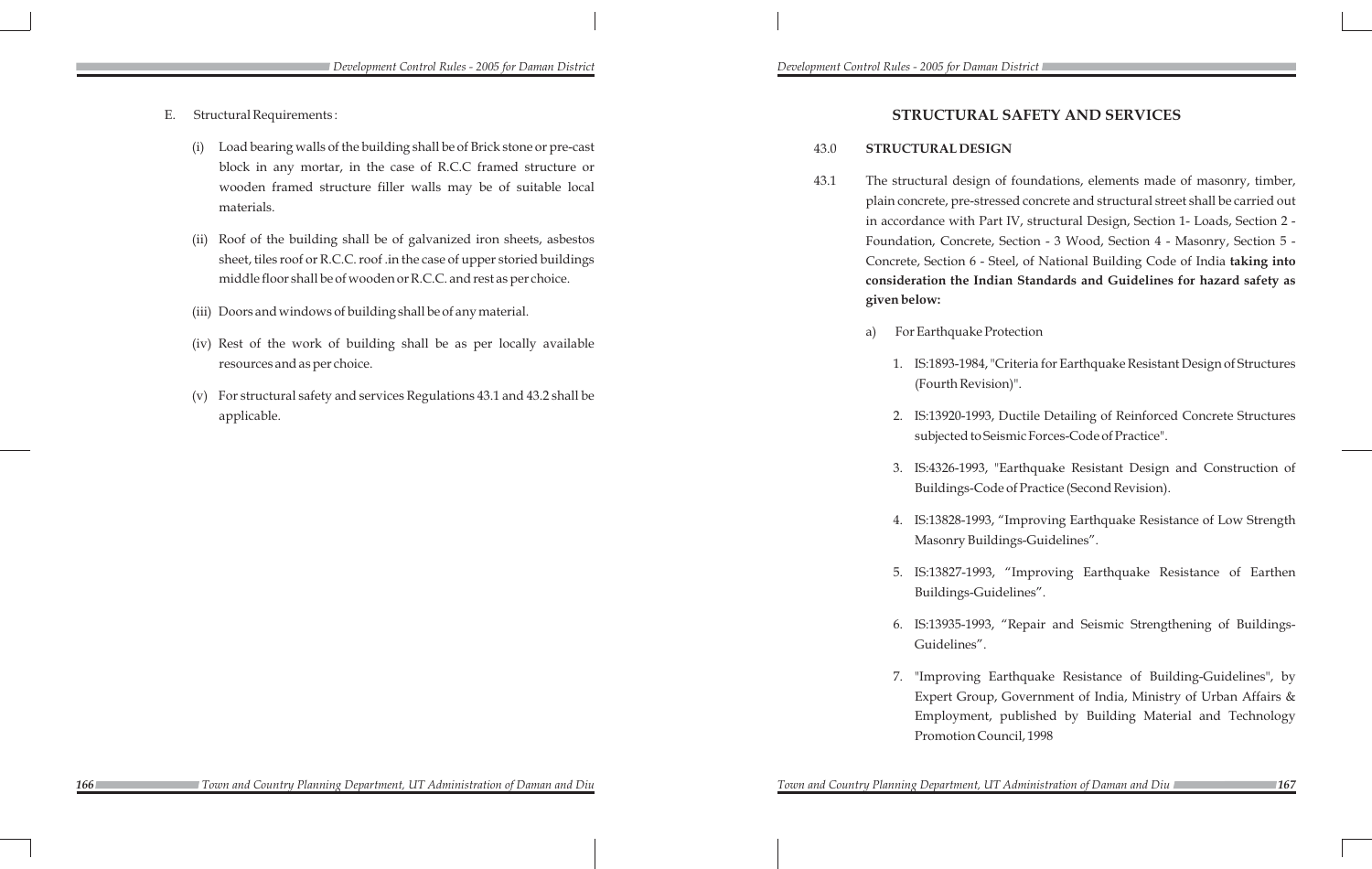compliance is to be carried out.

(iv) The Competent Authority may also direct the owner/ developer/ occupants whether the building could be occupied or not during the period of compliance.

43.3 **QUALITY CONTROL REQUIREMENT.**

The following quality control system shall be adopted for all buildings except those up to 3 storied residential buildings having less than 1000  $m^2$  in built up area.

The testing of the material as per Indian Standards shall be carried out by laboratory(s) approved by the competent authority in this behalf.

The laboratory(s) shall work out in consultation with the construction agency a testing programme of materials such as cement, steel and quality of concrete including its mixing, laying and strength at site as well as in the laboratory.

This should cover various stages of construction from foundation to completion as per Regulations. The laboratory(s) shall maintain a duly authenticated report in a bound register, copy of which will be submitted to the construction agency, which will in turn forwards the testing report to the competent authority.

43.4 Quality of Materials & Workmanship

43.4.1 All materials and workmanship shall be of good quality conforming generally to accepted standards of Public Works Department of Administration and Indian Standard Specifications and Codes as included in Part-V - Building Materials and Part VII - Constructional Practices and Safety

- of National Building Code of India.
- 

*Town and Country Planning Department, UT Administration of Daman and Diu* 

43.4.2 All borrow pits dug in the course of construction and repair of buildings, roads, embankments, etc. shall be deep and connected with each other in the formation of a drain directed towards the lowest level and properly stopped

- b) For Cyclone/Wind Storm Protection:
	- 8. IS:875 (3)-1987 "Code of Practice for Design Loads (other than Earthquake) for Building and Structures, Part 3, Wind Loads"
	- 9. "Improving Wind/Cyclone Resistance of Building-Guidelines:, by Expert Group, Government of India. Ministry of Urban Affairs & Employment, published by Building Materials and Technology Promotion Council. 1998.

**Note:** Wherever an Indian Standard including those referred in the National Building Code is referred, the latest version of the same shall be followed.

In pursuance of the above a certificate as indicated at Annexure-4 shall be submitted along with building plans/drawings and building information schedule annexed thereto.

## 43.2 **STRUCTURAL STABILITY AND FIRE SAFETY OF EXISTING BUILDINGS.**

- (i) The Competent Authority on its own or otherwise may have the assessment of structural and/or fire safety of an existing building/structure damaged/undamaged carried out through expert(s) chosen from a panel of experts identified by the Competent Authority in this behalf, at the cost of the owner/developer/occupants of the building.
- (ii) The Competent Authority on advise of such expert(s) shall direct the owner/developer/occupants of the building to carry out such repair/restoration and strengthening/retrofitting of the building found necessary so as to comply with the safety standards laid down in the National Building Code and the Indian Standards specified under Regulation.
- (iii) The Competent Authority shall specify the period within which such

 *Town and Country Planning Department, UT Administration of Daman and Diu Town and Country Planning Department, UT Administration of Daman and Diu*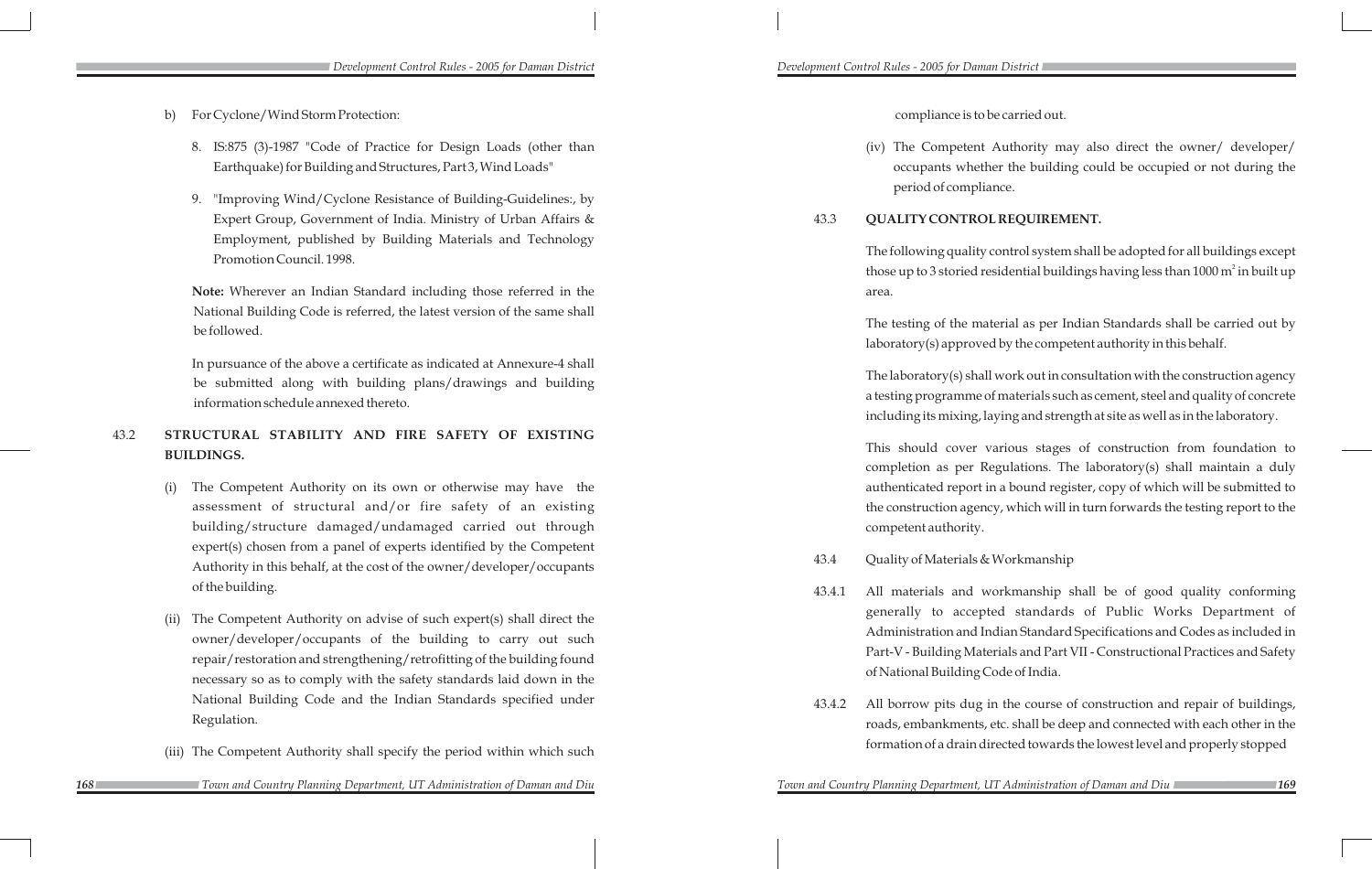### *Development Control Rules - 2005 for Daman District Development Control Rules - 2005 for Daman District*

Indian Standards as given in the National Building Code of India, published by the Indian Standard Institution. The Latest version of the National Building Code of India shall be taken into account at the time of enforcement of these rules.

43.9.1 The planning, design and installation of electrical installations, airconditioning and heating work shall be carried out in accordance with Part VIII Building Services, Section 2- Electrical Installations, Section 3 - Air Conditioning and Heating of National Building Code of India.

43.9.2 The planning, design including the number of lifts, type of lifts, capacity of lifts depending on occupancy of building, population on each floor based on occupant load, height of buildings shall be in accordance with Section-5 - Installation of Lifts and Escalators of National Building Code of India in existing buildings, in case of proposal for one additional floor, existing lift may not be raised to the additional floor.

- 43.9 Building Services
	-
	-
	- of Indian Standards.
- below.
	-

43.10 Requirement of Water Supply, Drainage and Sanitation: The requirements for water supply, drainage and sanitation would as per the norms provided in Part IX Plumbing Services. Section 1 - Water Supply; and Section 2 - Drainage and Sanitation of the National Building Code . Building

43.10.1 Septic Tanks: Where septic tank is used for sewage disposal, the location, design and construction of the septic tank shall conform to requirements as

> **-** Location of Septic Tanks and sub-surface absorption systems: A subsoil dispersion system shall not be closed than 18 m. from any surface of drinking water, such as well, to mitigate the possibility of bacterial pollution of water supply. It shall also be as far removed from the nearest habitable building as economically feasible but not closer than 6m. to avoid damage to the structures. The dimensions of Septic Tanks shall

*170 171 Town and Country Planning Department, UT Administration of Daman and Diu Town and Country Planning Department, UT Administration of Daman and Diu*

 for discharge into a river stream, channel or drain and no person shall create any isolated borrow pit which is likely to cause accumulation of water which may breed mosquitoes.

- 43.5 Alternative Materials, Methods of Design and Construction & Tests. The provision of the rules are not intended to prevent the use of any material or method of design or intended to prevent the use of any material or method of design or construction not specifically prescribed by the rules provided any such alternative has been approved.
- 43.6 The provision of the rules are not intended to prevent the adopting of architectural planning and layout conceived as an integrated development scheme.
- 43.7 The Authority may approve any such alternative, provided it is found that the proposed alternative is satisfactory and conform to the provisions of relevant parts regarding material, design and construction and that material, method or work offered is for the purpose intended, atleast equivalent to that prescribed in the rules in quality, strength, compatibility, effectiveness, fire and resistance, durability and safety.
- 43.8 Tests
- 43.8.1 Whenever there is sufficient evidence of compliance with the provisions of the rules of evidence that an material or method of design or construction does not conform to the requirements of the rules or in order to substantiate claims or alternative materials, design of methods of construction, the Competent Authority may require tests sufficiently in advance as proof of compliance. These tests shall be made by an approved agency at the expense of the owner/applicant.
- 43.8.2 Test methods shall be an specified by the rules for the materials or design or construction in question. If there are no appropriate test methods specified in the rules, the Competent Authority shall determine the test procedure. For methods of tests for building materials, reference may be made to relevant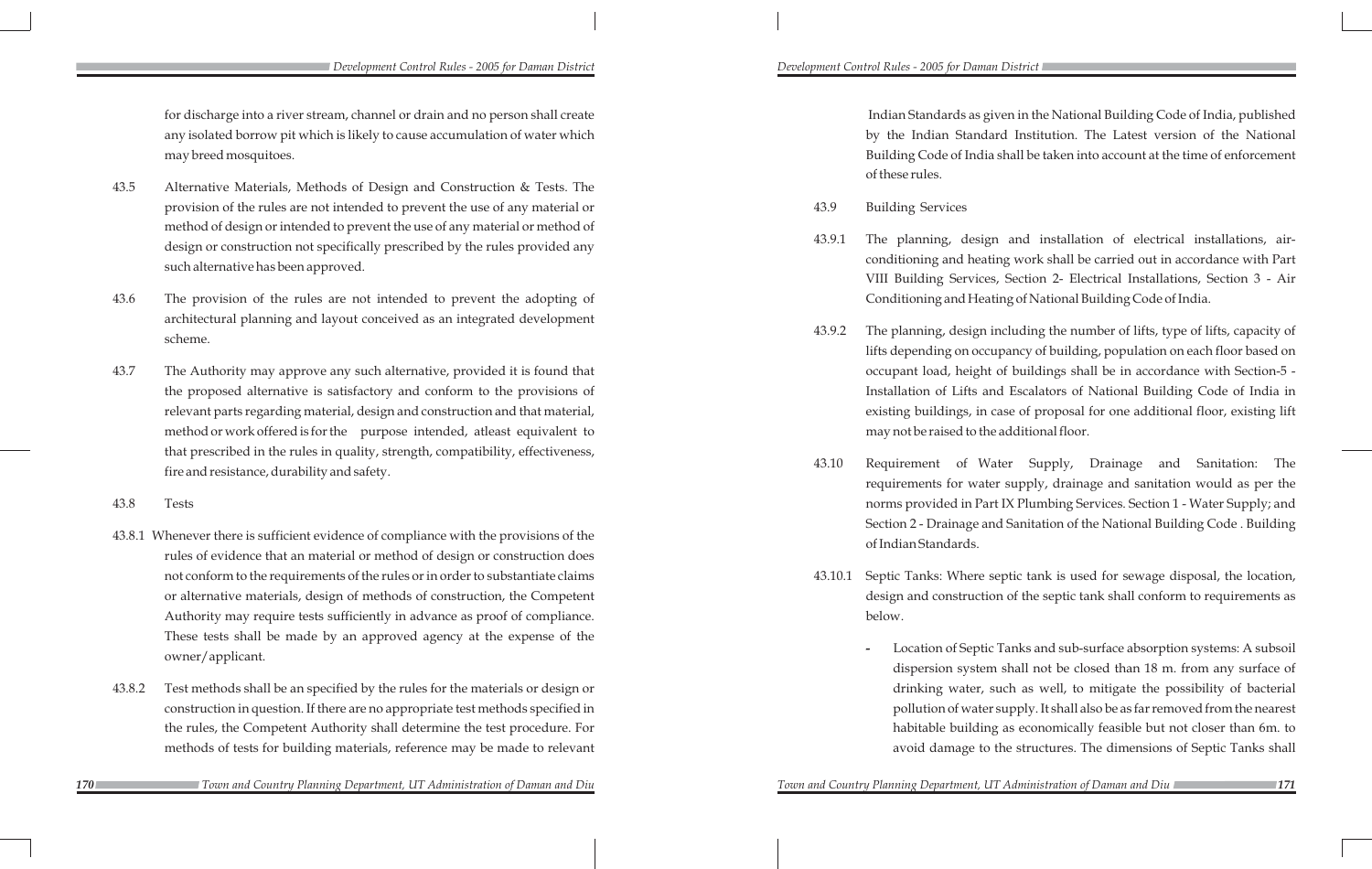**-** When the disposal of septic tank effluent is to a dispersion trench, the dispersion trench shall be 50 to 100 cm. wide excavated to a slight gradient and shall be provided with 15 to 25 cm. of washed gravel or crushed stones. Open jointed pipes placed inside the trench shall be made of unglazed earthenware clay or concrete and shall have minimum internal diameter of 75 to 100 mm. Each dispersion trench should not be longer than 30 m. and trenches should not be placed closer

- than 1.8 m.
- 43.11 Signs and Outdoor display structure

The display of advertising signs on building and land shall be in accordance with Part X signs and outdoor display structures of National Buildings Code of India and the provisions detailed below.

43.11.1 Prohibition of erection, exhibition, fixation, retention or display of advertisements in without written permission of Competent Authority and/or any other authorised person(s) for the purpose:

> No person shall erect, exhibit, fix or retain upon or over any land, building, wall, hoarding, frame, post, kiosk/Bill Board (to be displayed on electric pole) or structure or upon or in any vehicle, any advertisement or display any advertisement to public view in any manner whatsoever in any place within the jurisdiction of the Administration without the prior written permission of the Competent Authority and/or any other authorised person(s) for the purpose:

43.11.2 Prohibition of erection, exhibition, fixation, retention or display of advertisements in historic public buildings, etc.

No person shall erect, exhibit, fix, retain or display or case to be erected, exhibited, fixed, retained or displayed any advertisement so as to injuriously affect the amenities or obstruct the view of an> historic public building or buildings of national importance or monument of any public park or pleasure promenade or public garden;

### *Development Control Rules - 2005 for Daman District Development Control Rules - 2005 for Daman District*

*172 173 Town and Country Planning Department, UT Administration of Daman and Diu Town and Country Planning Department, UT Administration of Daman and Diu*

have minimum width of 75 cm. Minimum depth of one metre below water level and a minimum liquid capacity of one cubic metre.

- **-** Septic tanks may be constructed of brickwork, stone masonry concrete or other suitable materials as approved by the Authority.
- **-** Under no circumstances should effluent from a septic tank be allowed into an open channel, drain or body of water without adequate anaerobic treatment through soak pit.
- **-** Minimum nominal diameter of pipe shall be 100 mm. Further, at junctions of pipes in manholes, direction of flow from a branch connection should not make an angle exceeding 45 with the direction of flow in the main pipe.
- **-** The gradients of land drains, under-drainage as well as the bottom of dispersion trenches and soak ways should be between 1:300 and 1:400.
- **-** Every septic tank shall be provided with ventilating pipe of atleast 50 mm diameter. The top of the pipe shall be provided with a suitable cage of mosquito-proof wire mesh.
- **-** When the disposal of septic tanks effluent is to seepage pit, the seepage pit may be of any suitable shape with the least cross-sectional dimension of 90 cm. And not less than 100 cm in depth below the invert level of the inlet pipe. The pit may be lined with stone, brick or concrete blocks with dry open joints which should be backed with atleast 7.5 cm. of clean coarse aggregate. The lining above the inlet level should be finished with mortar. In the case of pits of large dimensions, the top portion may be narrowed to reduce the size of the RCC cover slabs. Where no lining is used specially near trees, the entire pit should be filled with loose stones. A masonry ring may be constructed at the top of the pit to prevent damage by flooding of the pit by surface run off. The inlet pipe may be taken down a depth of 90 cm. From top as an anti-mosquito measures; and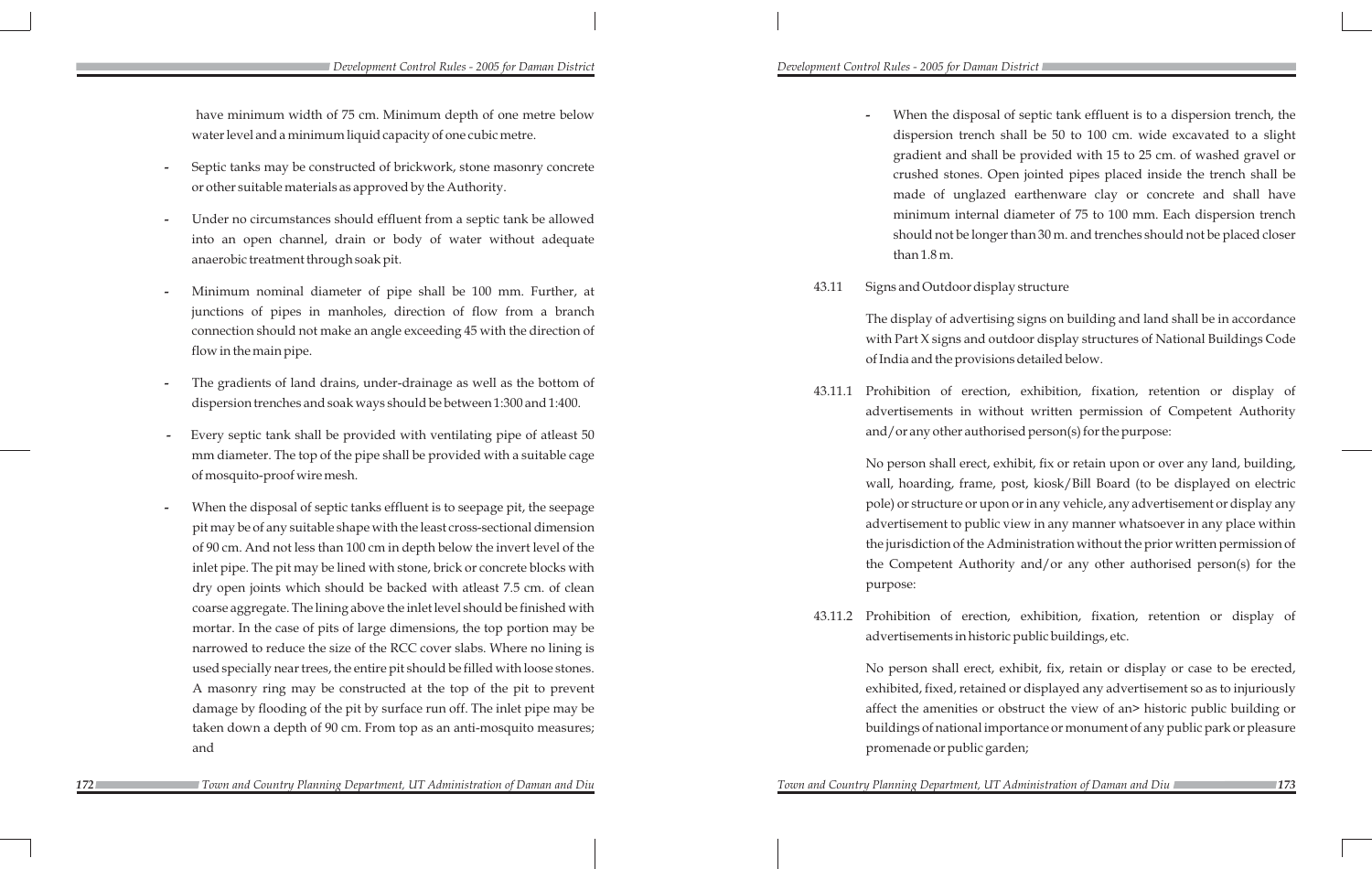Shall not be put up or erected in the right of way of any road; Provided that advertisement hoarding may be put up or erected adjacent to, or near the foot-paths of the roads if such hoardings run parallel to the road and/or otherwise permitted by the Competent Authority.

The base or the bottom of the hoarding shall be at a height of 2.133 meters (7') above the ground level and shall be in proper alignment, height to conform with other hoardings and at a distance of minimum of 0.61 meters (2") from any other hoardings.

43.11.8 Procedure for grant of permission for erection, exhibition, fixation, retention or display of advertisements:

43.11.8.1 Every person desiring to erect, exhibit, fix, retain or display an advertisement

shall send or cause to be sent to the Competent Authority an application for permission in the prescribed format as per Annexure 20 against payment of fees as prescribed by the Competent Authority The said application form duly completed in all respects shall be submitted or cause to be submitted by the applicant against a proper receipt. The Competent Authority may after making such inspection as may be necessary and within thirty days after the receipt of the application, grant, refuse, renew or cancel the permission, as the case may be, in accordance with the provisions of the Act and the by-laws made hereunder.

43.11.8.2 The Competent Authority may disapprove an advertisement on, among others, the ground that its contents or the manner of its display is indecent or otherwise offensive to good taste or public sentiments.

43.11.8.3 No application shall be valid until and unless it is submitted in the manner determined by the Competent Authority from time to time on the prescribed format along with all the documents as are required by the Competent Authority from time to time and fee of One Hundred rupees against proper receipt obtained from the Administration. Any application submitted in any

**174 179 179 179 189 189 189 189 189 189 189 189 189 189 189 189 189 189 189 189 189 189 189 189 189 189 189 189 189 189 189 189 189 189 189 189 189**

43.11.3 Prohibition of advertisements by balloons or banners :

No balloons or banners shall be allowed for advertisement except after the prior approval of the Competent Authority.

43.11.4 Advertisement on un-authorised building:

The permission granted for display of an advertisement on an unauthorised building, structure, wall, etc. shall not amount to regularisation of the said unauthorised building, structure, wall, etc. and such permission shall not be a ground for regularization of the same.

43.11.5 Manner of display of advertisement on vehicles:

No vehicle used for the purpose of advertisement shall display any advertisement in a manner, from or method different from that approved by the Collector.

43.11.6 Defacement of any sign or mark or letter on advertisement prohibited:

No person shall deface or cause to be defaced any sign or mark or letter or words that shall have been put by the Competent Authority on the advertisements erected, exhibited, fixed, retained or displayed in token of their having been permitted or approved by him and of the tax having been collected thereon.

- 43.11 .7 Advertisement hoarding:
	- (a) Shall not be more than 9.144 meters (30") high from the ground level. No hoarding shall be permitted on roof-tops or terraces:
	- (b) Shall not project, or be on or over the public way beyond the general line of buildings in the street for which a regular line of street has been prescribed.
	- (c) Shall not exceed the size approved by the Competent Authority;
		- *Town and Country Planning Department, UT Administration of Daman and Diu Town and Country Planning Department, UT Administration of Daman and Diu*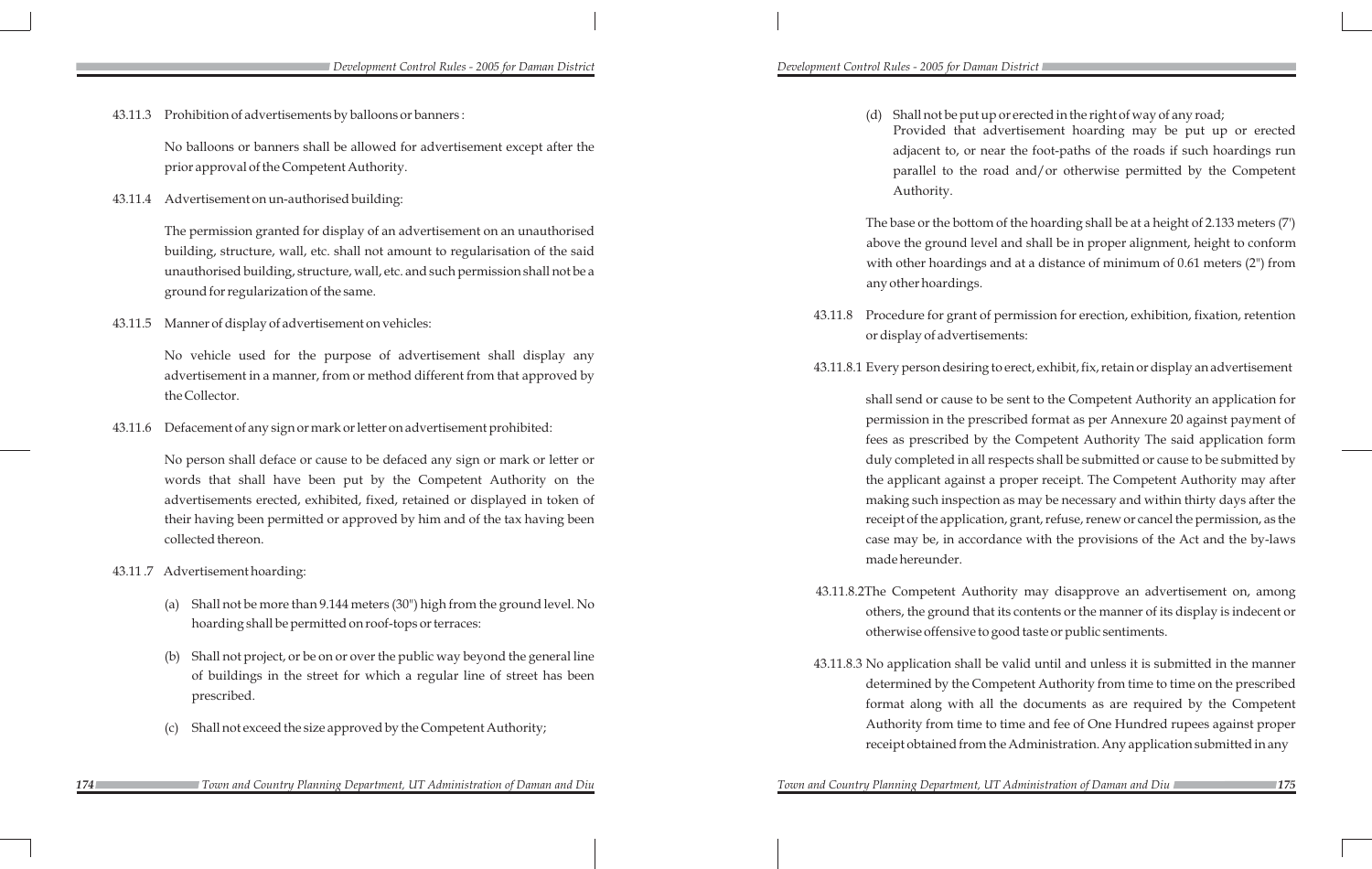themselves as licensed or registered advertisers with the Administration and furnish in this regard the required information, documents, surety, as may be determined by the Competent Authority. They shall pay license or registration fee and security deposit as may be determined by the Competent Authority from time to time in respect of registration as advertiser. Persons intending to entrust the work of displaying advertisement on their behalf to other party shall not entrust it to any party other than a licensed or registered advertiser.

A licensed or registered advertiser shall before displaying or causing the display of advertisement, satisfy himself that the tax due thereon has been paid and the Competent Authority's approval obtained there for.

A licensed or registered advertiser shall maintain proper record of advertisements displayed by him and produce the same whenever required for inspection by the Competent Authority.

### 43.11.11 Penalty:

Whoever contravenes any provision of the Act, the Bye-laws and the terms and conditions on the subject or fails to comply with the order or directions lawfully given, shall be punishable with a fine which may extend to Rupees Ten Thousand and in case of a continuing contravention with a further fine which may extend to Five Hundred Rupees for every day during which such contravention is continued after conviction for the first such contravention. If the contravention still continues, the Competent Authority shall require the owner or occupier of ths land, wall, hoarding, frame, post or vehicle upon or over or in which the same is erected, exhibited, fixed or retained to take down or removed such advertisements or enter any land, building, property or vehicle and have the advertisement dismantled, taken down or removed or spoiled, defaced or screened.

The authority may, also take any other action including blacklisting of the defaulting agency or advertiser as the Competent Authority may decide.

### *Development Control Rules - 2005 for Daman District Development Control Rules - 2005 for Daman District*

other manner shall be deemed to be rejected without any notice and no person shall exhibit, erect, fix or retain upon or over any land, building, wall etc. any advertisement and display any advertisement to public view on the basis of the same.

- 43.11.8.4 There shall be no deemed permission even after the expiry of 30 days of the submission of application in the prescribed format along with all the documents.
- 43.11.8.5 1f any tax on advertisements and penalty is not paid within stipulated time after the demand notice, the same shall be recoverable as an arrears of tax and the permission shall be deemed to be terminated. The Competent Authority shall be at liberty to remove the hoardings, etc.
- 43.11.8.6 If any advertisement erected, exhibited, fixed or retained on any land and building unauthorisedly and in contravention of provisions of the Act and the bye-laws framed hereunder, such advertisements or hoardings shall be removed by the Competent Authority without any notice whatsoever and expenses regarding removal of such unauthorised advertisement or hoardings shall be recovered from the concerned advertiser or exhibitor or client at the rate of five thousand rupees per advertisement or hoarding for sizes upto 18.580 Sq. m (200. Sq.Feet) and ten thousand rupees for sizes larger than 18.580 Sq. m (200 Sq. Feet).
- 43.11.9 Tax to be paid in advance:

The tax on each advertisement shall be payable in advance for the concerned financial year. All dues shall be payable in cash or by pay order or by demand draft.

43.11.10 Licensed or registered advertisers:

No person except licensed or registered advertisers or agencies shall be allowed to undertake the display of advertisements on behalf of others. Persons or agencies who undertake the display of advertisement, shall enroll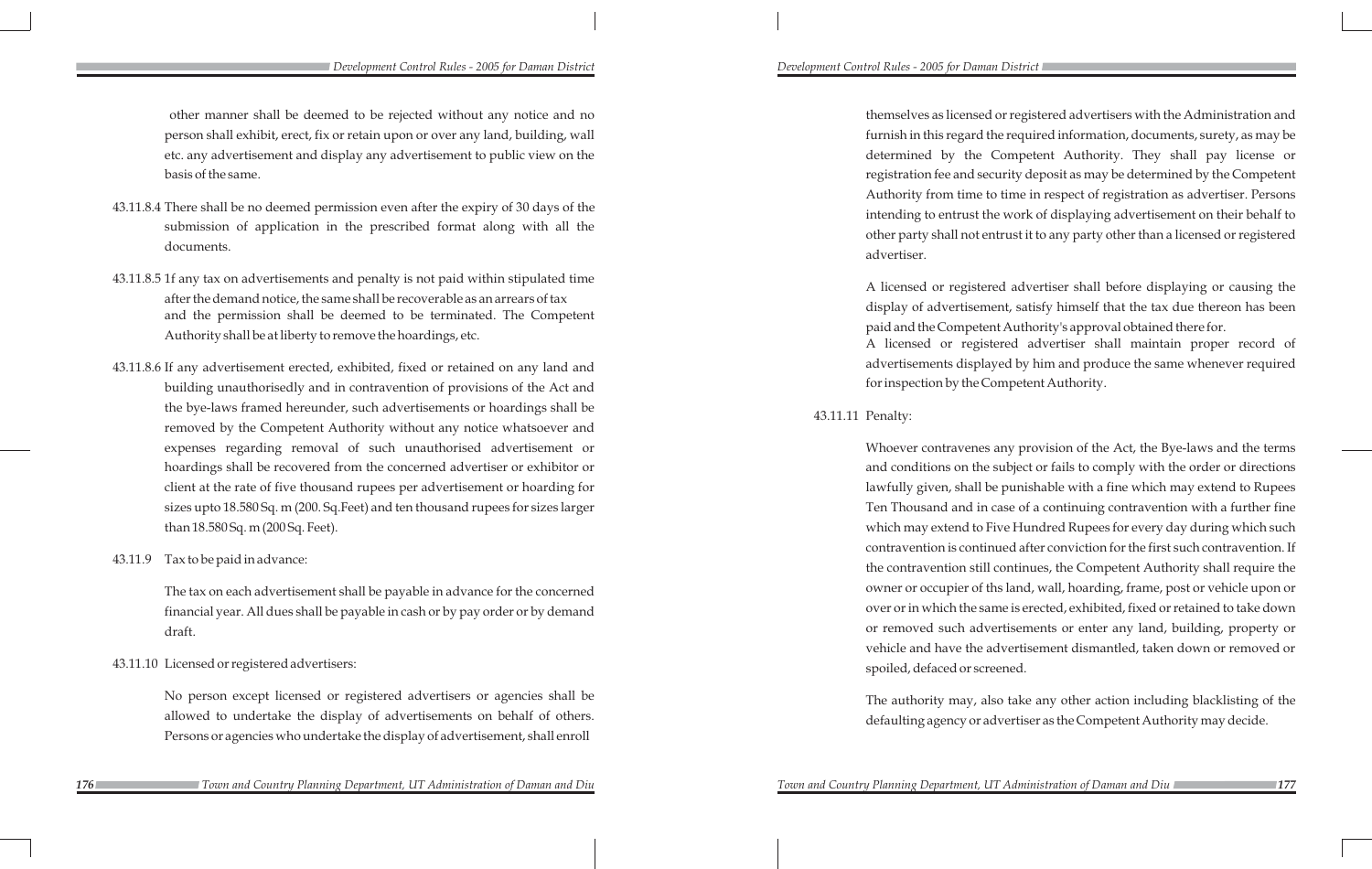## **Annexure 1**

## **Procedure for availing the benefit of Additional FSI for the area acquired by the government for any public purpose**

The Rule 38 of the Daman Development Control Rules 2005, provides that the Competent Authority shall permit on the same plot, additional FSI exceeding 1.00 as the case may be in respect of such part of land that is required from the land area, for the purposes of road widening, laying of service lines and such other public utility services, owner/applicant releases such land required by the Competent Authority, for such public utilities, without claiming any compensation thereof. Provided, further that such area of the land required for road widening, laying services, is restricted to 40% of the area of plot, remaining after release of the land required for laying such services/road widening". In view of the above the following procedure/modalities for grant of additional F.S.I, in lieu of Compensation is framed.

Explanation to Rule-38: Any person whose land is being acquired for public purpose and chooses to opt for additional F.S.I., then the total area under acquisition would be allowed as an additional F.S.I, for Construction and/or 40% of the remaining plot area whichever is less. This facility however should not violate any of the provisions in the DC. Rules, irrespective of the height of building. However any misinterpretation on the above would be referred to the Daman Planning Authority whose decision will be final and binding.

1. The interested party/applicant has to give in writing to the Land Acquisition Officer the choice whether he would like to claim Monetary Compensation or Additional F.S.I, on the land area which is being acquired for any public purpose along with any specific document being called for by the Land Acquisition Officer at the time of claiming the

2. On receipt of the application as mentioned above, the Land Acquisition Officer shall process the application considering particularly the explanation detailed above and Section 31.3 of the Land Acquisition Act and will issue a certificate/order indicating that the applicant has not claimed any compensation for the land being acquired by the Government and the additional FSI granted to him is the final settlement of his claim

- same.
- thereof, within 30 days of the receipt of the application.

**178 178 179 179 179 179 179 179 179 179 179 179 179 179 179 179 179 179 179 179 179 179 179 179 179 179 179 179 179 179 179 179 179 179 179 179 179**

- 43.11.12 The following additional provisions shall be complied with for permitting advertising signs.
	- **-** In Residential Zone the following non-flashing and non-neon signs with illumination not exceeding 10 Ft. candles.
		- (a) One name plate with an area not exceeding 0.1 sq.m. for each dwelling unit. (b) For other users permissible in the zone, one identification sign or bulleting board with an area not exceeding 1.6 Sq.m.
		- (c) 'For Sale' or 'For Rent' sings for real estate not exceeding 2 sq.m. in area provided they are located on the premises offered for sale or rent.
	- **-** For Commercial uses flashing or non-Hashing business signs placed flat against the wall, not exceeding 5 sq.m. in area and covering not more than 15 percent of the area of such wall including doors and windows and overhanging signs which project not more than 0.9 m. from the wall, provided that such overhanging signs shall be in conformity with the following and provided that such signs do not face resident buildings
	- **-** Not more than one overhanging sign my be permitted for each 4.5 m. of plot frontage and the area of such overhanging signs shall not be more than 1 sq.m. except that for each 9.0 m. of plot frontage above the first 4.5 m. an increase in area of 0.2 sq.m. shall be permitted.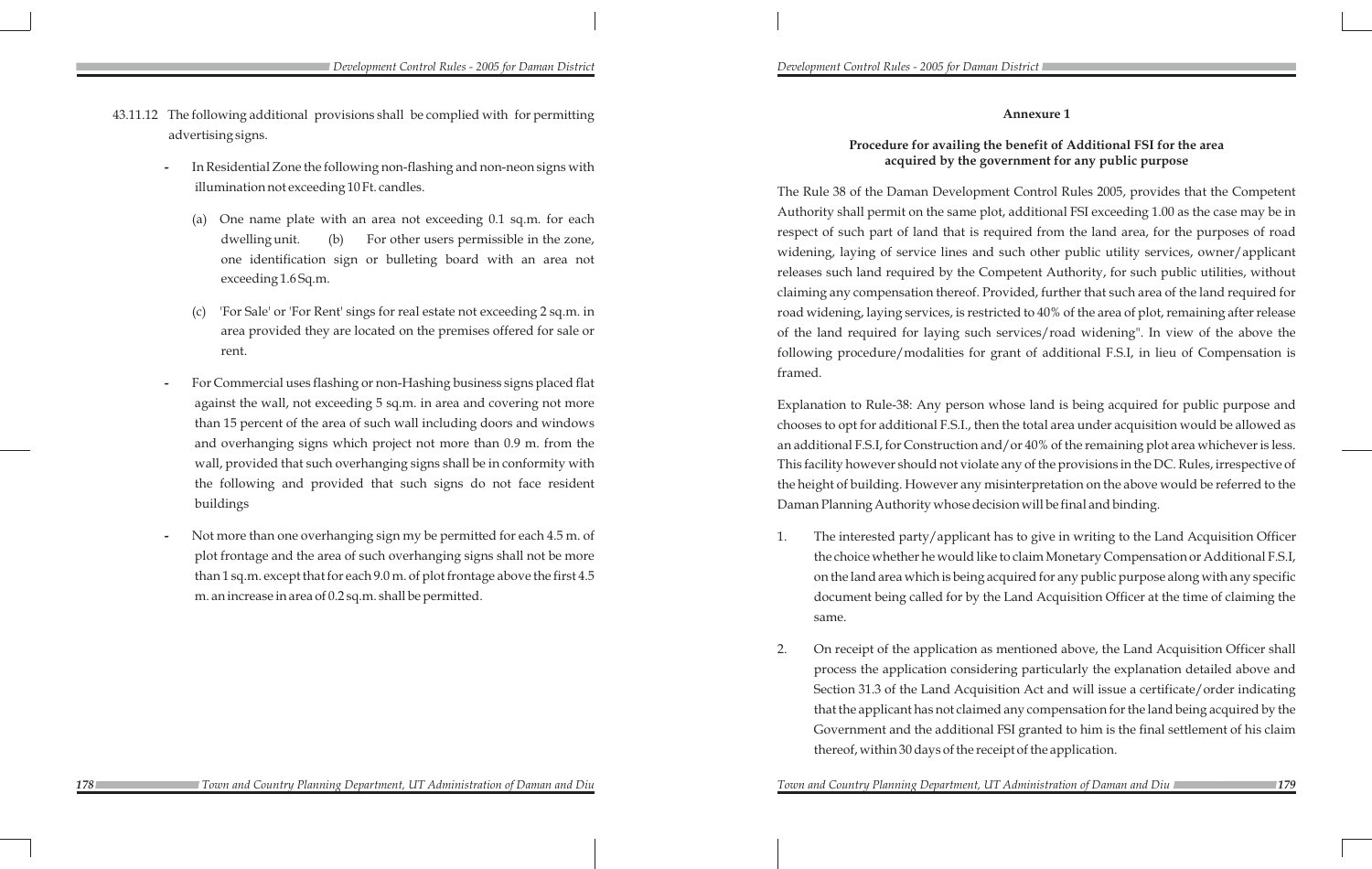## **Annexure - 2**

## **Form for application for development work, to erect, re-erect or to make alteration in any place in a building and for organised development. (On Re 1.00 stamp)**

| end to carry out development/ to erect, re-erect or to make |
|-------------------------------------------------------------|
| or on Plot. No./Revenue No./CTSNo.                          |
| _in                                                         |
| t Control Rules2005 of Daman District, I forward herewith   |
| checklist required along with the following plans and       |
|                                                             |
| /Structural Engineer License No.__________________ who      |
| nd a copy of other statement and Documents as applicable    |
| les, 2005 of Daman District.                                |

To, The Competent Authority, UT Administration of Daman and Diu, Daman.

Sir,

I hereby give notice that I inte alteration in the building No. situated in Road/ accordance with the Development all the documents as per the c specifications in five copies duly  $\overline{\phantom{a}}$ , Architect / Engineer has prepared the Plans/Designs and a control of the Ann and Documents and Documents and Documents and Documents a with the Development Control Rules

- 1. Ownership title
- 2. Location plan
- 3. Site plan
- 4. Sub-division/layout plan
- 5. Building plan
- 6. Specifications general and detailed

I request that the construction may be approved and permission accorded to me to

execute the work.

- Date:\_\_\_\_\_\_\_\_\_\_\_\_ Signature of the Owner
	- Name of the Owner
	- Address of the Owner

*Development Control Rules - 2005 for Daman District Development Control Rules - 2005 for Daman District* 

3. The Applicant thereafter will submit the certificate/order (in original) along with the application for building permission to the competent authority, for claiming his benefit of additional FSI. The competent authority while granting him the building permission as per the DC Rules 2005, will simultaneously consider the applicant's request for additional FSI and pass order accordingly.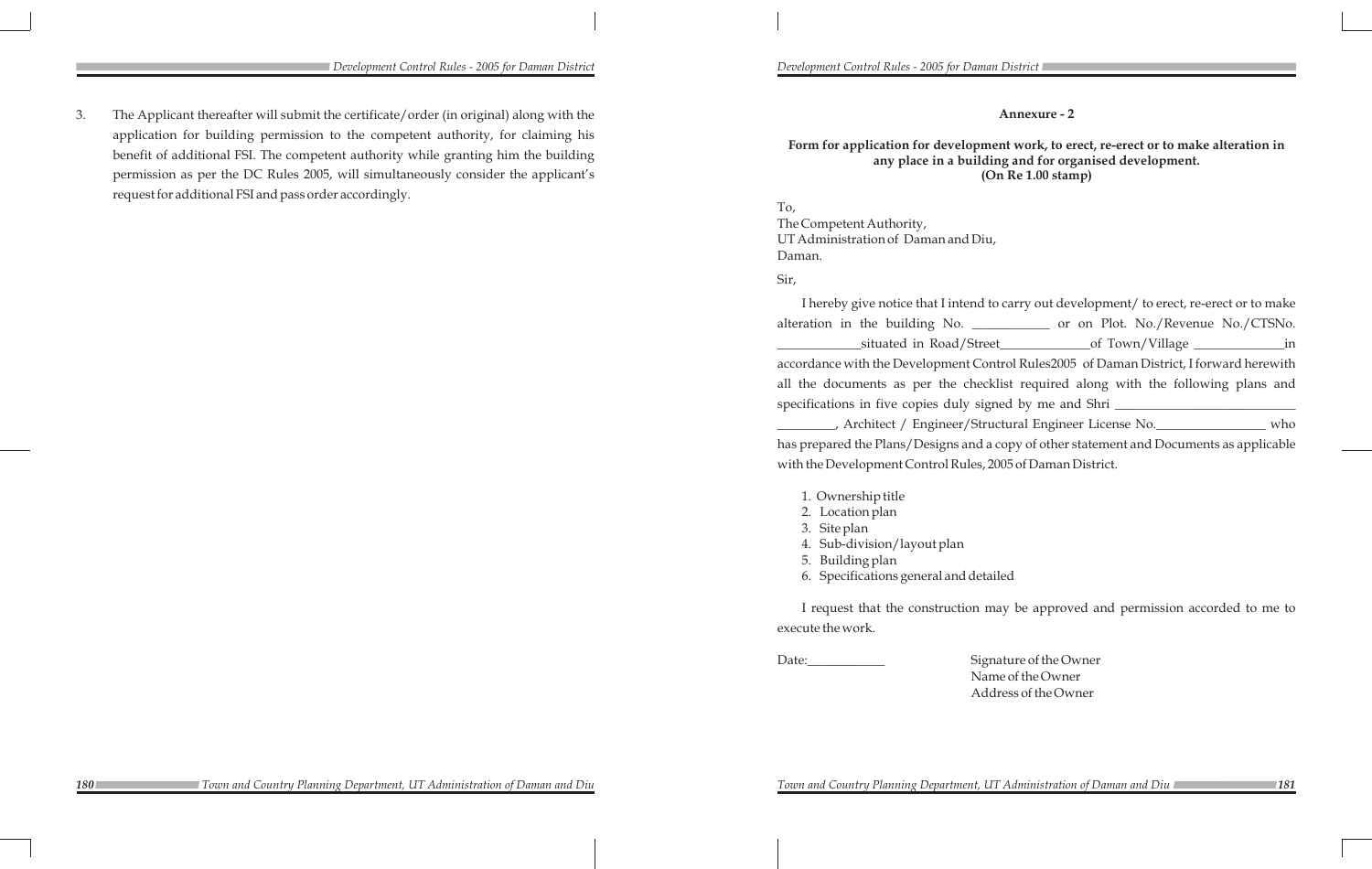To The Competent Authority, Daman Ref: Proposed work of No./Survey\_\_\_\_\_\_\_\_\_\_\_\_\_\_\_\_\_No./\_\_\_\_\_\_\_\_\_\_\_\_\_\_\_\_\_\_\_\_\_\_\_\_\_\_\_\_\_ in Village\_\_\_\_\_\_\_\_\_\_\_\_\_\_\_\_\_\_\_\_\_\_\_\_\_\_\_\_\_\_\_\_for\_\_\_\_\_\_\_\_\_\_\_\_\_(Name of Owner/Organiser/D resident/office at

## **Annexure - 4**

| эf                              |     | at Plot                          |    |
|---------------------------------|-----|----------------------------------|----|
|                                 |     | _No./___________________________ | in |
|                                 | for | ____________(Name of             |    |
| )evelopers/Builder)____________ |     |                                  |    |

## **CERTIFICATE OF UNDERTAKING OF REGISTERED ARCHITECT/ ENGINEER/STRUCTURAL ENGINEER**

\_\_\_\_\_\_\_\_\_\_\_\_\_\_\_\_\_\_\_\_\_\_\_\_\_\_\_\_\_\_\_\_\_\_\_\_\_ Ingineer Signature of Owner Name of Owner

I hereby certify that I am appointed as the Registered Architect/ Engineer/Structural Engineer to prepare the plans, sections and details as required under the provisions of the Act/Development Control Regulation/Bye-laws for the above mentioned project and that 1 have prepared and signed the same and that the execution of the project shall carried out under my direction and supervision as per the approved drawings. I am fully conversant with the provisions of the Regulations/Bye-laws which are in force and about my duties and responsibilities under the same and I undertake to fulfill them in all respect. I also undertake to plan, design & provide adequate measure for installation of plumbing, drainage, sanitation and water supply.

I also undertake to intimate the authority in writing if my services are terminated before the work is completed or during the process of construction.

Signature of Licensed Name of the Licensed Architect/Engineer/Structural Engineer

| Architect/Engineer/Structural Engineer |
|----------------------------------------|
| Registration No.                       |
| Valid upto_____                        |
| Address                                |
|                                        |
| Date:                                  |

### **Annexure -3**

### **Form of Supervision**

To, The Competent Authority, UT Administration of Daman and Diu, Daman

Sir,

I hereby certify that the development work/erection re erection/demolition or material alteration in/of building for\_\_\_\_\_\_\_\_\_\_\_\_\_\_ \_\_\_\_\_\_\_\_\_\_\_\_\_\_\_\_\_\_\_\_\_\_\_\_\_\_ use in Plot No. \_\_\_\_\_\_\_\_\_\_\_ situated at Street/Road \_\_\_\_\_\_\_\_\_\_\_\_\_\_\_\_\_\_\_\_\_\_\_\_\_\_\_\_\_\_\_\_\_\_ section \_\_\_\_\_\_\_\_ Zone of \_\_\_\_\_\_\_\_\_\_\_\_\_\_\_ Industrial Area at \_\_\_\_\_\_\_\_\_\_\_\_\_\_\_ City/Town shall be carried out under my supervision and I certify that all the material (type & grade) and the workmanship of the work shall be generally in accordance with the general specifications submitted along with and that work shall be carried out according to the sanctioned plans. I shall be responsible for execution of work in all respect.

> Signature of Licensed Architect/Engineer/Structural Engineer

Name of the Licensed

Architect/Engineer/Structural Engineer

| Registration No. |  |
|------------------|--|
| Valid upto       |  |
| Address          |  |
|                  |  |

 $\mathcal{L}_\text{max}$  and  $\mathcal{L}_\text{max}$  and  $\mathcal{L}_\text{max}$  and  $\mathcal{L}_\text{max}$ 

 $\frac{1}{2}$  ,  $\frac{1}{2}$  ,  $\frac{1}{2}$  ,  $\frac{1}{2}$  ,  $\frac{1}{2}$  ,  $\frac{1}{2}$  ,  $\frac{1}{2}$  ,  $\frac{1}{2}$  ,  $\frac{1}{2}$  ,  $\frac{1}{2}$  ,  $\frac{1}{2}$  ,  $\frac{1}{2}$  ,  $\frac{1}{2}$  ,  $\frac{1}{2}$  ,  $\frac{1}{2}$  ,  $\frac{1}{2}$  ,  $\frac{1}{2}$  ,  $\frac{1}{2}$  ,  $\frac{1$ 

Date:

 *Town and Country Planning Department, UT Administration of Daman and Diu Town and Country Planning Department, UT Administration of Daman and Diu*

*Town and Country Planning Department, UT Administration of Daman and Diu*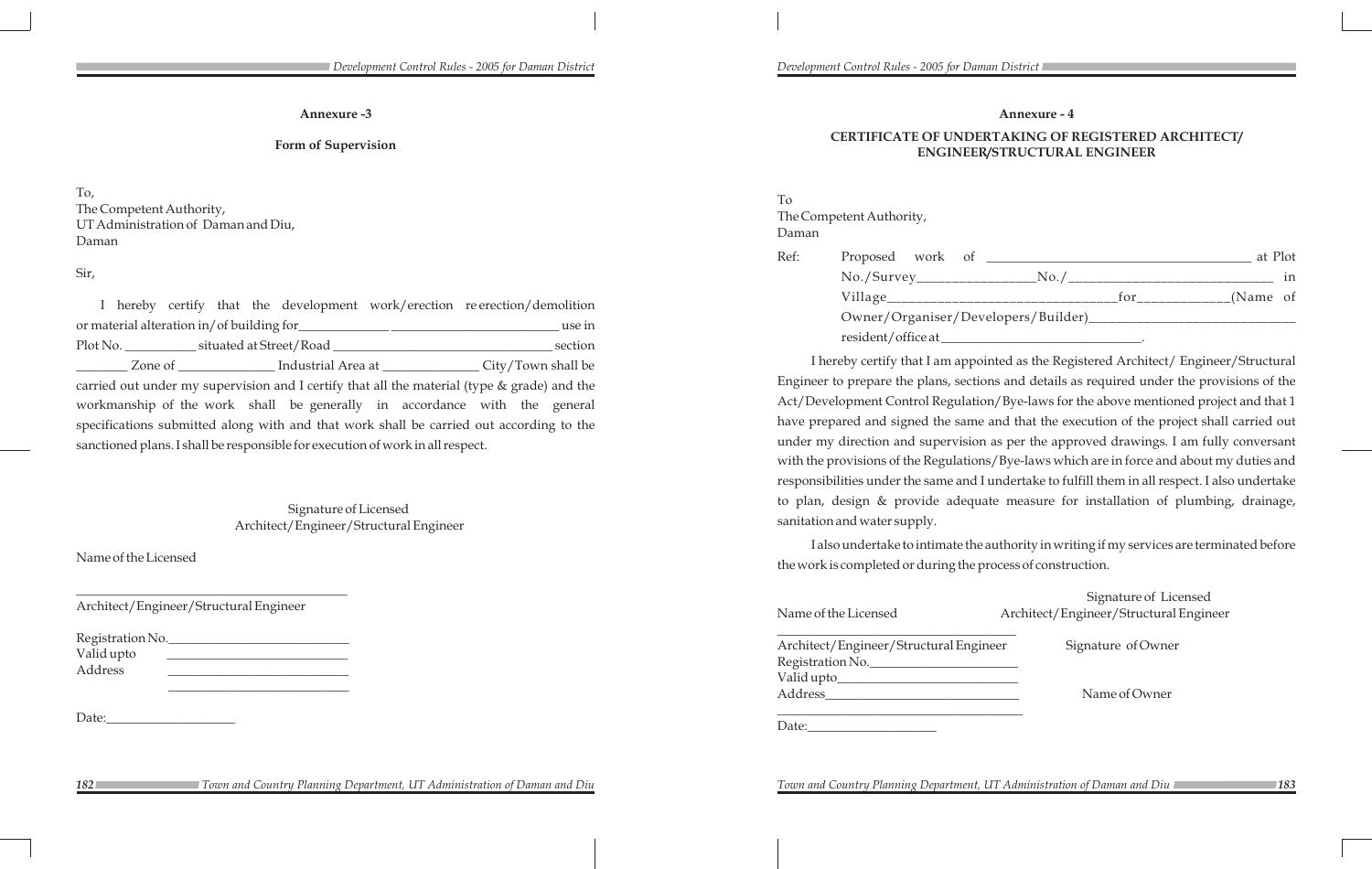## **Annexure - 6 Check list of Documents to be submitted while making Application for grant of Construction permission and Occupancy Certificate.**

## **Check List for New Construction Permission.**

1. Application in the form Annexure-2 along with the form of Annexure 2 to 5.

4. If land is a part of a Private industrial Estate, true copy of approved lay out Plan or a signed statement on company's letterhead that it is not applicable.

5. If part of a Private Industrial Estate, a certificate of completion of Development work as per approved lay out plan or signed statement on company's letter head that it is not

6. Copy of the Amalgamation Order, if relevant or signed statement on company's letter head that it is not applicable and that NA is for the entire survey No.

- 
- 2. Copy of N.A. Order.
- 3. I and XIV nakal (Latest original plus four true copies).
- 
- applicable.
- 
- 
- 
- 9. Site Plan with details as per Rule 6.9. (Five copies).
- 
- 
- Certificate.
- FSI in lieu of compensation
- 

7. Original Certified Map of Survey/Plot no. issued by City Survey Office, Daman

8. Key Plan (Location Plan) as required under Clause 6.8. (Five Copies).

10. Building Plan giving details as per Rule 6.10 and 6.11 of D.C. Rules. (Five copies).

11. Service Plan giving details as per Rule 6.12 of D.C.Rules. (Five copies).

12. If revised Plan, Copy of the original Construction Permission and Completion

13. Certificate or Order of the Land Acquisition Officer if claiming benefit of additional

14. CRZ clearance certificate of the concern authority in case of land falling under CRZ

## **Check List for Occupancy/Part Occupancy Certificate.**

1. Application form of Completion Certificate for Issue of Occupancy/Part Occupancy

4. Existing Building Plan (Five copies) as per the actual construction carried out, if there

- Certificate as per Annexure 13.
- 2. True copy of Construction Permission order.
- 3. True copy of Approved building plan. (Two copies).
- is minor deviation from the Approved Plan.
- per the format in Annexure 14.

**184 189 188 186 186 186 186 186 186 186 186 186 186 186 186 186 186 186 186 186 186 186 186 186 186 186 186 187 186 187 186 187 187 187 187 187 187**

5. Structural Stability Certificate from Licensed Architect and/or Structural Engineer as

## **Annexure - 5** (Applicable for High Rise Buildings only) **CERTIFICATE OF UNDERTAKING OF REGISTERED STRUCTURAL ENGINEER**

To, The Competent Authority, Daman

| Ref: | Proposed work                         | <sup>ot</sup> |     | at Plot            |     |
|------|---------------------------------------|---------------|-----|--------------------|-----|
|      | $No./Survev$ <sub>_______</sub> _No./ |               |     |                    | i n |
|      | Village________________________       |               | tor | $_{-}$ (Name of    |     |
|      | Owner/Organiser/Developers/Builder)_  |               |     | resident/office at |     |

\_\_\_\_\_\_\_\_\_\_\_\_\_\_\_\_\_\_\_\_\_\_\_\_\_\_\_\_\_\_\_.

I hereby certify that I am possessing current Registration to act as a Structural Engineer. I also certify that I am appointed as the registered structural Engineer to prepare the structural report, structural details and structural drawings for the above mentioned project. I am fully conversant oi my duties and responsibilities under the Regulation/Bye\_laws and assure that I shall fulfill them in all respect.

I also certify that the building plans submitted for approval satisfies the safety requirements as stipulated under Regulation No.\_\_\_\_\_\_\_\_\_\_\_ and the information given therein is factually correct to the best of my knowledge and understanding.

It is also certified that the structural design including safety from hazards based on soil conditions shall be duly incorporated in the design of the building and these provisions shall be adhered to during the construction.

I also undertake to intimate the authority in writing if my services are terminated before the work is completed or during the process of construction.

I undertake to supply the owner and supervisor the detailed drawings.

Signature of Owner Signature of the Licensed Structural Engineer with date with date *(Name in Block Letters) (Name in Block Letters)* Address Address Registration No & Validity

 *Town and Country Planning Department, UT Administration of Daman and Diu Town and Country Planning Department, UT Administration of Daman and Diu*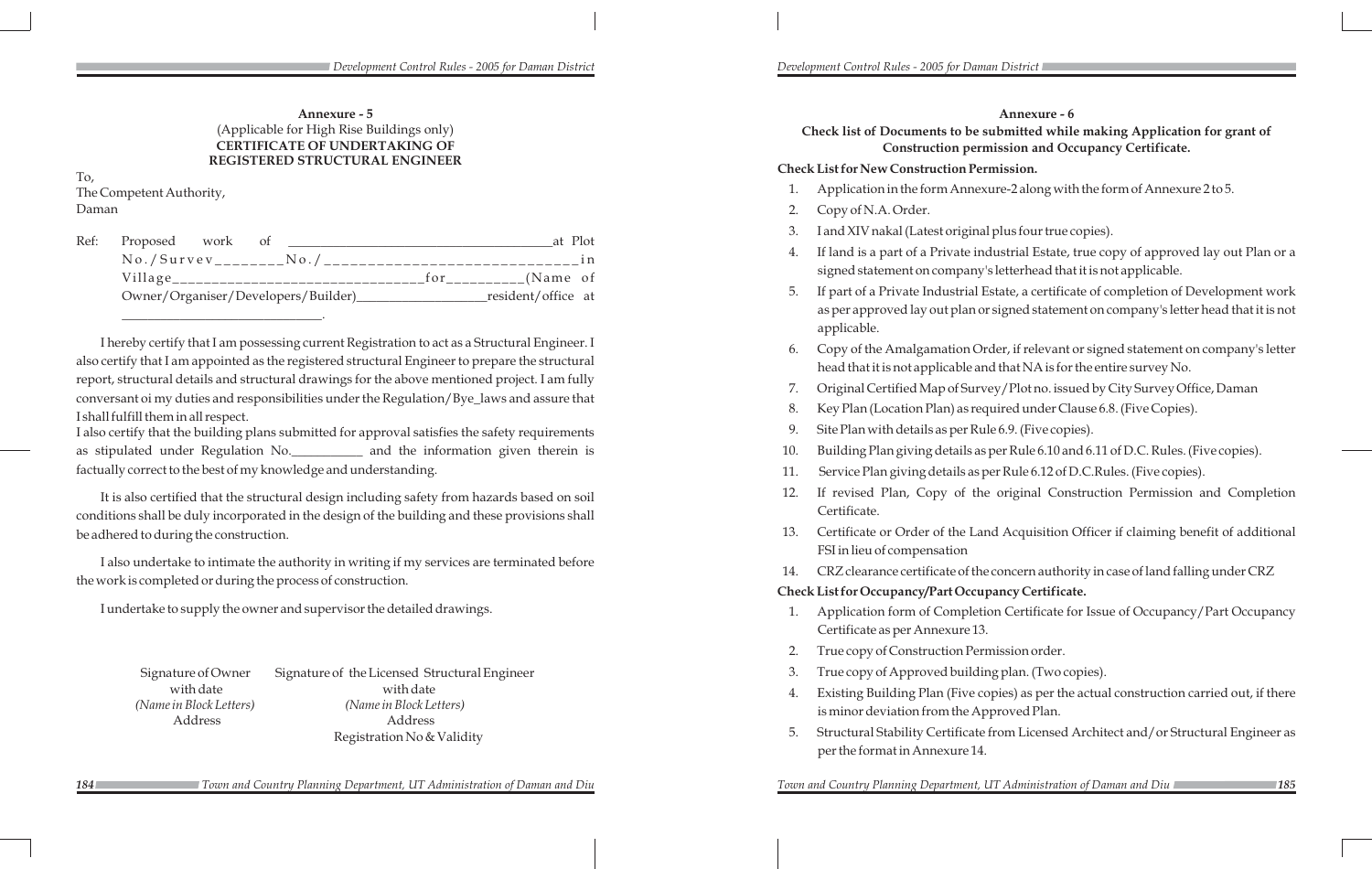*Development Control Rules - 2005 for Daman District Development Control Rules - 2005 for Daman District* 

## **Annexure - 8**

## **Form of Refusal of sanction**

To,

| Sir,                   |                                                                      |
|------------------------|----------------------------------------------------------------------|
|                        | dated                                                                |
|                        | for the grant of sanction for the development work/the erection of a |
|                        |                                                                      |
|                        |                                                                      |
|                        |                                                                      |
|                        | ______Industrial / Commercial / Residential Area of village          |
|                        | I have to inform you that the sanction has been refused on           |
| the following grounds: |                                                                      |

| <u> 1989 - Andrea Barbara, política esta</u> |
|----------------------------------------------|
| 2. $\qquad \qquad$                           |
| $\frac{3}{2}$                                |
|                                              |
| 5.                                           |
| 6. $\qquad \qquad$                           |
|                                              |
| Office No.                                   |
|                                              |
|                                              |
|                                              |

|  |  | Town and Country Planning Department, UT Administration of Daman and Diu |  |
|--|--|--------------------------------------------------------------------------|--|
|  |  |                                                                          |  |

*186 187 Town and Country Planning Department, UT Administration of Daman and Diu Town and Country Planning Department, UT Administration of Daman and Diu*

Yours faithfully, Competent Authority UT Administration of Daman and Diu Daman.

**Annexure - 7**

## **Form of sanction of development permission and commencement certificate**

To,

Sir,

| dated__________________for development permission and grant of commencement certificate to |  |
|--------------------------------------------------------------------------------------------|--|
| carry out development/to erect, re-erect or to make alteration in the building             |  |
|                                                                                            |  |
|                                                                                            |  |
|                                                                                            |  |
|                                                                                            |  |
| the following conditions                                                                   |  |

Yours faithfully, Competent Authority

UT Administration of Daman and Diu. Daman

Date\_

| Development Control Rules - 2005 |  |  |  |
|----------------------------------|--|--|--|
|----------------------------------|--|--|--|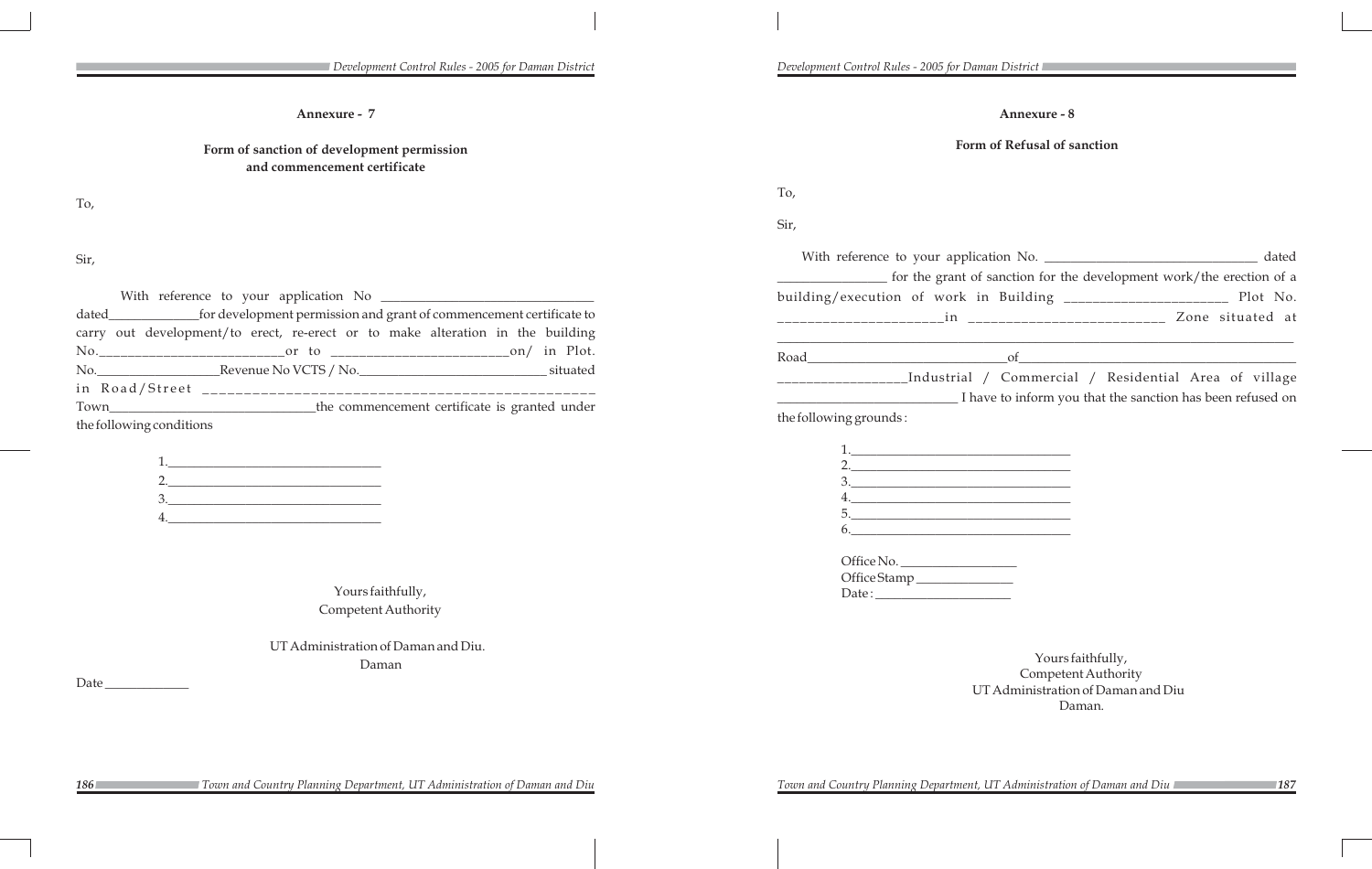**Annexure - 10** 

## **Intimation regarding Foundation and Footing [Applicable to High Rised and Special Buildings]**

To, Competent Authority, UT Administration of Daman and Diu, Daman.

Sir,

We hereby inform that the work up to footing is complete and the foundation work is to be started. I certify that I have personally supervised the work and the depth of foundation is \_\_\_\_\_\_\_\_\_\_\_ mtrs which will allow the building construction upto \_\_\_\_\_\_\_\_ floors. The structure of the building accordingly will be safe as per the standards of the National Building Code and the ISI codes for various hazards.

| Registration No. |  |
|------------------|--|
| Valid upto_      |  |
| Address          |  |

Signature Architect/Engineer/Structural Engineer

Name of the Licensed

Signature of Owner

\_\_\_\_\_\_\_\_\_\_\_\_\_\_\_\_\_\_\_\_\_\_\_\_\_\_\_\_\_\_\_\_\_\_\_\_\_

Architect/Engineer/Structural Engineer

Name of Owner

\_\_\_\_\_\_\_\_\_\_\_\_\_\_\_\_\_\_\_\_\_\_\_\_\_\_\_\_\_\_\_\_\_\_\_\_\_\_

Date:

### **Annexure - 9**

### **Form for Notice for Commencement of Work**

To,

The Competent Authority, UT Administration of Daman & Diu, Daman

### Sir,

| I hereby certify that the development work/erection/re-erection/ demolition or     |  |
|------------------------------------------------------------------------------------|--|
|                                                                                    |  |
|                                                                                    |  |
| _________________________Industrial Area/Road __________________________________of |  |
|                                                                                    |  |
| your permission vice office communication No. ________________ dated               |  |
|                                                                                    |  |
|                                                                                    |  |
| in accordance with the plans sanctioned.                                           |  |

Signature of Owner/License/Lessee Name of owner (in block letters) Address

Date: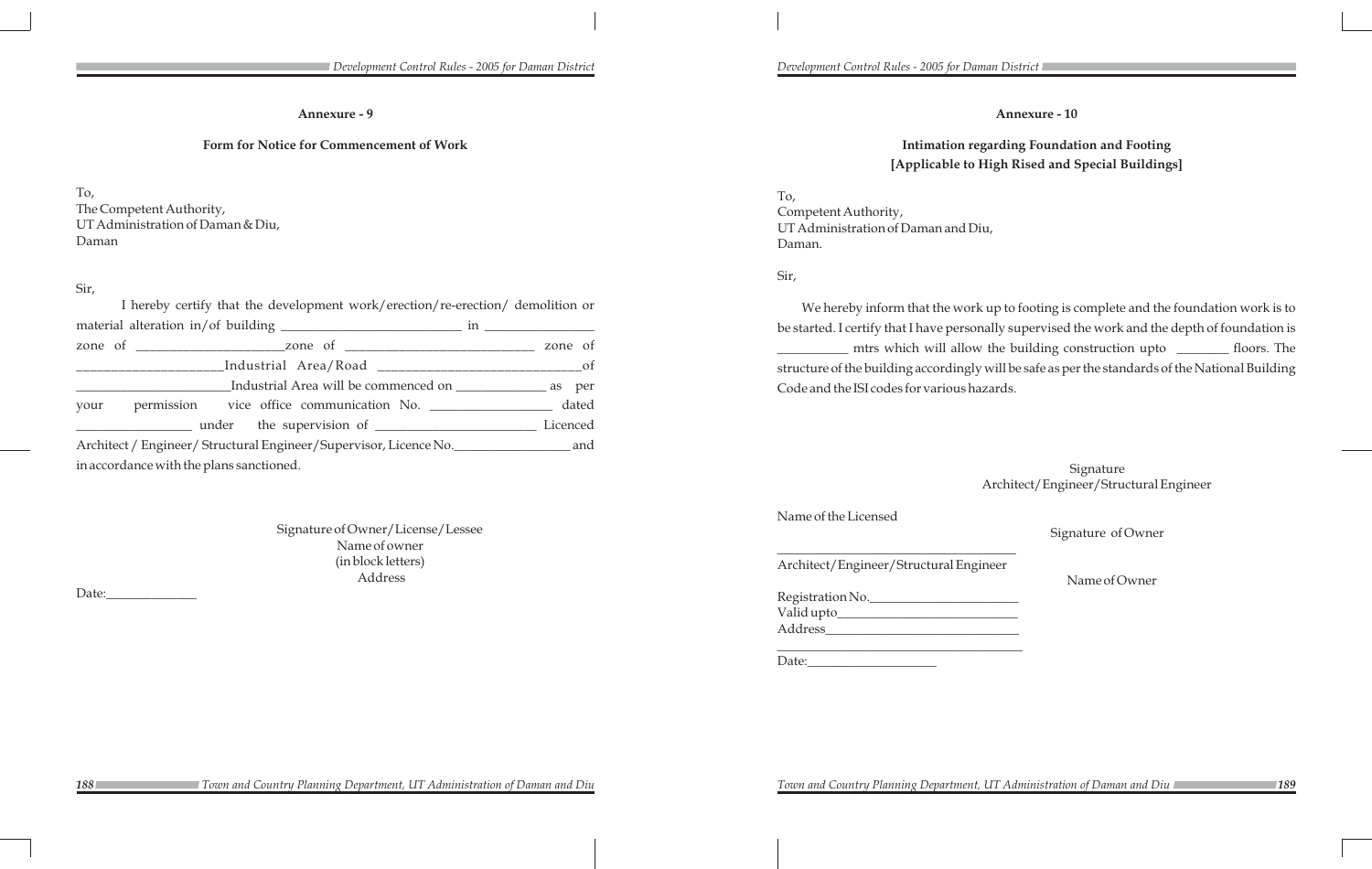## **Annexure - 12**

## **Form for Approval of Work up to Plinth Level**

| dated |  |  | intimation No.                                                                                                                                                                                                                                                                                              |  |
|-------|--|--|-------------------------------------------------------------------------------------------------------------------------------------------------------------------------------------------------------------------------------------------------------------------------------------------------------------|--|
|       |  |  | the completion of construction work up to                                                                                                                                                                                                                                                                   |  |
|       |  |  | el for Building for Industrial/Residential / Commercial                                                                                                                                                                                                                                                     |  |
|       |  |  | $\circ$ f                                                                                                                                                                                                                                                                                                   |  |
| in    |  |  |                                                                                                                                                                                                                                                                                                             |  |
|       |  |  | nform that further work may be proceeded with as per                                                                                                                                                                                                                                                        |  |
|       |  |  | $\mathbf{1}$ , $\mathbf{1}$ , $\mathbf{1}$ , $\mathbf{1}$ , $\mathbf{1}$ , $\mathbf{1}$ , $\mathbf{1}$ , $\mathbf{1}$ , $\mathbf{1}$ , $\mathbf{1}$ , $\mathbf{1}$ , $\mathbf{1}$ , $\mathbf{1}$ , $\mathbf{1}$ , $\mathbf{1}$ , $\mathbf{1}$ , $\mathbf{1}$ , $\mathbf{1}$ , $\mathbf{1}$ , $\mathbf{1}$ , |  |

To. Sir. With reference to your  $\equiv$  regarding plinth/columns up to plinth level purpose on/Plot No. zone situated at \_\_\_\_\_\_\_\_\_\_\_\_\_\_\_\_\_\_\_\_\_\_\_\_ Road/Street \_ \_\_\_\_\_\_\_\_\_\_\_\_\_\_\_\_\_\_\_ in . I have to in sanctioned plans/shall not be proceeded with as the construction up to plinth level is not as per sanctioned plans.

| Office No.   |  |
|--------------|--|
| Office Stamp |  |
| Date:        |  |

Yours faithfully, The Competant Authority, UT Administration of Daman and Diu, Daman.

*Town and Country Planning Department, UT Administration of Daman and Diu* 

## **Annexure - 11**

## **Form for informing completion of work up to Plinth Level**

To, The Competant Authority, UT Administration of Daman and Diu, Daman.

## Sir,

| I hereby inform that the construction up to plinth/column up to plinth level has been                                                                                                                                                                                                                                                                                                                                                                                                                                                   |  |  |  |  |
|-----------------------------------------------------------------------------------------------------------------------------------------------------------------------------------------------------------------------------------------------------------------------------------------------------------------------------------------------------------------------------------------------------------------------------------------------------------------------------------------------------------------------------------------|--|--|--|--|
| completed for the Building ____________________________ on/in Plot                                                                                                                                                                                                                                                                                                                                                                                                                                                                      |  |  |  |  |
|                                                                                                                                                                                                                                                                                                                                                                                                                                                                                                                                         |  |  |  |  |
| $\begin{tabular}{c} \textbf{\textcolor{red}{\textbf{1}}\textcolor{blue}{\textbf{1}}\textcolor{blue}{\textbf{1}}\textcolor{blue}{\textbf{1}}\textcolor{blue}{\textbf{1}}\textcolor{blue}{\textbf{1}}\textcolor{blue}{\textbf{1}}\textcolor{blue}{\textbf{1}}\textcolor{blue}{\textbf{1}}\textcolor{blue}{\textbf{1}}\textcolor{blue}{\textbf{1}}\textcolor{blue}{\textbf{1}}\textcolor{blue}{\textbf{1}}\textcolor{blue}{\textbf{1}}\textcolor{blue}{\textbf{1}}\textcolor{blue}{\textbf{1}}\textcolor{blue}{\textbf{1}}\textcolor{blue$ |  |  |  |  |
| of ____________________________Industrial Area as your permission vide office                                                                                                                                                                                                                                                                                                                                                                                                                                                           |  |  |  |  |
|                                                                                                                                                                                                                                                                                                                                                                                                                                                                                                                                         |  |  |  |  |
| and in accordance with the sanctioned plan.                                                                                                                                                                                                                                                                                                                                                                                                                                                                                             |  |  |  |  |

The completed work may be checked and permission be given to proceed with further work.

> Signature of Architect/Engineer/Structural Engineer

Name of the Licensed

Signature of Owner

\_\_\_\_\_\_\_\_\_\_\_\_\_\_\_\_\_\_\_\_\_\_\_\_\_\_\_\_\_\_\_\_\_\_\_\_\_

Architect/Engineer/Structural Engineer

Name of Owner

Registration No.\_\_\_\_\_\_\_\_\_\_\_\_\_\_\_\_\_\_\_\_\_\_\_ Valid upto\_\_\_\_\_\_\_\_\_\_\_\_\_\_\_\_\_\_\_\_\_\_\_\_\_\_\_\_ Address\_\_\_\_\_\_\_\_\_\_\_\_\_\_\_\_\_\_\_\_\_\_\_\_\_\_\_\_\_\_

\_\_\_\_\_\_\_\_\_\_\_\_\_\_\_\_\_\_\_\_\_\_\_\_\_\_\_\_\_\_\_\_\_\_\_\_\_\_

Date: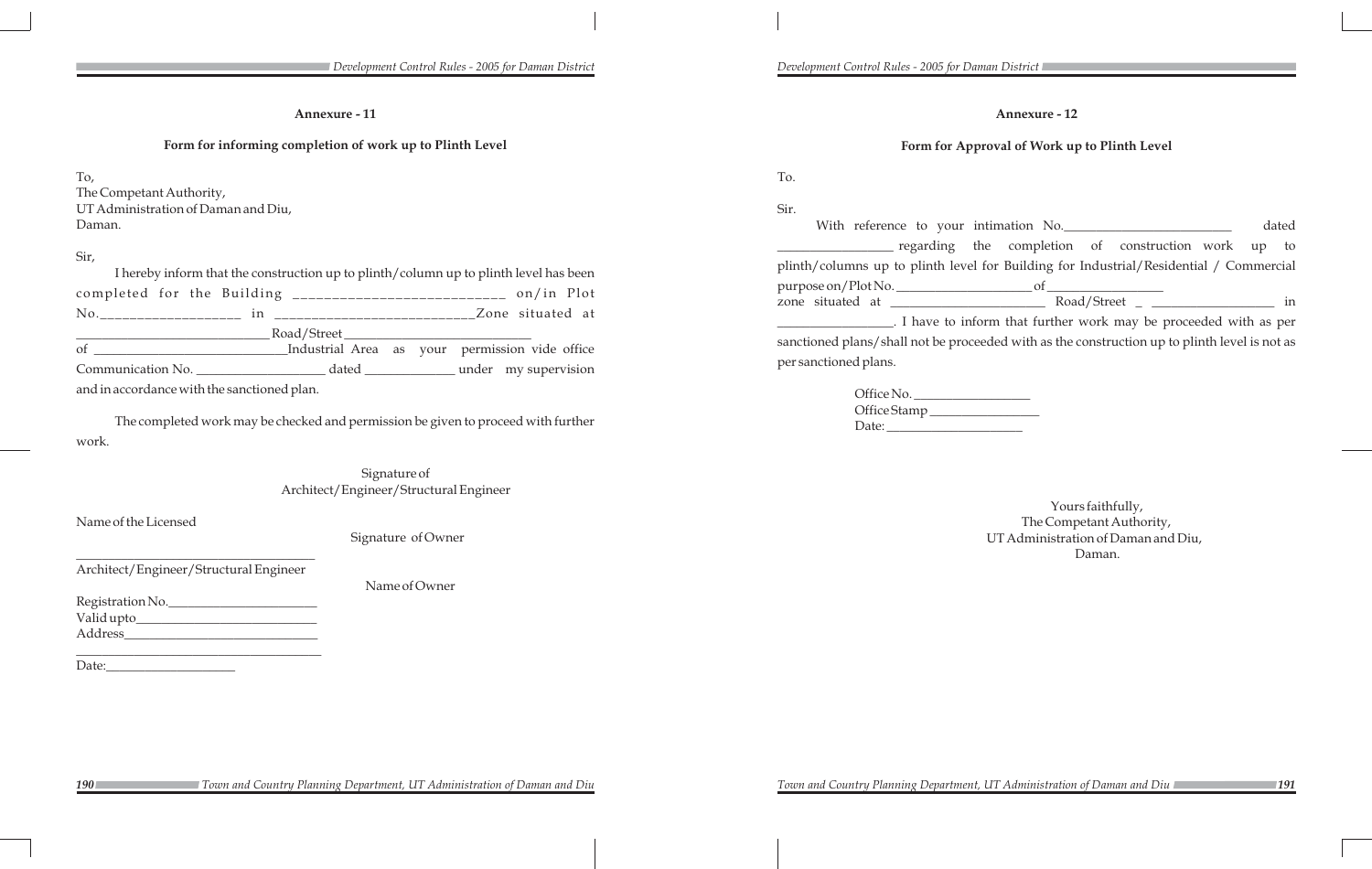## **ANNEXURE - 14**

## **(Applicable for High Rise Building only) Form of Structural Stability Certificate (in letter head)**

This is to certify that, I had been appointed as the Structural Engineer for the building located at \_\_\_\_\_\_\_\_\_\_\_\_\_\_\_\_\_ village, Survey/Plot No \_\_\_\_\_\_\_\_\_\_\_\_\_\_\_ admeasuring a plot area of \_\_\_\_\_\_\_\_\_\_\_\_\_ sq. mtrs. The said building had the plan approved from the competent authority vide order No. \_\_\_\_\_\_\_\_\_\_\_\_\_\_\_\_\_\_\_\_\_\_\_ dated \_\_\_\_\_\_\_\_\_\_\_\_\_\_\_\_\_\_\_\_\_\_\_\_\_ and I have examined the various parts including the building foundation and I am of the opinion that the building have been constructed in accordance with the plan approved by the authority and I further certify that the building can withstand any natural hazard since the ISI guidelines and the NBC guidelines have been strictly followed while the construction of the building. Its stability will not endanger by its use for which the permission has been granted.

Signature of Structural Engineer Signature of the Licensed Architect License No. License No. Validity Validity *(Name in Block Letters) (Name in Block Letters)* Address Address Date :\_\_\_\_\_\_\_\_\_\_\_\_\_\_\_ Date :\_\_\_\_\_\_\_\_\_\_\_\_\_\_\_

Signature of Licensed Architect/Engineer Name of the Licensed /Structural Engineer/Surveyor

Signature of Owner

**Annexure - 13 Form of Completion Certificate**

To, Competent Authority, Daman Sir

I hereby certify that the erection/re-erection of development work of building/part building in plot No. \_\_\_\_\_\_\_\_\_\_\_\_\_\_\_\_\_\_\_\_\_\_\_ of \_\_\_\_\_\_\_\_\_\_\_\_ zone situated at \_\_\_\_\_\_\_\_\_\_\_\_\_\_\_\_\_\_\_\_\_\_\_\_\_\_\_\_ has been supervised by me and has been completed on \_\_\_\_\_\_\_\_\_\_\_\_\_\_\_\_\_\_ according to the Plan sanctioned vide office Order No. dated

The work has been completed to my best satisfaction. The workmanship and all materials (type and grade) have been used strictly in accordance with general and detailed specifications as specified in the D.C. Rules 2005 of Daman District. No provisions of the Act or the Building Bye-laws, no requisitions made, conditions prescribed or orders issued thereunder have been transgressed in the course of the work. I am enclosing three copies of the completion plans, one of which is cloth mounted. The building is now fit for occupancy, for which it has been erected/re-erected or altered, constructed and enlarged.

I have to request you to arrange for the inspection and give permission for occupation of the said building.

Architect/Engineer/Surveyor/Structural Engineer Registration No.\_\_\_\_\_\_\_\_\_\_\_\_\_\_\_\_\_\_\_\_\_\_\_ Valid upto\_\_\_\_\_\_\_\_\_\_\_\_\_\_\_\_\_\_\_\_\_\_\_\_\_\_\_\_ Name of Owner Address\_\_\_\_\_\_\_\_\_\_\_\_\_\_\_\_\_\_\_\_\_\_\_\_\_\_\_\_\_\_

\_\_\_\_\_\_\_\_\_\_\_\_\_\_\_\_\_\_\_\_\_\_\_\_\_\_\_\_\_\_\_\_\_\_\_\_\_\_

Date: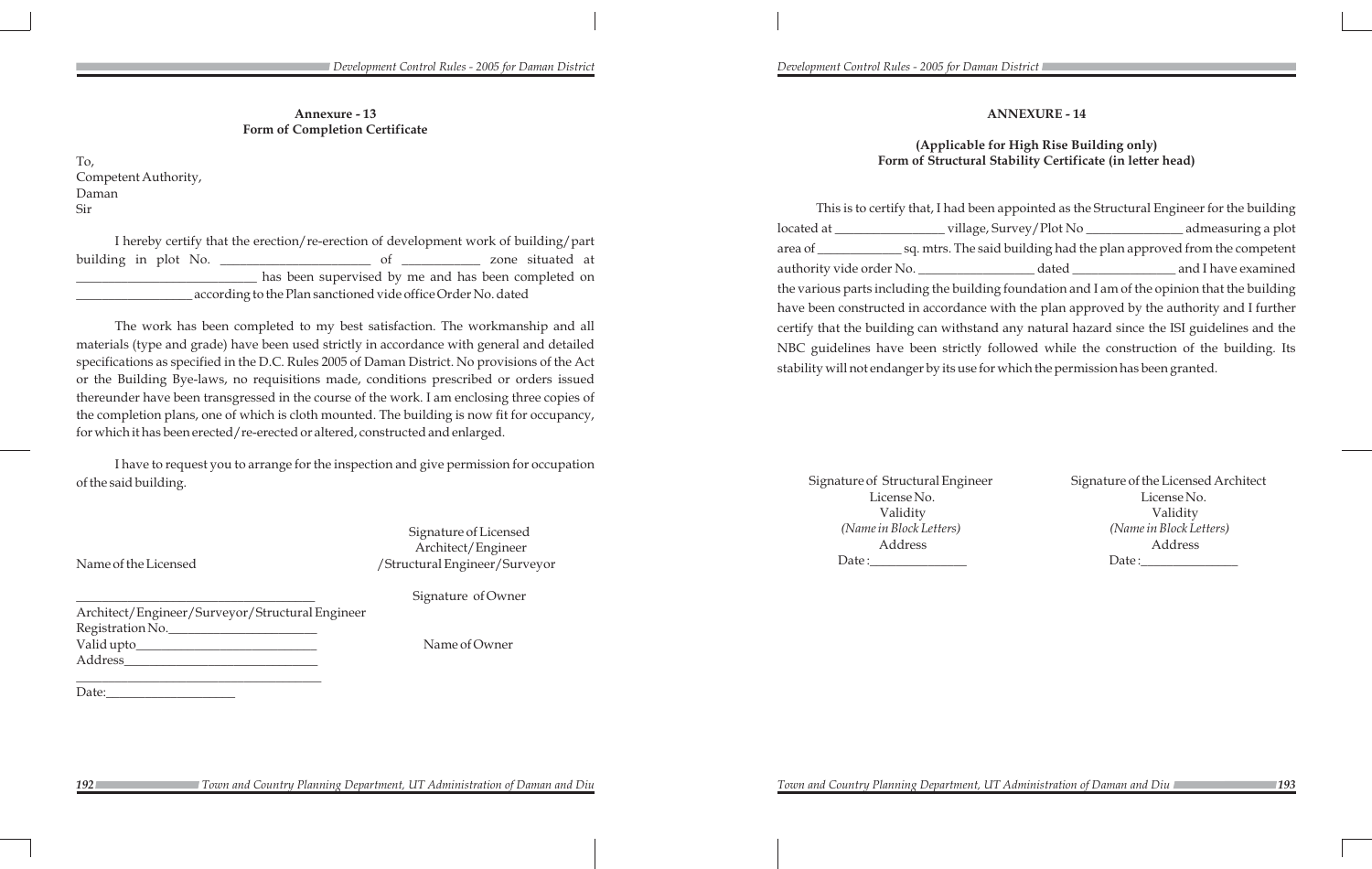*Development Control Rules - 2005 for Daman District Development Control Rules - 2005 for Daman District* 

**Annexure 16**

While thanking you to allow me to occupy a portion of the above building before acceptance of the Completion Certificate of the whole building for the plans approved under Office Order No. 2008 Dated:

**Form of Indemnity for Part Occupancy Certificate (In Stamp Paper of Value of Rs.20/- only)**

To, Competent Authority Daman

Sir.

I hereby indemnify the Administration of Daman and Diu against any risk, damage and danger such may occur to occupants and users of the said portion of the building and also undertake to take necessary security measures for their safety, We say that this undertaking will be binding on me/us, our heirs, administrators and to our assignees.

Witness:

Yours faithfully

OWNER

## **ANNEXURE - 15**

### **OCCUPANCY CERTIFICATE**

To,

Sir,

Daman Date:

This is to certify that the construction work of **Residential, Residential-Cum-Commercial/Commercial/Factory Building Ground Floor \_\_\_\_\_\_\_\_\_\_\_\_\_ Sq.mtrs, First floor \_\_\_\_\_\_\_\_\_\_\_\_\_\_\_\_\_\_ Sq. mtrs, Second Floor \_\_\_\_\_\_\_\_\_\_\_\_ Sq.mtrs of** M/S. \_\_\_\_\_\_\_\_\_\_\_\_\_\_\_\_\_\_\_\_\_\_\_\_\_\_\_\_\_\_\_\_\_\_\_\_\_\_\_\_\_\_\_\_\_\_\_\_\_\_on Survey No. \_\_\_\_\_\_\_\_\_\_\_\_\_\_\_\_ of village \_\_\_\_\_\_\_\_\_\_\_\_\_\_\_\_\_. the construction permission of which was granted vide order \_\_\_\_\_\_\_\_\_\_\_\_\_\_\_\_\_\_\_\_\_\_\_\_\_ Dtd.\_\_\_\_\_\_\_\_\_\_\_\_\_\_\_\_\_has been inspected by me and found to be completed with a built area on the Ground Floor of Sq. mtrs; First floor of \_\_\_\_\_\_\_\_\_\_\_\_\_\_\_\_\_\_\_\_ Sq. mtrs; Second Floor of \_\_\_\_\_\_\_\_\_\_\_\_\_\_\_ Sq. mtrs; as per the approved plan with/without modifications This was completed under the supervision of Shri Licenced Architect / Structural Engineer having Licence No. \_\_\_\_\_\_\_\_\_\_\_\_\_\_\_\_\_\_\_\_\_\_\_\_\_\_\_\_ presently valid upto \_\_\_\_\_\_\_\_\_\_\_\_\_\_\_\_\_\_\_\_\_\_\_\_\_\_\_\_and certified that the said Residential, Residential-Cum-Commercial/Commercial/Factory Building admeasuring a built area on the Ground Floor with \_\_\_\_\_\_\_\_\_\_\_\_\_ Sq. mtrs ; First floor with \_\_\_\_\_\_\_\_\_\_\_\_\_\_\_\_\_\_ Sq. mtrs; Second Floor with \_\_\_\_\_\_\_\_\_\_\_\_\_\_\_\_ Sq. mtrs, constructed as per the approved plan is now fit for occupation. This occupancy certificate issued after No Objection Certificate from Station Fire Officer Daman vide his letter \_\_\_\_\_\_\_\_\_\_\_\_\_\_\_\_\_\_\_\_\_\_\_dated\_\_\_\_\_\_\_\_\_\_\_\_\_\_\_\_ , subject to condition that the firm is required to obtain the certificate in regard to the satisfactory maintenance of all the First Aid Fire fighting arrangements being made in the premises ANNUALLY.

> Competent Authority, Daman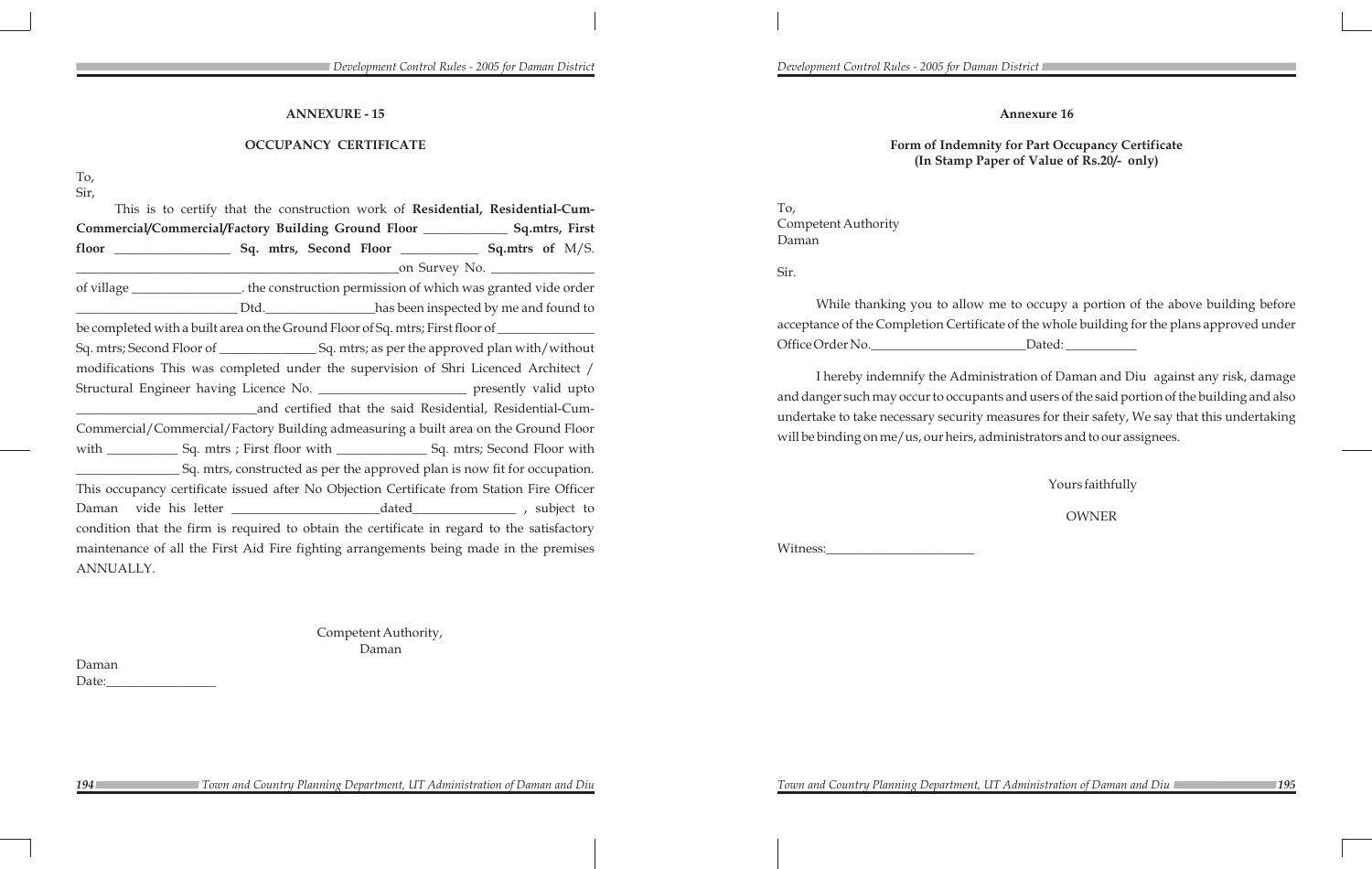### **Annexure - 18 Service/Light Industries which can be allowed as per the uses in Rule 26.1.1 and conditions governing such uses.**

| Sr.<br>No.   | Category of Industry                          |                                                | subject to                                   |                                                     | Service industry permitted Special conditions,<br>If any.                                                                                                                                                                                                                                                    |
|--------------|-----------------------------------------------|------------------------------------------------|----------------------------------------------|-----------------------------------------------------|--------------------------------------------------------------------------------------------------------------------------------------------------------------------------------------------------------------------------------------------------------------------------------------------------------------|
|              |                                               | Maxi.<br>Per-<br>missible<br>Power<br>(in KW.) | Maxi.<br>Per-<br>missible<br>employ-<br>ment | Maxi.<br>Per<br>missible<br>floor<br>Area<br>Sq.mt. |                                                                                                                                                                                                                                                                                                              |
| $\mathbf{1}$ | $\overline{2}$                                | 3                                              | $\overline{4}$                               | 5                                                   | 6                                                                                                                                                                                                                                                                                                            |
| I            | <b>Food Product:</b>                          |                                                |                                              |                                                     |                                                                                                                                                                                                                                                                                                              |
|              | Groundnut decorticates.                       | 7.5                                            | 9                                            | 50                                                  |                                                                                                                                                                                                                                                                                                              |
|              | Grain mill for production<br>of flour.        | 7.5                                            | 9                                            | 50                                                  |                                                                                                                                                                                                                                                                                                              |
|              | Manufacture of supari<br>and masala grinding. | 7.5                                            | 9                                            | 50                                                  |                                                                                                                                                                                                                                                                                                              |
|              | Manufacture of bakery<br>products.            | 10                                             | 25                                           | 250                                                 | Fuel used shall be electri-<br>$\overline{\phantom{a}}$<br>city, gas or smokeless fuel.<br>No floor above the<br>$\overline{\phantom{a}}$<br>furnace portion.<br>Where only electric oven<br>$\overline{\phantom{a}}$<br>is used, an additional<br>heating load of 24 KVA<br>permitted per<br>establishment. |
|              | Coffee curing, roasting<br>and grinding.      | 7.5                                            | 9                                            | 50                                                  |                                                                                                                                                                                                                                                                                                              |
|              | Manufacture of ice                            | 75                                             | 9                                            | 250                                                 |                                                                                                                                                                                                                                                                                                              |
|              | Manufacture of milk<br>and dairy products.    | 7.5                                            | 9                                            | 50                                                  |                                                                                                                                                                                                                                                                                                              |
|              | Manufacture of<br>ice-cream & ice-candy.      | 7.5                                            | 9                                            | 50                                                  |                                                                                                                                                                                                                                                                                                              |

**196** *196 Town and Country Planning Department, UT Administration of Daman and Diu 197 Town and Country Planning Department, UT Administration of Daman and Diu* 

### *Development Control Rules - 2005 for Daman District Development Control Rules - 2005 for Daman District*

| <b>Annexure - 17</b> |  |  |
|----------------------|--|--|
|                      |  |  |

## **Penalty rates for regularising various deviations during construction from the approved building plans.**

| Sr.<br>No. | Type                                                                                            | Penalty(in Rs)                                                          | Remarks                                                                                                  |
|------------|-------------------------------------------------------------------------------------------------|-------------------------------------------------------------------------|----------------------------------------------------------------------------------------------------------|
| 1.         | Construction started/completed<br>before applying for permission.<br>For Industrial             | $50/-$ per Sq. mtr.                                                     | Applicable to the total<br>built area within the plot.                                                   |
|            | For Others incl. Mixed uses                                                                     | $125/-$ per Sq. mtr.                                                    |                                                                                                          |
| 2.         | Construction started/completed<br>before granting permission but<br>had applied for permission. |                                                                         | Applicable to the<br>total built area<br>within the plot.                                                |
|            | For Industrial                                                                                  | $20/-$ per Sq. mtr.                                                     |                                                                                                          |
|            | For Others                                                                                      | $50/-$ per Sq. mtr.                                                     |                                                                                                          |
| 3.         | Minor Deviation from the<br>approved construction plan,<br>but within the D.C. Rules.           | Approvable without<br>penalty while<br>issuingoccupancy<br>certificate. | Deviation in this respect<br>would be only for minor<br>alteration within the<br>approved building plan. |
| 4.         | Deviation in Ground Coverage<br>Up to 15% of the permissible<br>ground coverage on all floors.  |                                                                         | Applicable to the portion<br>which is observed as<br>deviation from the                                  |
|            | For Industrial                                                                                  | 200/- per Sq.mtr.                                                       | Approved Plan.                                                                                           |
|            | For Others                                                                                      | 750/- per Sq.mtr.                                                       |                                                                                                          |
| 5.         | Deviation in Setbacks                                                                           |                                                                         |                                                                                                          |
|            | <b>Front Setback</b><br>a.                                                                      | Not allowed                                                             | <b>Total Demolition</b>                                                                                  |
|            | Setback in all other sides<br>b.                                                                |                                                                         |                                                                                                          |
|            | For Industrial                                                                                  | 300/- per Sq. mtr.                                                      | Upto 5% of the<br>permissible set back                                                                   |
|            | For other uses                                                                                  | 750/- per Sq. mtr.                                                      | $-do-$                                                                                                   |

 *Town and Country Planning Department, UT Administration of Daman and Diu Town and Country Planning Department, UT Administration of Daman and Diu*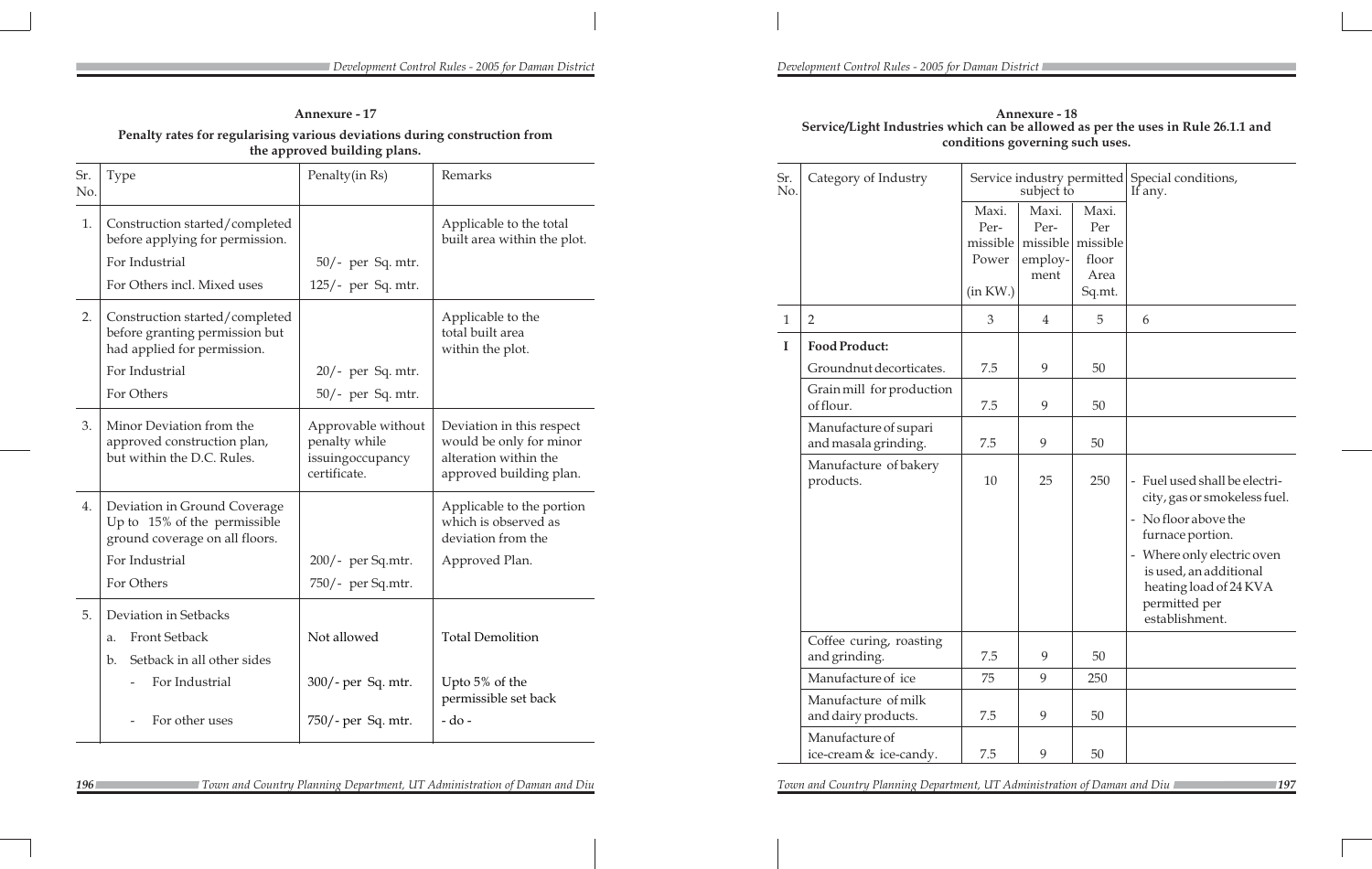| Sr.<br>No. | Category of Industry                                                                                                                      |                                                | subject to                       |                                                              | Service industry permitted Special conditions,<br>If any. | Sr.<br>No. | Category of Industry                                                              |                           | subject to                                                             |                                         | Service industry permitted Special conditions,<br>If any.                                                      |
|------------|-------------------------------------------------------------------------------------------------------------------------------------------|------------------------------------------------|----------------------------------|--------------------------------------------------------------|-----------------------------------------------------------|------------|-----------------------------------------------------------------------------------|---------------------------|------------------------------------------------------------------------|-----------------------------------------|----------------------------------------------------------------------------------------------------------------|
|            |                                                                                                                                           | Maxi.<br>Per-<br>missible<br>Power<br>(in KW.) | Maxi.<br>Per-<br>employ-<br>ment | Maxi.<br>Per<br>missible missible<br>floor<br>Area<br>Sq.mt. |                                                           |            |                                                                                   | Maxi.<br>Per-<br>(in KW.) | Maxi.<br>Per-<br>missible missible missible<br>Power   employ-<br>ment | Maxi.<br>Per<br>floor<br>Area<br>Sq.mt. |                                                                                                                |
|            | $\overline{2}$                                                                                                                            | $\mathfrak{Z}$                                 | $\overline{4}$                   | 5                                                            | 6                                                         |            | $\overline{2}$                                                                    | 3 <sup>1</sup>            | $\overline{4}$                                                         | $5\phantom{.}$                          | 6                                                                                                              |
| II.        | Tobacco:<br>Manufacture of<br>bidis.                                                                                                      | N <sub>o</sub><br>power<br>to be<br>used.      | No limit                         | 250                                                          |                                                           |            | Printing and<br>publishing<br>periodicals,<br>books, journals at<br>lasses, maps, | 7.5                       | 9                                                                      | 120                                     | - Manufacture<br>with paper pulp<br>not permitted.<br>- No restrictions on<br>power, number of                 |
|            | III. Textile and Textile<br>Products:                                                                                                     |                                                |                                  |                                                              |                                                           |            | envelopes,<br>picture post-cards<br>and embossing.                                |                           |                                                                        |                                         | employees, area or<br>hours of operation<br>shall apply, if                                                    |
|            | Embroidery and<br>making of crepe<br>laces and fringes.                                                                                   | 3.75                                           | 9                                | 50                                                           |                                                           |            |                                                                                   |                           |                                                                        |                                         | located in a<br>building on a<br>separate plot not                                                             |
|            | Manufacture of<br>textile goods, such as<br>wearing apparel,<br>curtains, mosquito-net,<br>mattresses. bedding<br>material, pillow cases, |                                                |                                  |                                                              |                                                           |            |                                                                                   |                           |                                                                        |                                         | less than 500 Sq. mt.<br>in area and if<br>special permission<br>of the Competent<br>Authority is<br>obtained. |
|            | textile bags.<br>Mattress making                                                                                                          | 2.35                                           | 9                                | 50                                                           |                                                           |            | Engraving etching,<br>block-making etc.                                           | $7.5\,$                   | 9                                                                      | 120                                     |                                                                                                                |
|            | and cotton cleaning.                                                                                                                      | 2.25                                           | 9                                | 50                                                           |                                                           |            | <b>Block binding</b>                                                              | 7.5                       | 9                                                                      | 120                                     |                                                                                                                |
|            | <b>IV Wood Product</b><br>and Furnitures                                                                                                  |                                                |                                  |                                                              |                                                           | <b>VI</b>  | <b>Leather Products</b><br>excluding Tanning                                      |                           |                                                                        |                                         |                                                                                                                |
|            | Manufacture of<br>wooden furniture<br>and fixtures.                                                                                       | 2.75                                           | $\overline{9}$                   | 50                                                           | - Not permitted<br>under or adjoining<br>a dwelling unit  |            | Manufacture of<br>leather footwear.                                               | 3.75                      | 9                                                                      | 50                                      | - Manufacture of leather<br>or leather processing not<br>permitted.                                            |
|            | Manufacture of<br>bamboo and cane<br>furniture and fixtures                                                                               | 2.25                                           | 9                                | 50                                                           | - Not permitted<br>under or adjoining<br>a dwelling unit  |            | Manufacture of<br>wearing apparel<br>like coat, gloves.                           | 3.75                      | 9                                                                      | 50                                      |                                                                                                                |

 *Town and Country Planning Department, UT Administration of Daman and Diu Town and Country Planning Department, UT Administration of Daman and Diu*

198 Town and Country Planning Department, UT Administration of Daman and Diu Town and Country Planning Department, UT Administration of Daman and Diu 199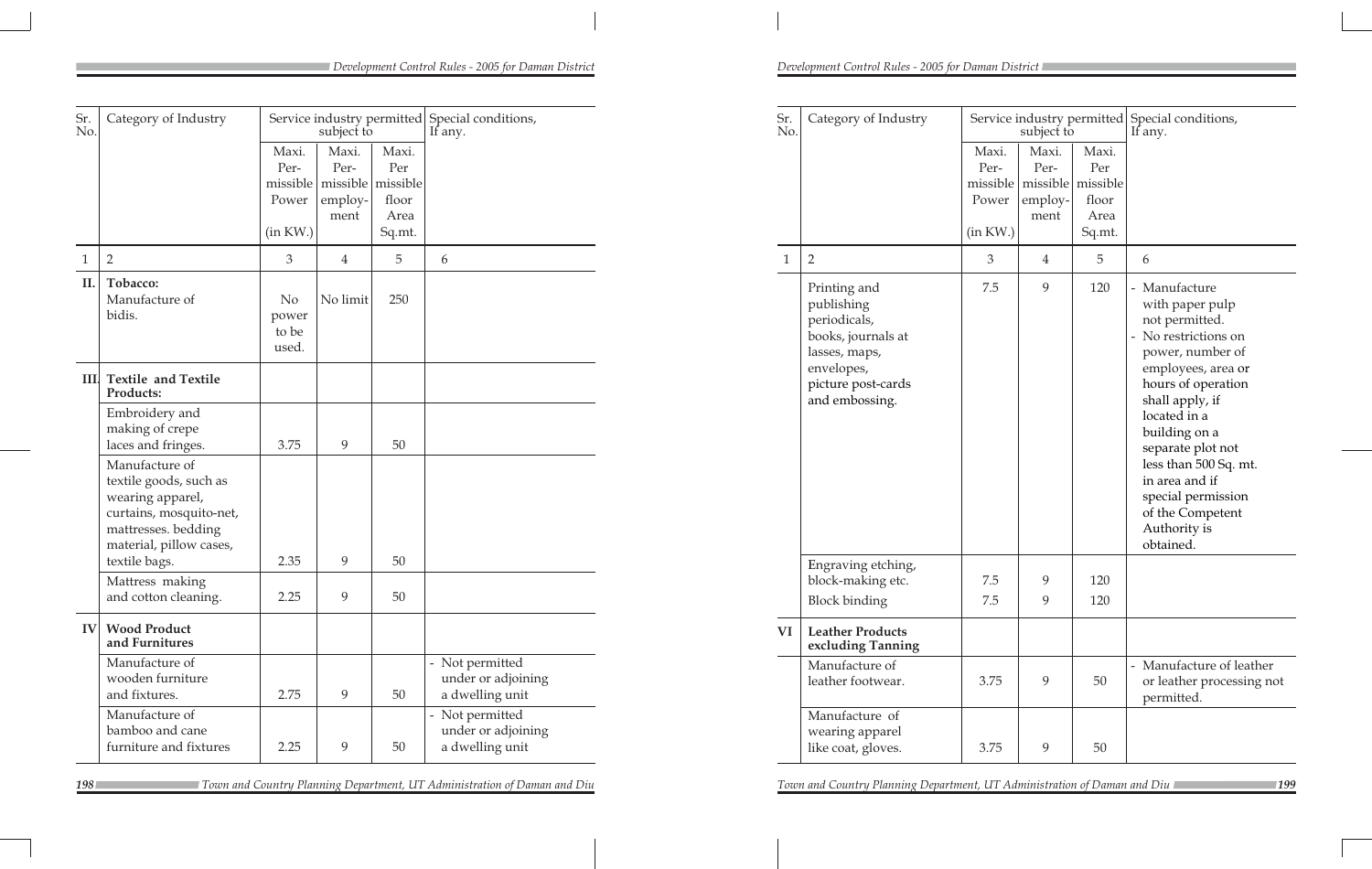| Sr.<br>No.   | Category of Industry                                                                                  |                                                  | Service industry permitted<br>subject to |                                                              | Special conditions,<br>If any.                                                 |
|--------------|-------------------------------------------------------------------------------------------------------|--------------------------------------------------|------------------------------------------|--------------------------------------------------------------|--------------------------------------------------------------------------------|
|              |                                                                                                       | Maxi.<br>Per-<br>missible  <br>Power<br>(in KW.) | Maxi.<br>Per-<br>employ-<br>ment         | Maxi.<br>Per<br>missible missible<br>floor<br>Area<br>Sq.mt. |                                                                                |
| $\mathbf{1}$ | $\overline{2}$                                                                                        | 3                                                | $\overline{4}$                           | 5                                                            | 6                                                                              |
|              | Electronic industry<br>of assembly type.                                                              | 3.75                                             | 9                                        | 50                                                           | Only permitted on<br>$\overline{\phantom{0}}$<br>ground floor.                 |
|              | Transport Equipment:-                                                                                 |                                                  |                                          |                                                              |                                                                                |
|              | Servicing of motor<br>vehicles & cycles.                                                              | 3.75                                             | 9                                        | 100                                                          | No spray painting<br>$\overline{\phantom{0}}$<br>permitted. No floor<br>above. |
|              | Repair of motor vehicles<br>& cycles.                                                                 | 3.75                                             | 9                                        | 100                                                          |                                                                                |
|              | Battery charging<br>and repairs.                                                                      | 5.0                                              | 6                                        | 25                                                           |                                                                                |
|              | Manufacture of jewelry<br>and related articles.                                                       | 2.25                                             | 9                                        | 50                                                           |                                                                                |
|              | Repairs of watches,<br>clocks and jewelry.                                                            | 2.25                                             | 9                                        | 50                                                           |                                                                                |
|              | Manufacture of<br>musical instruments<br>and their repairs.                                           | 2.25                                             | 9                                        | 50                                                           |                                                                                |
|              | Repairs of locks, stoves,<br>umbrellas, sewing<br>machines, gas-burners, &<br>other sundry equipment. | 2.25                                             | 9                                        | 50                                                           |                                                                                |
|              | Optical glass<br>grinding and repairs.                                                                | 2.25                                             | 9                                        | 50                                                           |                                                                                |
|              | Audio taping, recording<br>& manufacture of<br>equipment for the same<br>and recording studio.        | 4.0                                              | 9                                        | 50                                                           |                                                                                |

| Sr.<br>No.   | Category of Industry                                                                                                                                                                                                                                          | Service industry permitted<br>subject to |                                              |                                           | Special conditions,<br>If any.                              |  |  |
|--------------|---------------------------------------------------------------------------------------------------------------------------------------------------------------------------------------------------------------------------------------------------------------|------------------------------------------|----------------------------------------------|-------------------------------------------|-------------------------------------------------------------|--|--|
|              |                                                                                                                                                                                                                                                               | Maxi.<br>Per-<br>missible<br>Power       | Maxi.<br>Per-<br>missible<br>employ-<br>ment | Maxi.<br>Per<br>missible<br>floor<br>Area |                                                             |  |  |
|              |                                                                                                                                                                                                                                                               | (in KW.)                                 |                                              | Sq.mt.                                    |                                                             |  |  |
| $\mathbf{1}$ | $\overline{2}$                                                                                                                                                                                                                                                | 3                                        | $\overline{4}$                               | 5                                         | 6                                                           |  |  |
|              | Manufacture of leather<br>consumer goods, such as<br>upholstery, suitcases,<br>pocket books, cigarette<br>and key cases, purses.                                                                                                                              | 3.75                                     | 9                                            | 50                                        |                                                             |  |  |
|              | Repair of footwear and<br>other leather products.                                                                                                                                                                                                             | 3.75                                     | 9                                            | 50                                        |                                                             |  |  |
|              | Manufacture of rubber<br>balloons, hand-gloves<br>and allied products.                                                                                                                                                                                        | 1.5                                      | 9                                            | 50                                        |                                                             |  |  |
|              | <b>VIII Metal Products:-</b>                                                                                                                                                                                                                                  |                                          |                                              |                                           |                                                             |  |  |
|              | Tool Sharpeningand<br>razor sharpening works.                                                                                                                                                                                                                 | 0.75                                     | 9                                            | 25                                        |                                                             |  |  |
|              | Umbrella assembly<br>works.                                                                                                                                                                                                                                   | 0.75                                     | 9                                            | 50                                        |                                                             |  |  |
| IX           | <b>Electrical Goods:-</b>                                                                                                                                                                                                                                     |                                          |                                              |                                           |                                                             |  |  |
|              | Repairs of household<br>electrical appliances,<br>such as radio and TV sets,<br>tape-recorders, video,<br>heaters, irons, shavers,<br>vacuum cleaner, Fridge,<br>air-conditioners,<br>washing machines,<br>electric cooking ranges,<br>meter rewinding works. | 2.25                                     | 9                                            | 50                                        | No spray painting<br>$\overline{\phantom{0}}$<br>permitted. |  |  |

 *Town and Country Planning Department, UT Administration of Daman and Diu Town and Country Planning Department, UT Administration of Daman and Diu*

<sup>200</sup> *200 Zown and Country Planning Department, UT Administration of Daman and Diu Zown and Country Planning Department, UT Administration of Daman and Diu*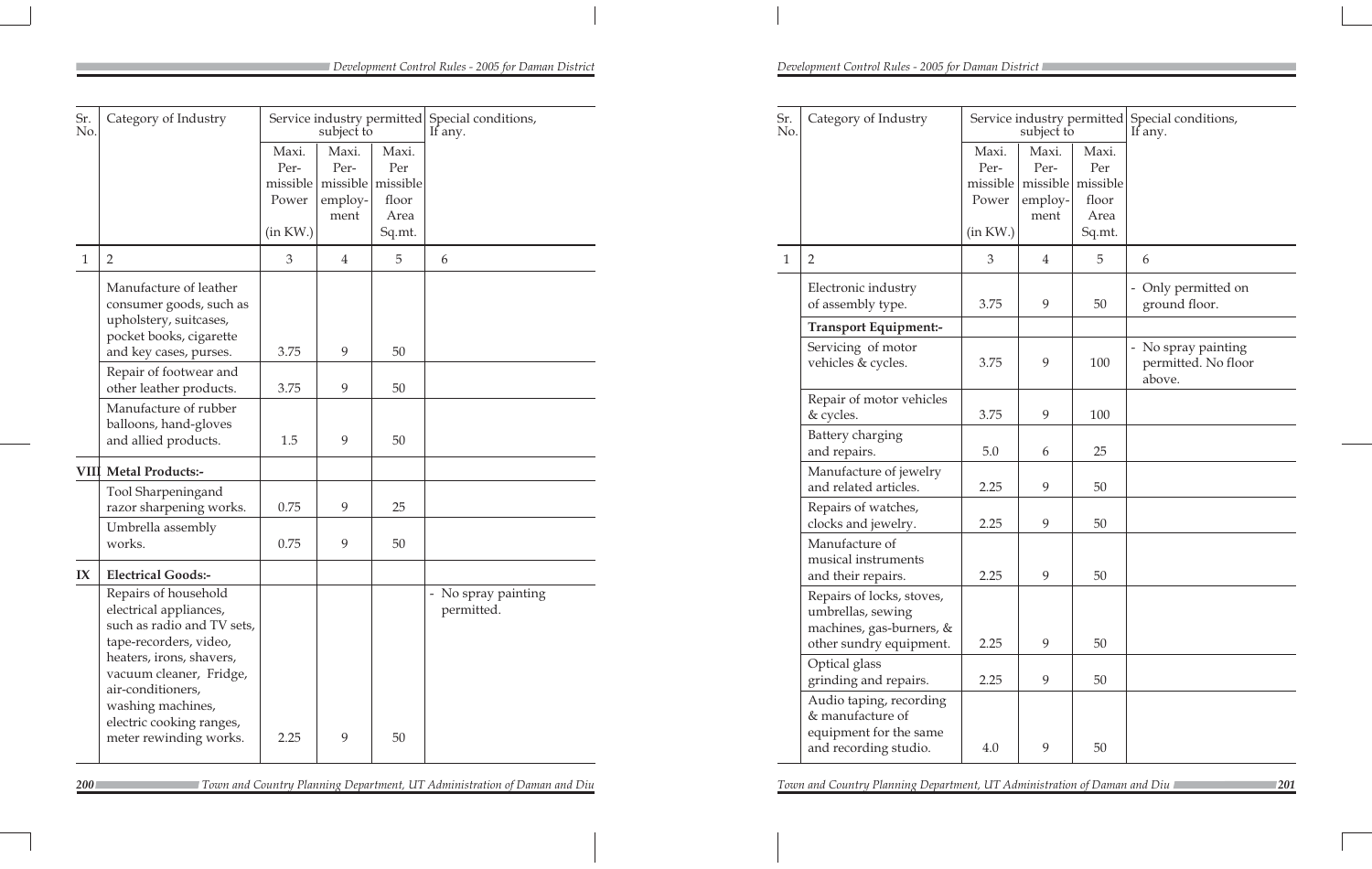## **Annexure 19**

## **GUIDELINES FOR DEVELOPMENT OF HOLIDAY RESORTS/HOMES (Refer Rule 31.2a and 32.Ig)**

1. The minimum area of the land for holiday resorts or holiday homes shall not be less

2. The entire land shall vest in single ownership. It shall not be subdivided at any time, the individual structures or building shall not be sold to different persons.

3. The facilities provided shall be used by the purpose it has been allotted. The structures shall not be used for regular and permanent residence.

4. Adequate infrastructure facilities such as access road, water supply, liquid and solid waste collection and disposal facilities shall be provided by the owner at his own cost,

5. The structures shall not be more than ground + 1 upper floor. However, ground storied structures with slopping roofs constructed as far as possible out of local material, compatible with the surrounding environment, would be preferred.

- than 1.00 Ha.
- 
- 
- so as to keep the entire area clean and hygienic.
- 
- 
- Rule 32.1g.
- 
- 
- i.e. (FSI 0.4) of the land under development.

**202 202 2021 2021 203 203 203 203 203 203 203 203 203 203 203 203 204 205 205 205 205 205 205 205 205 205 205 205 205 205 205 205 205 205 205 205 205** 

6. Existing trees shall be preserved and if any trees are cut, five times the number shall be planted and grown to their full height. In addition 15 trees per 1000 sq.m. of open land shall be planted as a part of the landscaping of the area.

7. The owner of the land shall submit to Government a suitable layout of the site, landscape plan, building plans and a project report along with the recommendation from the Tourism Development Department, Daman if it is from the use specified in Rule 31.2a and from the Education or Medical Department if it is the uses specified in

8. The entire construction/development programme shall be completed within a period of 3 years from the date of grant of development permission failing which the development permission shall automatically lapse.

9. Necessary set backs shall be provided from the classified roads.

10. The total built up area of all types of structures shall not exceed 40% of the total area

| Sr.<br>No. | Category of Industry                                                                                                                             | Service industry permitted Special conditions,<br>subject to                                  |                                      |                                   | If any. |   |          |      |        |  |
|------------|--------------------------------------------------------------------------------------------------------------------------------------------------|-----------------------------------------------------------------------------------------------|--------------------------------------|-----------------------------------|---------|---|----------|------|--------|--|
|            |                                                                                                                                                  | Maxi.<br>Per-<br>missible<br>Power                                                            | Maxi.<br>Per-<br>missible<br>employ- | Maxi.<br>Per<br>missible<br>floor |         |   |          |      |        |  |
|            |                                                                                                                                                  |                                                                                               |                                      |                                   |         |   |          | ment | Area   |  |
|            |                                                                                                                                                  |                                                                                               |                                      |                                   |         |   | (in KW.) |      | Sq.mt. |  |
|            | $\mathbf{1}$                                                                                                                                     | $\overline{2}$                                                                                | 3                                    | $\overline{4}$                    | 5       | 6 |          |      |        |  |
|            |                                                                                                                                                  | Photo-processing<br>labs Xeroxing,<br>photocopying,<br>videotaping and<br>their laboratories. | 3.75                                 | 9                                 | 50      |   |          |      |        |  |
|            | Re-packing and<br>mixing of liquids,<br>powder, pastes, etc.<br>not involving any<br>chemical reaction,<br>which is non-<br>hazardous in nature. | 2.25                                                                                          | 9                                    | 50                                |         |   |          |      |        |  |
|            | Diamond cutting<br>and polishing                                                                                                                 | 15.0                                                                                          | 30                                   | 120                               |         |   |          |      |        |  |

Note: The hours of operation for the concerned industry shall be from 1000 to 2000 hours only. The Competent Authority may from time to time add to alter or amend the above Table with the approval of Administrator

 *Town and Country Planning Department, UT Administration of Daman and Diu Town and Country Planning Department, UT Administration of Daman and Diu*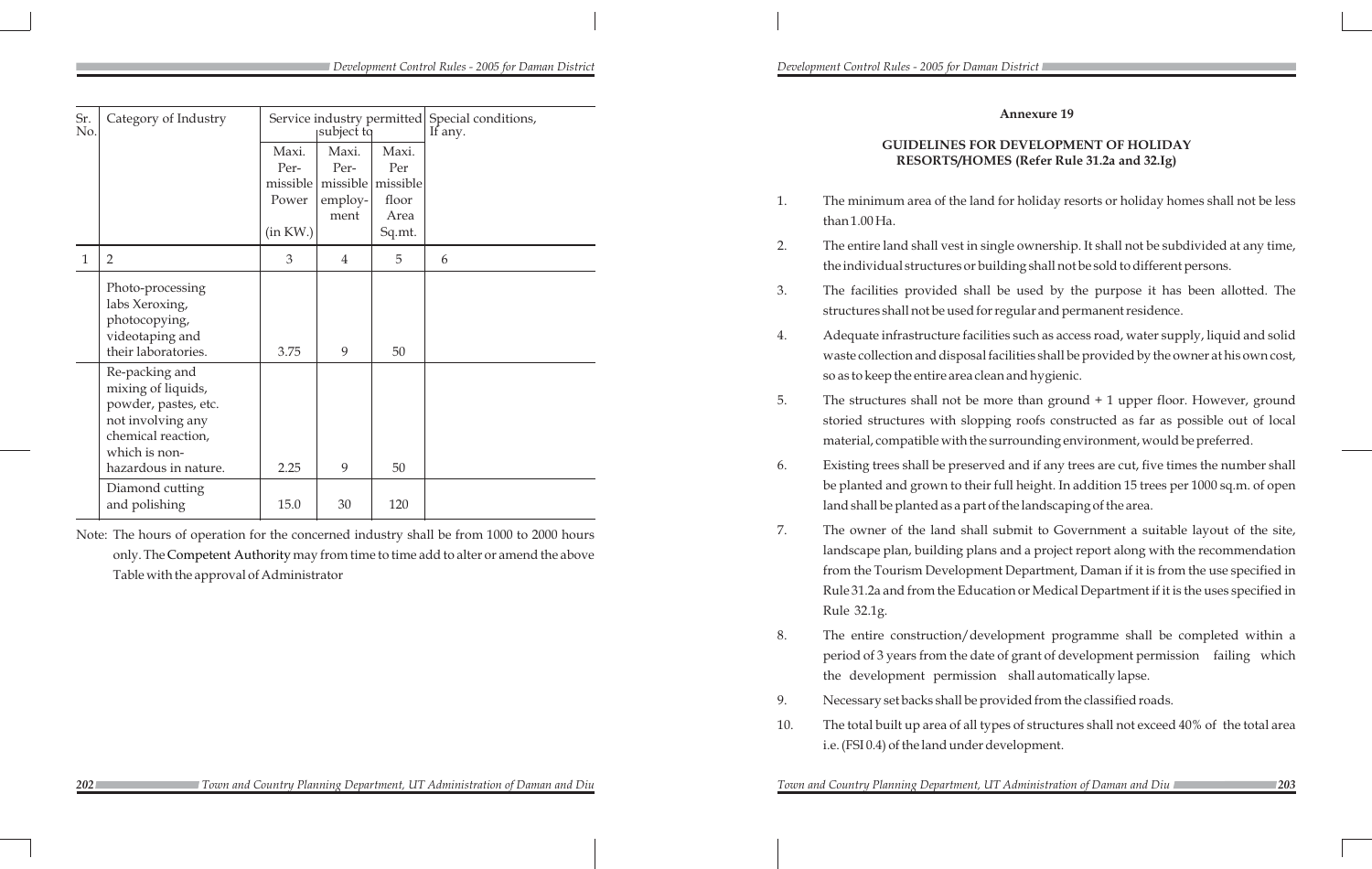(v) Structural details showing also supporting frame and anchorage

(vii) Copy of license or registration to undertake display of advertisements with the Corporation or any other competent authority.

The display of advertisement does not contravene any of the provision of the law and the bye-laws made thereunder. The relevant provision of the Bye-laws have been read and understood and I/We will abide by the same.

(i) I/We are registered as licensed advertiser with the Administration and our license is valid, up to \_\_\_\_\_\_\_\_\_\_\_\_\_\_\_\_\_\_\_\_\_

Name and address of the applicant N a me and address of the owner of the building/premises

*Zown and Country Planning Department, UT Administration of Daman and Diu* 

(iii) I/We undertake to pay all the taxes, charges, rates etc. as per the provision of

12. I/We undertake the responsibility for any injury or damage caused to or' suffered by any person or property arising out of or relating to the display of advertisement and the consequential claim or claims shall be borne by me/us and I/We will also indemnify and safeguard the Administration and keep Administration indemnified for the losses, damages, claims etc. in respect of aforesaid claim(s).

## (iv) Electrical & lighting details if any (vi) Mode of operation if applicable 11. I/We Certify that: the Act. \_\_\_\_\_\_\_\_\_\_\_\_\_\_\_\_\_\_\_\_\_\_\_\_\_\_\_\_\_\_\_ \_\_\_\_\_\_\_\_\_\_\_\_\_\_\_\_\_\_\_\_\_\_\_\_\_\_\_\_\_\_\_\_\_\_\_ \_\_\_\_\_\_\_\_\_\_\_\_\_\_\_\_\_\_\_\_\_\_\_\_\_\_\_\_\_\_\_ \_\_\_\_\_\_\_\_\_\_\_\_\_\_\_\_\_\_\_\_\_\_\_\_\_\_\_\_\_\_\_\_\_\_\_ \_\_\_\_\_\_\_\_\_\_\_\_\_\_\_\_\_\_\_\_\_\_\_\_\_\_\_\_\_\_\_ \_\_\_\_\_\_\_\_\_\_\_\_\_\_\_\_\_\_\_\_\_\_\_\_\_\_\_\_\_\_\_\_\_\_\_ Place: Date: **Annexure 20 Application Form for Permit to erect, re-erect or alter in Advertising Sign in Rs two stamp paper** To, Competent Authority Daman Sub:- Notice for permission to display advertisement as required under Advertisement Bye-laws. Sir, I/We intend to display advertisement on behalf of \_\_\_\_\_\_\_\_\_\_\_\_\_\_\_\_\_\_\_\_\_\_\_\_\_\_\_\_\_\_ \_\_\_\_\_\_\_\_\_\_\_\_\_\_\_\_\_\_\_\_\_\_\_\_\_\_\_\_\_\_\_\_\_\_\_\_\_\_\_\_\_\_\_\_\_\_\_\_\_\_ in Daman, Union Territory as per description/matter enclosed. My/Our particulars are as under: - 1. Name of the Appl leant \_\_\_\_\_\_\_\_\_\_\_\_\_\_\_\_\_\_\_\_\_\_\_\_\_\_\_\_\_\_\_\_\_\_\_\_\_\_\_\_\_\_\_\_\_\_\_\_\_\_\_\_\_ (IN BLOCK LETTERS) 2. Name of the Company/Firm\_\_\_\_\_\_\_\_\_\_\_\_\_\_\_\_\_\_\_\_\_\_\_\_\_\_\_\_\_\_\_\_\_\_\_\_\_\_\_\_\_\_\_\_\_\_\_\_\_ 3. Status of Applicant\_\_\_\_\_\_\_\_\_\_\_\_\_\_\_\_\_\_\_\_\_\_\_\_\_\_\_\_\_\_\_\_\_\_\_\_\_\_\_\_\_\_\_\_\_\_\_\_\_\_\_\_\_\_\_\_\_\_ (In the Firm/Company) 4. Permanent Address\_\_\_\_\_\_\_\_\_\_\_\_\_\_\_\_\_\_\_\_\_\_\_\_\_\_\_\_\_\_\_\_\_\_\_\_\_\_\_\_\_\_\_\_\_\_\_\_\_\_\_\_\_\_\_\_\_ 5. Present Address\_\_\_\_\_\_\_\_\_\_\_\_\_\_\_\_\_\_\_\_\_\_\_\_\_\_\_\_\_\_\_\_\_\_\_\_\_\_\_\_\_\_\_\_\_\_\_\_\_\_\_\_\_\_\_\_\_\_\_\_ 6. Telephone No. (If any): Office : \_\_\_\_\_\_\_\_\_\_\_\_Residence :\_\_\_\_\_\_\_\_\_\_\_\_\_\_\_\_\_\_\_\_\_\_\_\_\_\_ (In case of Company/Firm authority letter in favor of the applicant may also be enclosed) 7. Description of site at which the Advertisement is intended to be displaced along with a site plan. 8. Size of the Advertisement to be displayed. 9. Date from which the advertisement is intended to be displayed. 10. Documents enclosed as per checklist detailed below. (i) Copy of allotment letter (from allotting authority) (ii) Copy of matter/advertisement to be displayed, (iii) Details of Materials used for different parts,  *Town and Country Planning Department, UT Administration of Daman and Diu Town and Country Planning Department, UT Administration of Daman and Diu*

*Development Control Rules - 2005 for Daman District Development Control Rules - 2005 for Daman District*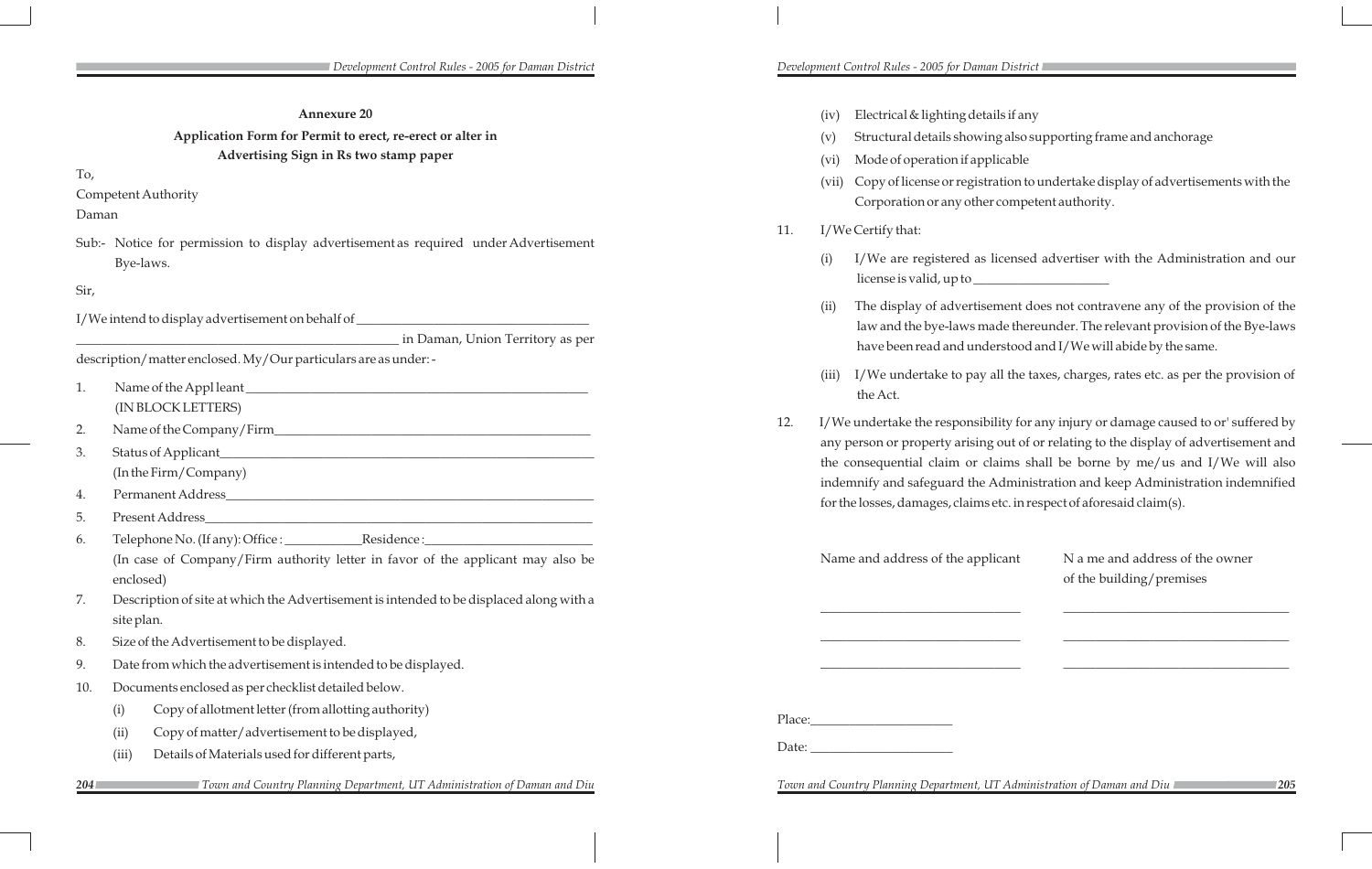## **ANNEXURE -21 APPLICATION FORM**

To,

The Competent Authority, Administration of Daman and Diu, Daman

Ref : Licence for Architects/Engineers/Structural Engineer

| Name                                                                 | $\ddotsc$ . The contract of the contract of the contract of the contract of the contract of the contract of the contract of the contract of the contract of the contract of the contract of the contract of the contract of the |  |  |  |  |  |  |
|----------------------------------------------------------------------|---------------------------------------------------------------------------------------------------------------------------------------------------------------------------------------------------------------------------------|--|--|--|--|--|--|
|                                                                      |                                                                                                                                                                                                                                 |  |  |  |  |  |  |
|                                                                      |                                                                                                                                                                                                                                 |  |  |  |  |  |  |
|                                                                      |                                                                                                                                                                                                                                 |  |  |  |  |  |  |
|                                                                      |                                                                                                                                                                                                                                 |  |  |  |  |  |  |
|                                                                      |                                                                                                                                                                                                                                 |  |  |  |  |  |  |
|                                                                      |                                                                                                                                                                                                                                 |  |  |  |  |  |  |
| (Give detailed address of employer and his No Objection Certificate) |                                                                                                                                                                                                                                 |  |  |  |  |  |  |
| Licence/Licence renewal fee Rs.                                      |                                                                                                                                                                                                                                 |  |  |  |  |  |  |
|                                                                      |                                                                                                                                                                                                                                 |  |  |  |  |  |  |
|                                                                      |                                                                                                                                                                                                                                 |  |  |  |  |  |  |

\_\_\_\_\_\_\_\_\_\_\_\_\_\_\_\_\_\_\_\_\_\_\_\_\_\_\_\_\_\_\_\_\_\_\_\_\_\_\_\_\_\_\_\_\_\_\_\_\_\_\_\_\_\_\_\_\_\_\_\_\_\_\_\_\_\_\_\_\_\_\_\_\_\_ \_\_\_\_\_\_\_\_\_\_\_\_\_\_\_\_\_\_\_\_\_\_\_\_\_\_\_\_\_\_\_\_\_\_\_\_\_\_\_\_\_\_\_\_\_\_\_\_\_\_\_\_\_\_\_\_\_\_\_\_\_\_\_\_\_\_\_\_\_\_\_\_\_\_

In exercise of the powers conferred in Section  $140(2)(y)$  of the Daman and Diu Town & Country Planning (Amendments) Regulations, 1999 (read with Principle Goa, Daman and Diu Town & Country Planning Act, 1974), Administrator of Daman and Diu and Dadra and Nagar Haveli is hereby published the following rules.

I hereby undertake to abide by all Rules, Regulations, Standing Orders. Requisitions and instructions given by the Authority and shall prepare correct Plans in the prescribed manner and submit them with all particulars. I also understand that if, I fail to perform my duties as above, the Competent Authority will be entitled to withdraw my licence and forfeit my licence fee.

Kindly grant me a new/renewed licence for the year.

Licence Book may be sent to me when ready. I send herewith two Pass-port size copies of my photographs signed by me.

Signature of Applicant

**206** *206 208 207 207 <i>Zown and Country Planning Department, UT Administration of Daman and Diu Zown* **207** *Zown and Country Planning Department, UT Administration of Daman and Diu Published in Official Gazette, Series - I, Dated 3rd September, 2010* 

 *Town and Country Planning Department, UT Administration of Daman and Diu Town and Country Planning Department, UT Administration of Daman and Diu*

## **U.T. Administration of Daman and Diu Town and Country Planning Department, Moti Daman**

## **No. ATP/DMN/1329/10/395 Dated : 02/09/2010**

# **NOTIFICATION**

## **1.0 Short Title and Commencement :**

(1) These rules may be called as rules for location of Petroleum and its retail out let

- Rules, 2010 in U. T. of Daman and Diu.
- of Daman and Diu

(2) They shall come into force from the date of its notification in the Official Gazette

## **2.0 Definitions:**

(1) "Act means the Daman and Diu Town and Country Planning Amendments Regulations, 1999 (Read with Principal Act of Goa, Daman and Diu Town and

(2) Any other terms and definitions, not mentioned here will be referred to as the same meaning in the Town and Country Planning Act and IRC-12-1983 (Indian

- Country Planning Act, 1974).
- Road Congress : 12-1983)
- **3.0 Applicability:**

These rules shall be applicable to the whole U. T. of Daman and Diu.

While granting permission of petroleum outlet, the concerned authority, prescribed under the respective building bye-laws of Panchayat areas and Municipal areas, shall follow the rules mentioned therein under:

- **4.0 General Conditions of Sitting :**
	- meters.

(i) As a general rule, the clear distance between two adjacent fuel filling stations (these also include fuel filling-cum-service stations) should not be less than 300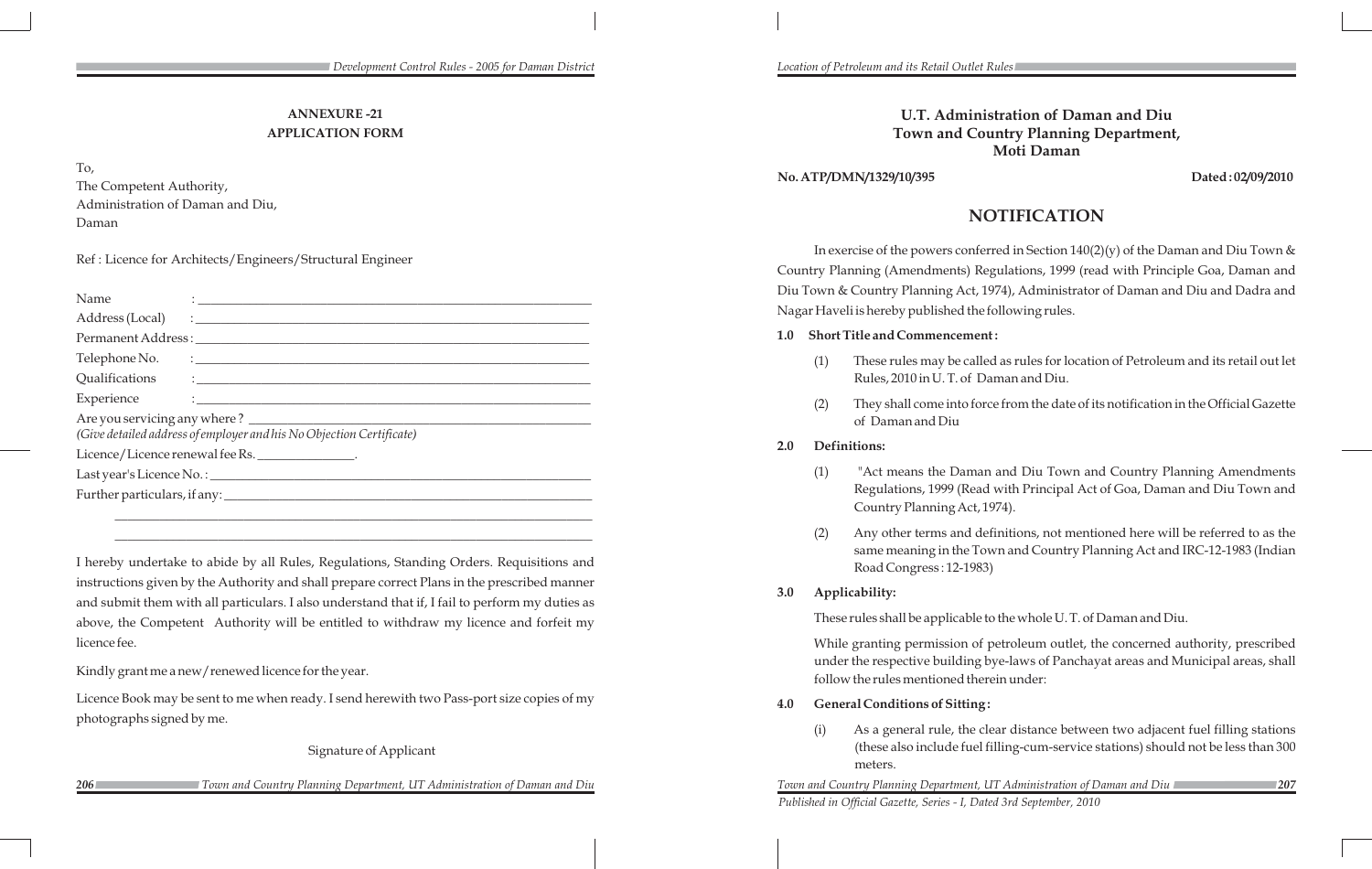- (ii) Clustering of fuel filling stations along the highway should be avoided and successive fuel filling stations should be located sufficiently apart, as indicated in sub-rule (1) if for some reason two or more fuel filling stations are sited in close proximity, these should be grouped together and a parallel service road should be of adequate width and at least to-lanewide.
- (iii) Fuel filling station should be well distributed on both the sides of the road so that vehicles do not have cut across the traffic to reach a fuel filling station . the fuel filling station on opposite sides shall be staggered and would be located at a distance of 300 mt, and above across the road. However, this rule will not be applicable for the Petrol Pump located on a dual carriageway.
- (iv) Sitting of fuel filling station near existing check barriers should be avoided. They should be at least 1 Km away from the check barrier.
- (v) In the case of the new roads or by passes , it will be desirable to plan the position of the fuel stations in advance in conjunction with other infrastructural requirement, such as eating place, arrange land accordingly. This will enable development of a proper complex with a single access.
- (vi) It should be ensured that the location of a fuel filling station does not interface with future improvement to the road and the near by junction. As far as junction is concerned, all internal roads of 15 mts. and above emanating from the main road will be considered as junctions. This rule will be applicable for defining junctions for cases which are located outside urban areas.
- (vii) The distance between the tangent point of the curves of the side road and that of fuel filling station as shown in the plate(sketch) at Annexure-I, measured in a direction parallel to the centre line of the road, should not be less than 100 mts. and the station should be located only in the outbound direction as shown In the plate. However, on express and arterial road having dual carriage way, the distance from the junction should not be than 300 mts.
- (viii) As far as possible in plain and rolling terrain, the fuel filling station should be located where the highway is practically level. However, in hilly terrain the fuel filling station should be cited only along such highway, sections which are having gradients not steeper than 5 percent .In all these cases, it should be ensured that the service area is almost level.

## **5.0 Frontage:**

For easy flow of vehicle into and out of the fuel filling station, the site should permit construction of wide entrance with easy curves. It is therefore, desirable to have the longest possible frontage, the minimum being 30mts.

## **6.0 Buffer Strip:**

(i) A buffer strip of at least 12 mt, long and 3 mt wide should be provided,

(ii) No structure or hoarding except approved standard identification signs on poles providing a clearances of at least 3 meters above ground level should be erected on the buffer strip. Desirably,150mm high kerbs should be constructed on the buffer strip to avoid vehicles crossing it.

(iii) The outer edge of the buffer strip should be along the outer edge of road boundary for rural sections and that of footpath or cycle tracks or service road ,if any, for urban sections. However, the future widening of the road should be kept in mind so that there is no obstruction to the improvement to the road. In such cases , the distance for the outer edge of buffer strips from the centre line of the carriageway should not be less than 7 mts. for National highways and State highways and 6 mts; for other roads where no cycle tracks are required now or in future, and this distance should be not be less than 12 mts. where cycle tracks exist or may be required in future. In case of dual carriageway , these .distance should be measured from the centre line of the nearest two lanes of the

- 
- - carriageway.

## **7.0 Visibility:**

(i) Vehicle entering or leaving the fuel station should be fully visible to the traffic using the main road. This is best done by selecting a site where there are no obstructions to the view between the fuel pump and road.

(ii) No hedges or plants more than 600mm high should be grown on or around the

- 
- buffer strip.
- **8.0 Layout of Entrance and Exit:**

The entrance and exit should be at least 9 mts. wide , the ruling radius of the curves being 30 mts. and the absolute minimum 13 mts. this is illustrated in the plate (at page

4);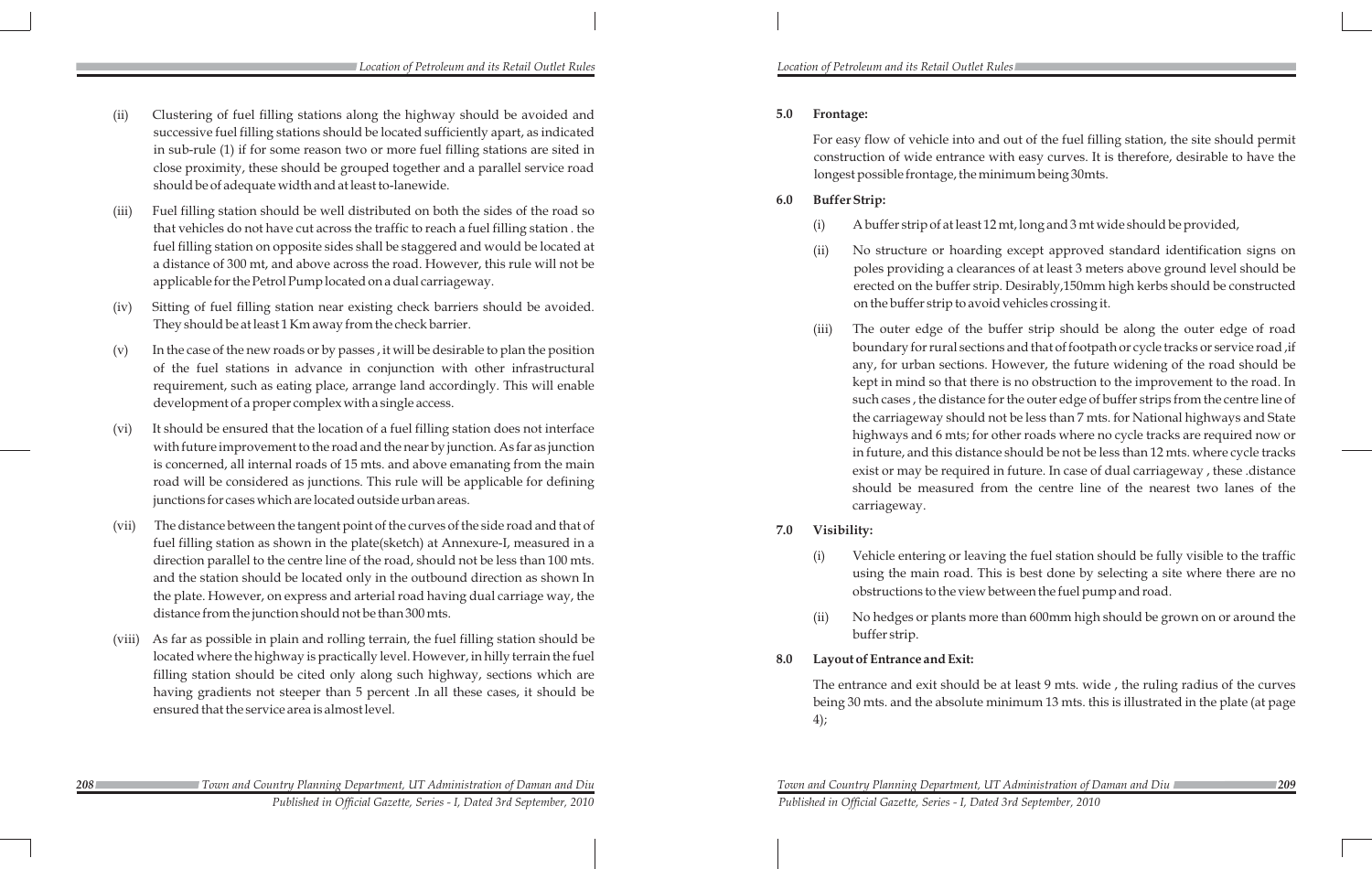# **9.0 Kiosk, Lubritorium and Other Buildings:**

The kiosk, lubritorium and other appurtenances thereto, comprising a small office/store and compressor, room should be located not less than 4 mts. away from the fuel pump kerbing.

# **10.0 Distance of the Fuel Pump from the Carriageway:**

The fuel pump shall be outside the road land subject to the provision that the distance from the outer edge of buffer strip to the edge of the strip having the fuel pump should be not be less than 7 mts.

# **11.0 Space Inside the Fuel Filling station:**

There should be sufficient standing space inside the fuel filling station for vehicles to wait for their turn, In order to reduce the number of waiting; vehicles, it is desirable to have oil, air etc. installed at some distance from the fuel filling pump so that vehicles which Have been refueled can immediately be drawn away from the fuel pump. There should be adequate drainage arrangements in the fuel filling station so that the surface water does not flow over the highway but is collected in suitable drains and led away to a natural course. Culverts should be provided at the approaches to facilitate drainage wherever necessary.

# **12.0 Sign Boards:**

Suitable entry & exit sign boards should be put up to guide vehicles during the day and these should be properly lit to guide them at night.

# **13.0 Typical Plan:**

*210 Town and Country Planning Department, UT Administration of Daman and Diu Town and Country Planning Department, UT Administration of Daman and Diu 211 Published in Official Gazette, Series - I, Dated 3rd September, 2010 Published in Official Gazette, Series - I, Dated 3rd September, 2010* 

The rules as above are illustrated in the Plate.

## **14.0 Conflict:**

In case of conflict between provision of these rules and that of any other rules framed under this Act, these rules shall prevail.

> By order and in the name of the Administrator of Daman & Diu and Dadra and Nagar Haveli

> > **Sd/- (Pankaj Kumar) Joint Secretary(UD) Daman & Diu**

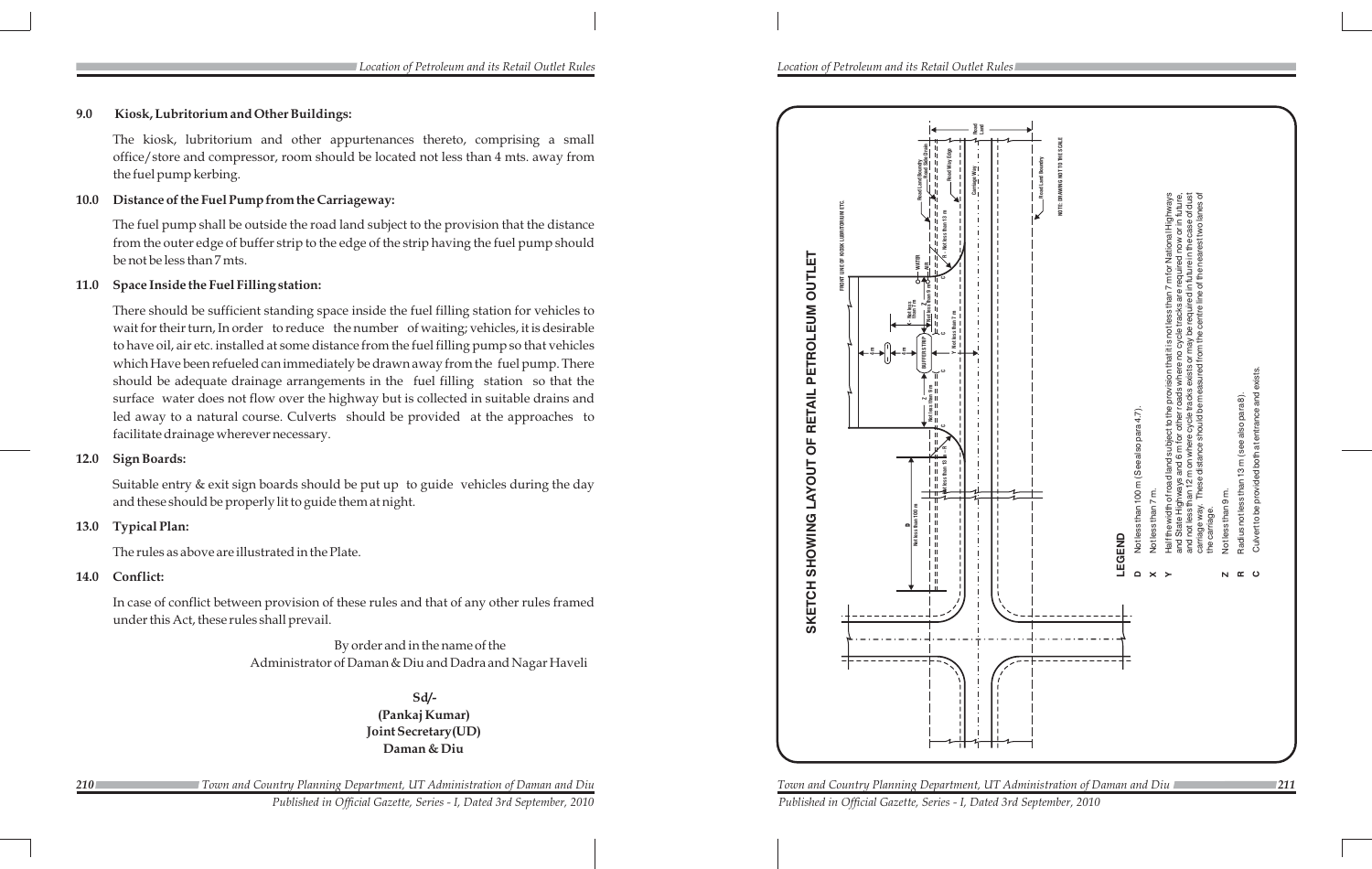#### *Special Regulations Building, 2009*

# **U.T. Administration of Daman and Diu Town and Country Planning Department, Moti Daman**

No. ATP/DMN/Spl Rules(B)/1294/09/556 Dated: 24/12/2009

# **NOTIFICATION**

In exercise of the powers conferred by Section 140 of the Daman & Diu Town and Country Planning (Amendment) regulation, 1999 (read with principal Act Goa, Daman & Diu Town and Country Planning Act 1974), the Administrator is pleased to make the following Special Regulations for Buildings Vulnerable to manmade disaster in whole U.T of Daman and Diu .

- **1.0 Short Title, Extent and :** (1) These rules shall be called as Special Regulations **Commencement** (Building) 2009.
	- (2) These regulations shall be applicable to the whole U.T of Daman and Diu from the date of its notification in the Official Gazette.
	- (3) These Special Regulations shall be applicable to the building vulnerable to terrorist attack within the U.T of Daman and Diu.
- **2.0 Savings :** In these rules unless the context otherwise requires, the terms and expressions shall have the same meaning as indicated in the Development Control Rules, 2005 of Daman District. The terms and expressions not defined in those rules have the same meaning as in the Goa, Daman & Diu Town and Country Planning Act, 1974 ( Act 21 of 1975).

Educational Building of School/Colleges (having built up area exceeding 10,000 Sq. mt. or occupancy over 1,000)

Building which attract or are likely to attract large number of people/ public, such as shopping malls, Markets, Religious Building. Large Intercontinental Hotels, Monuments, Places of Tourist importance, Exclusive Business Building (like World Trade Center, Stock Exchange)

Hazardous Buildings as defined in National Building Code.

# **3.0 Definitions:**

- (i) building enlisted below shall be "The Building Vulnerable to manmade Disasters" like terrorist attack etc.
	- (a) All buildings that have been specified specially identified by the appropriate Authority of the U. T Administration.

*Published in Official Gazette, Series - I, Dated 15th January, 2010* 

(b) All Assembly Buildings.

(c) Institutional buildings of Government, Semi Government Organizations, Prisons, Courts(having built up area exceeding 10,000 Sq. mt or

(d) Institutional Building of Registered Trust which are used for Medical or other treatments, Hospitals (having built up area exceeding 10,000 Sq. mt

- occupancy over 1000)
- or occupancy over 1,000)
- 
- etc.
- 
- Administration.
- 
- attack.

(h) Any other Building specifically categorized by Government/UT

(ii) "Appropriate "or "Competent Authority" of Police Department as mentioned in these regulations shall mean Deputy Inspector General of Police, Superintendent of Police, Additional Superintendent of Police and the Chief of Police in districts of U.T of Daman and Diu.

(iii) "Building Security Advisory Committee" shall mean such a committee of officials and experts specially appointed for purpose of security and general advice to the Concerned Authority or Planning Authority on any Security proposals for new building or for existing buildings vulnerable to terrorist

*Special Regulations Building, 2009*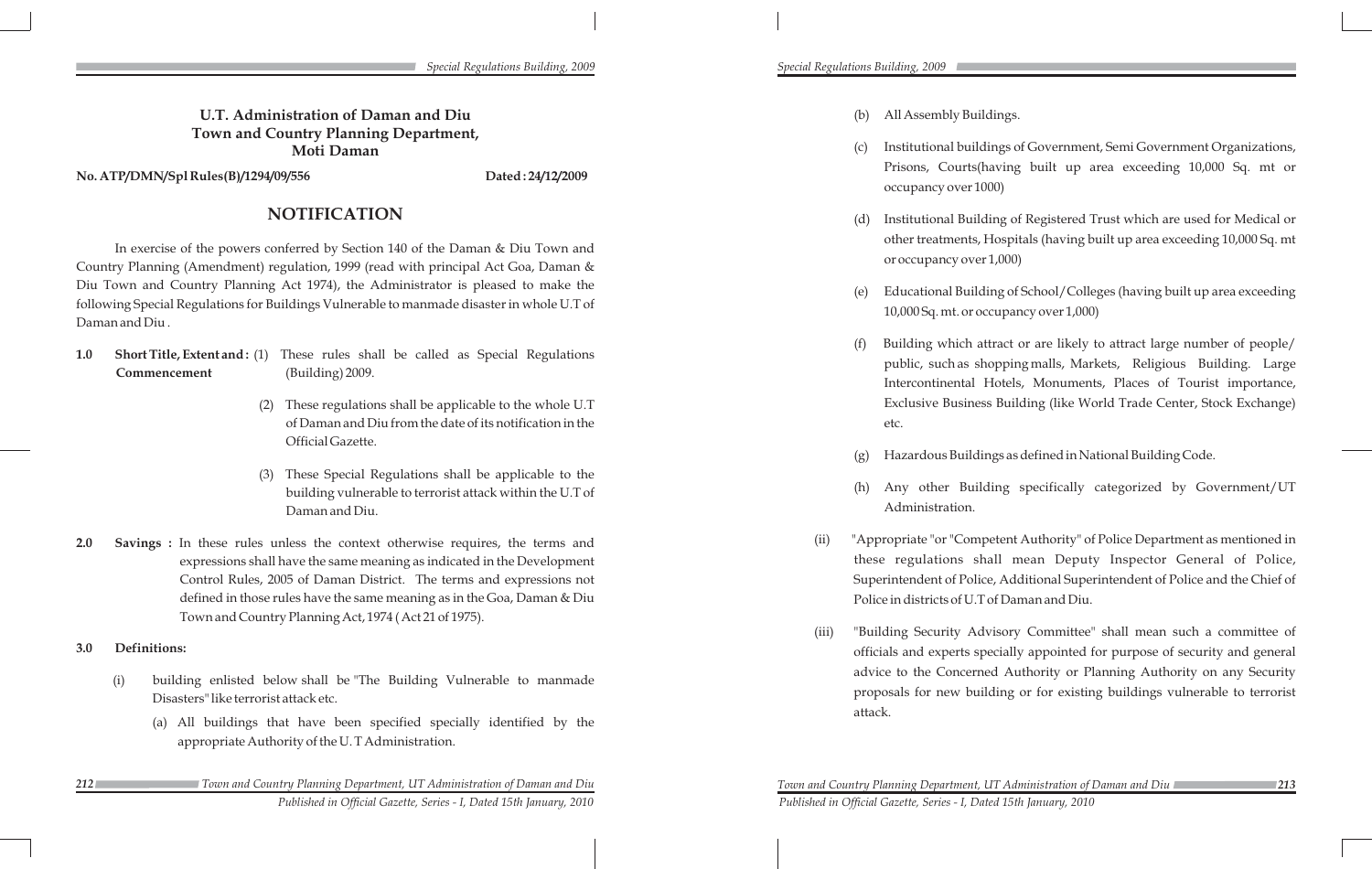*214 Town and Country Planning Department, UT Administration of Daman and Diu Town and Country Planning Department, UT Administration of Daman and Diu 215 Published in Official Gazette, Series - I, Dated 15th January, 2010 Published in Official Gazette, Series - I, Dated 15th January, 2010* 

### *Special Regulations Building, 2009 Special Regulations Building, 2009*

- **4.0 General Requirements:**
	- 4.1 Open Spaces for "The Buildings Vulnerable to Terrorist Attack" shall be provided with a safe perimeter or blast stand off distance delineated with positive barriers and a system that prevents any attackers approaching within that Zone.
	- 4.2 Marginal Distances required as follows:

As per building line prescribed for National Highway State Highway/ Major road or 9m from the boundary of the road, whichever is more.

- 4.3 Compound wall shall be 2.0 m in height or as specified in these regulations. ( The height may be reduced to 0.75 m if line of sight gets affected in which case the balance height shall be made up of vertical strong steel rods).
- 4.4 At the corner plot the boundary wall for length of 10 mt on the front and side of the intersection shall be constructed of masonry/Concrete up to a height of 0.75m and the balance height shall be made of iron mesh or a railing of suitable size and thickness. However, this provision shall not be applicable to the boundary walls of jails.
- 4.5 The approach to the building shall be provided with sufficient restraints to prevent any direct movement of vehicles towards the structures. There shall not be ordinarily more than two entry points, one for persons & other for materials. The outer perimeter except porch entrance area of the structure shall be protected with an RCC kerb of height not less than that 600mm and thickness not less than 450 mm.
- 4.6 An additional standoff shall be provided to reduce the effect of an explosion at closer distance of not less than that approved by the competent authority of the Police Department.
- 4.7 Parking shall not be provided in the minimum marginal open spaces.

The security outpost shall have minimum one store room along with the toilet block and two doors. Windows shall be made using bullet proof glass with shatterproof membrane on either side.

4.8 In case of building requiring security control measures, a security outpost shall be provided near the entry control as stipulate in these regulations. It shall be mandatory to provide a Security outpost while constructing the above

- mentioned public buildings.
- from computation of FSI.
- -
	- -
	-

4.9 The area of control room/security outpost provided in such buildings not exceeding the area as per the requirements of the appropriate authority appointed for this purpose (but not more than 45 sq. mts) shall be excluded

4.10 The detailed requirement of the Security outpost are as below:

(a) There shall be one security post not less than 45 sq. mt built up area, if the plot area of such a public building is more than 5,000 sq. mt and 30 sq. mt built up area. If the plot area of such a public building is less than 5,000 sq. mt and shall be located near the entrance gate.

Fire resistant material shall be used for construction (two hours fire rating)

(d) Latest electronic system for surveillance purpose shall be provided in consultation with the Appropriate Authority of Police Department.

#### **Note:**

(i) The area of such type of security outpost shall not be counted in the F.S.I of the building, up to a maximum of 45 sq mt.

(ii) Such type of construction may be used as the normal security post of the owner for entry control but shall be handed over free of cost for use to Police Department whenever demanded/required during emergencies

- 
- or for monitoring visits.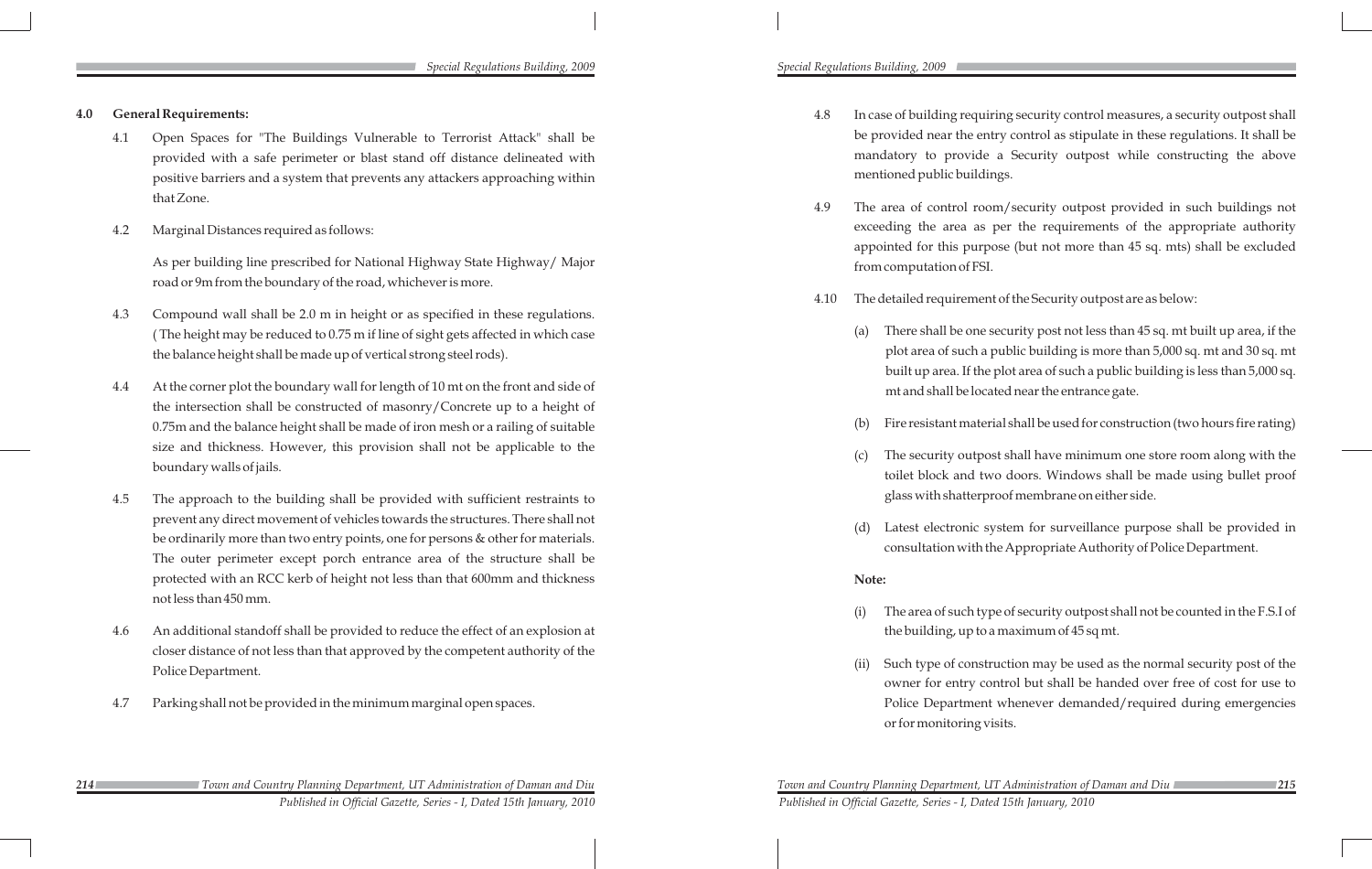- (iii) Minimum clear distance between the main building and the security post shall be 4.50 mt.
- 4.11 It is mandatory that a control room be provided for use by the owner/occupier for controlling and monitoring various Security and Surveillance operations.
- 4.12 The requirements of the Control room shall be as given below:
	- The control room shall be centrally located but shall be away from the main entrance of the building.
	- (b) Control rooms shall be provided with escape routes at suitable locations.
	- (c) Control rooms shall be designed as blast resistant strong rooms and shall be self sustaining with full independent provisions for water, electricity and communications. These rooms shall be provided with essential survival kits for at least 72 hour period.
	- The walls of control rooms shall be made of either 60 cm thick reinforced masonry using bricks or PCC Blocks of strength not less than 50 Kgs/sq. mt or 45 cm thick RCC with a minimum reinforcement of 0.2% or normal walls armored with 12 mm thick steel sheets or fiber wrapping of equivalent strength.
	- The door shall be provided with steel guard bars or grills. The main entry into the room or the control area shall be provided with steel armored gates having a minimum thickness of 12 mm.
	- (f) The control room should also house the centralized control system of the building. Any window for ventilation shall be suitably protected with bullet proof and shatter proof membranes.
	- (g) The control room shall be suitably ventilated and care taken to ensure foolproof safety of this ventilation arrangement.
- *216 Town and Country Planning Department, UT Administration of Daman and Diu Town and Country Planning Department, UT Administration of Daman and Diu 217 Published in Official Gazette, Series - I, Dated 15th January, 2010 Published in Official Gazette, Series - I, Dated 15th January, 2010*

#### *Special Regulations Building, 2009 Special Regulations Building, 2009*

4.13 Adequate water discharging capacity and provisions shall be made to prevent flooding in case of damages to overhead water tanks, water supply lines etc.

4.14 A proper access control from the terrace to the building shall be provided in the form of locked door with proximity control to be activated and deactivated

- 
- from the Control room.

# **5.0 Requirements for Electrical and Electronics Systems.**

5.1 Electronic Surveillance Systems shall be installed at various locations in and out of the building as may be required and with previous approval of the Appropriate Authority of Police Department having regard to the degree of perceived risk. A suitable control room shall be provided within the premises for monitoring as mentioned earlier in 11.11 above.

5.2 CCTV coverage of all important locations and vital installations shall be done including main gate, reception, utility areas and common open areas on floors, lifts, lobbies and the compound. Perimeter lighting outside the building shall be adequate with focus at critical areas and movable search lights at corners.

5.3 All electronic systems, electrical systems, security systems and minimum services to the Control Room shall be provided with three tier system arrangement consisting of (1) Main Supply (2) Standby Generating System (3) inverter or UPS system, so as to have continuous and interrupted supply and shall comply with the provisions of IS codes. Indian Electricity Rules, 1956 and

- 
- 
- National Building Code.
- -
	-

5.4 All provisions of National Building Code in respect of electrification shall be applicable. In addition, the following requirements shall also apply regarding the illumination levels etc. in different areas in respect of security:-

(a) Maximum to average ratio of luminance should not be more than 3:1.

(b) Luminance level for vertical illumination at 1.5 m above ground should be equal to horizontal luminance level at that point to enable clear detection.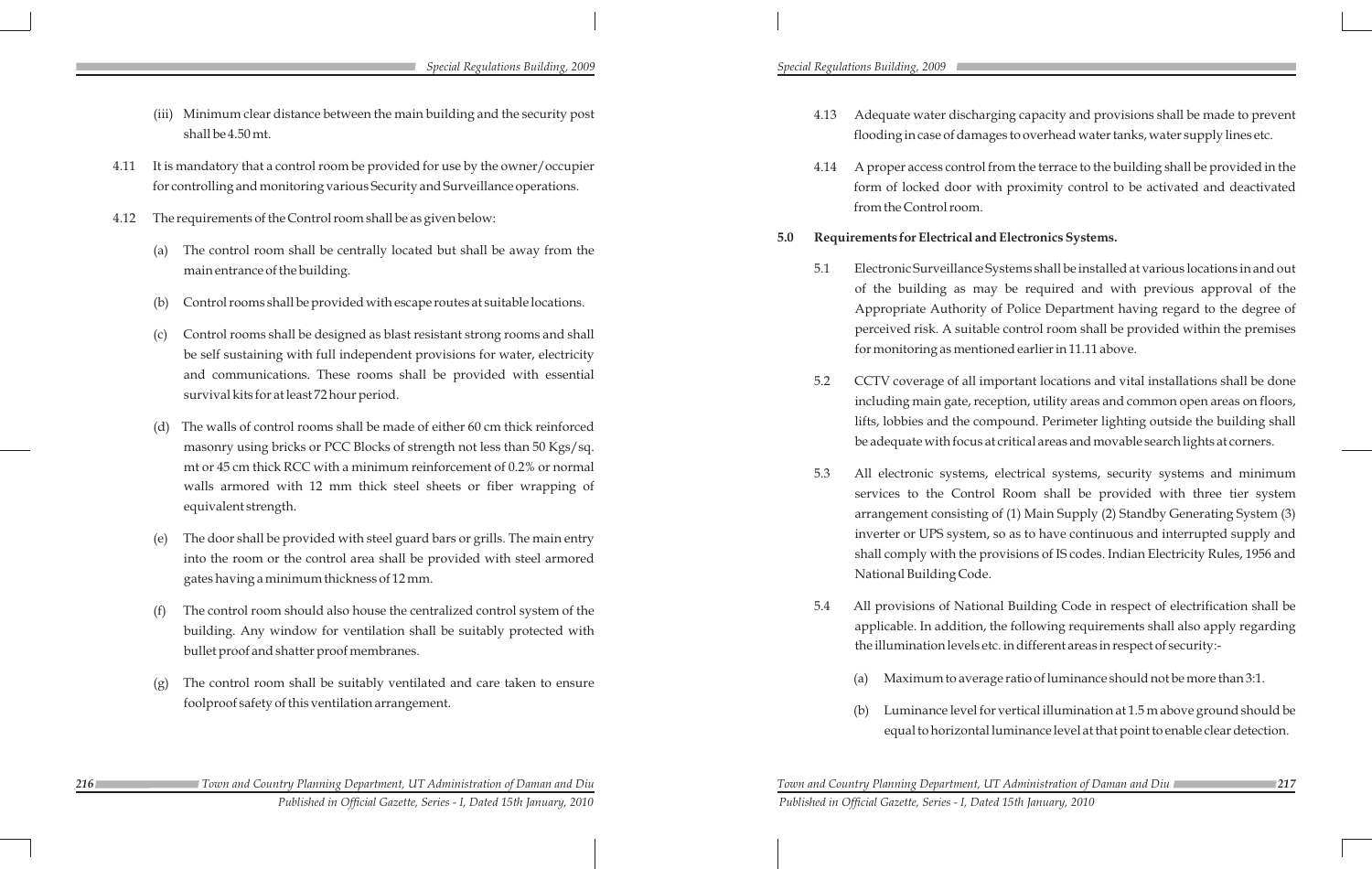- The design should be such that uniform lux level is maintained considering the utility of the area which is dependent on the following points and is to be decided by its previous history and the environment:
	- l Crime status of area
	- l Nature of site (Business, malls, restaurants)
	- l Degree of obstruction (Landscape designs, building configuration)
	- Ambient brightness of surrounding area.
	- Impacts on surrounding areas (stray light from security lighting trespass)
- In controlled sites, public spaces, important places, the illumination level for different areas may be maintained as per Table No 4 in Section 1 of part 8 (building services) of the National Building Code.
- Light Controls: These should be of timer clock, photo control, dimmers and motion detectors. Lighting control should be energized lighting when ambient natural light level is less than 1.6 times the minimum horizontal security luminance value or 15 lux whichever is higher.
- (f) For facade lighting the illumination level on building faces should be kept as required with an arrangement to increase or reduce this whenever essential on the situation and vital nature of the building. There should be rotating search/flood lights for very important buildings.
- For vital buildings on the compound wall or on the fence, electrical fencing of lower voltage(below 30 volts) can be proposed with sensor arrangement.
- In addition to the main supply to the license through a transformer and /or a stand by generating system to fulfill minimum basic requirements in case of failure of the main supply an invertors or UPS system for the centralized security system & for access control shall be provided.

*218 Town and Country Planning Department, UT Administration of Daman and Diu Town and Country Planning Department, UT Administration of Daman and Diu 219 Published in Official Gazette, Series - I, Dated 15th January, 2010 Published in Official Gazette, Series - I, Dated 15th January, 2010* 

The usual provisions for maintenance of the Power Supply System and luminaries shall be properly scheduled for periodical servicing tests, inspections, repairs, security audits for electrical installations. Etc.

#### *Special Regulations Building, 2009 Special Regulations Building, 2009*

The generating system and transformer should preferably be provided outside the building with necessary security and the electrical cables should be underground/ metallic covered.

- 
- **6.0 Fire requirements:**

All provisions of fire in the National Building Code and the existing D.C Regulations shall be complied. In addition the following provision shall be made against fire.

(a) Provisions of automatic dampers to the main fresh air dust at individual floors.

(c) Provision of micro processor ceased wireless addressable detector system with connectivity to the nearest Police Station and Fire Station including basements

(d) Florescent sign age showing directions of escape routes/staircases.

(e) We risers and sprinkler systems shall always be kept on automation mode.

(f) Provisions of 10/15 Kg capacity water bases mist system 300 bar operating pressure portable extinguisher near the staircase or lift lobby on every alternate

- 
- (b) Protection of entire area with sprinkler system.
- and mezzanine floors.
- 
- 
- floor.
- detached building.

(g) Cooking below or within the building shall be disallowed and provision only made for heating with oven, hotplate, tea/coffee machine , etc in the pantry. However, this restriction shall not apply to star hotels, Hospitals and other buildings with core functions requiring food service, in which case the kitchen shall be provided with adequate precautions as directed by the Fire Officer and designed for 4 hour fire resistance. It is preferable to carry/out cooking in a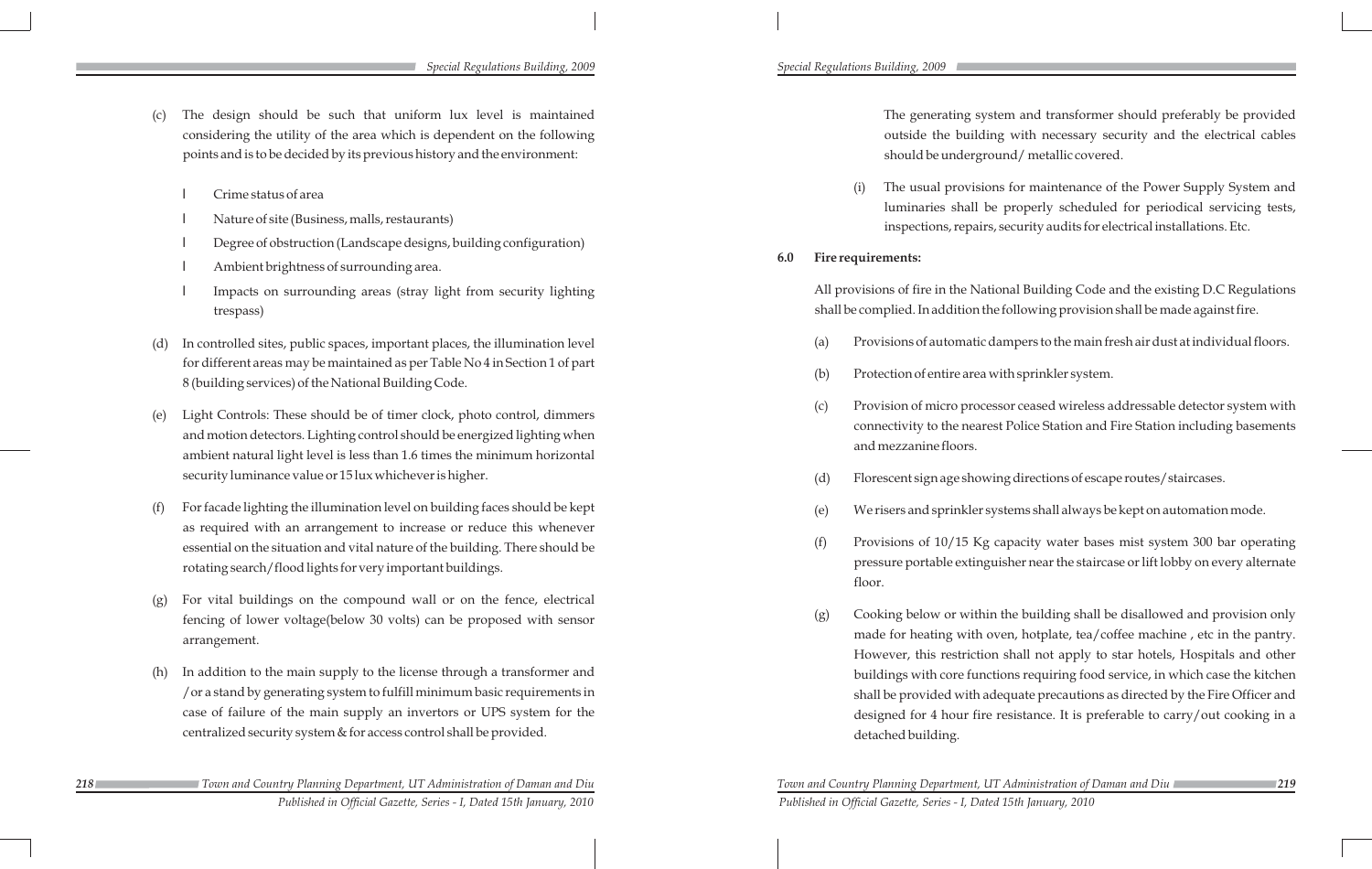- (h) Fire retardant coat shall be applied to all combustible partitions.
- (i) Provisions of minimum two open able windows shall be made on each face of the building.
- (j) All windows and glazing on outer walls shall be provided with shatter proof protection film.
- (k) In addition any more stringent provisions in existing DC Regulations and the guidelines issued in National Building Code Part 4 Fire and Life Safety shall be followed.

#### **7.0 Requirements for quick Evacuation during emergencies:**

*220 Town and Country Planning Department, UT Administration of Daman and Diu Town and Country Planning Department, UT Administration of Daman and Diu 221 Published in Official Gazette, Series - I, Dated 15th January, 2010 Published in Official Gazette, Series - I, Dated 15th January, 2010* 

- 7.1 Adequate provision within the building for quick and safe evacuation shall be made in accordance with the standards of National Building Code including number and width of exit doors, passages to be used as escape routes, staircase, longitudinal and cross -aisle and passages in the offices with built up furniture .
- 7.2 All external cladding shall be provided with shatter proof membranes to the glass walls and open able shutters at intervals for access to rescue teams and to release air pressure due to any blast.
- 7.3 Maps of exit routes shall be displayed at various spots within the building.
- 7.4 A separate entry and separate exit are to be provided for each wing of a building having different activities i.e. Malls, Multiplexes, Offices, etc.
- 7.5 Emergency light operation on UPS or invertors lasting for 48 hours shall be provided.
- 7.6 A trained safety squad shall be provided for monitoring quick and safe evacuation in case of emergency. Every building shall have a building-specific safety manual to be got approved from Fire Officer and Police Department containing the duties & responsibilities of various squad members/floor marshals etc.

Provisions of optimal combination of mass stiffness in the building structure, enough structural redundancy in the building members strength proportioned as per capacity design concept consideration of reversal of loading, strong connections, etc.

The building should be designed with at least one corner/critical column removed, without collapse. For critical and complex structures, progressive collapse shall be examined by detailed non-linear and dynamic analysis under the application of blast loading in order to demonstrate the robustness of the design chosen.

#### *Special Regulations Building, 2009 Special Regulations Building, 2009*

7.7 The following provision shall be made in respect of quick and safe evacuation during emergencies outside the building and within the compound of

(a) Additional exit/exit routes in case of emergencies to be provided on the rear side, which could be normally kept closed and used only during

(b) Provision of direct outlets for tall buildings by way of Skywalks across the open areas discharging the persons outside, additional external staircases

- premises:
	- emergencies.
	- and fire escapes etc.
	- from upper floors.
	- made.

(c) Every tall building should store canvas vertical chutes for vertical descent

(d) In addition, any special provision required by Fire Authority shall be

#### **8.0 Blast resistant design of buildings.**

8.1 The building shall be designed for blast resistance in accordance with the

- guidelines given in I.S. 4991-1968.
- design:
	-
	-

8.2 The following requirements should be taken into account in planning and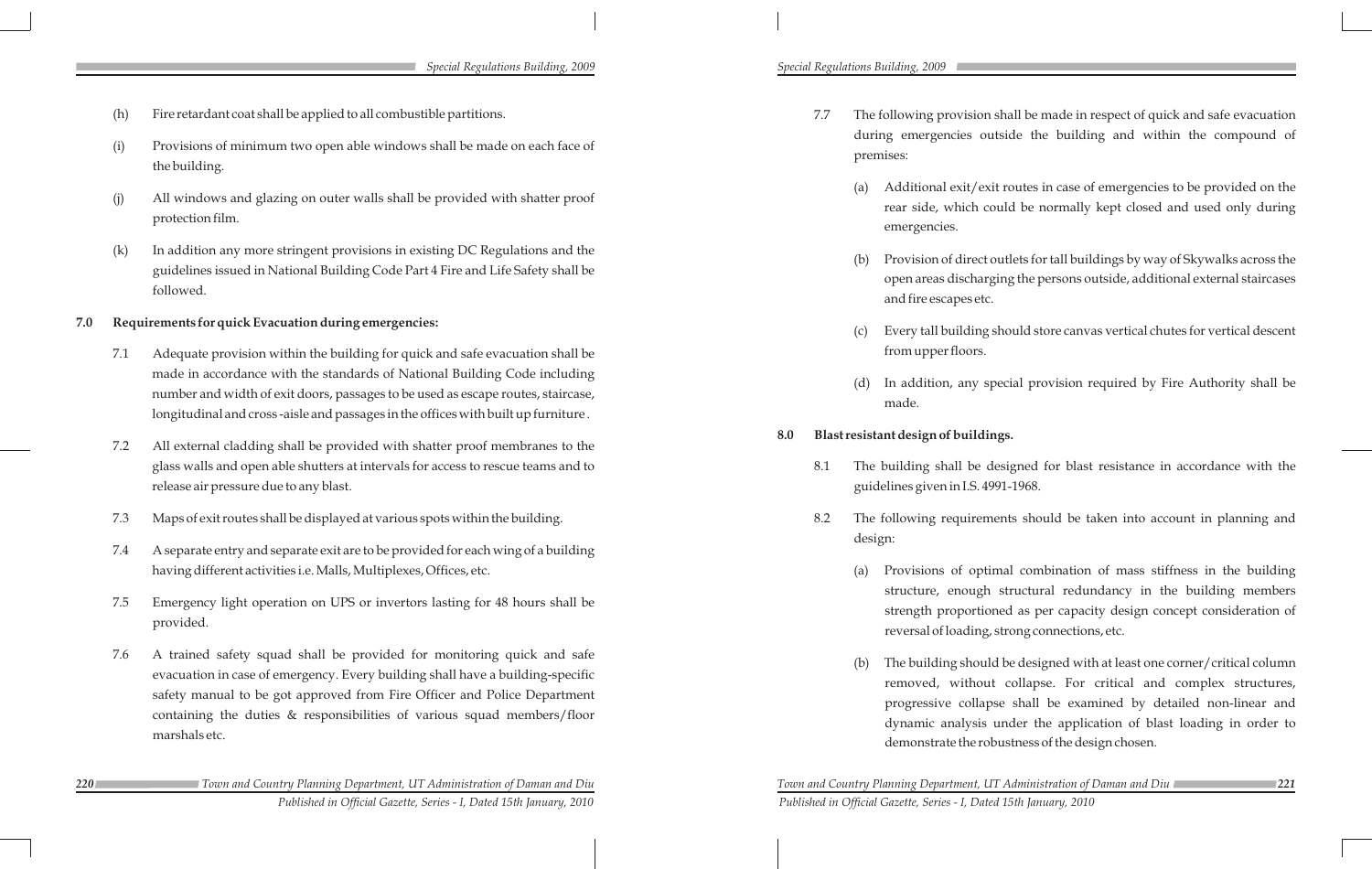*222 Town and Country Planning Department, UT Administration of Daman and Diu Town and Country Planning Department, UT Administration of Daman and Diu 223 Published in Official Gazette, Series - I, Dated 15th January, 2010 Published in Official Gazette, Series - I, Dated 15th January, 2010* 

#### *Special Regulations Building, 2009 Special Regulations Building, 2009*

- (c) Important building shall not be provided with open stilts. All the exposed columns shall be armored with 12mm steel plates up to 2m height staring from 15 cm. below ground level or wrapping of suitable fiber material of equivalent strength to prevent column collapse when shattered.
- (d) The wall facing a direct vehicular approach shall be of R.C.C. 45 cm thick suitably reinforced.
- The main grid beams at the first floor level shall be provided with equal reinforcement at top and bottom to cater to any stress reversal.
- (f) The minimum thickness of stilt members in the ground floor and floors below shall be of fire resistance of 3 hours as specifies in I.S. 456.
- (g) The various architectural control shall be so provided that the building is away from hub activities. Roads should not lead straight into the building in question. The number of roads to the building must be minimum Provision for effective entry control for persons, vehicles and materials, provision of spikes to puncture tyre preventing inbound vehicles from using outbound lanes, provision of passive and active barriers etc. shall be made.
- The parking lot should be located away from as high rise building with proper entry control and away from the standoff zone.
- (i) Parking under the building and in the basement within its internal courtyard is to be prohibited to the extent possible and where unavoidable visibility in and out of the garages must be maximized and entry should be strictly controlled as it is for approaches /entry in to the building. It shall be ensured that the ramps for the basement shall not start directly from the front open space of the building.
- Orientation of the building should be such that walls with glazing are perpendicular to street side facade. Reentrant comers must be avoided must be avoided on the building exterior.

(k) Provision shall be made for a separate depository room away for the main building for depositing the personal baggage of visitors.

8.3 The various other provision detailed in the site and building envelope mitigation measures as per National Building Code of India 2005 or its latest version should also be given due consideration as may be feasible and

9.1 All existing building considered vulnerable to terrorist attack shall also make provision for compliance with these regulations except those which are not applicable or feasible or possible to be complied with in the opinion of the Planning Authority or the Competent Authority of the Police Department. This includes retrofitting as may be required to comply with these provisions.

9.2 Owners/Occupier of the premises shall have his own security management administration with trained personnel, execution procedures, fire & evacuation drills, security audits & a manual containing various requirements and procedures for security control with property defining duties and line of control and directions which shall be got approved from the Police

- 
- applicable for a particular site.
- **9.0 Other Provisions**
	-
	- Department.
	- Department.
	- specified intervals as directed.
	- Authority of the Police Department.

9.3 Proper monitoring and periodical security audit of S&SS system shall be done and its report shall be submitted to the Specified Authority of the Police

9.4 The owners/occupiers of such specified building shall assist the Police or State Authorities in arranging and carrying out third party security Audit at

9.5 For Hazardous building the provision of D.C. Regulations and the National Building Code, whichever are more stringent, shall apply. In addition, these special Regulations, shall also apply to such buildings as may be found feasible and necessary in the opinion of the Planning Authority and the Competent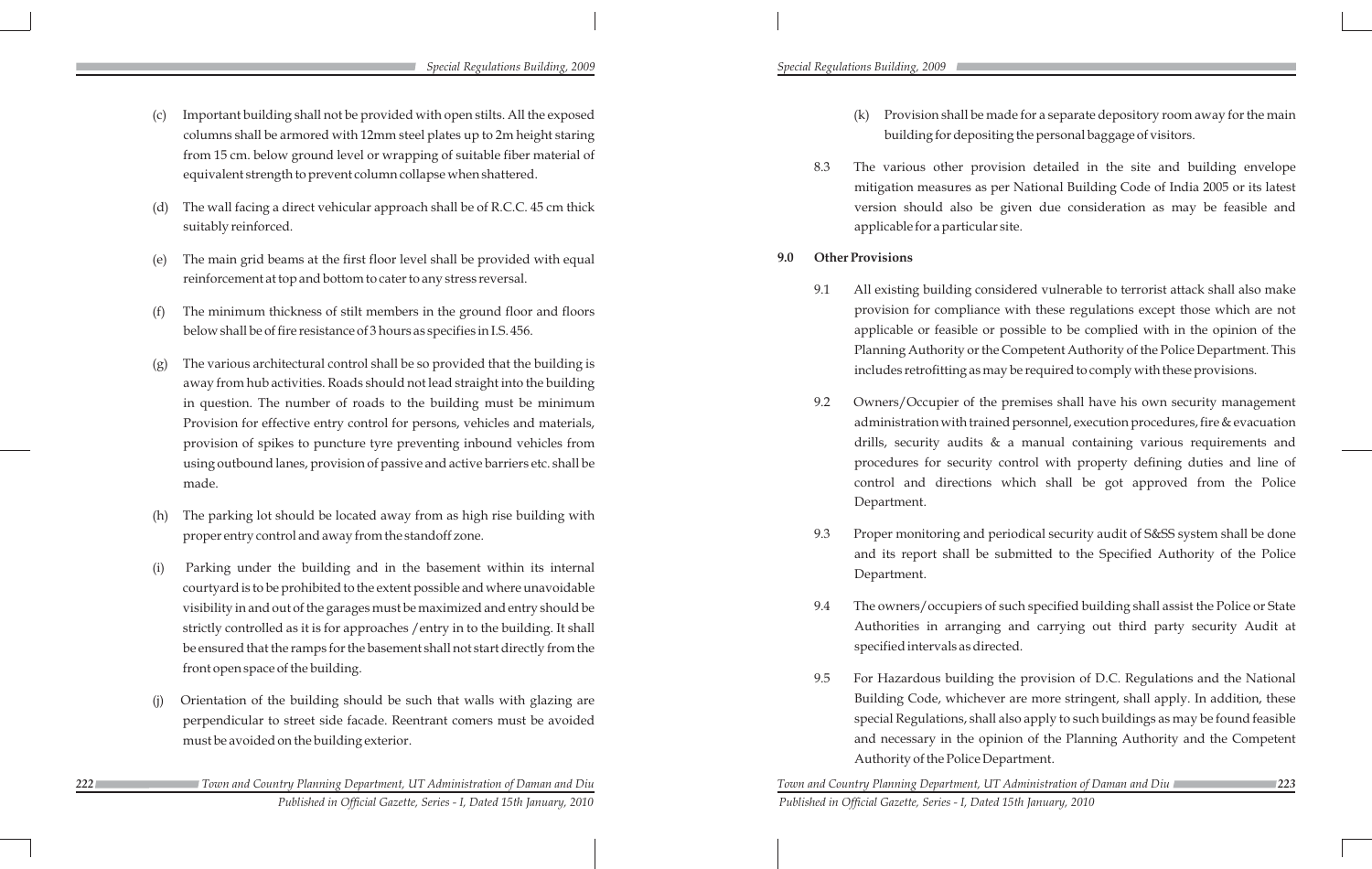- 9.6 No relaxation from these Security Regulations is permissible.
- 9.7 The developer shall furnish 3 copies of approved digital maps of the building with all approved modifications before issue of occupation certificate.

Apart from Fire Fighting Equipments, the following devices should be installed.

- 1. Indoor, out Door Cameras (CCTV) with proper lighting, Monitors and data recording facility covering all important points esp. Entry/exit, Parking, litter bins and other critical areas
- 2. Door Frame Metal Detector (DFMD)
- 3. Hand Held Metal Detector (HHMD)
- 4. Search tool kit (Torch, Extension Mirror, Prodder, Screw driver set, Nylon Cord etc.)
- 5. Under vehicle search mirrors.
- 6. Search Lights.
- 7. X-ray Baggage Scanner
- 8. Automatic/Manual Barrier/Slide Gate
- 9. Emergency P. A. System
- 10. Intercom/Wireless facility at all important points.

 $Sd$  /-Joint Secretary (UD) Daman & Diu

Apart from these equipments, the following features should also be provided.

1. Stand-off distance

Minimum stand-off of the mall building from the public roads should be maintained to help in vehicle management during rush hours/any contingency.

- 2. Security Control Room.
- 3. Safe Room/cloak Room near the entrance for the deposit of bags.
- 4. Voice recording capability to monitor threat calls.

5. Minimum litter bins to be kept and must be clearly covered and monitored by CCTV systems.

6. All the staffs should be provided with Bio-metric identity card to avoid unauthorized access to critical areas.

7. They should prepare CMP and conduct period mock drills.

This Notification will take effect from the date of publication in the Official Gazette of Daman and Diu.

> By Order and in the name of the Administrator, DD and D&NH